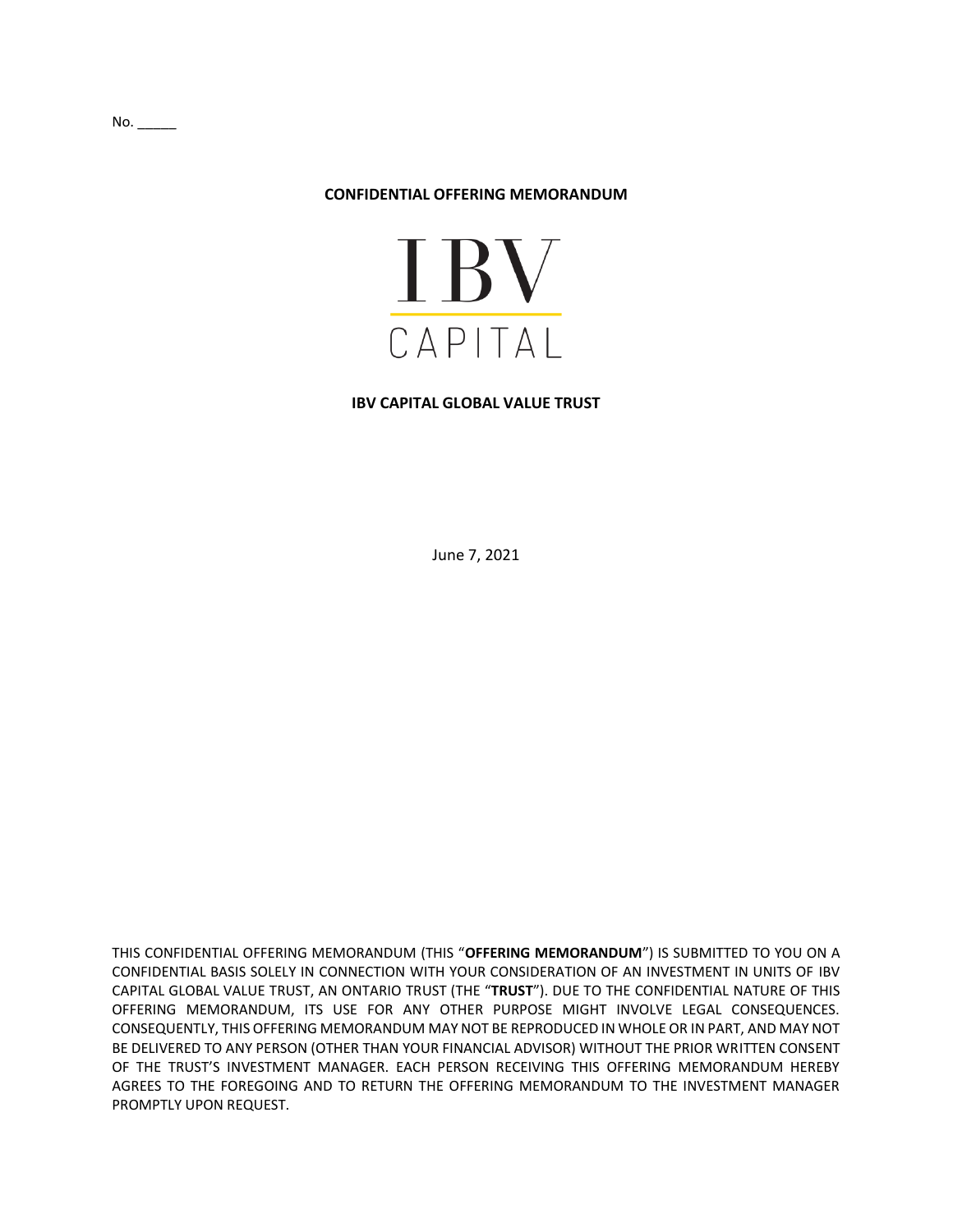**THIS OFFERING MEMORANDUM SUMMARIZES THE PRINCIPAL TERMS OF THE DECLARATION OF TRUST GOVERNING THE TRUST (AS AMENDED FROM TIME TO TIME, THE "DECLARATION OF TRUST"). THIS SUMMARY IS QUALIFIED IN ITS ENTIRETY BY REFERENCE TO THE DECLARATION OF TRUST ITSELF AND THE SUBSCRIPTION AGREEMENT BETWEEN THE TRUST AND EACH UNITHOLDER (THE "SUBSCRIPTION AGREEMENT"), COPIES OF WHICH WILL BE MADE AVAILABLE UPON REQUEST AND SHOULD BE REVIEWED PRIOR TO PURCHASING UNITS IN THE TRUST ("CANADIAN TRUST UNITS"). IF THE DESCRIPTION IN OR TERMS OF THIS OFFERING MEMORANDUM ARE INCONSISTENT WITH OR CONTRARY TO SAID DECLARATION OF TRUST OR SUBSCRIPTION AGREEMENT, SAID DECLARATION OF TRUST AND SUBSCRIPTION AGREEMENT SHALL GOVERN. IN ADDITION, THE INVESTMENT MANAGER RESERVES THE RIGHT TO REJECT ANY SUBSCRIPTION FOR CANADIAN TRUST UNITS IN WHOLE OR IN PART, FOR ANY OR NO REASON.**

**NO OFFERING LITERATURE OR ADVERTISING IN ANY FORM WILL BE EMPLOYED IN THE OFFERING OF THE CANADIAN TRUST UNITS OTHER THAN THIS OFFERING MEMORANDUM, THE DECLARATION OF TRUST AND THE OTHER AGREEMENTS REFERRED TO HEREIN.**

**THE DISTRIBUTION OF THIS OFFERING MEMORANDUM AND THE OFFER AND SALE OF THE CANADIAN TRUST UNITS IN CERTAIN JURISDICTIONS MAY BE RESTRICTED BY LAW. THIS OFFERING MEMORANDUM DOES NOT CONSTITUTE AN OFFER TO SELL OR A SOLICITATION OF AN OFFER TO BUY ANY CANADIAN TRUST UNITS IN ANY JURISDICTION IN WHICH SUCH OFFER, SOLICITATION OR SALE WOULD BE UNLAWFUL OR TO ANY PERSON TO WHOM IT IS UNLAWFUL TO MAKE SUCH OFFER IN ANY JURISDICTION. NO ACTION HAS BEEN OR WILL BE TAKEN TO PERMIT A PUBLIC OFFERING IN ANY JURISDICTION WHERE ACTION WOULD BE REQUIRED FOR THAT PURPOSE. ACCORDINGLY, THE CANADIAN TRUST UNITS MAY NOT BE OFFERED OR SOLD, DIRECTLY OR INDIRECTLY, AND THIS OFFERING MEMORANDUM MAY NOT BE DISTRIBUTED, IN ANY JURISDICTION, EXCEPT IN ACCORDANCE WITH THE LEGAL REQUIREMENTS APPLICABLE IN SUCH JURISDICTION. PROSPECTIVE UNITHOLDERS SHOULD INFORM THEMSELVES AS TO THE LEGAL REQUIREMENTS WITHIN THEIR OWN COUNTRIES FOR THE PURCHASE OF CANADIAN TRUST UNITS AND TO ANY TAXATION OR EXCHANGE CONTROL LEGISLATION APPLICABLE TO THEM.**

**THE CANADIAN TRUST UNITS HAVE NOT BEEN APPROVED OR DISAPPROVED BY THE ONTARIO SECURITIES COMMISSION (THE "OSC"), ANY OTHER PROVINCIAL SECURITIES COMMISSION WITHIN CANADA OR ANY REGULATORY AUTHORITY, NOR HAS THE OSC OR ANY SUCH COMMISSION OR REGULATORY AUTHORITY PASSED UPON THE ACCURACY OR ADEQUACY OF THIS OFFERING MEMORANDUM. NO CAYMAN ISLANDS AUTHORITY HAS COMMENTED UPON THE CONTENTS OF THIS OFFERING MEMORANDUM OR THE MERITS OF AN INVESTMENT IN THE CANADIAN TRUST UNITS. MOREOVER, THE INVESTMENT ACTIVITIES OF THE FUND (AS DEFINED BELOW) ARE NOT REGULATED OR OTHERWISE OVERSEEN BY THE CAYMAN ISLANDS GOVERNMENT. ANY REPRESENTATION TO THE CONTRARY IS A CRIMINAL OFFENSE.** 

**THERE IS NO PUBLIC MARKET FOR THE CANADIAN TRUST UNITS AND NO SUCH MARKET IS EXPECTED TO DEVELOP IN THE FUTURE. THE CANADIAN TRUST UNITS MAY NOT BE TRANSFERRED OR RESOLD EXCEPT AS PERMITTED UNDER APPLICABLE SECURITIES LAWS, PURSUANT TO REGISTRATION AND PROSPECTUS REQUIREMENTS OR AN EXEMPTION THEREFROM. AS MORE FULLY DESCRIBED IN THIS OFFERING MEMORANDUM, THE TRANSFERABILITY OF THE CANADIAN TRUST UNITS WILL BE FURTHER RESTRICTED BY THE TERMS OF THE DECLARATION OF TRUST. IN MAKING A SUBSCRIPTION FOR THE CANADIAN TRUST UNITS, PROSPECTIVE UNITHOLDERS SHOULD BE AWARE THAT THEY MAY BE REQUIRED TO BEAR THE FINANCIAL RISKS OF SUCH CANADIAN TRUST UNITS FOR AN INDEFINITE PERIOD OF TIME. AN INVESTMENT IN THE FUND IS SPECULATIVE AND IS NOT INTENDED AS A COMPLETE INVESTMENT PROGRAM. IT IS DESIGNED ONLY FOR EXPERIENCED AND SOPHISTICATED PERSONS WHO ARE ABLE TO BEAR THE RISK OF THE SUBSTANTIAL IMPAIRMENT OR LOSS OF THEIR ENTIRE INVESTMENT IN THE TRUST.**

**PROVIDED THE TRUST QUALIFIES AS A "MUTUAL FUND TRUST" FOR THE PURPOSES OF THE TAX ACT (AS DEFINED HEREIN) AT ALL RELEVANT TIMES, CANADIAN TRUST UNITS WILL BE QUALIFIED INVESTMENTS UNDER THE TAX ACT FOR TRUSTS GOVERNED BY REGISTERED RETIREMENT SAVINGS PLANS, REGISTERED RETIREMENT INCOME FUNDS, REGISTERED EDUCATION SAVINGS PLANS OR TAX-FREE SAVINGS ACCOUNTS ("REGISTERED PLANS"). IN**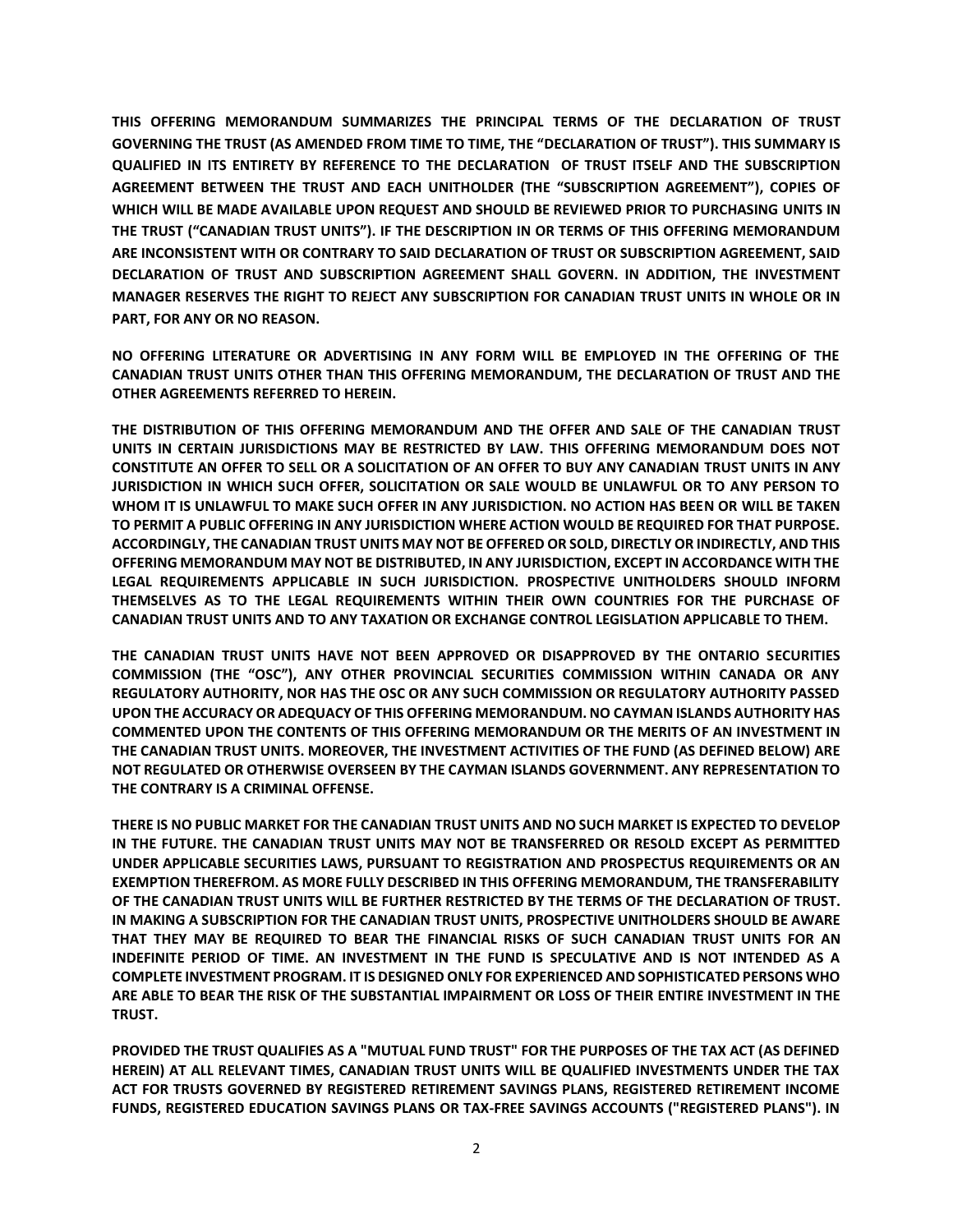**CERTAIN CIRCUMSTANCES DESCRIBED UNDER SECTION 8 "***SUMMARY OF THE DECLARATION OF TRUST – REDEMPTIONS OF CANADIAN TRUST UNITS***", REDEMPTIONS MAY BE MADE BY WAY OF DISTRIBUTIONS IN KIND. ANY MASTER FUND UNITS OR OTHER SECURITIES RECEIVED UPON THE REDEMPTION OF CANADIAN TRUST UNITS WILL NOT BE QUALIFIED INVESTMENTS FOR SUCH PLANS. SEE "RISK FACTORS – REDEMPTIONS IN KIND".** 

**NOTWITHSTANDING THAT CANADIAN TRUST UNITS ARE EXPECTED TO BE QUALIFIED INVESTMENTS FOR A REGISTERED PLAN, THE ANNUITANT OR THE HOLDER THEREOF, AS THE CASE MAY BE, WILL BE SUBJECT TO PENALTY TAXES IN RESPECT OF THE CANADIAN TRUST UNITS IF THE CANADIAN TRUST UNITS ARE A "PROHIBITED INVESTMENT" (AS DEFINED IN THE TAX ACT) FOR THE REGISTERED PLAN, AS APPLICABLE. THE CANADIAN TRUST UNITS WILL NOT BE A "PROHIBITED INVESTMENT" PROVIDED THAT THE HOLDER OR ANNUITANT, AS THE CASE MAY BE: (I) DEALS AT ARM'S LENGTH WITH THE TRUST, AND (II) DOES NOT HAVE A "SIGNIFICANT INTEREST" IN THE TRUST (WITHIN THE MEANING OF THE TAX ACT), GENERALLY, A HOLDER OR ANNUITANT, AS THE CASE MAY BE, WILL NOT HAVE A "SIGNIFICANT INTEREST" IN THE TRUST UNLESS THE HOLDER OR ANNUITANT, AS THE CASE MAY BE, OWNS INTERESTS AS A BENEFICIARY UNDER THE TRUST THAT HAVE A FAIR MARKET VALUE OF 10% OR MORE OF THE FAIR MARKET VALUE OF THE INTERESTS OF ALL BENEFICIARIES UNDER THE TRUST, EITHER ALONE OR TOGETHER WITH PERSONS AND PARTNERSHIPS WITH WHOM THE HOLDER OR ANNUITANT, AS THE CASE MAY BE, DOES NOT DEAL AT ARM'S LENGTH. THE CANADIAN TRUST UNITS WILL GENERALLY NOT BE A "PROHIBITED INVESTMENT" IF THE CANADIAN TRUST UNITS ARE "EXCLUDED PROPERTY" AS DEFINED IN THE TAX ACT FOR REGISTERED PLANS.**

**THIS OFFERING MEMORANDUM WAS PREPARED BY REPRESENTATIVES OF THE TRUST AND IS BEING FURNISHED BY THE INVESTMENT MANAGER, SOLELY FOR USE BY PROSPECTIVE UNITHOLDERS IN CONNECTION WITH THIS OFFERING. REPRESENTATIVES OF THE INVESTMENT MANAGER WILL MAKE THEMSELVES AVAILABLE TO PROSPECTIVE UNITHOLDERS FOR THE PURPOSE OF ANSWERING QUESTIONS REGARDING THE TRUST AND THE OFFERING CONTEMPLATED HEREBY. HOWEVER, IN MAKING THE DECISION TO SUBSCRIBE FOR CANADIAN TRUST UNITS, A PROSPECTIVE UNITHOLDER MUST RELY ON ITS OWN EXAMINATION OF THE TRUST AND ITS PROPOSED INVESTMENT PROGRAM AND THE TERMS OF THIS OFFERING, INCLUDING THE MERITS AND RISKS INVOLVED. PROSPECTIVE UNITHOLDERS SHOULD NOT CONSTRUE THE CONTENTS OF THIS OFFERING MEMORANDUM, OR ANY SUPPLEMENTAL INFORMATION PROVIDED TO THEM, AS LEGAL, TAX, REGULATORY, FINANCIAL OR ACCOUNTING ADVICE, AND EACH PROSPECTIVE UNITHOLDER IS URGED TO CONSULT WITH ITS OWN ADVISORS WITH RESPECT TO THE LEGAL, TAX, REGULATORY, FINANCIAL AND ACCOUNTING CONSEQUENCES ASSOCIATED WITH OWNING CANADIAN TRUST UNITS.** 

**THE OWNERSHIP OF CANADIAN TRUST UNITS INVOLVES A HIGH DEGREE OF RISK DUE TO, AMONG OTHER THINGS, THE NATURE OF THE TRUST'S AND THE MASTER FUND'S INVESTMENT STRATEGIES. PROSPECTIVE UNITHOLDERS SHOULD PAY PARTICULAR ATTENTION TO THE INFORMATION IN SECTION [14](#page-40-0) ("***POTENTIAL CONFLICTS OF INTEREST***") AND SECTION [15](#page-41-0) ("***RISK FACTORS***") OF THIS OFFERING MEMORANDUM. INVESTMENTS IN CANADIAN TRUST UNITS ARE SUITABLE ONLY FOR SOPHISTICATED PERSONS AND REQUIRE THE FINANCIAL ABILITY AND WILLINGNESS TO ACCEPT THE SIGNIFICANT RISKS AND LACK OF LIQUIDITY INHERENT IN INVESTMENTS OF THIS TYPE. NO ASSURANCE CAN BE GIVEN THAT THE TRUST'S OBJECTIVES WILL BE ACHIEVED AND A PROSPECTIVE UNITHOLDER MUST BE PREPARED TO BEAR CAPITAL LOSSES THAT MIGHT RESULT FROM THE TRUST'S INVESTMENT PROGRAM.** 

**CERTAIN INFORMATION CONTAINED IN THIS OFFERING MEMORANDUM CONSTITUTES "FORWARD-LOOKING STATEMENTS," WHICH CAN BE IDENTIFIED BY THE USE OF FORWARD-LOOKING TERMINOLOGY SUCH AS "MAY," "WILL," "SHOULD," "EXPECT," "ANTICIPATE," "TARGET," "PROJECT," "ESTIMATE," "INTEND," "CONTINUE" OR "BELIEVE" OR THE NEGATIVES THEREOF OR OTHER VARIATIONS THEREON, OR COMPARABLE TERMINOLOGY. DUE TO VARIOUS RISKS AND UNCERTAINTIES, ACTUAL EVENTS OR RESULTS OR THE ACTUAL PERFORMANCE OF THE TRUST MAY DIFFER MATERIALLY FROM THOSE REFLECTED OR CONTEMPLATED IN SUCH FORWARD-LOOKING STATEMENTS.**

**CERTAIN INFORMATION CONTAINED HEREIN CONCERNING MARKET AND ECONOMIC TRENDS AND OVERALL MARKETPLACE OPPORTUNITIES ARE BASED ON, OR DERIVED FROM, INFORMATION PROVIDED BY INDEPENDENT**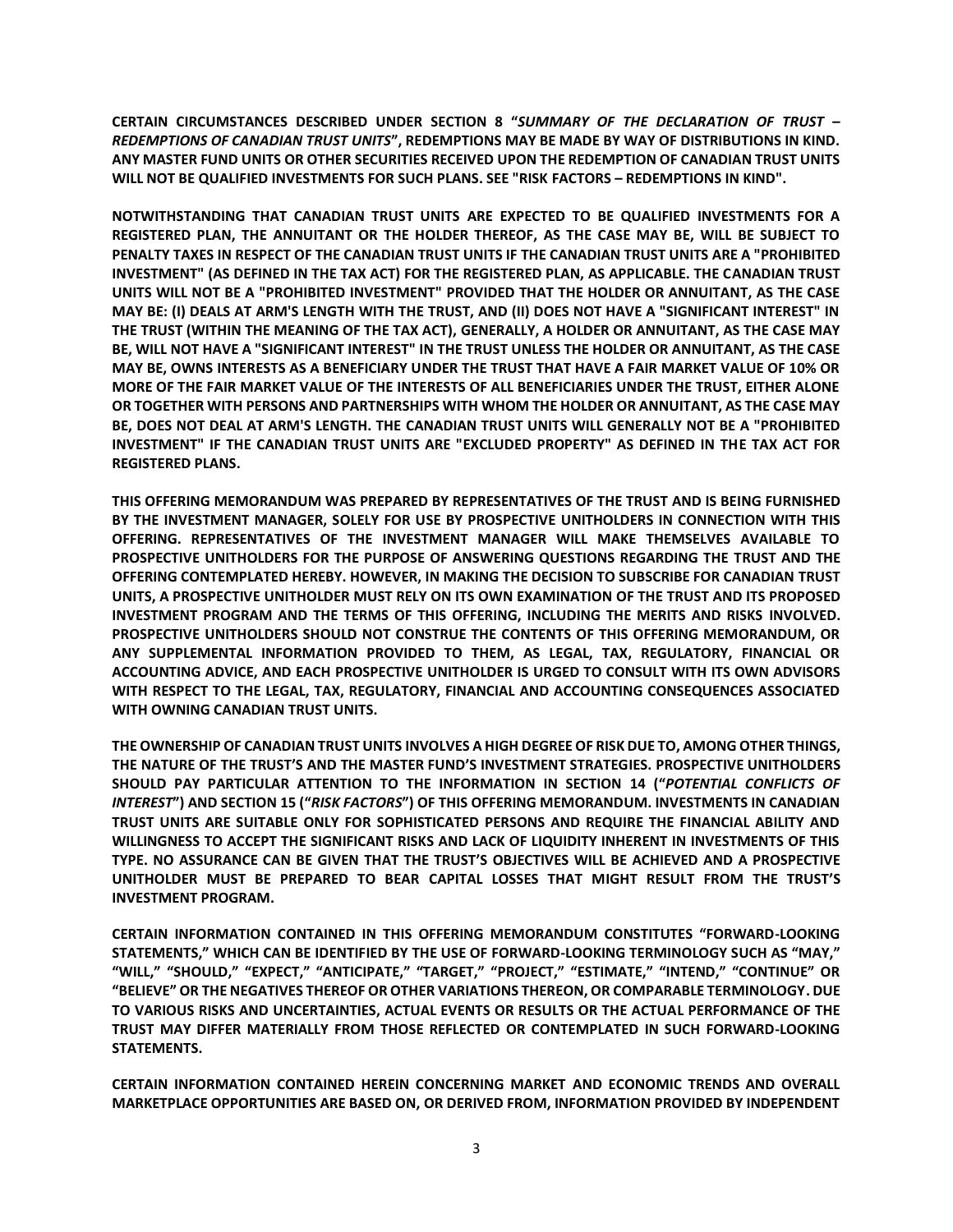**THIRD-PARTY SOURCES. SUCH INFORMATION IS BASED, IN PART, ON ASSUMPTIONS THAT HAVE NOT BEEN INDEPENDENTLY VERIFIED BY THE INVESTMENT MANAGER. THE INVESTMENT MANAGER CANNOT GUARANTEE THE ACCURACY OF ANY SUCH INFORMATION.** 

**NO PERSON HAS BEEN AUTHORIZED IN CONNECTION WITH THIS OFFERING TO GIVE ANY INFORMATION OR MAKE ANY REPRESENTATIONS OTHER THAN AS CONTAINED IN THIS OFFERING MEMORANDUM, AND ANY REPRESENTATION OR INFORMATION NOT CONTAINED HEREIN MUST NOT BE RELIED UPON AS HAVING BEEN AUTHORIZED BY THE TRUST, THE INVESTMENT MANAGER OR ANY OF THEIR RESPECTIVE AFFILIATES. STATEMENTS IN THIS OFFERING MEMORANDUM ARE MADE AS OF THE DATE THIS OFFERING MEMORANDUM WAS INITIALLY DELIVERED TO PROSPECTIVE UNITHOLDERS, UNLESS STATED OTHERWISE, AND NEITHER THE DELIVERY OF THIS OFFERING MEMORANDUM AT ANY TIME, NOR ANY SALE HEREUNDER, SHALL UNDER ANY CIRCUMSTANCES CREATE AN IMPLICATION THAT THE INFORMATION CONTAINED HEREIN IS CORRECT AS OF ANY TIME SUBSEQUENT TO SUCH DATE(S) OR CREATE ANY OBLIGATION TO UPDATE THIS OFFERING MEMORANDUM.** 

**NOTWITHSTANDING ANYTHING TO THE CONTRARY STATED HEREIN, EACH PROSPECTIVE UNITHOLDER (AND EACH EMPLOYEE, REPRESENTATIVE OR OTHER AGENT OF SUCH PROSPECTIVE UNITHOLDER) MAY DISCLOSE TO ITS RELEVANT ADVISORS THE TAX STRUCTURE AND TAX TREATMENT OF THE TRUST AND ALL MATERIALS THAT ARE PROVIDED TO THE PROSPECTIVE UNITHOLDER RELATING TO SUCH TAX STRUCTURE AND TAX TREATMENT; PROVIDED, HOWEVER, THAT SUCH DISCLOSURE SHALL NOT INCLUDE THE NAME (OR OTHER IDENTIFYING INFORMATION NOT RELEVANT TO THE TAX STRUCTURE OR TAX TREATMENT) OF ANY PERSON AND SHALL NOT INCLUDE INFORMATION FOR WHICH NON-DISCLOSURE IS REASONABLY NECESSARY IN ORDER TO COMPLY WITH APPLICABLE SECURITIES LAWS.**

**THE ASSETS OF THE TRUST WILL BE INVESTED THROUGH A "MASTER-FEEDER" FUND STRUCTURE IN IBV CAPITAL GLOBAL VALUE FUND LP, AN OPEN-ENDED EXEMPTED LIMITED PARTNERSHIP ESTABLISHED UNDER THE LAWS OF THE CAYMAN ISLANDS (THE "MASTER FUND"). NO SECURITIES OF THE MASTER FUND ARE BEING OFFERED BY THIS OFFERING MEMORANDUM AND, ACCORDINGLY, THIS OFFERING MEMORANDUM IS NOT TO BE REGARDED AS HAVING BEEN AUTHORIZED OR ISSUED BY THE MASTER FUND. THE MASTER FUND DOES NOT HAVE AN OFFERING DOCUMENT OR EQUIVALENT DOCUMENT.**

**THE INTERESTS OF THE MASTER FUND MAY NOT BE OFFERED TO THE PUBLIC IN THE CAYMAN ISLANDS, UNLESS THE INTERESTS OF THE MASTER FUND ARE LISTED ON THE CAYMAN ISLANDS STOCK EXCHANGE. THE TERM "PUBLIC IN THE CAYMAN ISLANDS" DOES NOT INCLUDE (A) A SOPHISTICATED PERSON; (B) A HIGH NET WORTH PERSON; (C) A PERSON SPECIFIED IN PARAGRAPH 3 OR 4 OF THE FOURTH SCHEDULE TO THE SECURITIES INVESTMENT BUSINESS LAW (REVISED); (D) AN EXEMPTED OR ORDINARY NON-RESIDENT COMPANY REGISTERED UNDER THE COMPANIES LAW (REVISED), OR A FOREIGN COMPANY REGISTERED UNDER PART IX OF THAT LAW, OR ANY SUCH COMPANY ACTING AS GENERAL PARTNER OF A PARTNERSHIP REGISTERED UNDER SECTION 9(1) OF THE EXEMPTED LIMITED PARTNERSHIP LAW (REVISED), OR ANY DIRECTOR OR OFFICER OF THE SAME ACTING IN SUCH CAPACITY; OR (E) THE TRUSTEE OF ANY TRUST REGISTERED OR CAPABLE OF REGISTRATION UNDER SECTION 74 OF THE TRUSTS LAW (REVISED) ACTING IN SUCH CAPACITY.**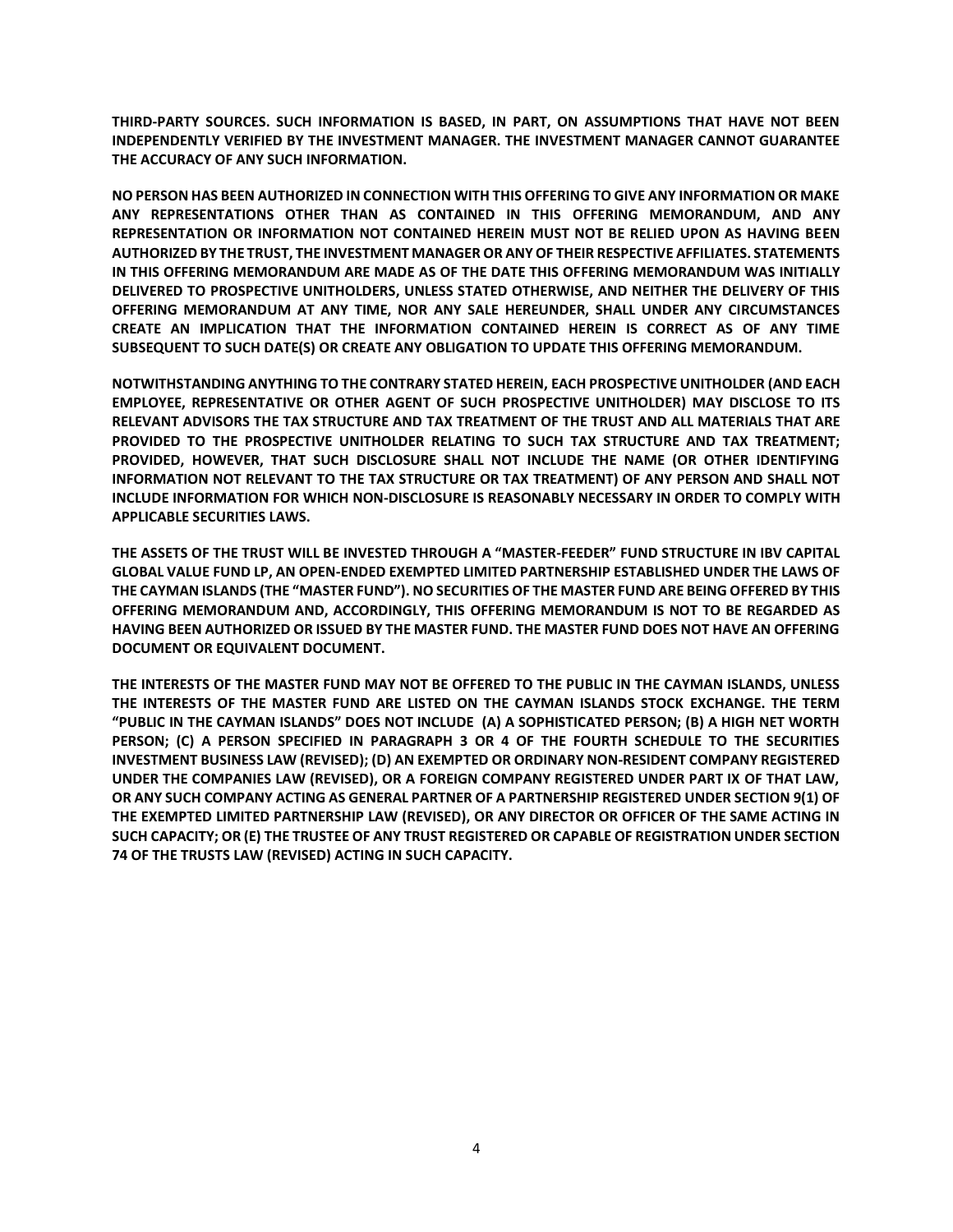# **TABLE OF CONTENTS**

| $\mathbf{1}$ .  |  |
|-----------------|--|
| 2.              |  |
| 3.              |  |
| 4.              |  |
| 5.              |  |
| 6.              |  |
| 7.              |  |
| 8.              |  |
| 9.              |  |
| 10.             |  |
| 11.             |  |
| 12 <sub>1</sub> |  |
| 13.             |  |
| 14.             |  |
| 15.             |  |
| 16.             |  |
| 17.             |  |
| 18.             |  |
| 19.             |  |
| 20.             |  |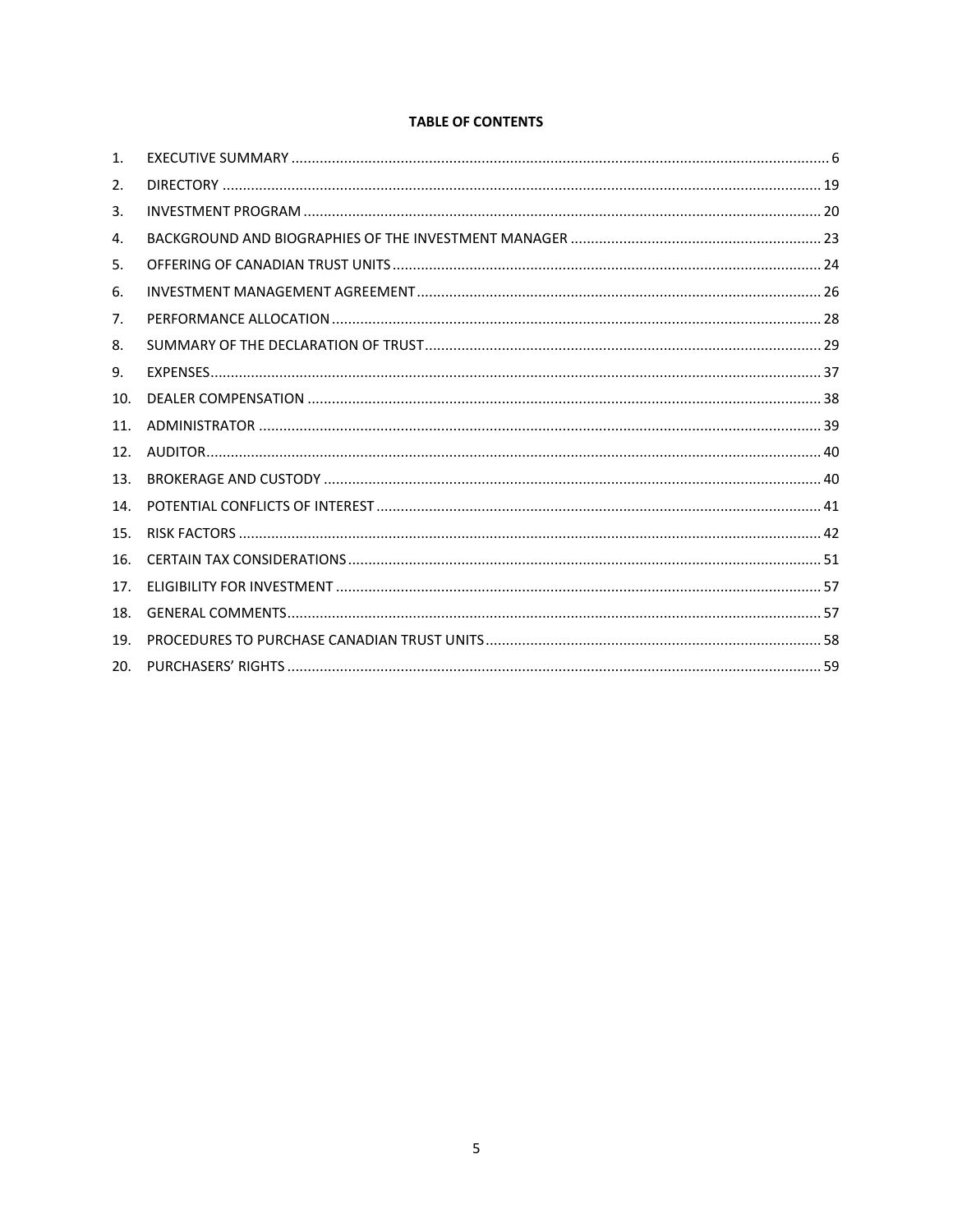#### **IBV CAPITAL GLOBAL VALUE TRUST**

#### **OFFERING OF CANADIAN TRUST UNITS**

## <span id="page-5-0"></span>**1. EXECUTIVE SUMMARY**

IBV Capital Global Value Trust, an Ontario trust (the "**Trust**") is offering for sale units in the Trust (the "**Canadian Trust Units**"). Unless otherwise indicated, the term "**Canadian Trust Units**" in this Canadian offering memorandum ("**Offering Memorandum**") generally includes all classes, sub-classes, series or sub-series of Canadian Trust Units. The subscription price of each Canadian Trust Unit is equal to USD\$100 per Canadian Trust Unit. The Investment Manager retains the discretion to change this policy. The minimum initial investment in the Trust is (i) USD\$1,000 for investors who qualify as accredited investors under the *Securities Act*  (Ontario) and National Instrument 45-106 – *Prospectus Exemptions*, or (ii) CAD\$150,000 for investors who are not individuals and are not resident in Alberta, net of any sales commissions and other fees, payable in U.S. dollars or in Canadian dollars converted to U.S. dollars at the applicable exchange rate prevailing as of the relevant Valuation Date as determined by the Investment Manager (or such lesser amount as the Investment Manager may in its discretion accept).

The assets of the Trust will be invested through a "master-feeder" fund structure in IBV Capital Global Value Fund LP, an openended exempted limited partnership established under the laws of the Cayman Islands (the "**Master Fund**"). As of the date hereof, IBV Capital Global Value Canadian Feeder Fund LP, an Ontario limited partnership (the "**Partnership**") also invests its assets in the Master Fund as a Feeder Vehicle (defined below). Additional Feeder Vehicles may be formed in the future to invest in the Master Fund. References in this Offering Memorandum to the "**Fund**" means the Trust, the Master Fund and each other Feeder Vehicle (defined below), collectively or any one of them, unless the context requires otherwise.

The investment manager of the Fund, including the Trust, is IBV Capital Ltd., an Ontario corporation (the "**Investment Manager**", "**we**", "**us**" and "**our**"). The officers and directors of the Investment Manager are Jonathan Talbot Babineau (officer and director), Krishan (Kris) Shah (director) and Corey MacGregor (officer).

The Trust's administrator is Apex Fund Services (Canada) Ltd. (the "**Administrator**").

Generally, each Feeder Vehicle (defined below), including the Trust, will indirectly share the administrative and other expenses of the Master Fund, pro rata based on its respective interest in the Master Fund.

This Offering Memorandum sets forth the investment objective and method of operation of the Fund, certain material terms of the Declaration of Trust governing the Trust (the "**Declaration of Trust**"), the Trust's and the Master Fund's agreements with service providers and certain other pertinent information. However, this Offering Memorandum is not a disclosure of all of the material provisions of such documents that may be significant to a particular prospective investor in the Trust, and each prospective investor should examine this Offering Memorandum, the Declaration of Trust and the subscription agreement (the "**Subscription Agreement**") accompanying this Offering Memorandum in order to assure itself that the Fund's investment program is satisfactory to it. Prospective investors are further invited to review, at the Investment Manager's offices during regular business hours, any non-proprietary materials available to the Trust that relate to the Trust and the Master Fund and their operations, and any other matters regarding this Offering Memorandum or the information contained herein.

If the description in or terms of this Offering Memorandum are inconsistent with or contrary to the Declaration of Trust, the Subscription Agreement or any other such agreement or document, the Declaration of Trust, the Subscription Agreement or such other agreement or document, as applicable, shall govern.

The following is a summary of the more detailed information contained elsewhere in this Offering Memorandum, the Declaration of Trust, the Subscription Agreement and other agreements and documents relating to the Trust and the Master Fund referred to in this Offering Memorandum, and is qualified in its entirety by reference to the full text of this Offering Memorandum, the Declaration of Trust, the Subscription Agreement and such other agreements and documents, copies of which will be made available upon request to the Investment Manager and should be reviewed prior to purchasing any Canadian Trust Units. The Trust will afford prospective investors the opportunity to ask questions of and receive written answers from its representatives concerning the terms and conditions of the offering and to obtain any additional information to the extent that the Trust possesses such information or can acquire it without unreasonable effort or expense.

All dollar figures herein are expressed in United States dollars, unless otherwise stated.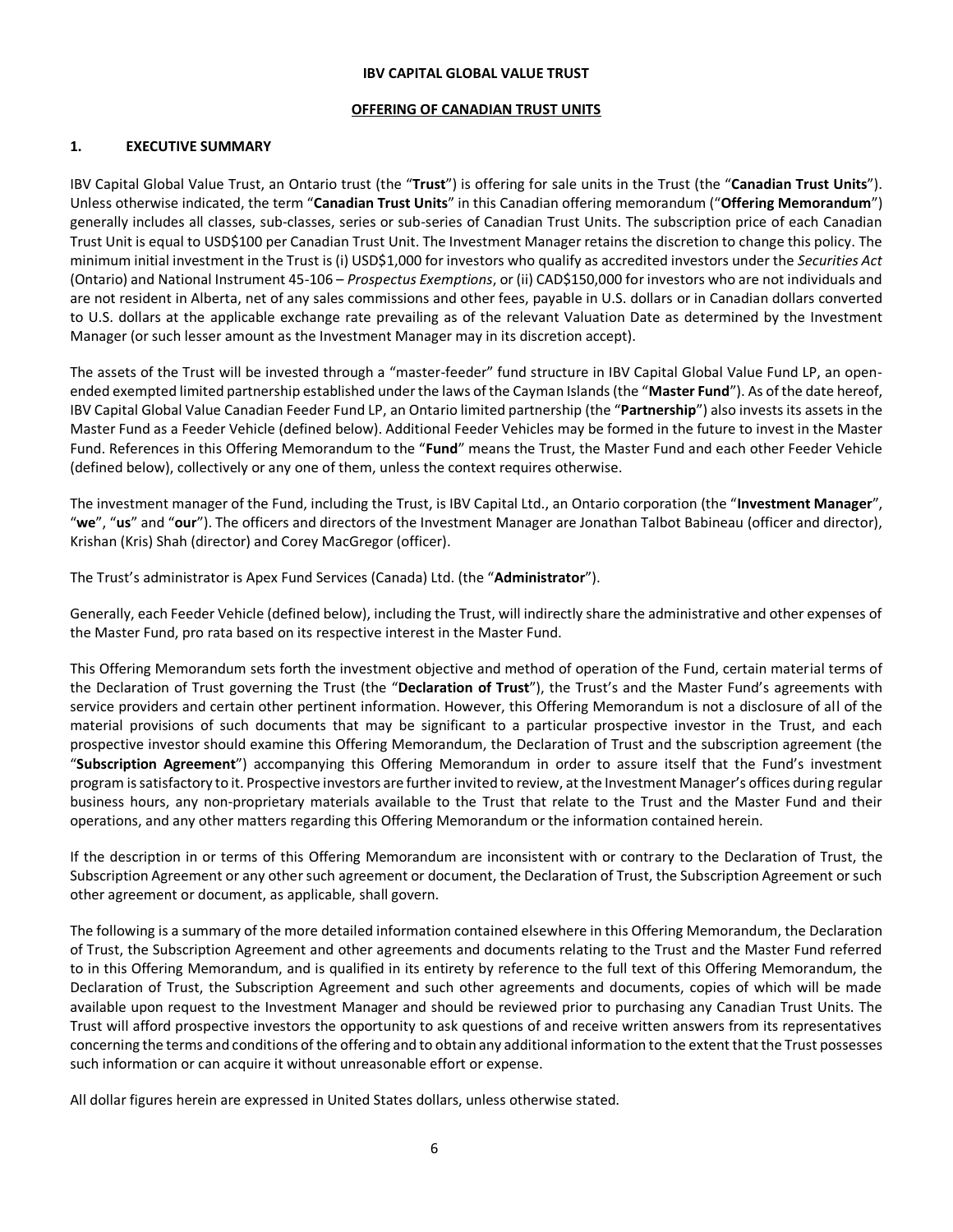**The Trust** The Trust is a trust established under the laws of the Province of Ontario by a declaration of trust (as amended, restated and supplemented from time to time, the "**Declaration of Trust**") dated January 15, 2020 by the trustee and manager of the Trust, IBV Capital Ltd., (the "**Investment Manager**"). The principal place of business of the Trust is 401 Bay Street, Suite 1515, Toronto, ON M5H 2Y4. Each purchaser of Canadian Trust Units will become a unitholder in the Trust (each, a "**Unitholder**"). The Trust will invest substantially all of its assets through a "master-feeder" fund structure and become a limited partner of IBV Capital Global Value Fund LP (the "**Master Fund**"), an open-ended Cayman Islands registered exempted limited partnership. The Master Fund is a private fund with 15 or fewer investors, a majority of whom have the right to appoint or remove the general partner of the Master Fund, and as such, is not required to be registered as a regulated mutual fund with the Cayman Islands Monetary Authority ("**CIMA**"), pursuant to section 4(4) of the *Mutual Funds Law (Revised)* of the Cayman Islands ("**Mutual Funds Law**"). Currently, IBV Capital Global Value Canadian Feeder Fund LP, an Ontario limited partnership (the "**Partnership**"), also invests its assets in the Master Fund as a feeder vehicle. Additional investment vehicles may be formed in the future to invest in the Master Fund. The Trust, the Partnership and each such other investment vehicle formed in the future are sometimes referred to in this Offering Memorandum as a "**Feeder Vehicle**". Unless otherwise specifically stated herein, subscriptions, redemptions, calculation of Net Asset Value (defined below) and other fund mechanics taking place at the Master Fund level will generally be effected in a substantially equivalent manner at the Trust level (as more specifically set out in this Offering Memorandum and the Declaration of Trust), except that any fees or expenses charged at the Master Fund level will not also be charged at the Trust level. **Investment Objective** The investment objective of the Fund is to provide its investors with consistent and attractive rates of return over a long-term time horizon and throughout various market environments. To accomplish this objective, the Investment Manager employs a variety of investment strategies in order to take advantage of profitable opportunities in capital markets. See Sectio[n 3](#page-19-0) - *Investment Program*. The investment objective of the Trust is to provide Unitholders with exposure to the portfolio of the Master Fund by investing all or substantially all of the Trust's assets in limited partnership interests of the Master Fund. As such, the investment strategies of the Master Fund are applicable to the Trust to the extent the Trust's assets are invested in the Master Fund. **Investment Manager** The investment manager of the Trust and the Master Fund is IBV Capital Ltd., a corporation organized under the laws of the Province of Ontario. The head office of the Investment Manager is 401 Bay Street, Suite 1515, Toronto, ON M5H 2Y4. The Investment Manager is registered with the Ontario Securities Commission and the Autorité des Marchés Financiers as an investment fund manager, a portfolio manager and an exempt market dealer and with the Alberta Securities Commission, British Columbia Securities Commission and Nova Scotia Securities Commission as an exempt market dealer. The Investment Manager may, from time to time, hold other registrations required to comply with applicable securities laws. **The Offering** Canadian Trust Units are offered on a continuous basis only through registered dealers to experienced and sophisticated investors pursuant to available prospectus exemptions, and

where applicable, registration exemptions in accordance with applicable securities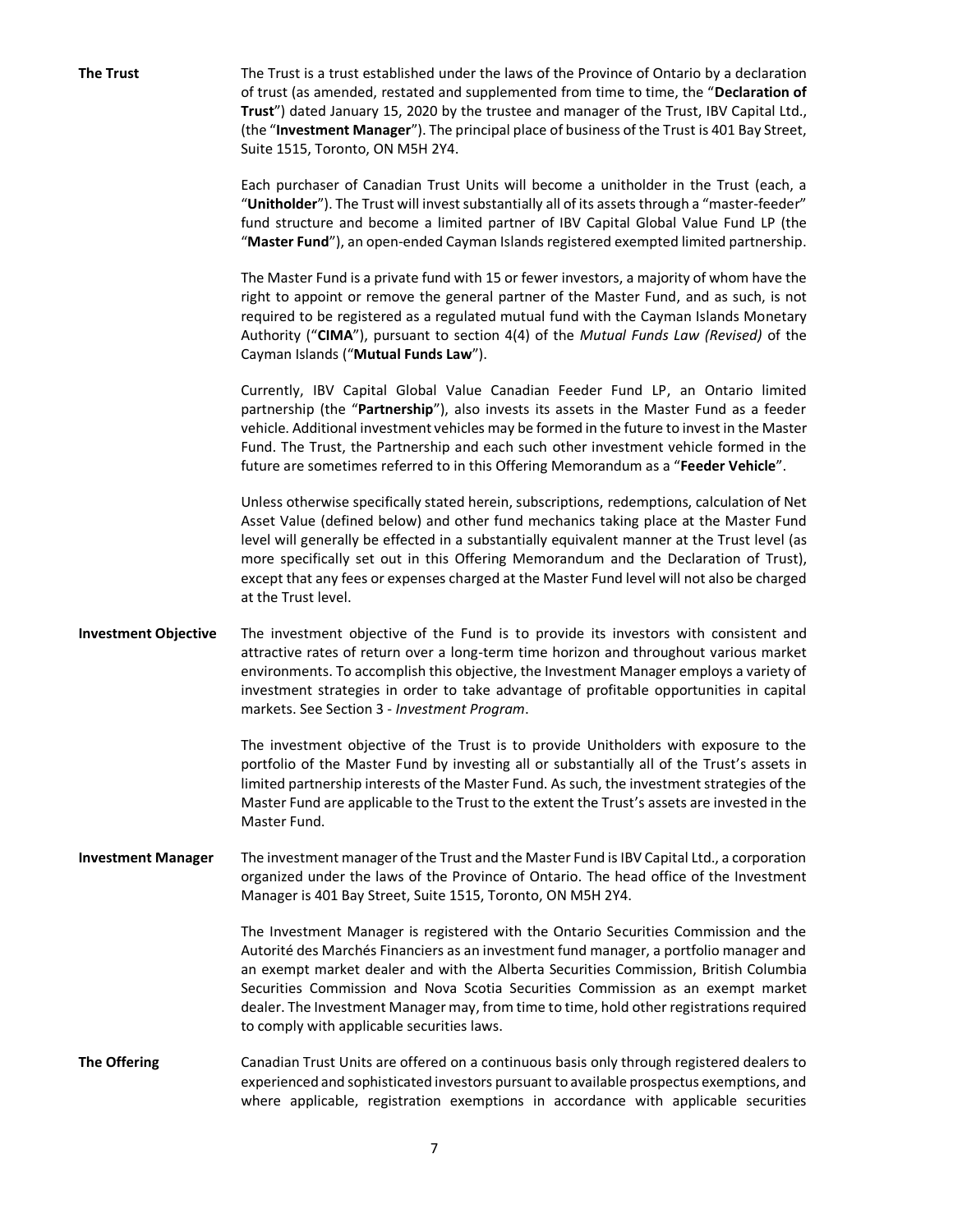|                                                         | legislation in all provinces and territories of Canada other than Newfoundland and<br>Labrador ("Offering Jurisdictions").                                                                                                                                                                                                                                                                                                                                                                                                                                                                                                                                                                                                                                                                              |
|---------------------------------------------------------|---------------------------------------------------------------------------------------------------------------------------------------------------------------------------------------------------------------------------------------------------------------------------------------------------------------------------------------------------------------------------------------------------------------------------------------------------------------------------------------------------------------------------------------------------------------------------------------------------------------------------------------------------------------------------------------------------------------------------------------------------------------------------------------------------------|
|                                                         | The Trust may issue Canadian Trust Units to new Unitholders and accept additional<br>subscriptions by existing Unitholders on the last Business Day (defined below) of each<br>month, subject to the Investment Manager's discretion at other times.                                                                                                                                                                                                                                                                                                                                                                                                                                                                                                                                                    |
|                                                         | For purposes of this Offering Memorandum, a "Business Day" means any day on which<br>banks are generally open for business in the City of Toronto, not being a Saturday or<br>Sunday.                                                                                                                                                                                                                                                                                                                                                                                                                                                                                                                                                                                                                   |
|                                                         | The Trust may, in the sole discretion of the Investment Manager, issue an unlimited<br>number of Canadian Trust Units in an unlimited number of classes (each, a "Class"), which<br>may be divided into different series within each Class (each, a "Series"), with offering<br>terms or in currencies that differ from the Canadian Trust Units initially being offered<br>pursuant to this Offering Memorandum.                                                                                                                                                                                                                                                                                                                                                                                       |
|                                                         | Canadian Trust Units are being offered to investors (a) who are accredited investors as<br>defined in the Securities Act (Ontario) and National Instrument 45-106 - Prospectus and<br>Registration Exemptions ("NI 45-106"), (b) who are not individuals and not resident in<br>Alberta, who invest a minimum of CAD\$150,000 in the Trust, or (c) to whom Canadian<br>Trust Units may otherwise be sold without a prospectus.                                                                                                                                                                                                                                                                                                                                                                          |
| <b>Price Per Unit;</b><br>Minimum Initial<br>Investment | Canadian Trust Units are offered at a price of USD\$100 per Canadian Trust Unit. The<br>Investment Manager retains the discretion to change this policy. The minimum initial<br>investment in the Trust is (i) USD\$1,000 for investors who qualify as accredited investors<br>under the Securities Act (Ontario) and National Instrument 45-106 - Prospectus<br>Exemptions, or (ii) CAD\$150,000 for investors who are not individuals and are not resident<br>in Alberta, net of any sales commissions and other fees, payable in U.S. dollars or in<br>Canadian dollars converted to U.S. dollars at the relevant prevailing exchange rate as of<br>the relevant Valuation Date (or such lesser amount as the Investment Manager may in its<br>discretion accept).                                   |
| Additional<br><b>Investments</b>                        | Following the required initial minimum investment in the Trust, Unitholders may make<br>additional investments of not less than USD\$1,000 provided that, at the time of the<br>subscription for additional Canadian Trust Units, the Unitholder is an accredited investor<br>as defined in the Securities Act (Ontario) and under NI 45-106 or another prospective<br>exemption is available. The Investment Manager may, in its sole discretion, from time to<br>time permit additional investments of lesser amounts. These minimums are net of any<br>front-end commissions paid by an investor to his or her registered dealer. See Section 10<br>- "Dealer Compensation".                                                                                                                         |
| <b>Registered Plans:</b>                                | Provided the Trust qualifies as a "mutual fund trust" for the purposes of the Tax Act (as<br>defined herein) at all relevant times, Canadian Trust Units will be qualified investments<br>under the Tax Act for trusts governed by registered retirement savings plans, registered<br>retirement income funds, registered education savings plans or tax-free savings accounts<br>("Registered Plans"). In certain circumstances described under Section 8 "Summary of the<br>Declaration of Trust - Redemptions of Canadian Trust Units", redemptions may be made<br>by way of distributions in kind. Any Master Fund Units or other securities received upon<br>the redemption of Canadian Trust Units will not be qualified investments for such plans.<br>See "Risk Factors - Redemptions In Kind". |
|                                                         | Notwithstanding that Canadian Trust Units are expected to be qualified investments for a<br>Registered Plan, the annuitant or the holder thereof, as the case may be, will be subject to<br>penalty taxes in respect of the Canadian Trust Units if such properties are a "prohibited<br>investment" (as defined in the Tax Act) for the Registered Plan, as applicable. The Canadian                                                                                                                                                                                                                                                                                                                                                                                                                   |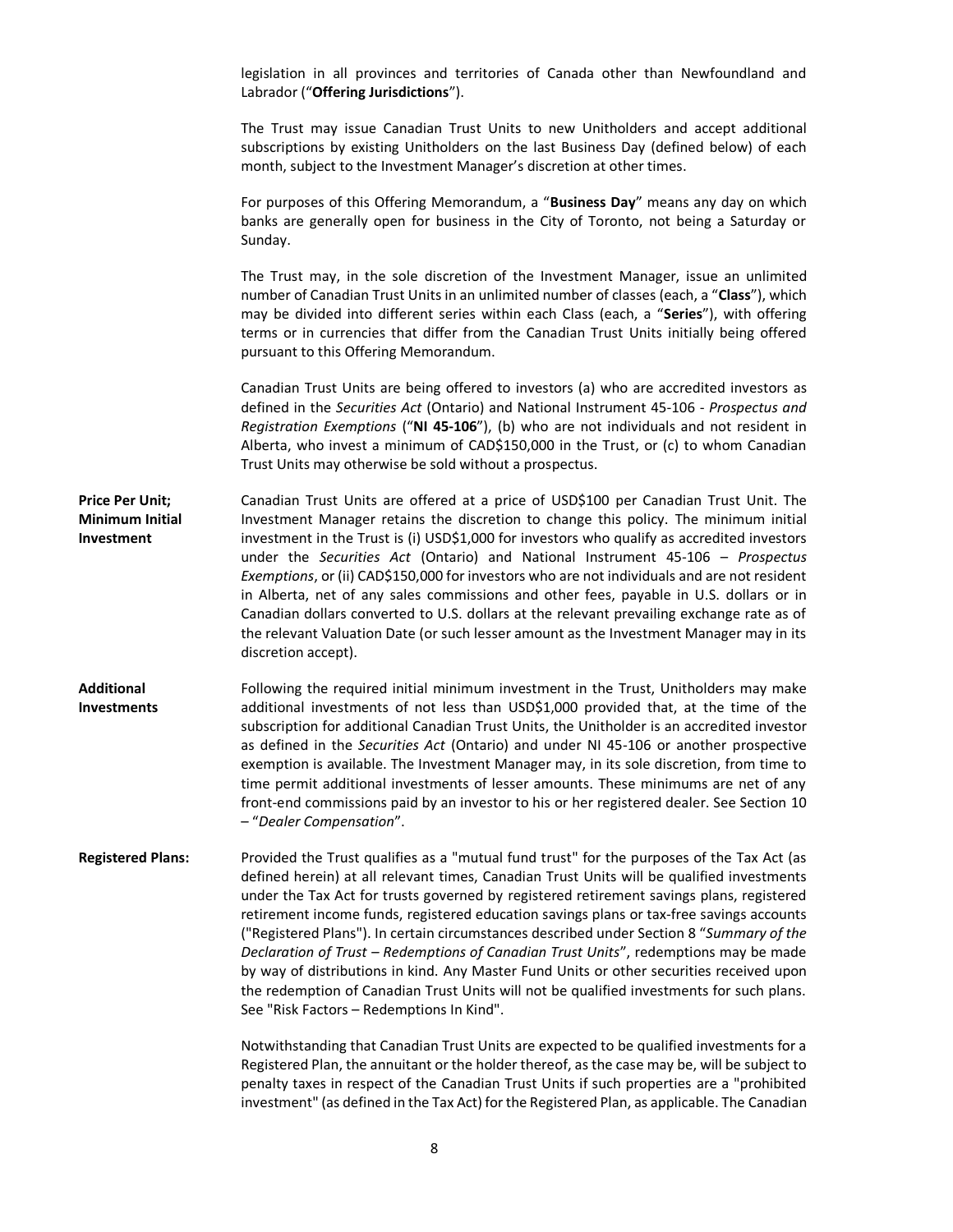Trust Units will not be a "prohibited investment" provided that the holder or annuitant, as the case may be: (i) deals at arm's length with the Trust, and (ii) does not have a "significant interest" in the Trust (within the meaning of the Tax Act), Generally, a holder or annuitant, as the case may be, will not have a "significant interest" in the Trust unless the holder or annuitant, as the case may be, owns interests as a beneficiary under the Trust that have a fair market value of 10% or more of the fair market value of the interests of all beneficiaries under the Trust, either alone or together with persons and partnerships with whom the holder or annuitant, as the case may be, does not deal at arm's length. The Canadian Trust Units will generally not be a "prohibited investment" if the Canadian Trust Units are "excluded property" as defined in the Tax Act for Registered Plans.

**Initial Classes of Canadian Trust Units** The Trust is offering two classes of Canadian Trust Units pursuant to this Offering Memorandum: Class A Canadian Trust Units and Class F Canadian Trust Units. A new Series of each Class will be issued on each date on which Canadian Trust Units are issued.

> Class A Canadian Trust Units Class A Canadian Trust Units are available to all eligible subscribers resident in the Offering Jurisdictions who meet the minimum investment criteria.

- Class F Canadian Trust Units Class F Canadian Trust Units are available to (a) eligible subscribers who participate in fee-based programs through authorized registered dealers; (b) eligible subscribers in respect of whom the Trust does not incur distribution costs; and (c) eligible individual subscribers in the Investment Manager's sole discretion.
- **Master Fund** The Master Fund is an open-ended exempted limited partnership established under the laws of the Cayman Islands. The registered office of the Master Fund is located at Conyers Trust Company (Cayman) Limited, Cricket Square, Hutchins Drive, PO Box 2681, Grand Cayman KY1-1111, Cayman Islands. The Master Fund is offering its interests to the Trust pursuant to its limited partnership agreement, as amended, restated or supplemented from time to time. IBV Capital Global Value Fund GP Inc., a corporation incorporated under the *Business Corporations Act* (Ontario), acts as the general partner of the Master Fund (the "**General Partner**") pursuant to the Master Fund's limited partnership agreement. The Investment Manager acts as the investment manager of the Master Fund pursuant to the Investment Management Agreement.
- **Master Fund Units** The proceeds of each Unitholder's subscription for Canadian Trust Units will be used by the Trust to acquire units of limited partnership interests in the Master Fund ("**Master Fund Units**"). The Master Fund is authorized to issue an unlimited number of units in an unlimited number of classes, which may be divided into sub-classes and/or series, having such terms and conditions as the General Partner may determine.

Generally, the class and series of Master Fund Units in which a Feeder Vehicle invests shall correspond to a specific class and series of securities of the Feeder Vehicle, including each Class and Series of Canadian Fund Units issued by the Trust.

The Master Fund is a private fund with 15 or fewer investors, a majority of whom have the right to appoint or remove the General Partner, and as such, is not required to be registered as a regulated mutual fund with CIMA pursuant to section 4(4) of the Mutual Funds Law. The Master Fund may need to register with CIMA in the future should it no longer qualify under Section 4(4) of the Mutual Funds Law. No Cayman Islands authority has commented upon the contents of this Offering Memorandum or the merits of an investment in the Master Fund. Moreover, the investment activities of the Master Fund are not regulated or otherwise overseen by the Cayman Islands government.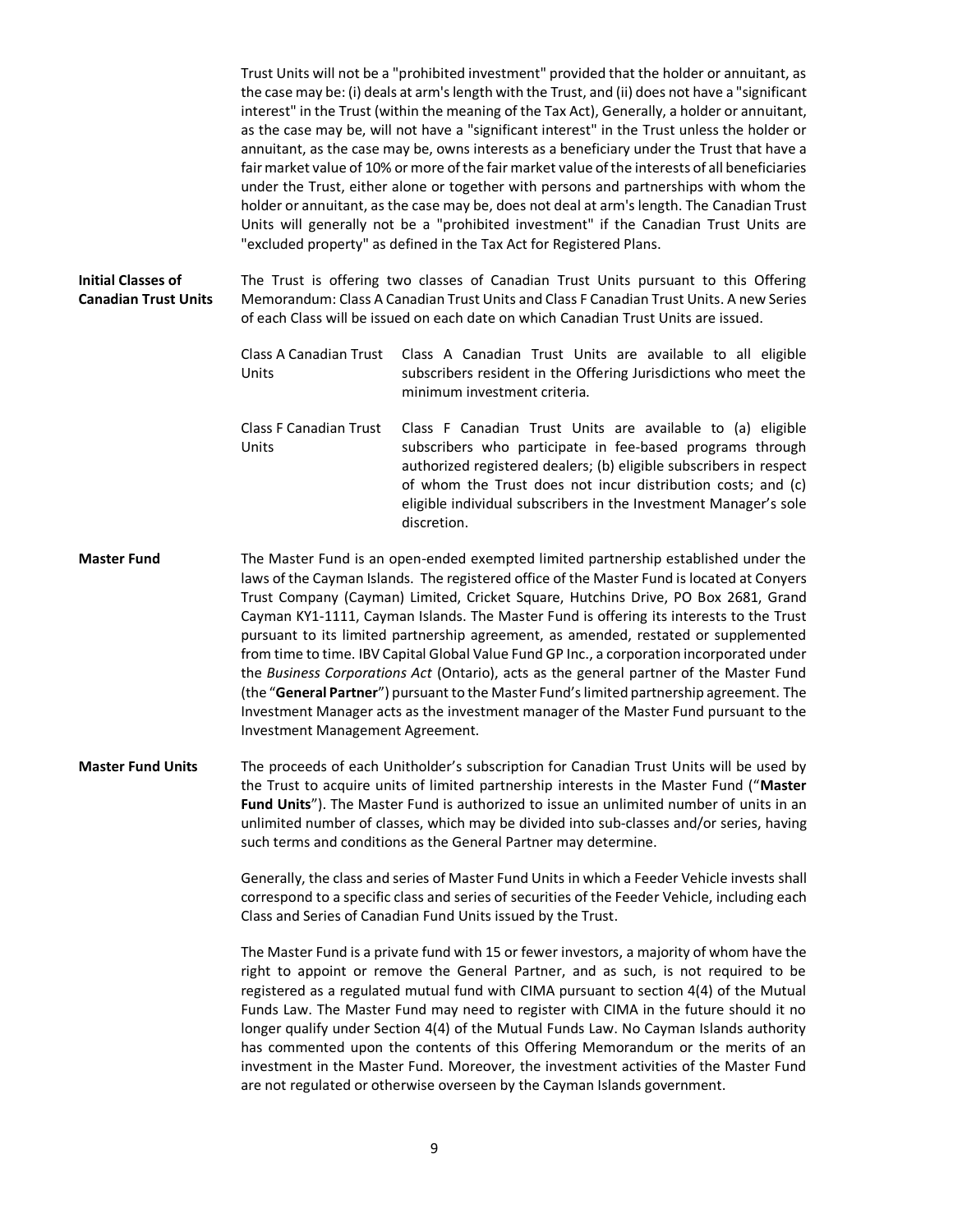|                       | Currently, the Master Fund has established the following classes of Master Fund Units:                                                                                                                                                                                                                                                 |                                                                                                                                                                                                                                                                                                                                                                   |  |  |
|-----------------------|----------------------------------------------------------------------------------------------------------------------------------------------------------------------------------------------------------------------------------------------------------------------------------------------------------------------------------------|-------------------------------------------------------------------------------------------------------------------------------------------------------------------------------------------------------------------------------------------------------------------------------------------------------------------------------------------------------------------|--|--|
|                       | Class A Master Fund<br>Units                                                                                                                                                                                                                                                                                                           | The Class A Master Fund Units will correspond to Class A<br>Canadian Trust Units.                                                                                                                                                                                                                                                                                 |  |  |
|                       | <b>Class F Master Fund</b><br>Units                                                                                                                                                                                                                                                                                                    | The Class F Master Fund Units will correspond to Class F<br>Canadian Trust Units.                                                                                                                                                                                                                                                                                 |  |  |
|                       | Class PD1 Master<br><b>Fund Units</b>                                                                                                                                                                                                                                                                                                  | Offered only to the Incentive LP. <sup>1</sup>                                                                                                                                                                                                                                                                                                                    |  |  |
|                       | Class M Master Fund<br>Units                                                                                                                                                                                                                                                                                                           | The Class M Master Fund Units correspond to the Class M units<br>of the Partnership. <sup>2</sup>                                                                                                                                                                                                                                                                 |  |  |
|                       | The Canadian Trust Units and Master Fund Units are denominated in U.S. dollars. The<br>reporting currency of the Fund is U.S. dollars.<br>The General Partner may create and offer other classes of the Master Fund, which may be<br>divided into sub-classes and/or series, with differing terms and conditions from time to<br>time. |                                                                                                                                                                                                                                                                                                                                                                   |  |  |
|                       |                                                                                                                                                                                                                                                                                                                                        |                                                                                                                                                                                                                                                                                                                                                                   |  |  |
| <b>Management Fee</b> | The Master Fund will pay the Investment Manager a monthly management fee (the<br>"Management Fee") equal to:                                                                                                                                                                                                                           |                                                                                                                                                                                                                                                                                                                                                                   |  |  |
|                       | (a) 1/12 of 1.75% of the Net Asset Value of the Class A Master Fund Units<br>(determined in accordance with the Master Fund LPA); and                                                                                                                                                                                                  |                                                                                                                                                                                                                                                                                                                                                                   |  |  |
|                       |                                                                                                                                                                                                                                                                                                                                        | (b) 1/12 of 0.75% the Net Asset Value of the Class F Master Fund Units (determined<br>in accordance with the Master Fund LPA);                                                                                                                                                                                                                                    |  |  |
|                       |                                                                                                                                                                                                                                                                                                                                        | plus, in each case, any applicable federal and provincial taxes.                                                                                                                                                                                                                                                                                                  |  |  |
|                       | month.                                                                                                                                                                                                                                                                                                                                 | The Management Fee will be paid monthly in arrears, based on the aggregate net asset<br>value of each series of Master Fund Units (other than any Master Fund Units for which the<br>Management Fee will not be charged) as of the last Business Day of each month. The<br>Management Fee will be adjusted for subscriptions and redemptions occurring during the |  |  |
|                       | management fee will be paid at the Trust level.                                                                                                                                                                                                                                                                                        | The Investment Manager will receive the Management Fee from the Master Fund. No                                                                                                                                                                                                                                                                                   |  |  |
|                       | Manager, as applicable.                                                                                                                                                                                                                                                                                                                | The Fund may create additional classes, subclasses and series that may have higher or<br>lower Management Fees, Performance Allocations (defined below) or other fees and<br>features and such Classes, subclasses and series may be restricted to one or more investors<br>or classes of investors by the agreement of the General Partner and/or the Investment |  |  |
|                       |                                                                                                                                                                                                                                                                                                                                        | The Class M Master Fund Units and Class PD1 Master Fund Units are not subject to a                                                                                                                                                                                                                                                                                |  |  |

The Class M Master Fund Units and Class PD1 Master Fund Units are not subject to a Management Fee or a Performance Allocation (defined below).

<sup>&</sup>lt;sup>1</sup> IBV Capital Management Incentive Holdings LP (the "Incentive LP") is a limited partnership formed under the laws of the Province of Ontario. The General Partner acts as its general partner. The limited partners of the Incentive LP are the indirect shareholders of the Investment Manager.

<sup>&</sup>lt;sup>2</sup> The Class M units of the Partnership are available only to the shareholders, officers and employees of the Investment Manager, their respective families and other subscribers at the sole discretion of the Investment Manager.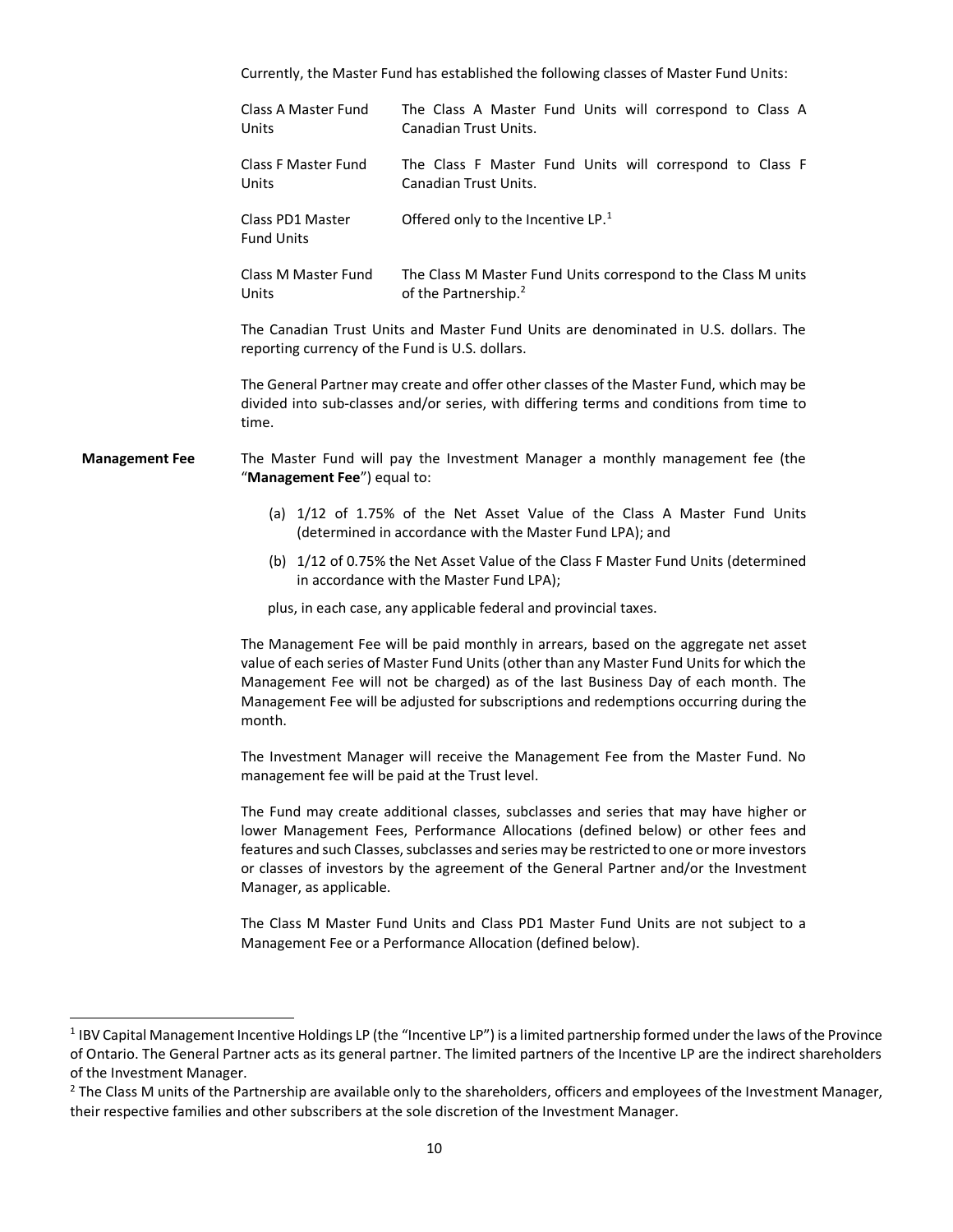**Performance Allocation**

At the end of each Performance Period (defined below) and on any date that a Unitholder redeems Canadian Trust Units and the corresponding number of Master Fund Units are redeemed by the Trust, the corresponding series of Class A Master Fund Units and Class F Master Fund Units held by the Trust are subject to a performance allocation (the "**Performance Allocation**") equal to 20% of the amount, if any, by which the Performance Change (defined below) exceeds the High Water Mark (defined below), if applicable.

The Performance Allocation is accrued monthly and is paid after the last Business Day of each Performance Period. Upon the redemption of Canadian Trust Units and the corresponding redemption of Master Fund Units, the Performance Allocation accrued on the corresponding series of Master Fund Units will be allocated to the units that are redeemed within 15 Business Days of the end of the month in which such units were redeemed.

The "**High Water Mark**" in respect of a Master Fund Unit, as at any date, means the higher of:

- (a) the Net Asset Value per Master Fund Unit of such Master Fund Unit on the date of issue of such Master Fund Unit, together with any Accumulated Hurdle (as defined below); and
- (b) the Net Asset Value per Master Fund Unit of such Master Fund Unit on the last Business Day of the most recent Performance Period for which the Performance Allocation was paid or payable with respect to such Master Fund Unit, together with any Accumulated Hurdle.

The "**Hurdle**" is the trailing 12-month average yield of the one-year risk free rate, defined as the "Generic United States 1 Year Government Bond Yield" (Bloomberg Ticker Symbol: GB12) as reported on each Valuation Date.

Payment of the Performance Allocation will be as follows:

(a) 50% of the total Performance Allocation shall be paid to the Incentive LP in cash after the end of the relevant Performance Period; and

(b) 50% of the total Performance Allocation (the "**Deferred Performance Allocation**") shall be allocated to a deferred performance account (the "**Deferred Performance Account**") subject to a lock-up period (the "**Lock-Up Period**") terminating on the calculation of the Performance Change (defined below) for the subsequent Performance Period.

#### **Performance Allocation Adjustment**

At the end of each subsequent Performance Period, if there is a:

(a) *Positive Performance Change*, then the Lock-Up Period will terminate and the Deferred Performance Allocation will be released to the Incentive LP (together with any income earned thereon); or

(b) *Negative Performance Change*, then an amount from the Deferred Performance Allocation equal to the percentage obtained by dividing the Negative Performance Change by the previous Positive Performance Change will reduce the Deferred Performance Account (as will any income earned on the amount so deducted) and such amounts will be allocated to the series of Master Fund Units held by the Trust corresponding to the Canadian Trust Units held by Unitholders in respect of whom the Deferred Performance Allocation was made. The maximum Negative Performance Change will be equal to the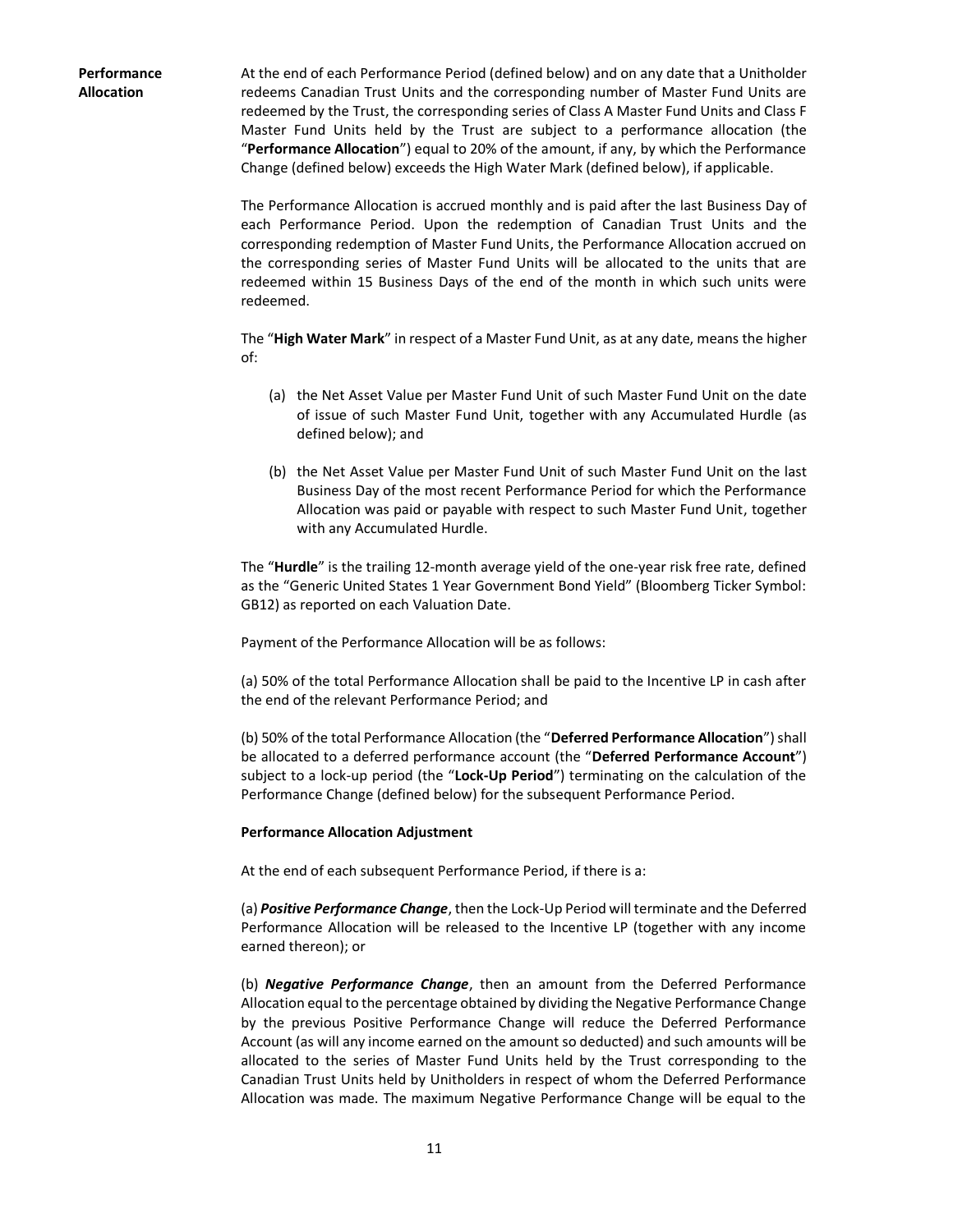Deferred Performance Allocation together with any income earned thereon. If a Unitholder redeems any Canadian Trust Units prior to the end of the subsequent Performance Period, the Trust will redeem a corresponding number of Master Fund Units and the Deferred Performance Allocation allocated to such Master Fund Units will be forfeited and will be allocated to the Incentive LP within 15 Business Days of the end of the month in which the Master Fund Units were redeemed.

"**Performance Period**" for any class and/or series of Master Fund Units means, with respect to a limited partner of the Master Fund, the period commencing on January 1 of each year and ending on December 31 of such year; provided, however, that if a Feeder Vehicle subscribes for any class and/or series of Mater Fund Units on a date other than January 1 of any year, then the first Performance Period with respect to such subscription shall be the period commencing on the date of such subscription and ending on December 31 of such year. If, prior to the end of a calendar year, such Feeder Vehicle redeems all or a portion of its Master Fund Units in any class and/or series or transfers any such class and/or series of the Master Fund Units to a substituted limited partner of the Master Fund, or the final distribution to such Feeder Vehicle is made following the termination of the class and/or series of the Master Fund Units, then the last Performance Period with respect to such Feeder Vehicle with respect to such class or series of the Master Fund Units (or, in the case of a partial withdrawal or transfer, the last Performance Period with respect to the amount withdrawn or transferred) shall end on the date of such withdrawal, substitution or final distribution.

"**Performance Change**" for a Performance Period with respect to any series of the Master Fund Units held by any limited partner of the Master Fund means, the amount, expressed as a percentage, if any, by which (i) the Net Asset Value per unit of the such series of Master Fund Units as of the last day of such Performance Period (before giving effect to any Performance Allocation for such Performance Period) exceeds (ii) the Net Asset Value per unit of the same series of Master Fund Units as of the first day of such Performance Period (after giving effect to any Performance Allocation for the preceding Performance Period). If the amount specified in clause (i) exceeds the amount specified in clause (ii) for a Performance Period, such difference shall be a "**Positive Performance Change**" and if the amount specified in clause (ii) exceeds the amount specified in clause (i), such difference shall be a "**Negative Performance Change**".

"**Accumulated Hurdle**" means the accumulated amount calculated and accrued on each Valuation Date equal to the product of (a) the Hurdle (prorated for the number of days in the year since the last Valuation Date); and (b) the Net Asset Value per Master Fund Unit on the applicable Valuation Date.

By structuring the Performance Allocation as above, the Fund creates a unique relationship with its investors, in that the return earned by the Investment Manager and its affiliates becomes highly correlated with the investment success of the Unitholders.

The Investment Manager may make such adjustments to the High Water Mark and Accumulated Hurdle of a Class and/or Series as are determined by the Investment Manager to be necessary to account for the payment of any distributions, splits or consolidation on or of Master Fund Units or any other event or matter that would, in the opinion of the Investment Manager, impact upon the computation of Performance Allocation. Any such determination of the Investment Manager shall, absent manifest error, be binding on all limited partners of the Master Fund, including the Trust. See Section [7](#page-27-0) - "*Performance Allocation*".

**Redemptions** An investment in the Fund is intended to be a long-term investment. However, holders of Class A Canadian Trust Units and Class F Canadian Trust Units may request at any time that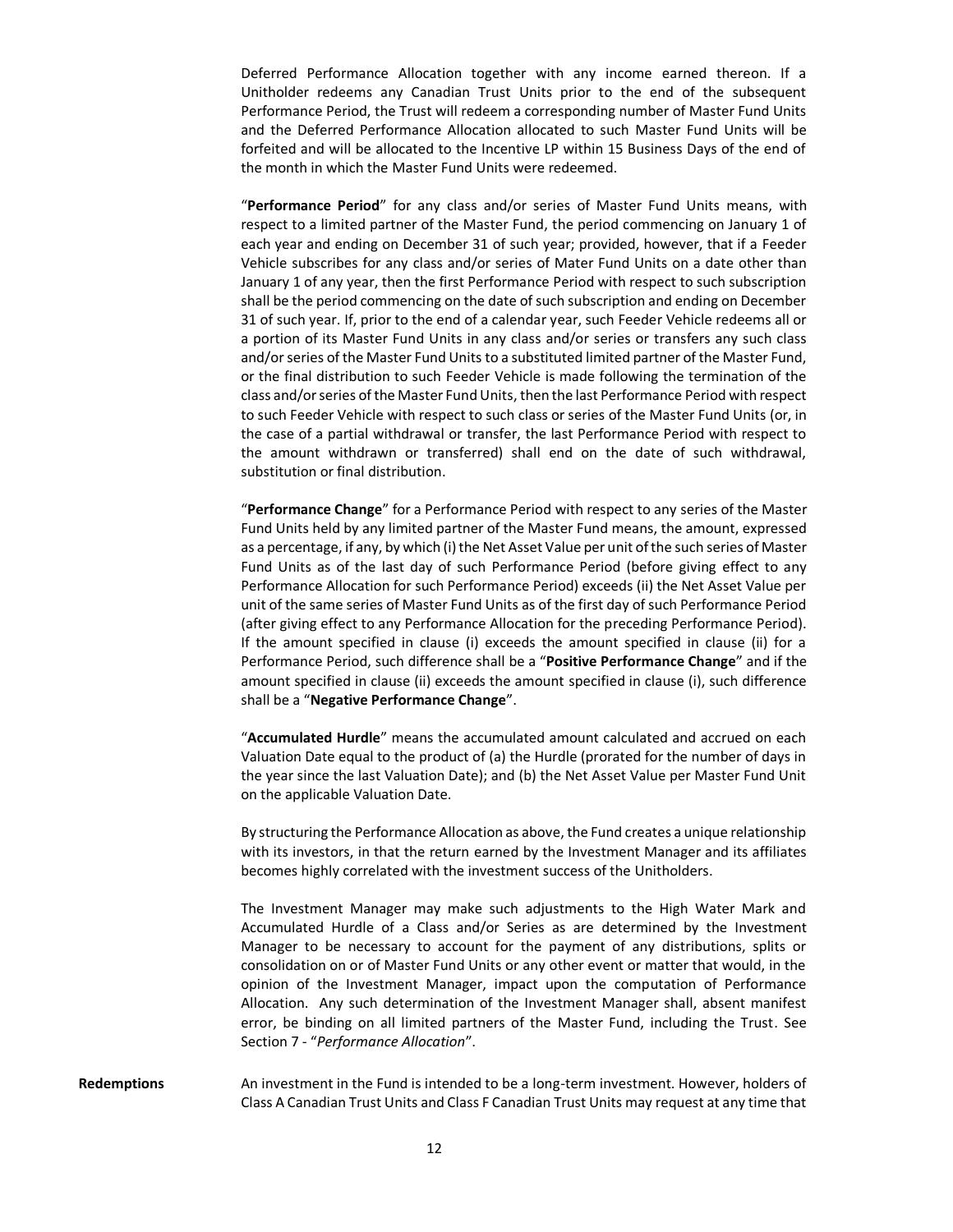such Canadian Trust Units be redeemed on the last Business Day in any fiscal quarter (a "**Redemption Date**"), upon not less than 60 days' prior written request to the Investment Manager. Any requests for redemption received after such time will be processed as of the next Redemption Date.

Redemption requests submitted by investors are irrevocable unless they are not honoured by the Trust on the applicable Redemption Date. If a redemption request is not honoured on the applicable Redemption Date, the request for redemption may be withdrawn within 15 days following the Redemption Date on which the redemption request was not honoured.

Redemptions of Canadian Trust Units are generally effected by the concurrent redemption of the corresponding number and class and/or series of Master Fund Units held by the Trust at the applicable Net Asset Value per unit thereof in accordance with the Master Fund LPA. The amount received by the Trust from redemptions of any Master Fund Units for which a Performance Allocation is chargeable shall be net of the amount, if any, of the accrued Performance Allocations chargeable to such Master Fund Units as of the date of such redemption, to the extent such accrued amount is not reflected in the Net Asset Value per unit of the Master Fund Units redeemed as of such date, and shall include any pre-paid Management Fee charged to the redeemed Master Fund Units in respect of any period after the Redemption Date. The redemption proceeds for each Canadian Trust Unit redeemed by the Unitholder shall be an amount equal to the Net Asset Value attributable to such Canadian Trust Unit as of the close of business on the Redemption Date. Redemption proceeds for Canadian Trust Units will generally be paid within 10 Business Days of the Redemption Date.

In the event that a Unitholder has made a redemption request on the applicable Redemption Date for three consecutive calendar quarters and, following such redemption request such Unitholder has not received the full value of its redemption request after the applicable Redemption Date of the third consecutive calendar quarter, the redemption request (or the remainder thereof in the case of a partial redemption) shall be distributed to such Unitholder on the applicable Redemption Date of the fourth consecutive calendar quarter following the initial date of the redemption request.

If a Unitholder requests a redemption of Canadian Trust Units that have not been held by such Unitholder for at least 12 months, the Investment Manager may, in its sole discretion, withhold 3% from the aggregate Net Asset Value of the Canadian Trust Units being tendered for redemption (an "**Early Redemption Fee**"). The Early Redemption Fee will be retained by the Fund. the Investment Manager has the sole discretion to waive or reduce the amount of the Early Redemption Fee.

If all of the Canadian Trust Units of a particular Class held by a Unitholder are being redeemed, then, in such event, (i) the Investment Manager may hold back up to 5% of the aggregate redemption amount payable to such Unitholder until the Master Fund has finalized its year-end audit for the period covering the applicable Redemption Date; (ii) payment of an amount equal to 95% of the total redemption payment due in respect of those redeemed Canadian Trust Units shall be made within 15 Business Days of the Redemption Date, and (iii) the balance of the redemption proceeds shall be paid to the Unitholder as soon as practicable following completion of the Master Fund's audit for the fiscal year in which the Redemption Date occurs, and after giving effect to any year-end adjustments deemed necessary or appropriate by the General Partner, including the establishment of reserves that the General Partner deems necessary or appropriate to account for contingent or other liabilities of the Master Fund existing as of the Redemption Date.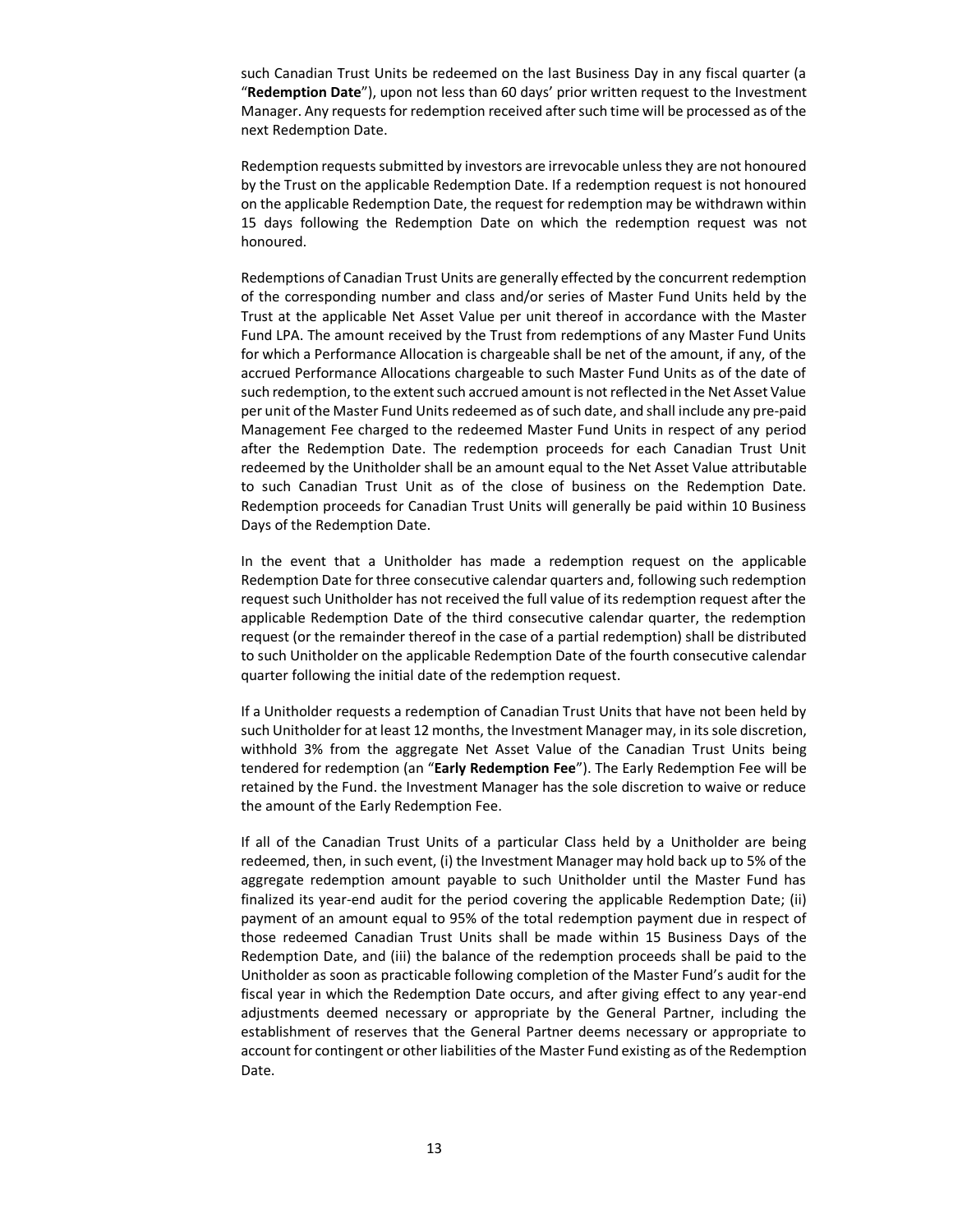Redemption proceeds may be paid in cash or in kind or a combination thereof at the discretion of the Investment Manager. If a Unitholder that is a Registered Plan receives Master Fund Units or other securities, such Master Fund Units or other securities will not be a qualified investment for the Registered Plan. This would give rise to adverse tax consequences. See Section 15 "*Risk Factors – Redemptions in Kind*" and Section 16 "*Certain Tax Considerations – Certain Canadian Federal Tax Considerations*".

The Investment Manager may, at any time and in its sole discretion, permit redemptions at any other times or otherwise modify or waive any of the conditions or requirements for redemptions for any Unitholders, including affiliates of the Investment Manager, without notice to or the consent of any Unitholders.

Redemptions of Canadian Trust Units may be suspended or the date of payment of redemption proceeds may be postponed in such circumstances as the Investment Manager may reasonably determine, including for any period during which redemptions of Master Fund Units are suspended or the date of payment of redemption proceeds for Master Fund Units held by the Trust is postponed. Examples of such circumstances include, without limitation, if the General Partner and/or the Investment Manager, as applicable, reasonably determines that: (i) the Master Fund's assets are invested in such a manner so as to not reasonably permit immediate liquidation of sufficient assets in a timely fashion to meet redemption requirements; (ii) there exists a state of affairs that constitutes circumstances under which liquidation by the Master Fund of part or all of its investments is not reasonable or practicable, or would be prejudicial to the Master Fund or the investors in the Fund, including the Unitholders generally, including if, in the General Partner's sole judgment, a material adverse change or disruption has occurred in the financial, banking or capital markets generally which has had or could reasonably be expected to have a material adverse effect on the Fund; (iii) not suspending redemptions would have an adverse effect on continuing Unitholders; (iv) the General Partner is unable to value the assets of the Master Fund with reasonable reliability; (v) if any market or stock exchange on which a material part of the assets of the Master Fund are traded is closed (other than for ordinary holidays), or dealings thereon are restricted, suspended or experience a material interruption or disruption in ordinary trading; (vi) there is a disruption to the means of communications normally employed in determining the prices of a material part of the investments of the Master Fund; (vii) the assets of the Master Fund are invested in investments which the Master Fund is unable to realize, or if realized would be at a value determined by the General Partner to be a discount to their true value; (viii) if the Master Fund and/or the Trust is unable (or it is not practicable) to distribute any such investment for the redemption of the applicable Canadian Trust Units and the corresponding Master Fund Units, as applicable; (ix) if requests for redemptions received by the Master Fund for any Redemption Date would result in redemption payments in an aggregate amount exceeding 25% of the Net Asset Value of the Master Fund as of such Redemption Date; or (x) where the satisfaction of redemption requests is prohibited by law. Redemptions may also be suspended upon an announcement by the General Partner and/or the Investment Manager, as the case may be, that the Master Fund and/or the Trust will be terminated, as applicable. In the event of a suspension or postponement of redemptions, the Investment Manager will give notice to Unitholders of such suspension or postponement.

The Trust shall have the right, in the Investment Manager's sole discretion, to redeem any or all of a Unitholder's Canadian Trust Units at any time, by giving 5 Business Days' prior written notice to such Unitholder, including in the event that a Unitholder is no longer eligible to invest in the Trust and/or in order to ensure that no adverse tax consequences may result due to the Trust or the Unitholders due to the Unitholder's investment in the Trust. Payment for any mandatorily redeemed Canadian Trust Units shall be made to the Unitholder within 60 days of the Redemption Date. However, upon a mandatory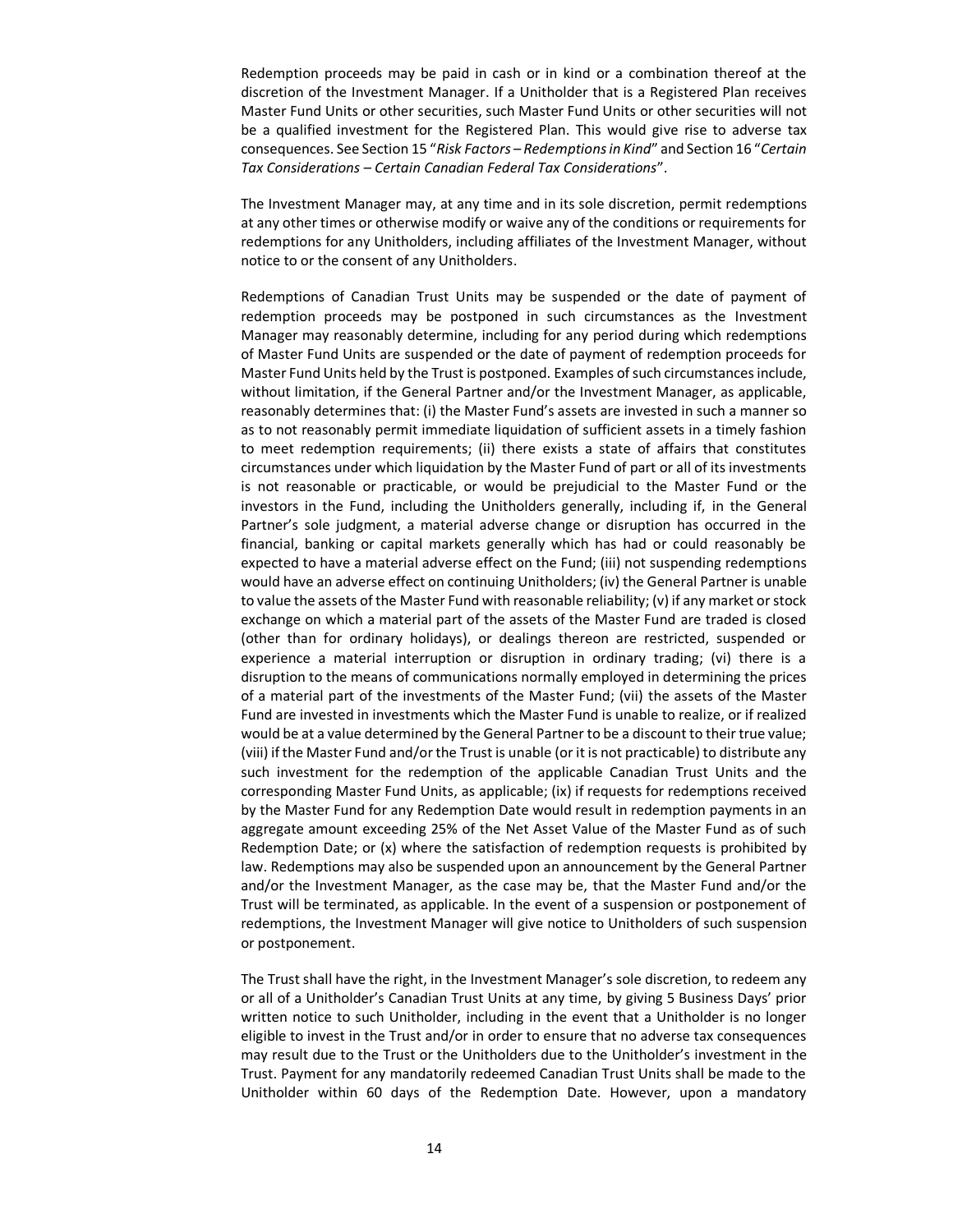redemption of all of a Unitholder's Canadian Trust Units of any Class, payment of the redemption proceeds with respect to the redeemed Canadian Trust Units of such Class shall be made: (i) 95% within 15 Business Days of the Redemption Date, and (ii) the balance as soon as practicable following completion of the Master Fund's audit for the fiscal year in which the redemption occurs, and after giving effect to any year-end adjustments deemed necessary or appropriate by the Investment Manager, including the establishment of reserves that the Investment Manager deems necessary or appropriate to account for contingent or other liabilities of the Trust existing as of the Redemption Date.

- **Expenses** The Trust will bear its own expenses and, indirectly, a pro rata portion (based on its interest in the Master Fund) of the operating expenses of the Master Fund. The expenses of the Trust may include, without limitation:
	- (c) legal, compliance, administrator, audit and accounting expenses (including third party accounting services), including the Trust's costs of preparation of financial statements and/or reports to Unitholders;
	- (d) expenses (including legal, accounting, filing, printing and related expenses) incurred in connection with the organization and funding of the Trust, which will be amortized over a period of 60 months from the date of the establishment of the Trust (the "**Organizational Expenses**");
	- (e) all costs and expenses associated with the qualification for sale of the Canadian Trust Units in the Offering Jurisdictions;
	- (f) ongoing administrative expenses of the Trust and the applicable portion of the administrative expenses of the Investment Manager attributable to the operation of the Trust;
	- (g) any insurance costs (including any D&O and E&O insurance costs of the Investment Manager in its capacity as the trustee of the Trust, but not including financial institution bond coverage costs);
	- (h) custodial fees, if any, and bank service fees;
	- (i) certain regulatory, compliance or filing expenses related to the Trust;
	- (j) legal fees and expenses in connection with any action or proceeding or preparing any reports or documents required to be filed on behalf of the Trust pursuant to applicable laws or regulations;
	- (k) expenses of conducting Unitholder meetings;
	- (l) indemnification or extraordinary costs or expenses or liabilities relating to the affairs of the Trust;
	- (m) costs and expenses of liquidating the Trust;
	- (n) any taxes, fees or other governmental charges levied against the Trust and all costs and expenses incurred in connection with any tax audit, investigation, settlement or review of the Trust; and
	- (o) any other expenses related to the purchase, sale or transmittal of the Trust's assets.

The expenses of the Master Fund may include, without limitation:

(a) legal, compliance, administrator, audit and accounting expenses (including third party accounting services), including the Master Fund's costs of preparation of financial statements;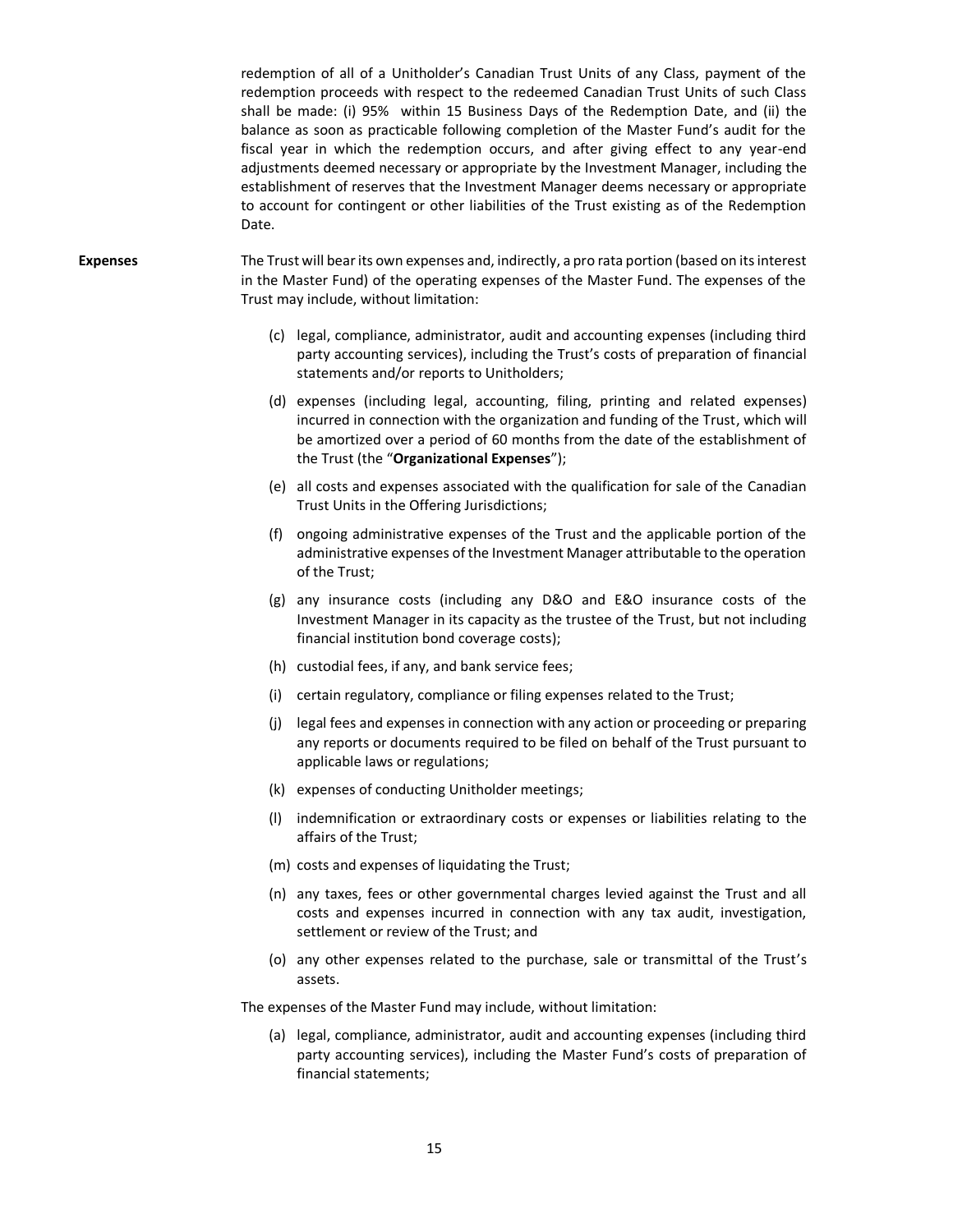- (b) expenses relating to securityholder proxy voting services;
- (c) ongoing administrative expenses of the Master Fund and the General Partner and the applicable portion of the administrative expenses of the Investment Manager attributable to the operation of the Master Fund;
- (d) insurance costs (including D&O and E&O insurance for the General Partner, but not including financial institution bond coverage, if any);
- (e) investment expenses and fees related to acquiring, holding, monitoring and disposing of the Master Fund's investments, including all direct trading expenses, brokerage commissions and service fees and clearing and settlement charges;
- (f) interest on margin accounts and other indebtedness;
- (g) borrowing charges on securities sold short;
- (h) custodial and bank service fees;
- (i) certain regulatory, compliance or filing expenses related to the Master Fund;
- (j) legal fees and expenses in connection with any action or proceeding or preparing any reports or documents required to be filed on behalf of the Master Fund pursuant to applicable laws or regulations;
- (k) indemnification or extraordinary costs or expenses or liabilities relating to the affairs of the Master Fund;
- (l) costs and expenses of liquidating the Master Fund;
- (m) any taxes, fees or other governmental charges levied against the Master Fund and all costs and expenses incurred in connection with any tax audit, investigation, settlement or review of the Master Fund;
- (n) any other expenses related to the purchase, sale or transmittal of the Master Fund's assets, and
- (o) expenses related to the Incentive LP's Deferred Performance Account (as defined in Section [7](#page-27-0) – "*Performance Allocation"*).

The expenses charged to the Trust or the Master Fund, as applicable, and the method of allocating of such expenses among the classes and series of Canadian Trust Units and Master Fund Units, as applicable, will be determined by the Investment Manager in its sole discretion and in accordance with the Investment Manager's expense allocation policies.

Expenses incurred by the Trust and the Master Fund, as applicable, will be deducted when determining the respective Net Asset Value of the Trust and the Master Fund, as applicable, and will generally be allocated by the Investment Manager to the applicable class and series of Canadian Trust Units and/or Master Fund Units, as applicable, in respect of which the expenses were incurred.

The Investment Manager and/or the General Partner may from time to time, in each of their sole discretion, waive or reimburse the Trust or the Master Fund, as the case may be, for some of their expenses, including Organizational Expenses.

For financial reporting purposes, IFRS requires that the Organizational Expenses be treated as an expense when incurred. The financial statements of the Trust and the Master Fund will include a comparison of the Net Asset Value per unit for financial reporting purposes to the Net Asset Value per unit used for all other purposes, including the processing of subscriptions and redemptions.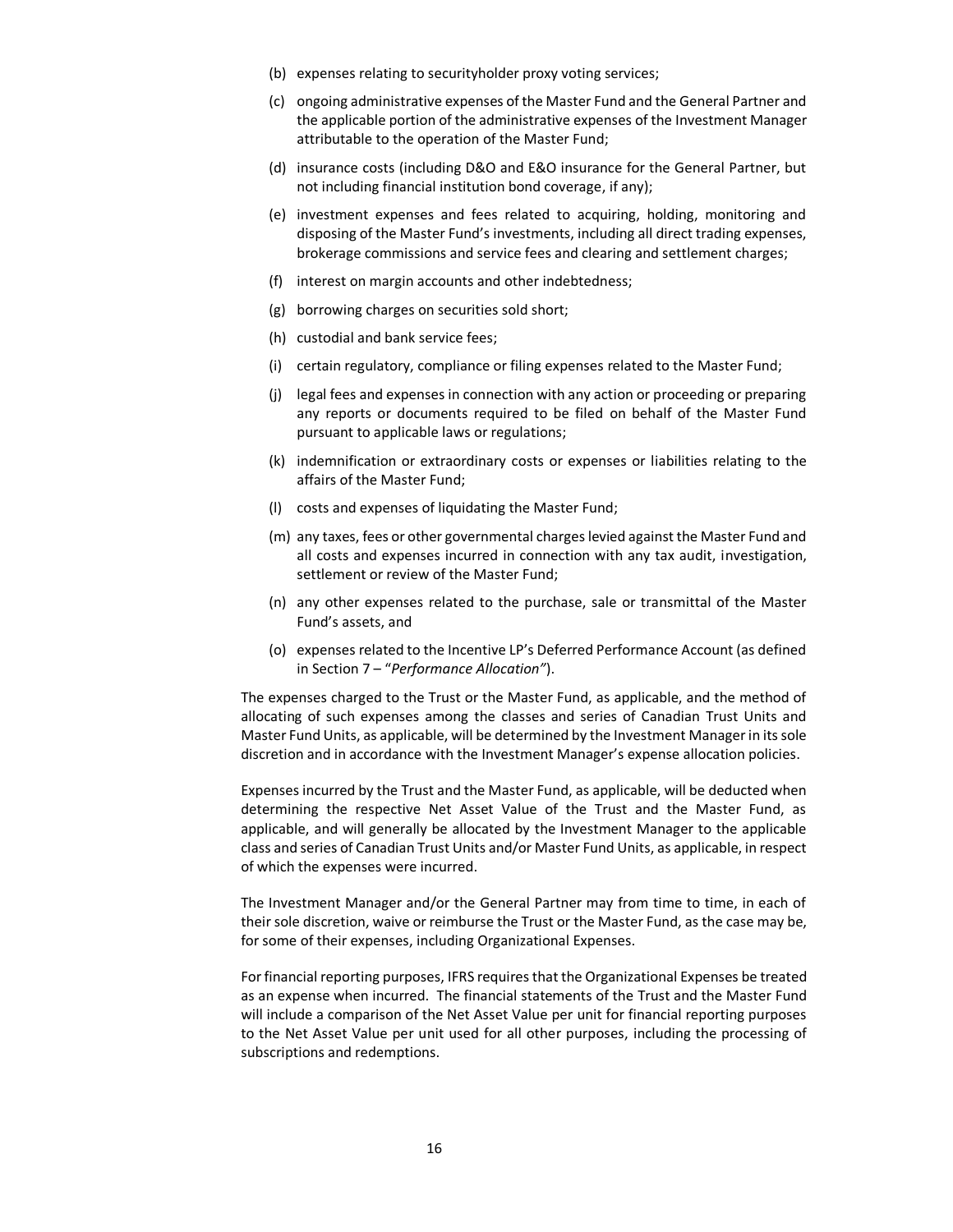The Management Fee will not be charged at the Trust level, but will instead be charged at the Master Fund Level. See Section 6 "*Investment Management Agreement* – *Management Fee*".

Except to the extent described above, the Investment Manager will render its services to the Trust and the Master Fund at its own expense and will be responsible for its overhead expenses including: office rent; utilities; furniture and fixtures; stationery; secretarial/internal administrative services; salaries; employee insurance and payroll taxes.

**Sales Commission** No sales commission is payable to the Investment Manager in respect of Canadian Trust Units purchased directly by a subscriber. Registered dealers through whom a subscriber purchases Canadian Trust Units may charge a negotiated sales commission of up to 5%. Any such sales commission will be negotiated between the registered dealer and the subscriber and will be payable directly by the subscriber to the dealer. Investments in the Trust, including any required minimum investments, are net of such commissions. See Section [10](#page-37-0) - "*Dealer Compensation*" and 14 - "*Potential Conflicts of Interest*".

**Servicing Commission** From the Management Fee received by the Investment Manager in respect of Class A Canadian Trust Units, the Investment Manager may pay a monthly servicing commission (the "**Servicing Commission**") to registered dealers whose clients hold Class A Canadian Trust Units. The rate of Servicing Commission will be negotiated between the Investment Manager and registered dealers. The payments are calculated as at the last Valuation Date of each month and paid monthly in arrears by the Investment Manager.

> The Investment Manager may pay additional compensation from its own account to registered dealers, individuals and entities who refer investors to the Fund on a case-bycase basis. Any such arrangements will be made in accordance with applicable legislation. Such payments may be modified or discontinued by the Investment Manager at any time. Se[e 10](#page-37-0) - "*Dealer Compensation*".

**Determination of Net Asset Value** The "**Net Asset Value**", in the case of the Trust as of any date, will equal the difference between the Trust's total assets and its liabilities as of such date.

> The "**Net Asset Value**", in the case of the Master Fund as of any date, will equal the difference between the total assets and total liabilities of the Master Fund as of such date.

> Any reference to "**Net Asset Value**" as of any date with respect to any particular Class or Series of Canadian Trust Units or any particular class or series of Master Fund Units is equal to the difference between the total assets and total liabilities attributable to such Class or Series of Canadian Trust Units or class or series of Master Fund Units as of such date, as applicable.

> The "**Net Asset Value per unit**" of any Canadian Trust Units and/or Master Fund Units as of any date is equal to the Net Asset Value of the particular Class or Series of Canadian Trust Units or class or series of Master Fund Units as of such date, as applicable, divided by the number of Canadian Trust Units or Master Fund Units of such class or series, as applicable, outstanding.

> The Net Asset Value of the Trust, and the Net Asset Value per unit of each Class and Series of Canadian Trust Units, will be calculated at the close of business on the last Business Day of each month and such other days as the Investment Manager may in its discretion designate (each, a "**Valuation Date**").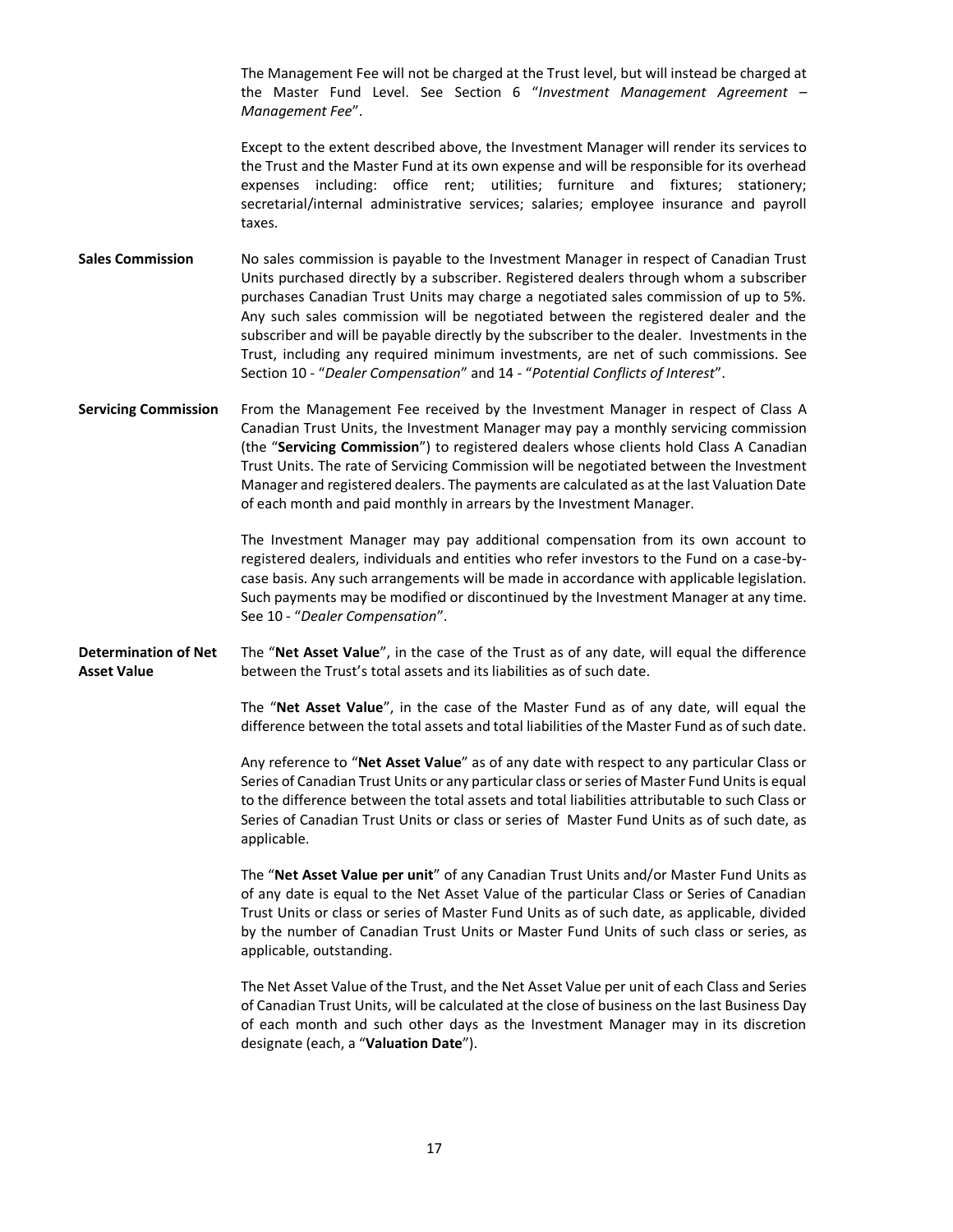Because the Master Fund Units and Canadian Trust Units of each Series are issued at different dates, the Net Asset Value per unit of each Series of Canadian Trust Units will differ.

**Restrictions on Transfer, Assignment and Pledges** Canadian Trust Units are not transferrable or assignable, and may not be pledged, by Unitholders without the Investment Manager's prior consent, which may be granted or withheld in the Investment Manager's sole and absolute discretion. Any purported transfer, assignment or pledge of Canadian Trust Units not made with the Investment Manager's consent shall be null and void and of no force or effect whatsoever.

> In the event of the death, disability, incapacity, adjudication of incompetency, termination, bankruptcy, insolvency or dissolution of a Unitholder, the executor, administrator, guardian, trustee or other personal representative of that Unitholder shall be deemed to be the assignee of the Unitholder's Canadian Trust Units but shall not be admitted as a Unitholder without the consent of the Investment Manager, in its sole discretion.

**Financial Reporting** Subject to standing instructions from the Unitholder, within ninety (90) days after the end of each fiscal year (or such other period as required by applicable law), the Investment Manager will forward to each Unitholder an annual report for such fiscal year consisting of (i) audited financial statements for such fiscal year; (ii) a report of the auditor on such financial statements; (iii) tax information to enable each Unitholder to properly complete and file his or her tax returns in Canada in relation to his or her Canadian Trust Units.

> Subject to standing instructions from the Unitholder, the Investment Manager will forward to each Unitholder unaudited semi-annual financial information concerning the Partnership within sixty (60) days of the end of the relevant interim financial period. Information respecting the Net Asset Value per unit of Canadian Trust Units will be provided on a quarterly basis and on a more frequent basis at the discretion of the Investment Manager.

> Financial reports of the Trust will be prepared in accordance with Canadian generally accepted accounting principles for publicly accountable entities, which incorporates IFRS.

**Risk Factors** An investment in the Trust involves significant risks and is suitable only for those persons who can bear the economic risk of the loss of their entire investment and who have limited need for liquidity in their investment. There can be no assurance that the Fund will achieve its investment objective. An investment in the Trust carries with it the inherent risks associated with investments in equities, equity-related securities, debt and debt-related securities and the use of leverage and short sales. See Section [15](#page-41-0) - "*Risk Factors*". Each prospective Unitholder should carefully review this Offering Memorandum, the Declaration of Trust and the other agreements and documents referred to herein before deciding to invest in the Trust.

Tax Matters See Section [10](#page-37-0) - "Certain Tax Considerations".

Prospective Unitholders should consult with their own tax advisors with specific reference to their own situation as it relates to an investment in the Trust.

**Release of Confidential Information** Under applicable securities and anti-money laundering legislation, the Investment Manager is required to collect and may voluntarily release confidential information about Unitholders and, if applicable, about the beneficial owners of corporate or other nonindividual Unitholders, to regulatory or law enforcement authorities.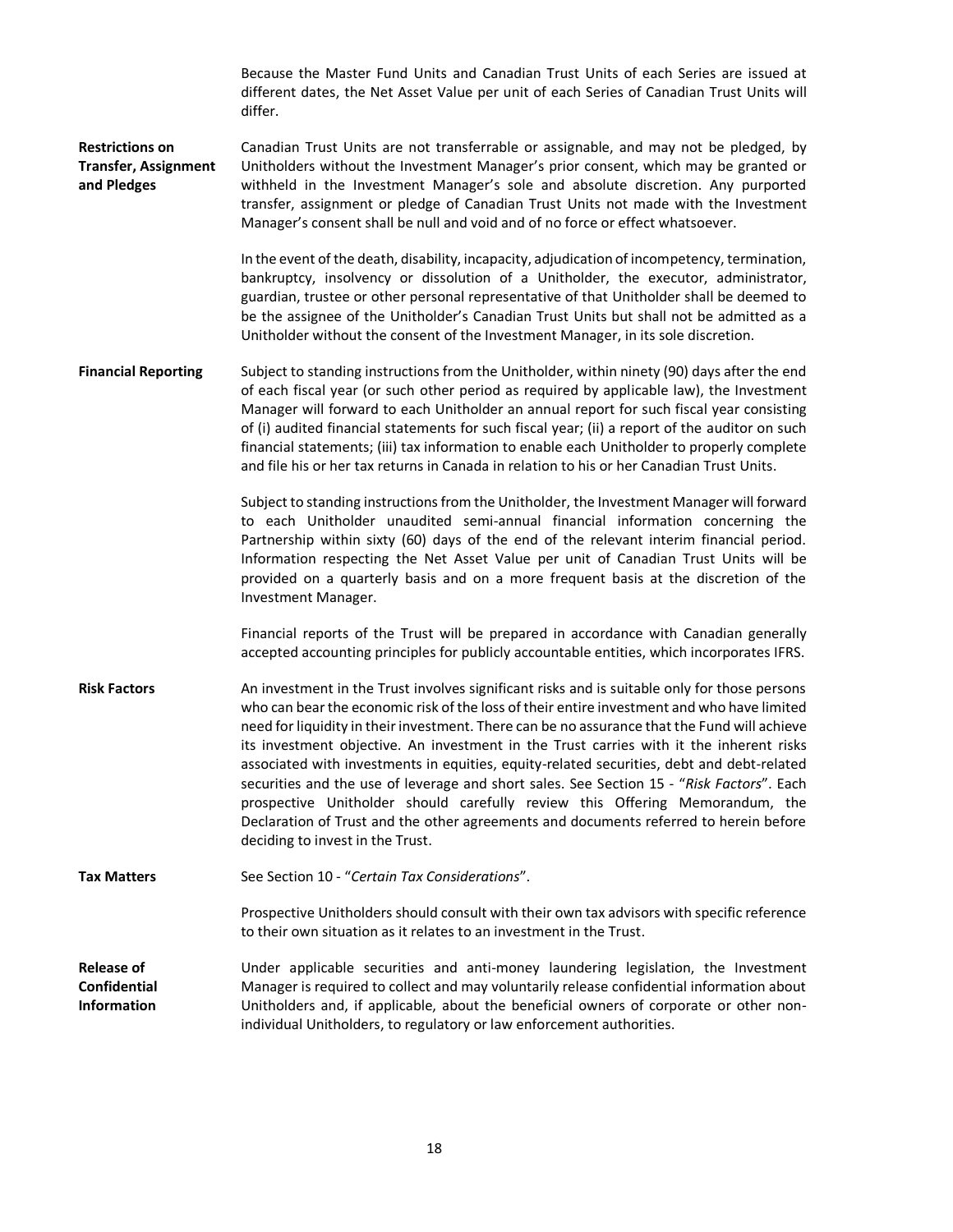# <span id="page-18-0"></span>**2. DIRECTORY**

| <b>Registered Office of the Trust</b> | IBV Capital Global Value Trust<br>401 Bay Street<br><b>Suite 1515</b><br>Toronto, Ontario<br><b>M5H 2Y4</b>                           |
|---------------------------------------|---------------------------------------------------------------------------------------------------------------------------------------|
| <b>Fund Administrator</b>             | Apex Fund Services (Canada) Ltd.<br>350 Bay Street<br><b>Suite 1200</b><br>Toronto, Ontario<br><b>M5H 2S6</b>                         |
| <b>Investment Manager</b>             | IBV Capital Ltd.<br>401 Bay Street<br><b>Suite 1515</b><br>Toronto, Ontario<br>M5H 2Y4                                                |
| Auditor                               | PricewaterhouseCoopers LLP<br>18 York Street<br><b>Suite 2600</b><br>Toronto, Ontario<br>M5J 0B2                                      |
| <b>Prime Brokers</b>                  | <b>BMO Nesbitt Burns</b><br>130 King Street West<br>14th floor<br>Toronto, Ontario<br>M5X 1J4                                         |
| <b>Legal Counsel</b>                  | AUM Law Professional Corporation<br>110 Yonge Street<br>Suite 400<br>Toronto, Ontario<br><b>M5C 1T4</b>                               |
|                                       | Conyers Dill & Pearman (Cayman) Limited<br>Boundary Hall, 2nd Floor, Cricket Square<br>PO Box 2681<br><b>Grand Cayman</b><br>KY1-1111 |

Written inquiries relating to the Trust should be addressed to IBV Capital Global Value Trust at the address of the Investment Manager set forth above.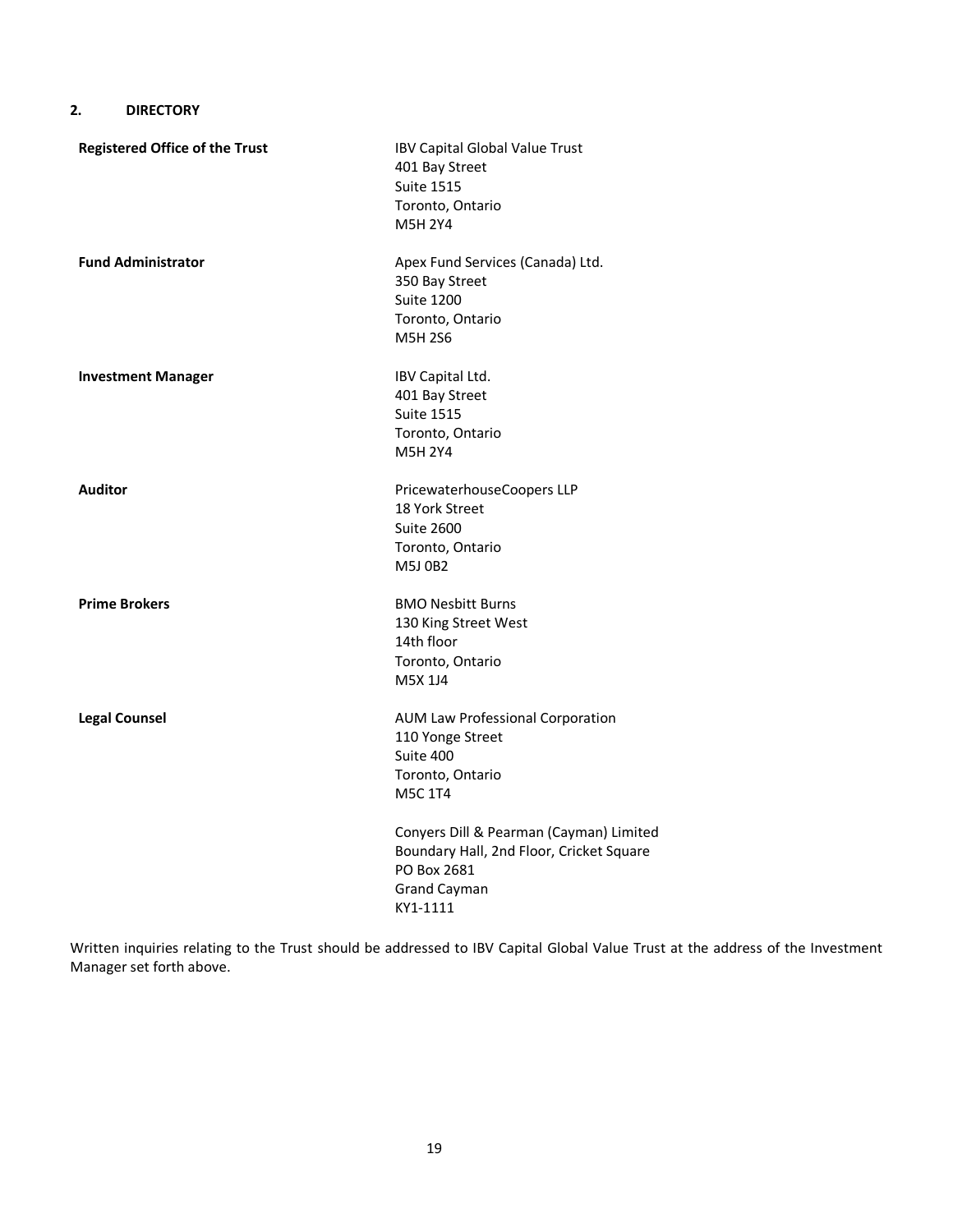#### <span id="page-19-0"></span>**3. INVESTMENT PROGRAM**

#### **Investment Objective**

The investment objective of the Fund is to provide Unitholders with consistent and attractive rates of return over a long-term time horizon and throughout various market environments. As the Investment Manager, we will seek to accomplish this by investing (on the long and occasionally short sides) in equity, fixed income, and related instruments. Our primary geographic focus will be developed markets and to a lesser extent developing markets. In order to achieve our objective, we intend to employ a variety of investment strategies to take advantage of profitable opportunities in capital markets as discussed below.

The Trust itself will pursue its investment objective through its investment in the Master Fund. The Fund's investment strategy and portfolio will generally be conducted through, and held by, the Master Fund.

#### **Investment Philosophy**

The "IBV" in IBV Capital Ltd. stands for Investment By Value. Consistent with our name, we take a fundamental value driven approach to investing. There are many factors involved in making consistently successful investments. These factors are sometimes clearly visible and significant in nature. Other times, they are hidden and very nuanced. We believe the key factor to successful long-term investing is both understanding and carefully managing the risk-return relationship. This is because we think there is a strong causal relationship between risk and returns. To manage the risk-return relationship, one must clearly define risk and understand its potential effects on return. We define risk as the probability of a permanent loss of capital. As a consequence, we concentrate our efforts on producing attractive returns in absolute terms.

At times, we believe the market is inefficient. This is often a result of psychological excesses and investor constraints. When the markets become inefficient, securities become mispriced. This mispricing can occur in the market at large or in specific geographic regions, industries, or sectors but we find it to be more identifiable at the individual security level. This mispricing phenomenon can create attractive investment environments if one is patient when deploying capital. We are very patient and this patience allows us to take advantage of investment opportunities presented by an inefficient market.

To uncover investment opportunities that exhibit attractive return and risk characteristics, we continuously conduct research across a broad array of markets, geographies, industries, sectors, and securities. Once we have found a potential opportunity that we believe exhibits attractive qualities, we conduct a more detailed assessment of the investment opportunity's attributes. Our research focuses on factors that have shown to be effective at differentiating between strong and weak performing investments. These factors include a company's business model and resulting economics, its financial performance and the factors contributing to such performance and the company's anticipated growth prospects. We also assess the dynamics and outlook of the industry in which a company participates. All the while, we consider the existing economic and investing climate in conjunction with conducting this company specific research.

Once a detailed analysis of the company (or financial instrument) and its operating environment has been completed, we develop a conservative assessment of its intrinsic value. Intrinsic value, in general terms, is the actual perceived value of a security or company based only on an investor's assessment of its underlying fundamentals. Intrinsic value may or may not be the same as its current market value. This is because market values are often determined by a combination of factors beyond the underlying fundamentals, including fear, greed, and market participant constraints.

Our interest lies in issuers (or financial instruments) that have a market value below (and hopefully well below) their intrinsic value. We are especially interested when a catalyst exists that will help a market value converge with the intrinsic value. When this particular scenario exists, and we are comfortable with the purchase price, we will make an investment.

We place an emphasis on mitigating risk and believe this function is the cornerstone of our investment philosophy. We believe making investments when the market value of an issuer or financial instrument is well below its intrinsic value is a key factor in accomplishing this objective. By purchasing securities that we perceive to be priced below their intrinsic values, we believe we can simultaneously earn attractive returns and prudently manage risk. As we see it, the larger the variance between the intrinsic value and the market price, the lower the relative risk of loss. A larger variance also produces greater returns when and if the intrinsic value and market price eventually converge. In other words, we do not subscribe to the belief that one must always take more risk to earn an attractive return.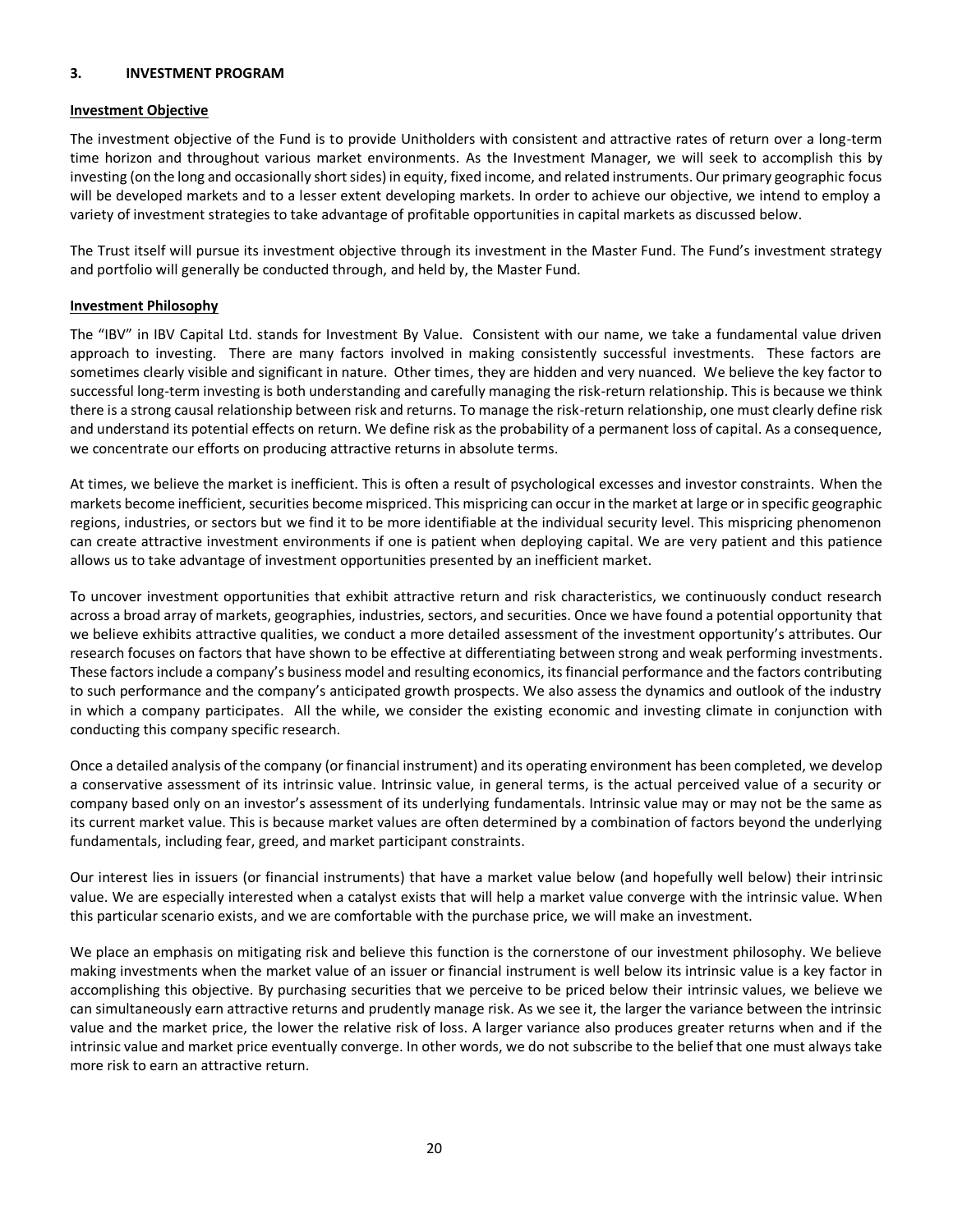We have a long investment horizon. This gives the company (or financial instrument) we select time for its intrinsic value to be reflected in its market value. It also reduces the amount of portfolio turnover. However, because significant movements in market prices and the accumulation of income can occur over a short, intermediate, or long-term time horizon, we cannot predetermine the length of most investments.

#### **Investment Strategy**

The Investment Manager seeks to accomplish the Fund's investment objective primarily by employing the following strategies:

#### *Investing Long in Securities*

Taking a long position involves buying securities in anticipation of significant price appreciation and participation in the securities' income streams. We will make long investments in securities of issuers identified as attractive investment candidates by our investment process. The long investments will include securities of issuers that:

- Have a sound business model
- Enjoy strong economic fundamentals
- Have a history of allocating capital prudently
- Have a conservative capital structure
- Possess a deep management team with unquestionable integrity

#### *Short Selling Securities*

Short sales involve selling a security that the Master Fund does not own in anticipation of a price decline. A short sale occurs when the Master Fund borrows a security from a third party. In a short sale, the Master Fund must repurchase the security at a later date in order to replace the security that was borrowed from the third party. This is known as covering the short position. If the price of the borrowed security has fallen, the security will be repurchased at a lower price than that at which it was initially sold, and the difference between the price the Master Fund paid to repurchase the borrowed security to cover the short position and the price at which the security was sold to the second party (plus any interest rebate on the proceeds from the original short sale, less commission costs, dividends and other transaction expenses) will represent profits to the Master Fund. If the Master Fund repurchases the borrowed security at a higher price than that at which it was initially sold, the Master Fund will incur a loss.

The Master Fund will engage in short selling of securities of issuers identified as unattractive investments and/or to hedge the market exposure of the Master Fund's long positions. We believe opportunities exist in short selling for reasons that are similar to why opportunities exist in long investments. Occasionally, investors' over-exuberance for an issuer's securities or particular markets or sectors as a result of attractive prospects or external market factors creates a significant imbalance in the risk-reward profile of a security that ultimately becomes unsustainable. This exuberance can be exacerbated by the external and internal limitations imposed on certain institutional investors, who control the majority of funds available for equity investments. Such institutional investors may be legally precluded or may be unwilling to sell securities short. This creates a fundamental imbalance between the buy and the sell side of the market.

Theoretically, the price of a security can increase indefinitely. Conversely, the price of a security can only fall to zero. Therefore, on short positions, the Master Fund can incur unlimited losses whereas our gains are limited. This does not appear to be a fair trade-off and from our perspective makes short selling extremely risky. We believe the easiest way to mitigate risk is to limit our use of risky strategies and practices. Therefore, to mitigate the risks associated with short selling, the Master Fund will use the strategy sparingly. Only in select circumstances, when we believe the risk-return profile is overwhelmingly in our favor, will the Master Fund engage in selling short a security. Some of the circumstances that must exist to persuade us to short sell are when an issuer is exhibiting extreme management, financial and operating deficiencies or issuers that are absurdly overvalued in the marketplace.

## *Pair Trading*

Pair trading involves taking short positions from time to time in securities of one issuer while taking a long position in securities of another issuer, in an attempt to gain from the relative valuation differences between the two issuers. A pair's trade will be made when we feel the long position will appreciate in value when compared to the short position.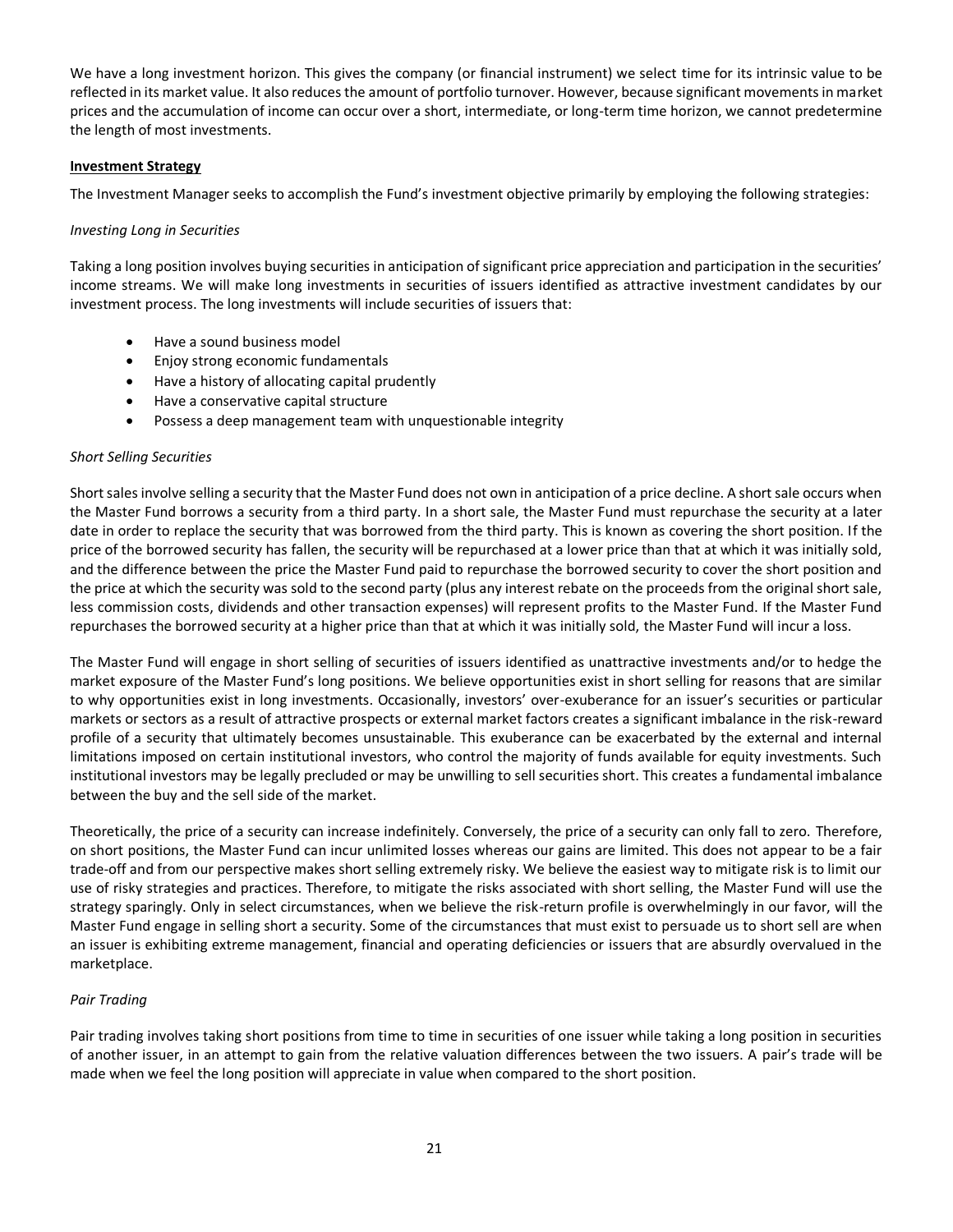#### *Private Placements and IPOs*

The Master Fund may participate in initial public offerings, secondary offerings and private financings (including special warrant financings).

## *Derivatives*

The Master Fund may use derivatives for hedging and non-hedging purposes. As a hedging strategy, derivatives may be used to reduce or hedge against various risks, including currency exchange risk associated with the Master Fund's foreign investments. As a non-hedging strategy, derivatives may be used to obtain investment exposures to certain issuers, markets and industries. The Master Fund may use, but are not limited to, the following derivatives: clearing corporation and over-the-counter (OTC) options, swaps, futures and forwards.

## *Portfolio Management*

We believe good investments are rare and great investments are rarer still. Conversely, bad investments are often available and easy to participate in. We will construct the Master Fund's portfolio by only systematically adding securities that exhibit the qualities we seek. Since we only seek great investments and they infrequently arise, it benefits our investors to allocate their capital to those select opportunities when they do become available.

The types and asset classes that represent great investment opportunities to us change over time. At one point in time, fixed income and their related products may exhibit the characteristics we seek. At other times, equities provide the more attractive opportunities. We believe that to earn attractive returns without taking the commensurate risk, energy and capital should be focused on the opportunity set that exists. This may result in the Master Fund's portfolio becoming concentrated around certain issuers, industries or markets.

The foregoing describes our approach to portfolio composition when we perceive there to be investment opportunities in the market. If the quality of the investments we seek is not available, we will increase the Master Fund's cash position and wait for investment opportunities we believe to be attractive. We believe this is the more risk adverse approach to investing. Fortunately, this approach can provide the Master Fund with available cash to deploy when the circumstances change and the opportunities we seek become available.

#### *Leverage*

Leverage does not contribute to returns. It simply magnifies the rate of return. Leverage also magnifies losses and increases costs. Consequently, the use of leverage carries considerable risk. Consistent with our investment philosophy, we prefer to mitigate the Master Fund's risks. However, since short selling (described above) is in itself a form of borrowing, we do feel the need to have some flexibility. Therefore, the Master Fund is authorized to borrow in order to increase its investment leverage, but will restrict leverage to a ratio of 1.5:1 of its total assets.

The Master Fund does not intend to borrow as a key component of its investment strategy or to accomplish its investment objectives. On average, over time, we expect the Master Fund will utilize a minimal amount of leverage, if any, at the time of investment. On a position-by-position basis, the Master Fund will adhere to applicable margin requirements.

## **Risk Management**

We define risk as the probability of a permanent loss of capital. We manage risks using qualitative and quantitative risk assessment techniques to systematically identify the Master Fund's risks and to assess the probability they will lead to a permanent loss of capital.

First, we assess the risks embedded in a single security. In broad terms we evaluate risk factors that include: liquidity, size, sector exposure, industry exposure, position size, and importantly issuer specific factors such as operational and financial risks. We then compare the Master Fund's exposures in one security with all other securities in the portfolio. We then look for overlapping exposures that may be increasing the risks of the entire portfolio. In the event we find a risk exposure that has a probability of causing a permanent loss in capital, and that probability is higher than we are comfortable with, we will either hedge the exposure or eliminate it altogether. Specifically, we can mitigate unwanted risk exposures utilizing a variety of techniques, including reducing investment positions, entering pair trades, utilizing derivatives, and/or selling the position.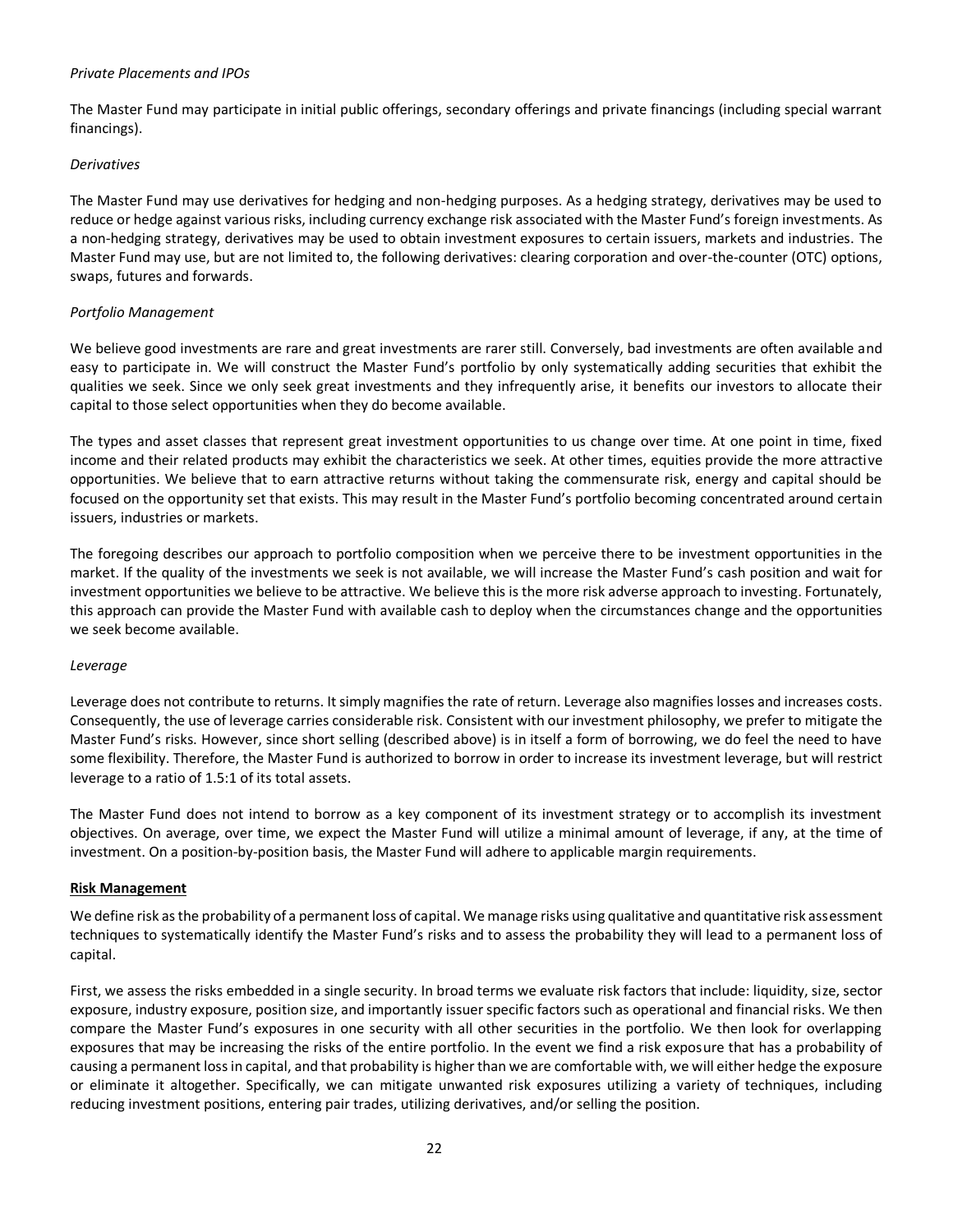We believe an effective risk mitigation technique is our patience for allocating capital only when we believe the risk-reward profile is overwhelmingly in our favor. The risk-reward profile we patiently seek often appears in securities that have a market price that is far below their intrinsic value and exhibit the sound investment characteristics we have discussed.

While we typically will try to mitigate risk in selecting investments, the risk management techniques used by us cannot provide any assurance that the Master Fund will not be exposed to risks of significant investment losses. See Sectio[n 15](#page-41-0) - "*Risk Factors*."

**Readers are cautioned that the foregoing is not intended to be an exhaustive description of the Master Fund's investment strategies nor a complete list of all investment strategies that may be employed. At various times, the Master Fund may employ some, all or variations of the investment strategies discussed above as well as others, some of which may involve higher levels of risk. There are risks associated with each strategy and there is no assurance that any of the Master Fund's strategies will be profitable. See Section [15](#page-41-0) - "***Risk Factors***".**

#### **Investment Restrictions**

The investment activities of the Master Fund will be conducted in accordance with certain restrictions, which include the following:

#### *Sole Undertaking*

The Master Fund will not engage in any undertaking other than the investment of the Master Fund's assets in accordance with the Master Fund's investment objective and investment strategies.

#### *Interest of the Investment Manager*

The Master Fund will not purchase portfolio securities from, or sell portfolio securities to, the Investment Manager or any of its affiliates or any individual who is a partner, director or officer of any of them, any employee of the Investment Manager or any portfolio managed by the Investment Manager.

#### *Commodities*

Unless the Investment Manager obtains the appropriate registration under applicable securities laws, the Master Fund may not purchase any physical commodity.

#### *Qualified Investments*

The Master Fund will restrict its investments to "qualified investments" as defined under section 115.2 of the *Income Tax Act* (Canada).

## <span id="page-22-0"></span>**4. BACKGROUND AND BIOGRAPHIES OF THE INVESTMENT MANAGER**

In December 2010, Kris Shah and Frank Baylis, original principals of Baylis Medical Company Inc., a leading privately-held medical device manufacturer, engaged Jonathan Talbot Babineau to manage their respective families' investible assets. Both families shared the same investment objective to produce consistent and attractive long-term rates of return in all market environments. They also shared the same aversion to risk. Mr. Babineau long subscribed to an investment philosophy that is consistent with the families' objectives. Since January 2011, Mr. Babineau has managed the families' portfolios consistent with his investment principles, which constitute the Investment Manager's investment philosophy as described above.

In 2013, Messrs. Shah, Baylis and Babineau concluded that other investors must be looking to achieve similar investment objectives. Moreover, Mr. Babineau's investment philosophy, which is well grounded in simple business fundamentals, had proved successful for the Shah and Baylis families. Taking this all into consideration, Messrs. Shah, Baylis and Babineau felt compelled to form the Investment Manager and launch the Master Fund, originally with the Partnership, as its sole Feeder Vehicle, in 2014. In 2020, the Investment Manager launched the Trust as a parallel Feeder Vehicle to the Partnership.

IBV Capital Ltd. is a boutique investment management firm that provides portfolio management services to high net worth individuals and institutional clients.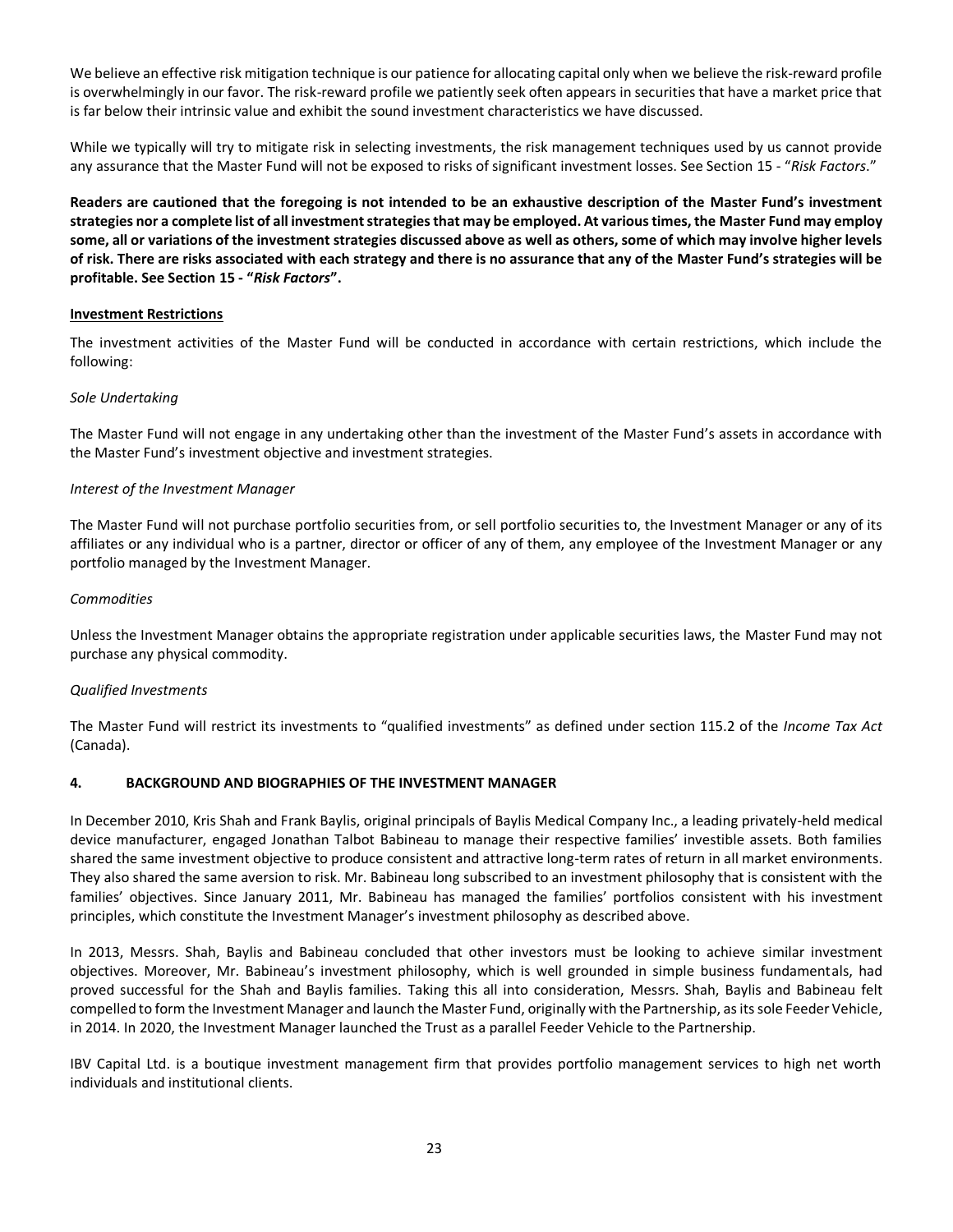IBV Capital Ltd. is incorporated under the laws of Ontario and is registered with the Ontario Securities Commission and the Autorité des Marchés Financiers of Quebec as an investment fund manager, portfolio manager and exempt market dealer and with the Alberta Securities Commission, British Columbia Securities Commission and Nova Scotia Securities Commission as an exempt market dealer. IBV Capital Ltd. may from time to time hold other registrations required to comply with applicable securities laws.

IBV Capital Ltd., as the investment fund manager and portfolio manager of the Fund, is responsible for the Trust's and the Master Funds' investment program and their day-to-day activities.

## **Officers and Directors of the Investment Manager**

## **Jonathan Talbot Babineau, CFA**

Mr. Jonathan Talbot Babineau is a co-founder, President, Chief Executive Officer, and Chief Investment Officer of the Investment Manager and has overall responsibility for the Fund's investment and trading decisions. Mr. Babineau has been the Chief Investment Officer of the Investment Manager since its inception in 2012. Mr. Babineau has over a decade of value investing experience. Prior to forming the family office and founding IBV Capital, Mr. Babineau held various positions at institutional real estate firms where he was responsible for investment activities and strategic planning. Mr. Babineau is a CFA Charterholder and earned an Honours Economics and Financial Management degree from Wilfrid Laurier University. Mr. Babineau sits on the Wealth Management Committee of the Alternative Investment Management Association (AIMA).

# **Krishan Shah, P. Eng.**

Mr. Krishan (Kris) Shah is a co-founder and a director of the Investment Manager. Mr. Shah has over 25 years of experience in building successful businesses including OME Group, a SR&ED tax consulting firm, and Baylis Medical, an international medical device manufacturer. Mr. Shah began his career as an engineer at Northern Telecom, moving on to become one of the original principals of Baylis Medical. Shortly thereafter, Mr. Shah founded OME Group, later selling the business to Ernst & Young LLC. In 2011, Mr. Shah founded a Canadian multi-family office before forming IBV Capital Ltd. in 2012.

# **Corey MacGregor, CPA, CA**

Ms. Corey MacGregor is Vice President of Finance and Operations, and Chief Compliance Officer of the Investment Manager. Ms. MacGregor is responsible for the financial and operational aspects of the business. She drives the compliance and regulatory functions and works closely with IBV Capital's service partners. Prior to joining IBV Capital, she was a Manager in the private funds group at Brookfield Asset Management. Prior to joining Brookfield, Ms. MacGregor was an Experienced Senior Associate in the financial services audit group at PricewaterhouseCoopers (PwC). Ms. MacGregor has a Bachelor of Arts, Honors Business Administration from The University of Western Ontario, Richard Ivey School of Business. Ms. MacGregor is a Chartered Professional Accountant, Chartered Accountant.

# <span id="page-23-0"></span>**5. OFFERING OF CANADIAN TRUST UNITS**

Canadian Trust Units are offered on a continuous basis only through registered dealers to experienced and sophisticated investors pursuant to available prospectus exemptions, and where applicable, registration exemptions in accordance with applicable securities legislation in all provinces and territories of Canada other than Newfoundland and Labrador ("**Offering Jurisdictions**").

To date the Investment Manager has designated the following two Classes of Canadian Trust Units:

- Class A Canadian Trust Units are available to all eligible subscribers resident in the Offering Jurisdictions who meet the minimum investment criteria.
- Class F Canadian Trust Units are available to (a) eligible subscribers who participate in fee-based programs through authorized registered dealers; (b) eligible subscribers in respect of whom the Trust does not incur distribution costs; and (c) eligible individual subscribers in the Investment Manager's sole discretion.

A new Series of Canadian Trust Units within each Class will generally be issued each month in which a subscription takes place.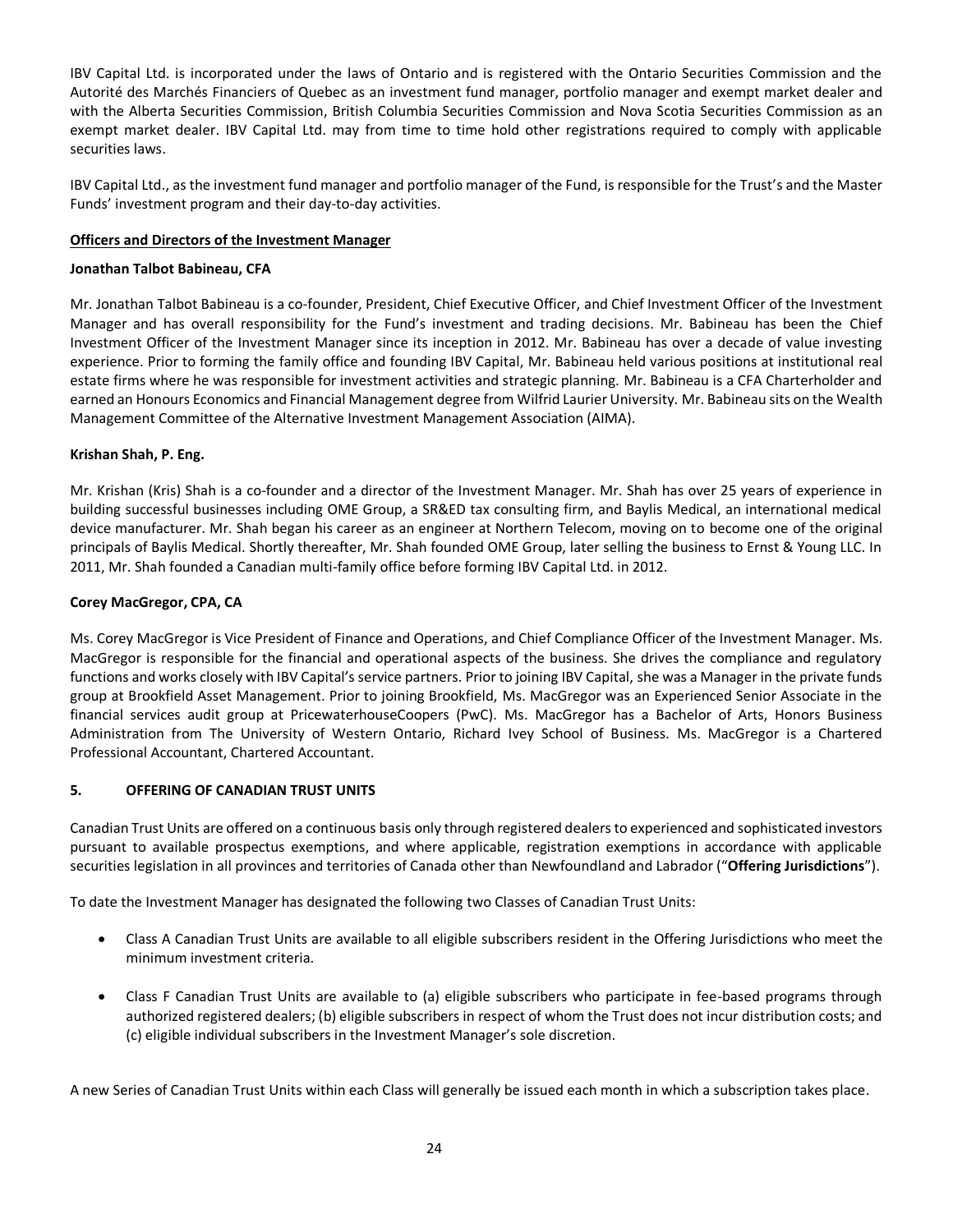Additional Classes of Canadian Trust Units may be offered in the future without notice to, or approval of, existing Unitholders and each Class may be subject to different fees.

This offering is not subject to any minimum aggregate subscription level, and therefore any funds invested are available to the Fund and need not be refunded to the subscriber.

The Investment Manager reserves the right in its sole discretion, to accept or reject orders, to change the minimum amount for investments in any Class of Canadian Trust Units, and to discontinue or suspend the offering as a whole, or of any Class.

There are certain timing and processing rules applicable to subscriptions and redemptions. See [19](#page-57-0) - "*Procedures to Purchase Canadian Trust Units*" and Section [8](#page-28-0) - "*Summary of the Declaration of Trust - Redemption of Canadian Trust Units*".

#### **Prospectus Exemptions**

Units are being sold under available exemptions from applicable Canadian prospectus requirements, only to investors (a) who are accredited investors under the *Securities Act* (Ontario) and NI 45-106; (b) who invest a minimum of CAD\$150,000 in the Trust, and are not individuals and are not resident in Alberta, or (c) to whom Canadian Trust Units may otherwise be sold without a prospectus.

Purchasers will be required to make certain representations in the Subscription Agreement and the Investment Manager will rely on such representations to establish the availability of the applicable prospectus exemptions described above. Investors, other than individuals, that are not accredited investors, or are accredited investors solely on the basis that they have net assets of at least CAD\$5,000,000, must also represent to the Investment Manager (and may be required to provide additional evidence at the request of the Investment Manager to establish) that such investor was not formed solely in order to make private placement investments which may not have otherwise been available to any persons holding an interest in such investor. The so-called "Offering Memorandum Exemption" is not being relied upon and investors do not have the benefit of certain additional protections that applicable securities laws give to investors of an issuer that relies on the Offering Memorandum Exemption.

#### **Accredited Investors**

A list of the qualifying criteria for accredited investors is set out in the Subscription Agreement delivered with this Offering Memorandum, but generally includes individuals who have net investment assets of at least CAD\$1,000,000, or personal income of at least CAD\$200,000 or combined spousal income of at least CAD\$300,000 (in the previous two years with reasonable prospects of same in the current year). A registered adviser, including the Investment Manager, acting on behalf of a fully managed (discretionary) account also qualifies as an accredited investor.

## **Eligible Investors**

By executing the Subscription Agreement delivered with this Offering Memorandum, each Unitholder agrees to notify the Investment Manager in writing of its status regarding whether it is a non-resident of Canada or a partnership that is not a "Canadian partnership" or a "financial institution," in each case within the meaning of the Tax Act, and to immediately notify the Investment Manager in writing at any time if its status in this regard changes and, regardless of whether and/or when such written notice is provided, such Unitholder may be deemed to have been removed from the Fund as of the Valuation Date immediately preceding the event giving rise to such notification obligation. Any Unitholder who fails to provide evidence satisfactory to the Investment Manager of such status when requested to do so from time to time may be removed as a Unitholder.

#### **Subscription Price**

Canadian Trust Units are offered at a price of USD\$100 per Canadian Trust Unit. The Investment Manager retains the discretion to change this policy.

The number of Canadian Trust Units issued to a Unitholder upon acceptance of its subscription shall be equal to (x) the aggregate amount of the Unitholder's subscription, (y) divided by USD\$100.

Investors interested in subscribing for Canadian Trust Units should follow the procedures set forth in Section [19](#page-57-0) - "*Procedures to Purchase Canadian Trust Units*".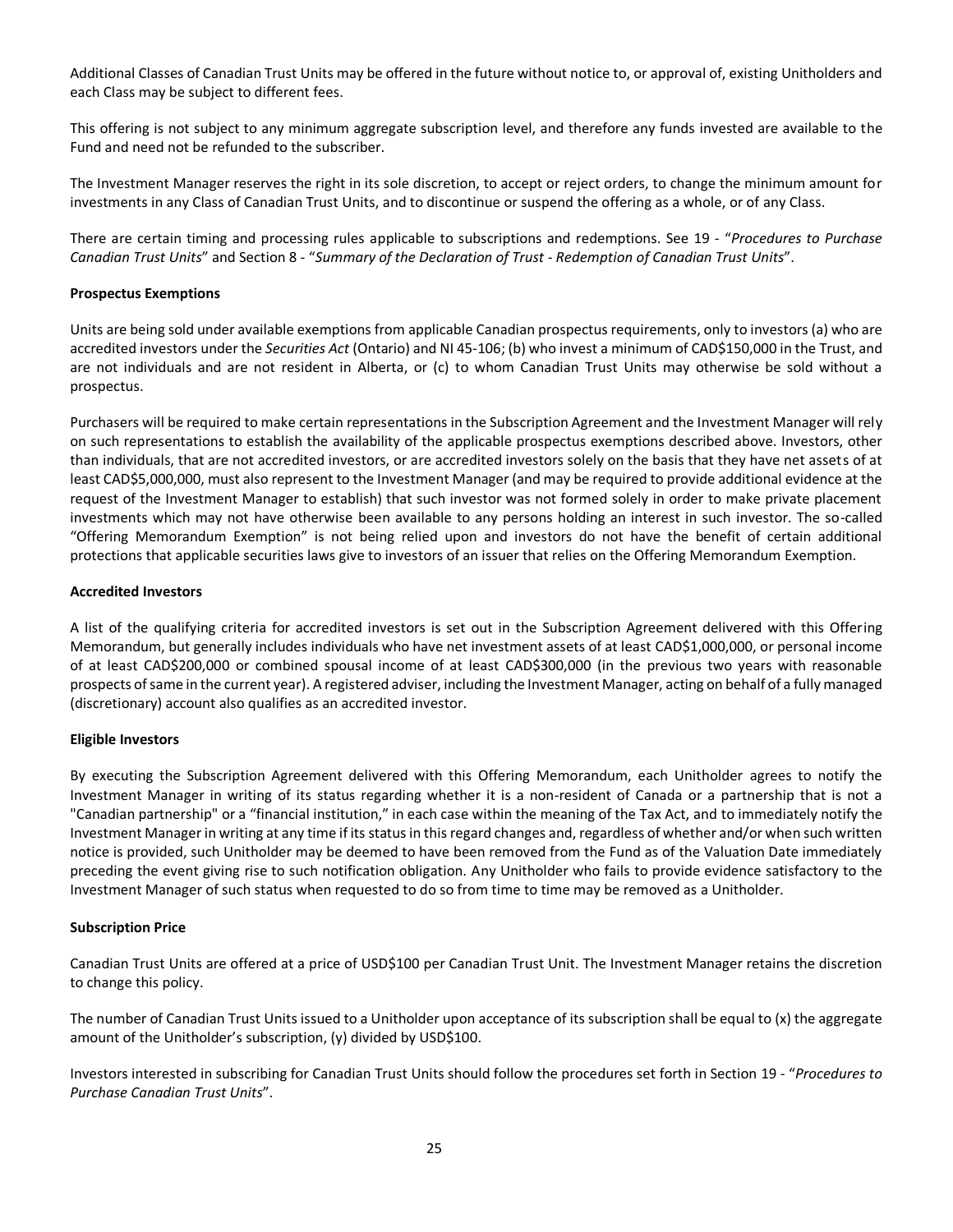#### **Minimum Initial Subscriptions**

The minimum initial investment in the Trust is (i) USD\$1,000 for investors who qualify as accredited investors under the *Securities Act* (Ontario) and National Instrument 45-106 – *Prospectus Exemptions*, or (ii) CAD\$150,000 for investors who are not individuals and are not resident in Alberta, net of any sales commissions and other fees, payable in U.S. dollars or in Canadian dollars converted to U.S. dollars at the applicable exchange rate prevailing as of the relevant Valuation Date as determined by the Investment Manager (or such lesser amount as the Investment Manager may in its discretion accept).

#### **Additional Investments**

Following the required initial minimum investment in the Trust, Unitholders may make additional investments of not less than USD\$1,000 provided that, at the time of the subscription for additional Canadian Trust Units, the Unitholder is an accredited investor as defined in the *Securities Act* (Ontario) and NI 45-106 or another exemption is available. The Investment Manager may, in its sole discretion, from time to time permit additional investments of lesser amounts. These minimums are net of any front end commissions paid by an investor to his or her registered dealer.

#### **Series Roll-Up**

On each Valuation Date on which Canadian Trust Units are issued, a new Series of Canadian Trust Units will generally be issued at a Net Asset Value per unit of USD\$100. All changes in Net Asset Value (i.e. all income and expenses, and all unrealized gains and losses) of the Trust shall be borne proportionately by each Class and Series based on their respective Net Asset Values, except as follows: (i) subscription proceeds received by the Trust in respect of a Series of Canadian Trust Units shall accrue to the Net Asset Value of such Trust; and (ii) all redemption proceeds paid out by the Trust in respect of a Canadian Trust Unit of a Series shall be deducted from the Net Asset Value of such Series, fees payable to the Investment Manager and all other fees and expenses incurred in respect of a Canadian Trust Unit of a Series shall be deducted from the Net Asset Value of such Series.

At the end of each year, and following the payment of all fees and expenses of the Trust, the Investment Manager may determine that some or all Series of the same Class will be re-designated in order to reduce the number of outstanding Series of each Class. This will be accomplished by amending the Net Asset Value per unit of all such Series so that they are the same, and consolidating or subdividing the number of Canadian Trust Units of each such Series so the aggregate Net Asset Value of Canadian Trust Units held by a Unitholder does not change. Unitholders' rights will not be affected in any way as a result of this process.

## **Registered Plans**

Provided the Trust qualifies as a "mutual fund trust" for the purposes of the Tax Act at all relevant times, Canadian Trust Units will be qualified investments under the Tax Act for trusts governed by registered retirement savings plans, registered retirement income funds, registered education savings plans or tax-free savings accounts ("**Registered Plans**"). Any Master Fund Units or other securities received upon the Redemption of Canadian Trust Units will not be qualified investments for such plans.

Notwithstanding that Canadian Trust Units are expected to be qualified investments for a Registered Plan, the annuitant or the holder thereof, as the case may be, will be subject to penalty taxes in respect of the Canadian Trust Units if such properties are a "prohibited investment" (as defined in the Tax Act) for the Registered Plan, as applicable. The Canadian Trust Units will not be a "prohibited investment" provided that the holder or annuitant, as the case may be: (i) deals at arm's length with the Trust, and (ii) does not have a "significant interest" in the Trust (within the meaning of the Tax Act), Generally, a holder or annuitant, as the case may be, will not have a "significant interest" in the Trust unless the holder or annuitant, as the case may be, owns interests as a beneficiary under the Trust that have a fair market value of 10% or more of the fair market value of the interests of all beneficiaries under the Trust, either alone or together with persons and partnerships with whom the holder or annuitant, as the case may be, does not deal at arm's length. The Canadian Trust Units will generally not be a "prohibited investment" if the Canadian Trust Units are "excluded property" as defined in the Tax Act for Registered Plans.

## <span id="page-25-0"></span>**6. INVESTMENT MANAGEMENT AGREEMENT**

Under an investment management agreement by and among the Investment Manager, the General Partner, the Trust, the Master Fund and the Partnership (the "**Investment Management Agreement**"), the Investment Manager will invest and reinvest the assets of the Fund in accordance with the investment objective and policies of the Fund described in Section [3](#page-19-0) - "*Investment Program*". A copy of the Investment Management Agreement is available from the Investment Manager upon request.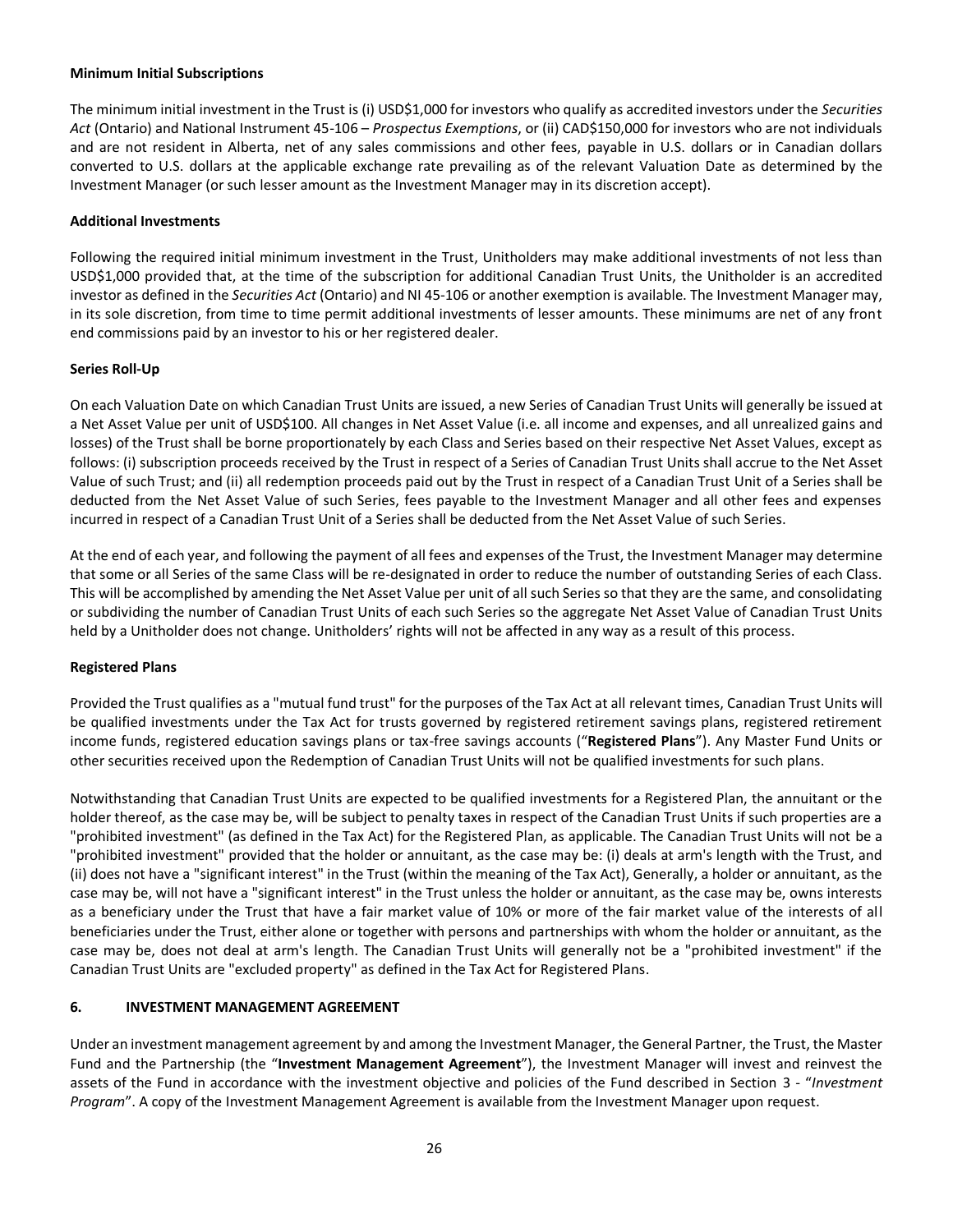#### **Management Fee**

Under the terms of the Investment Management Agreement, the Master Fund will pay to the Investment Manager, for its services as investment manager to the Fund, a monthly management fee (the "**Management Fee**") equal to:

- (a) 1/12 of 1.75% of the Net Asset Value of the Class A Master Fund Units (determined in accordance with the Master Fund LPA); and
- (b) 1/12 of 0.75% of the Net Asset Value of the Class F Master Fund Units (determined in accordance with the Master Fund LPA);

plus any applicable federal and provincial taxes.

The Management Fee will be paid monthly in arrears, based on the aggregate Net Asset Value of each series of Master Fund Units (other than any Master Fund Units for which the Management Fee will not be charged) as of the last Business Day of each month. The Management Fee will be adjusted for subscriptions and redemptions occurring during the month.

The Investment Manager will receive the Management Fee from the Master Fund. No management fee will be paid at the Trust level or from other Feeder Vehicles. The Class M Master Fund Units and Class PD1 Master Fund Units are not subject to a Management Fee or a Performance Allocation.

#### **Other Provisions of the Investment Management Agreement**

The Investment Management Agreement provides that it will continue until terminated i) by mutual agreement at any time or by any party thereto on not less than 90 days' prior written notice to all other parties, ii) by the Trust, the Master Fund and/or the Investment Manager, as applicable, if any other party is in material breach of the terms of the Investment Management Agreement and such breach is not remedied within 15 days of notice of said breach to the applicable party or iii) as to the Trust upon termination of either the Master Fund or the Trust. In addition, any party thereto may immediately terminate the Investment Management Agreement as to that party i) if an order is made or a resolution passed or other proceedings taken for the dissolution of any other party, ii) if the Investment Manager no longer has all licenses or registrations required to act as contemplated therein, iii) if any other party consents to or makes a general assignment for the benefit of creditors, or makes a proposal to creditors under any insolvency law, or is declared bankrupt or if a liquidator, trustee in bankruptcy, custodian or receiver is appointed by such other party and iv) in the event that the Investment Manager provides its notice to terminate the Investment Management Agreement and fails to appoint a successor in accordance with the terms thereof.

In the event that the Investment Manager terminates the Investment Management Agreement with respect to the Master Fund and/or the Trust, as applicable, pursuant to clause (ii) above, the Investment Manager must appoint a successor, which appointment must be approved by a majority of the securityholders of the applicable Fund, unless the successor is an affiliate of the Investment Manager. If no successor is appointed or the securityholders of the applicable Fund fail to approve a successor, the Fund shall be terminated.

The Investment Manager may not assign the Investment Management Agreement with respect to a party thereto without the prior written consent of such party.

Under the Investment Management Agreement, the Trust, the Master Fund and each other Feeder Vehicle will, to the fullest extent legally permissible under all applicable laws indemnify and hold harmless the Investment Manager and its members, partners, shareholders, officers, employees, agents and affiliates (hereinafter referred to as the "**Affiliated Parties**"), against any loss, liability or expense (including, without limitation, losses due to trade errors caused by such persons), judgments, fines, amounts paid or to be paid in settlements and reasonable attorney's fees and expenses incurred or suffered by an Affiliated Party in connection with the good faith performance of his, her or its responsibilities to the Fund; provided, however, that an Affiliated Party will not be indemnified for losses resulting from his, her or its gross negligence, wilful misconduct or dishonesty. An Affiliated Party will, subject to the requirement to provide certain representations regarding acting in good faith and repayment, and to the extent legally permissible, be advanced amounts in connection with the Fund's indemnification obligation; provided, however, that if it is later determined that such party was not entitled to indemnification, then such party will promptly reimburse the Fund for all advanced amounts.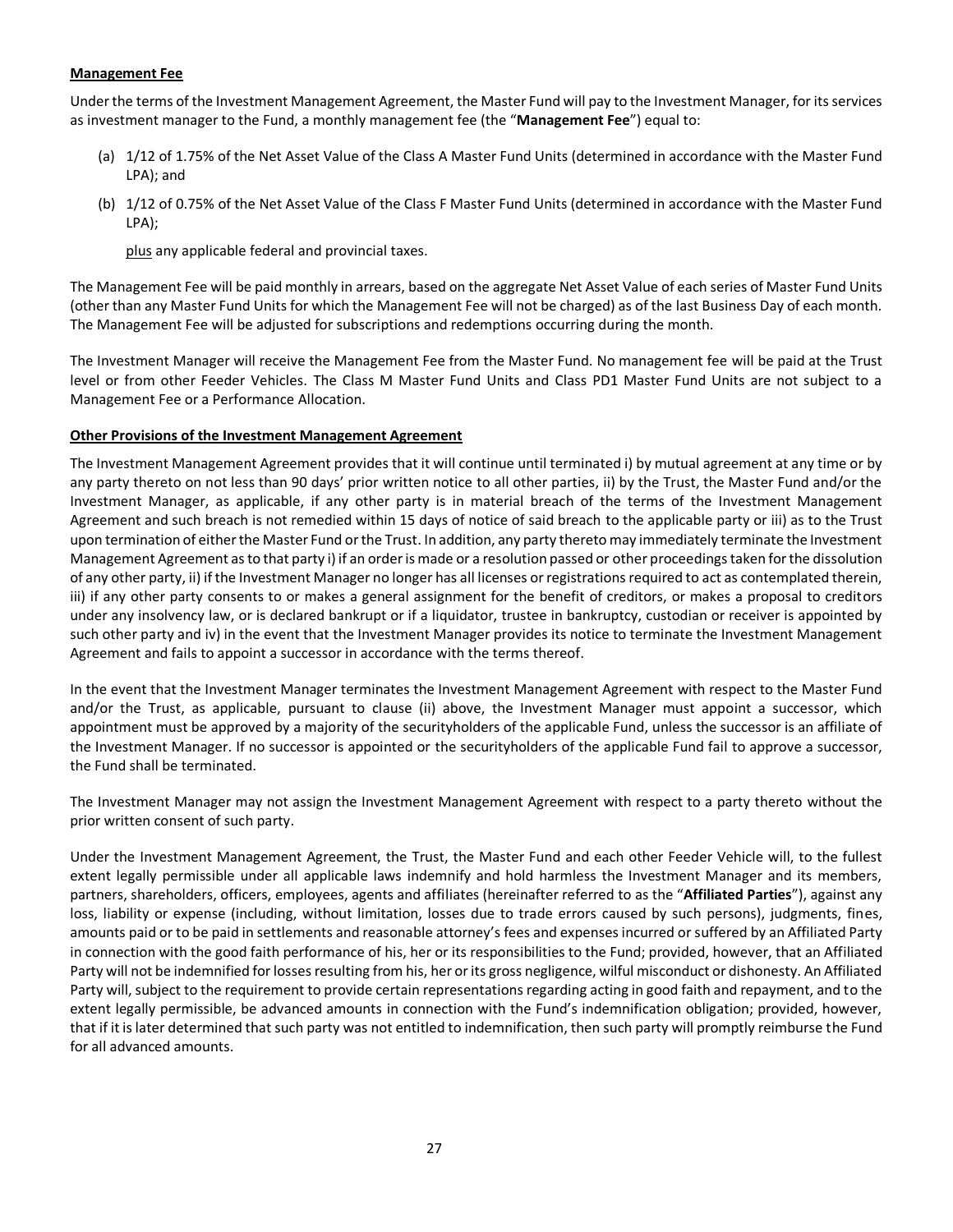# <span id="page-27-0"></span>**7. PERFORMANCE ALLOCATION**

At the end of each Performance Period (defined below) and on any date that a Unitholder redeems Canadian Trust Units and the corresponding number of Master Fund Units are redeemed by the Trust, the corresponding series of Class A Master Fund Units and Class F Master Fund Units held by the Trust are subject to a performance allocation (the "**Performance Allocation**") equal to 20% of the amount, if any, by which the Performance Change (defined below) exceeds the High Water Mark (defined below), if applicable.

The Performance Allocation is accrued monthly and is paid after the last Business Day of each Performance Period. Upon the redemption of Canadian Trust Units and the corresponding redemption of the Master Fund Units, the Performance Allocation accrued on the corresponding series of Master Fund Units will be allocated to the units redeemed within 15 Business Days of the end of the month in which such units were redeemed.

The "**High Water Mark**" in respect of a Master Fund Unit, as at any date, means the higher of:

- (a) the Net Asset Value per Master Fund Unit on the date of issue of such Master Fund Unit, together with any Accumulated Hurdle; and
- (b) the Net Asset Value per Master Fund Unit of such Master Fund Unit on the last Business Day of the most recent Performance Period for which the Performance Allocation was paid or payable with respect to such Master Fund Unit, together with any Accumulated Hurdle.

The "**Hurdle**" is the trailing 12-month average yield of the one-year risk free rate, defined as the "Generic United States 1 Year Government Bond Yield" (Bloomberg Ticker Symbol: GB12) as reported on each Valuation Date.

Payment of the Performance Allocation will be as follows:

(a) 50% of the total Performance Allocation shall be paid to the Incentive LP in cash after the end of the relevant Performance Period; and

(b) 50% of the total Performance Allocation (the "**Deferred Performance Allocation**") shall be allocated to a deferred performance account (the "**Deferred Performance Account**") subject to a lock-up period (the "**Lock-Up Period**") terminating on the calculation of the Performance Change for the subsequent Performance Period.

## **Performance Allocation Adjustment**

At the end of each subsequent Performance Period, if there is a:

(a) *Positive Performance Change*, then the Lock-Up Period will terminate and the Deferred Performance Allocation will be released to the Incentive LP (together with any income earned thereon); or

(b) *Negative Performance Change*, then an amount from the Deferred Performance Allocation equal to the percentage obtained by dividing the Negative Performance Change by the previous Positive Performance Change will reduce the Deferred Performance Account (as will any income earned on the amount so deducted) and such amounts will be allocated to the series of Master Fund Units held by the Trust corresponding to the Canadian Trust Units held by Unitholders in respect of whom the Deferred Performance Allocation was made. The maximum Negative Performance Change will be equal to the Deferred Performance Allocation together with any income earned thereon. If a Unitholder redeems any Canadian Trust Units prior to the end of the subsequent Performance Period, the Trust will redeem a corresponding number of Master Fund Units and the Deferred Performance Allocation allocated to such Master Fund Units will be forfeited and will be allocated to the Incentive LP within 15 Business Days of the end of the month in which the Master Fund Units were redeemed.

"**Performance Period**" for any class and/or series of Master Fund Units means, with respect to a limited partner of the Master Fund, the period commencing on January 1 of each year and ending on December 31 of such year; provided, however, that if a Feeder Vehicle subscribes for any class and/or series of Mater Fund Units on a date other than January 1 of any year, then the first Performance Period with respect to such subscription shall be the period commencing on the date of such subscription and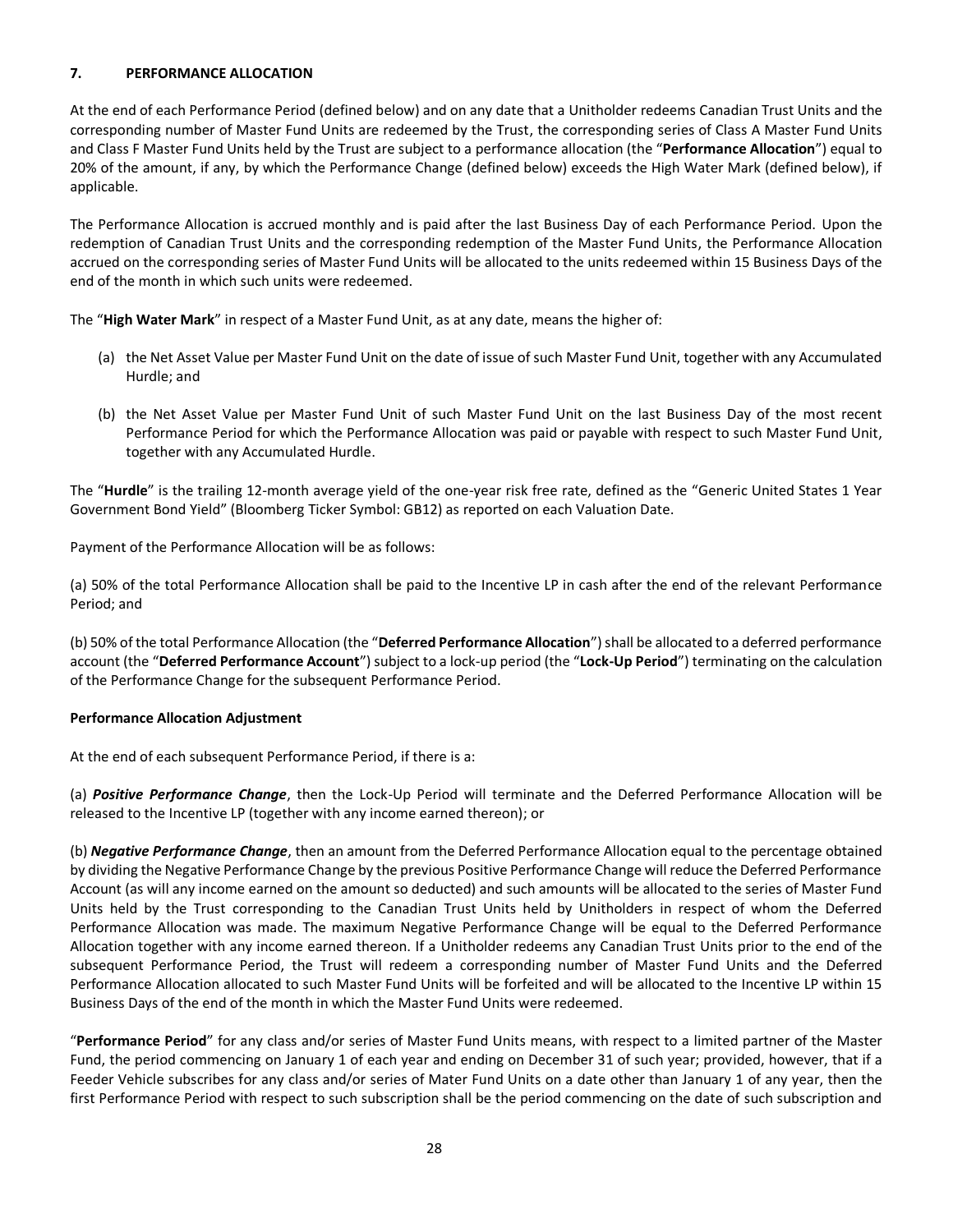ending on December 31 of such year. If, prior to the end of a calendar year, such Feeder Vehicle redeems all or a portion of its Master Fund Units in any class and/or series or transfers any such class and/or series of the Master Fund Units to a substituted limited partner of the Master Fund, or the final distribution to such Feeder Vehicle is made following the termination of the class and/or series of the Master Fund Units, then the last Performance Period with respect to such Feeder Vehicle with respect to such class or series of the Master Fund Units (or, in the case of a partial withdrawal or transfer, the last Performance Period with respect to the amount withdrawn or transferred) shall end on the date of such withdrawal, substitution or final distribution.

"**Performance Change**" for a Performance Period with respect to any series of the Master Fund Units held by any limited partner of the Master Fund means, the amount, expressed as a percentage, if any, by which (i) the Net Asset Value per unit of the such series of Master Fund Units as of the last day of such Performance Period (before giving effect to any Performance Allocation for such Performance Period) exceeds (ii) the Net Asset Value per unit of the same series of Master Fund Units as of the first day of such Performance Period (after giving effect to any Performance Allocation for the preceding Performance Period). If the amount specified in clause (i) exceeds the amount specified in clause (ii) for a Performance Period, such difference shall be a "**Positive Performance Change**" and if the amount specified in clause (ii) exceeds the amount specified in clause (i), such difference shall be a "**Negative Performance Change**".

"**Accumulated Hurdle**" means the accumulated amount calculated and accrued on each Valuation Date equal to the product of (a) the Hurdle (prorated for the number of days in the year since the last Valuation Date); and (b) the Net Asset Value per Master Fund Unit on the applicable Valuation Date.

By structuring the Performance Allocation as above, the Fund creates a unique relationship with its investors, in that the return earned by the Investment Manager and its affiliates becomes highly correlated with the investment success of the Unitholders.

The Investment Manager may make such adjustments to the High Water Mark and Accumulated Hurdle of a Class and/or Series as are determined by the Investment Manager to be necessary to account for the payment of any distributions, splits or consolidation on or of Master Fund Units or any other event or matter that would, in the opinion of the Investment Manager, impact upon the computation of Performance Allocation. Any such determination of the Investment Manager shall, absent manifest error, be binding on all limited partners of the Master Fund, including the Trust.

Because the proceeds of Class A Canadian Trust Units and Class F Canadian Trust Units will be invested in Class A Master Fund Units and Class F Master Fund Units, respectively, Unitholders holding Class A Canadian Trust Units and Class F Canadian Trust Units will indirectly bear the Performance Allocations charged to the corresponding series of Class A Master Fund Units and Class F Master Fund Units.

Since the Incentive LP will receive the Performance Allocation at the Master Fund level, no incentive fee or allocation will be paid or allocated at the Trust level.

The Fund may create additional classes, subclasses and series that may have higher or lower Management Fees, Performance Allocations or other fees and features and such classes, subclasses and series may be restricted to one or more investors or classes of investors by the agreement of the General Partner and/or the Investment Manager, as applicable.

# <span id="page-28-0"></span>**8. SUMMARY OF THE DECLARATION OF TRUST**

The Trust is governed by the Declaration of Trust made by the Investment Manager on January 15, 2020, as may be amended and restated from time to time. The following is a summary of the Declaration of Trust. This summary is not intended to be complete and each investor should carefully review the Declaration of Trust itself for full details of these provisions.

## **The Canadian Trust Units**

The Trust may issue an unlimited number of Canadian Trust Units in an unlimited number of classes (each, a "**Class**"), with each Class having such terms, conditions and features (including with respect to payment of Management Fees attributable to the corresponding class of Master Fund Units) as the Investment Manager may determine in its sole discretion upon the creation of such Class. A new series (each, a "**Series**") of each Class of Canadian Trust Units will be issued on each date on which Canadian Trust Units in such Class are issued. Each Canadian Trust Unit of a Series shall be equal to each other Canadian Trust Unit of the same Series with respect to all matters. Canadian Trust Units shall be denominated in U.S. dollars or in such other currency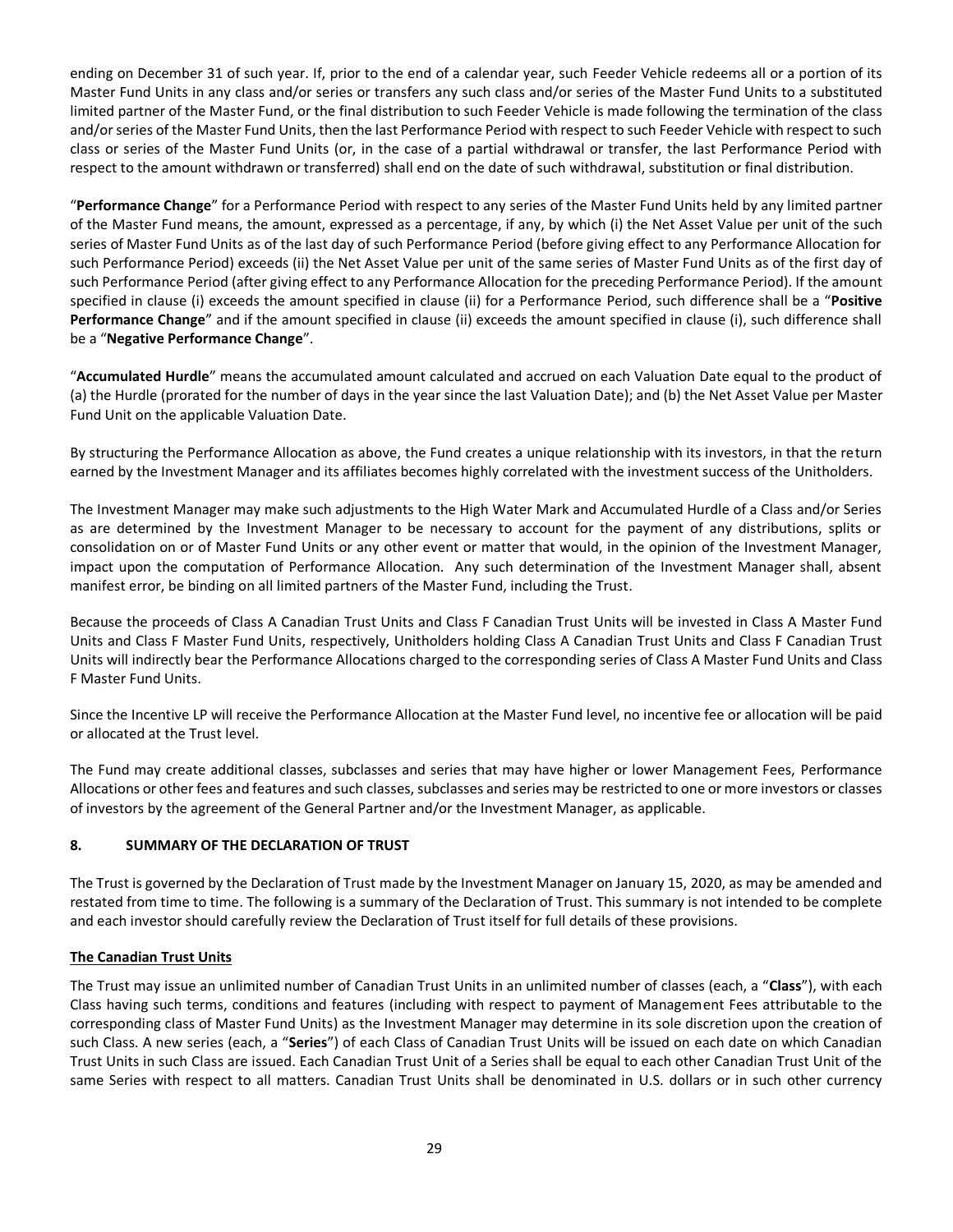selected by the Investment Manager. The Trust is offering two classes of Canadian Trust Units pursuant to this Offering Memorandum:

- (a) Class A Canadian Trust Units, which may be offered to eligible subscribers who meet the minimum criteria; and
- (b) Class F Canadian Trust Units, which may be offered to (a) eligible subscribers who participate in fee-based programs through authorized registered dealers; (b) eligible subscribers in respect of whom the Trust does not incur distribution costs; and (c) eligible individual subscribers in the Investment Manager's sole discretion.

Any issued and outstanding Canadian Trust Units of any Series of a Class may be consolidated, subdivided or converted into, or re-designated as, Canadian Trust Units of any other Series of that Class (after accrual or payment of any Management Fees applicable to such Series) as of the last Business Day of each calendar year or at such other time as the Investment Manager may determine in its sole discretion. In addition, the Trust may convert Canadian Trust Units of any Class or Series into a number of Canadian Trust Units of another Class or Series. In connection with any such consolidation, subdivision, conversion or redesignation, the number of Canadian Trust Units of the affected Series and/or Class shall be adjusted if and as necessary such that the aggregate Net Asset Value of such Unitholder's affected Canadian Trust Units remains unchanged. All conversions of Canadian Trust Units from one Class or Series to any other Class or Series shall be effected by way of compulsory redemption of Canadian Trust Units in one Class or Series and the issue of new Canadian Trust Units in the other Class or Series.

On all matters subject to a vote of or consent by the Unitholders under the Declaration of Trust, each Unitholder shall be entitled to one vote per each USD\$1.00 of Net Asset Value attributable to the Canadian Trust Units held by such Unitholder. The Trust may, in the Investment Manager's sole discretion, issue one or more Classes of non-voting Canadian Trust Units.

#### **Calculation of Net Asset Value**

The Trust's "**Net Asset Value**" shall mean, as of any date, the difference between the Trust's liabilities and the Trust's total assets, as calculated by the Investment Manager or its designee on the accrual basis of accounting in accordance with International Financial Reporting Standards ("**IFRS**") and the following principles:

- (a) The value of each Master Fund Unit held by the Trust as of any date shall be the Net Asset Value per unit of each such Master Fund Unit as of such date;
- (b) if the Trust holds any securities, investments or assets other than Master Fund Units, such securities, investments or assets shall be valued by the Investment Manager or its designee in accordance with the provisions for valuation of securities and other assets of the Master Fund set forth below;
- (c) to the extent not paid or accrued by the Master Fund and reflected in the Net Asset Value per unit of each Master Fund Unit, other fund expenses (including Organizational Expenses, as defined in Section [9](#page-36-0) – *"Expenses"*) and any reserves therefor, shall be treated as liabilities;
- (d) no value will be assigned to goodwill;
- (e) securities contributed to the Trust as capital contributions, if any, shall be treated as if purchased by the Trust at market value on the date of contribution, and securities distributed from the Trust as redemption proceeds, if any, will be treated as if sold by the Trust at market value on the date of distribution;
- (f) the Net Asset Value of the Trust shall be calculated in U.S. dollars; and
- (g) the Net Asset Value per unit of the Canadian Trust Units will be rounded to such number of decimal places as the Investment Manager may determine.

In connection with the determinations of the Trust's Net Asset Value, the Investment Manager or its designees may consult with and are entitled to rely upon the advice of the Fund's brokers, custodians or other advisers. The Trust has retained the Investment Manager, pursuant to the Investment Management Agreement, to determine the value of the Trust's assets in accordance with the principles set out above, and has also retained the Administrator to, among other things, calculate the Trust's Net Asset Value and the Master Fund's Net Asset Value.

The Master Fund's assets shall each be valued as follows:

(a) the value of any cash on hand, on deposit or on call, prepaid expenses, cash dividends declared and interest accrued and not yet received, shall be deemed to be the face amount thereof, unless the General Partner (or its delegate) determines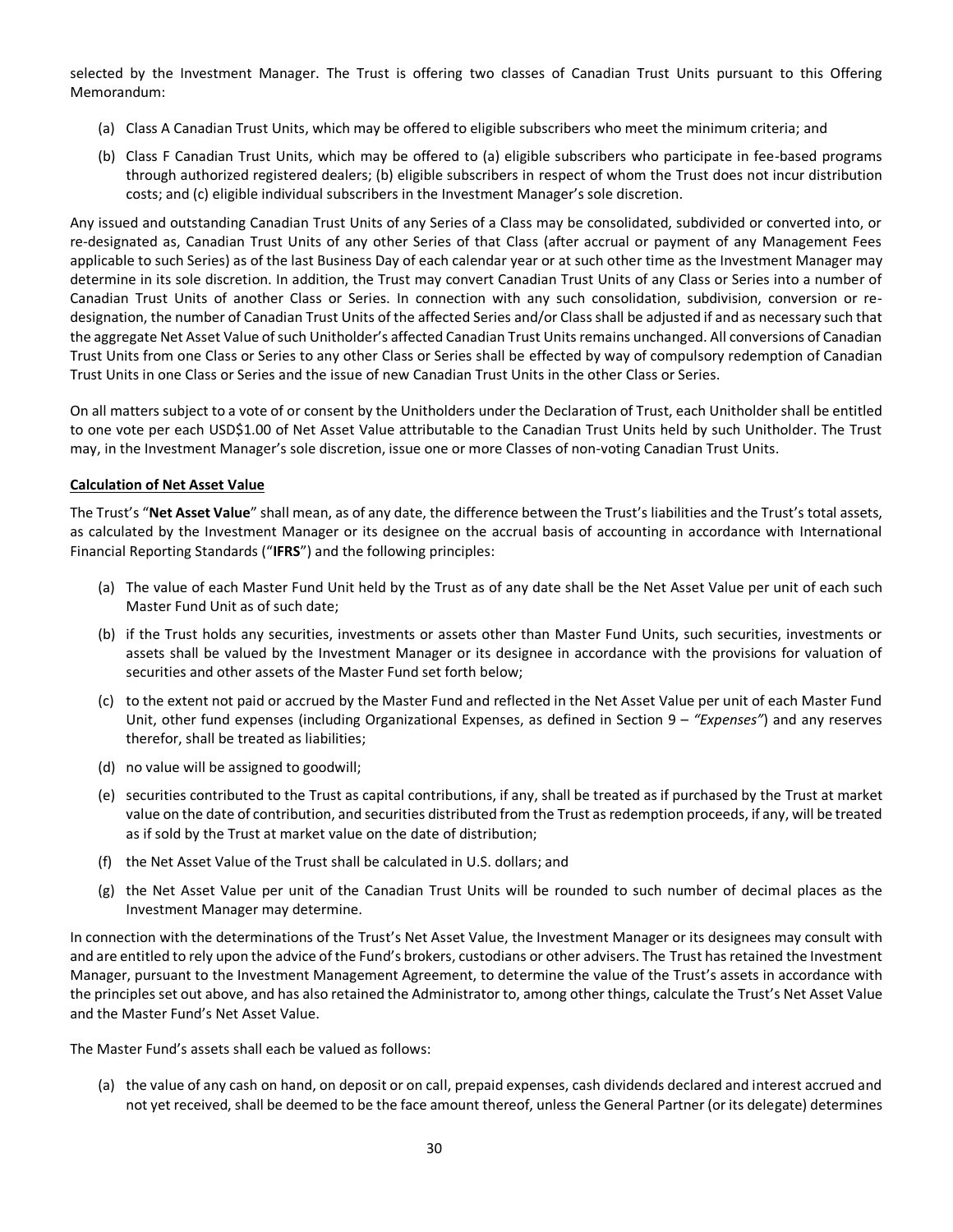that any such deposit or call loan is not worth the face amount thereof, in which event the value thereof shall be deemed to be such value as the General Partner (or its delegate) determines to be the reasonable value thereof;

- (b) the value of any bonds, debentures, and other debt obligations shall be valued by taking the average of the bid and ask prices on a Valuation Date at such times as the General Partner (or its delegate), in its discretion, deems appropriate. Short-term investments including notes and money market instruments shall be valued at cost plus accrued interest;
- (c) the value of any security, index futures or index options thereon which is listed on any recognized exchange shall be determined by the closing sale price at the close of business on the Valuation Date or, if there is no sale price, the average between the closing bid and the closing asked price on the day on which the Net Asset Value of the Master Fund is being determined, all as reported by any report in common use or authorized as official by a recognized stock exchange; provided that if such stock exchange is not open for trading on that date, then on the last previous date on which such stock exchange was open for trading;
- (d) the value of any security or other asset for which a market quotation is not readily available shall be its fair market value as determined by the General Partner (or its delegate);
- (e) the value of any security, the resale of which is restricted or limited, shall be the lesser of the value thereof based on reported quotations in common use and that percentage of the market value of securities of the same class, the trading of which is not restricted or limited by reason of any representation, undertaking or agreement or by law, equal to the percentage that the Master Fund's acquisition cost was of the market value of such securities at the time of acquisition; provided that a gradual taking into account of the actual value of the securities may be made where the date on which the restriction will be lifted is known;
- (f) purchased or written clearing corporation options, options on futures, over-the-counter options, debt like securities and listed warrants shall be valued at the current market value thereof;
- (g) where a covered clearing corporation option, option on futures or over-the-counter option is written, the premium received by the Master Fund shall be reflected as a deferred credit which shall be valued at an amount equal to the current market value of the clearing corporation option, option on futures or over-the-counter option that would have the effect of closing the position. Any difference resulting from revaluation of such options shall be treated as an unrealized gain or loss on investment. The deferred credit shall be deducted in arriving at the Net Asset Value of the Master Fund. The securities, if any, which are the subject of a written clearing corporation option, or over-the-counter option shall be valued at their then current market value;
- (h) the value of a futures contract, or a forward contract, shall be the gain or loss with respect thereto that would be realized if, at 4:00 p.m. (Eastern time) or such other time as the General Partner (or its delegate) may designate from time to time, the position in the futures contract, or the forward contract, as the case may be, were to be closed out unless daily limits are in effect in which case fair value shall be based on the current market value of the underlying interest;
- (i) the value of the securities of an investment fund shall be the net asset value or similar value of the securities of the investment fund as provided by the manager, administrator or party acting in a similar capacity of the investment fund and available to the General Partner (or its delegate) as of a time proximate to the close of business on the date on which the Net Asset Value of the Master Fund is being calculated, whether or not the securities of such investment fund are listed or dealt with on a stock exchange. If a net asset value or similar value of the investment fund as of a time reasonably proximate to the close of business on the date on which the Net Asset Value of the Master Fund is being calculated is not available to the General Partner (or its delegate), the value shall be based on an estimate provided by the Investment Manager or in such other manner as the General Partner (or its delegate) shall determine;
- (j) margin paid or deposited in respect of futures contracts and forward contracts shall be reflected as an account receivable and margin consisting of assets other than cash shall be noted as held as margin;
- (k) all securities, property and assets of the Master Fund valued in a foreign currency and all liabilities and obligations of the Master Fund payable by the Master Fund in foreign currency shall be converted into U.S. funds by applying the rate of exchange obtained from the best available sources to the General Partner (or its delegate), including, but not limited to, the General Partner (or its delegate) or any of its affiliates;
- (l) all expenses or liabilities (including distributions payable to the Investment Manager) of the Master Fund shall be calculated on an accrual basis; and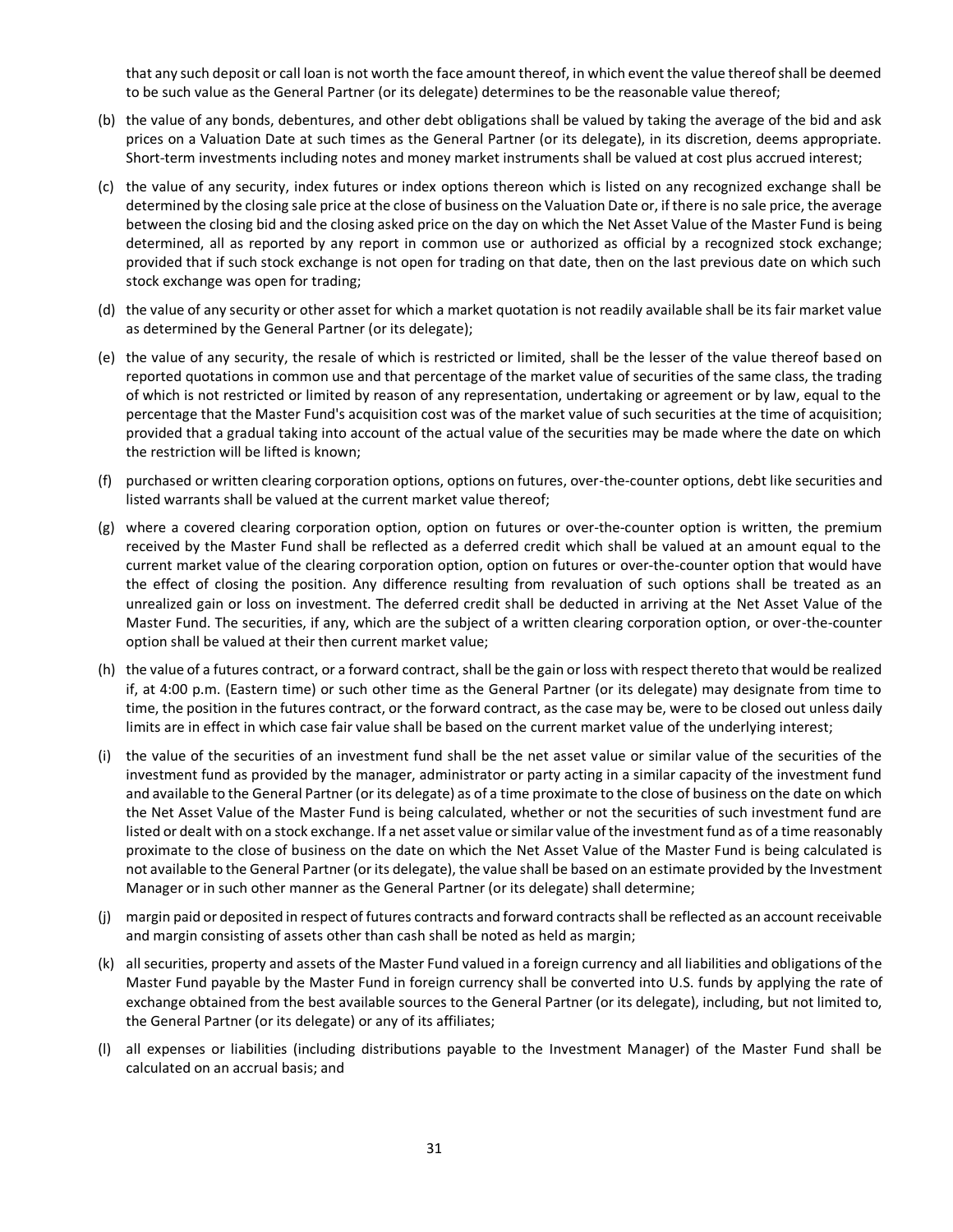(m) the value of any security or property to which, in the opinion of the General Partner (or its delegate), the above valuation principles cannot be applied (whether because no price or yield equivalent quotations are available as above provided, or for any other reason) shall be the fair value thereof determined in such manner as the General Partner (or its delegate) from time to time provides.

# **Distributions**

The Trust does not intend to make distributions except as provided below.

The Trust intends to distribute sufficient net income and net realized capital gains, if any, to Unitholders in each calendar year to ensure that the Trust is not liable for income tax under Part I of the Tax Act after taking into account any loss carry forwards and capital gains refunds. Subject to the provisions of the Declaration of Trust, distributions will be allocated amongst the Classes and Series of Canadian Trust Units in such manner as the Investment Manager considers appropriate and equitable. Any such distribution will be in made cash or in the form of additional Canadian Trust Units at the Investment Manager's sole discretion, which, in the case of distributions in the form of additional Canadian Trust Units, will immediately after distribution be consolidated with existing Canadian Trust Units such that Unitholders will hold the same number of Canadian Trust Units of each Class as prior to such distribution of additional Canadian Trust Units, unless the Investment Manager determines otherwise.

## **Redemptions of Canadian Trust Units**

No Unitholder shall be entitled to have the Trust redeem any of its Canadian Trust Units or to otherwise receive any distributions from the Trust except as provided for in the Declaration of Trust or as otherwise consented to, and upon such terms as may be determined by, the Investment Manager in its sole discretion.

An investment in the Fund is intended to be a long-term investment. However, holders of Class A Canadian Trust Units and Class F Canadian Trust Units may request at any time that such Canadian Trust Units be redeemed on the last Business Day in any fiscal quarter (a "**Redemption Date**"), upon not less than 60 days' prior written request to the Investment Manager. Any requests for redemption received after such time will be processed as of the next Redemption Date.

Redemption requests submitted by investors are irrevocable unless they are not honoured by the Trust on the applicable Redemption Date. If a redemption request is not honoured on the applicable Redemption Date, the request for redemption may be withdrawn within 15 days following the Redemption Date on which the redemption request was not honoured.

Redemptions of Canadian Trust Units are generally effected by the concurrent redemption of the corresponding number and class and/or series of Master Fund Units held by the Trust at the applicable Net Asset Value per unit thereof in accordance with the Master Fund LPA. The amount received by the Trust from redemptions of any Master Fund Units for which a Performance Allocation is chargeable shall be net of the amount, if any, of the accrued Performance Allocations chargeable to such Master Fund Units as of the date of such redemption, to the extent such accrued amount is not reflected in the Net Asset Value per unit of the Master Fund Units redeemed as of such date, and shall include any pre-paid Management Fee charged to the redeemed Master Fund Units in respect of any period after the Redemption Date. The redemption proceeds for each Canadian Trust Unit redeemed by the Unitholder shall be an amount equal to the Net Asset Value attributable to such Canadian Trust Unit as of the close of business on the Redemption Date. Redemption proceeds for Canadian Trust Units will generally be paid within 10 Business Days of the Redemption Date.

In the event that a Unitholder has made a redemption request on the applicable Redemption Date for three consecutive calendar quarters and, following such redemption request such Unitholder has not received the full value of its redemption request after the applicable Redemption Date of the third consecutive calendar quarter, the redemption request (or the remainder thereof in the case of a partial redemption) shall be distributed to such Unitholder on the applicable Redemption Date of the fourth consecutive calendar quarter following the initial date of the redemption request.

If a Unitholder requests a redemption of Canadian Trust Units that have not been held by such Unitholder for at least 12 months, the Investment Manager may, in its sole discretion, withhold 3% from the aggregate Net Asset Value of the Canadian Trust Units being tendered for redemption (an "**Early Redemption Fee**"). The Early Redemption Fee will be retained by the Fund. the Investment Manager has the sole discretion to waive or reduce the amount of the Early Redemption Fee.

If all of the Canadian Trust Units of a particular Class held by a Unitholder are being redeemed, then, in such event, (i) the Investment Manager may hold back up to 5% of the aggregate redemption amount payable to such Unitholder until the Master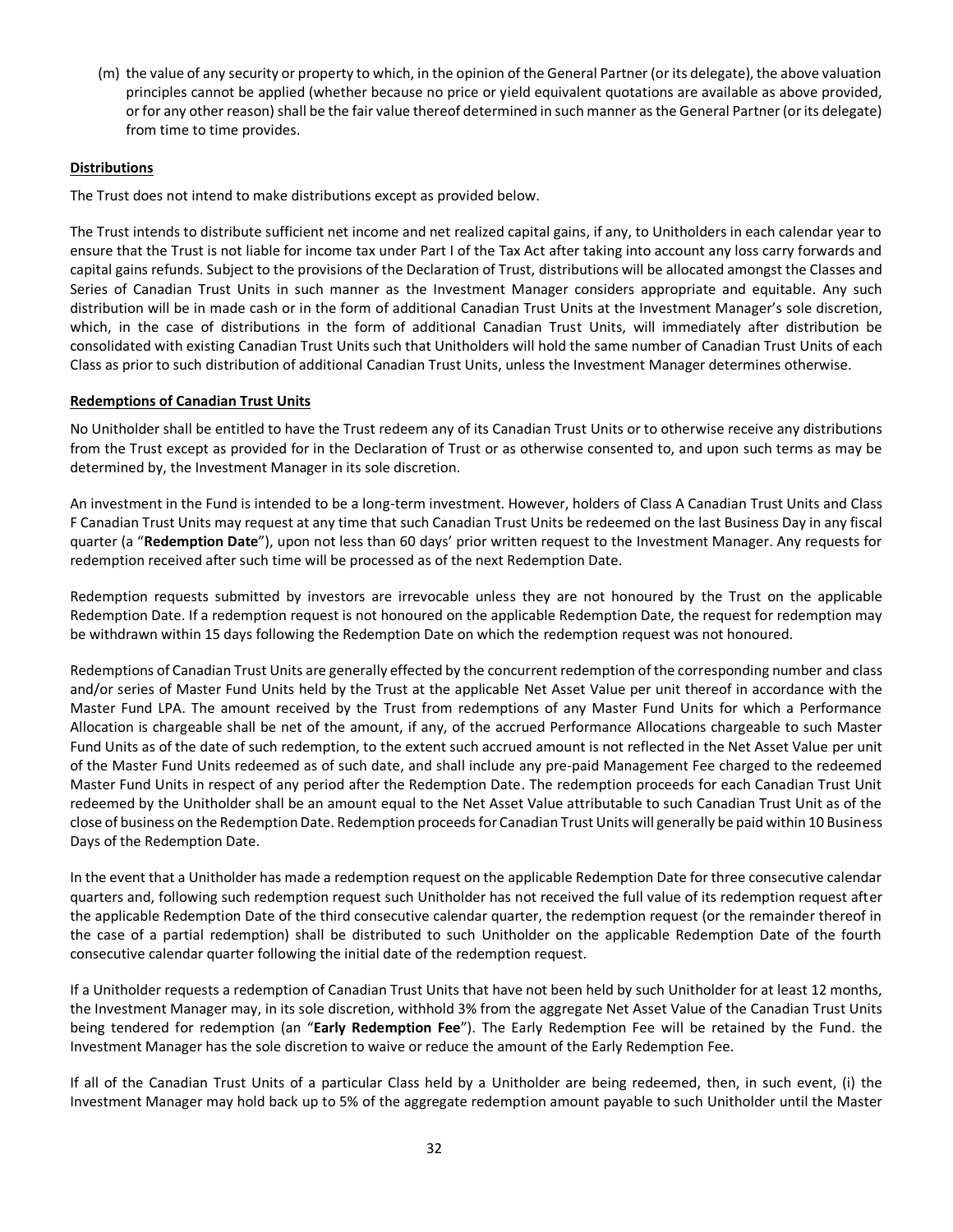Fund has finalized its year-end audit for the period covering the applicable Redemption Date; (ii) payment of an amount equal to 95% of the total redemption payment due in respect of those redeemed Canadian Trust Units shall be made within 15 Business Days of the Redemption Date, and (iii) the balance of the redemption proceeds shall be paid to the Unitholder as soon as practicable following completion of the Master Fund's audit for the fiscal year in which the Redemption Date occurs, and after giving effect to any year-end adjustments deemed necessary or appropriate by the General Partner, including the establishment of reserves that the General Partner deems necessary or appropriate to account for contingent or other liabilities of the Master Fund existing as of the Redemption Date.

Redemption proceeds may be paid in cash or in kind or a combination thereof at the discretion of the Investment Manager. If a Unitholder that is a Registered Plan receives Master Fund Units or other securities, such Master Fund Units or other securities will not be a qualified investment for the Registered Plan. This would give rise to adverse tax consequences. See Section 15 "*Risk Factors – Redemptions in Kind*" and Section 16 "*Certain Tax Considerations – Certain Canadian Federal Tax Considerations*".

The Investment Manager may, at any time and in its sole discretion, permit redemptions at any other times or otherwise modify or waive any of the conditions or requirements for redemptions for any Unitholders, including affiliates of the Investment Manager, without notice to or the consent of any Unitholders.

Redemptions of Canadian Trust Units may be suspended or the date of payment of redemption proceeds may be postponed in such circumstances as the Investment Manager may reasonably determine, including for any period during which redemptions of Master Fund Units are suspended or the date of payment of redemption proceeds for Master Fund Units held by the Trust is postponed. Examples of such circumstances include, without limitation, if the General Partner and/or the Investment Manager, as applicable, reasonably determines that: (i) the Master Fund's assets are invested in such a manner so as to not reasonably permit immediate liquidation of sufficient assets in a timely fashion to meet redemption requirements; (ii) there exists a state of affairs that constitutes circumstances under which liquidation by the Master Fund of part or all of its investments is not reasonable or practicable, or would be prejudicial to the Master Fund or the investors in the Fund, including the Unitholders generally, including if, in the General Partner's sole judgment, a material adverse change or disruption has occurred in the financial, banking or capital markets generally which has had or could reasonably be expected to have a material adverse effect on the Fund; (iii) not suspending redemptions would have an adverse effect on continuing Unitholders; (iv) the General Partner is unable to value the assets of the Master Fund with reasonable reliability; (v) if any market or stock exchange on which a material part of the assets of the Master Fund are traded is closed (other than for ordinary holidays), or dealings thereon are restricted, suspended or experience a material interruption or disruption in ordinary trading; (vi) there is a disruption to the means of communications normally employed in determining the prices of a material part of the investments of the Master Fund; (vii) the assets of the Master Fund are invested in investments which the Master Fund is unable to realize, or if realized would be at a value determined by the General Partner to be a discount to their true value; (viii) if the Master Fund and/or the Trust is unable (or it is not practicable) to distribute any such investment for the redemption of the applicable Canadian Trust Units and the corresponding Master Fund Units, as applicable; (ix) if requests for redemptions received by the Master Fund for any Redemption Date would result in redemption payments in an aggregate amount exceeding 25% of the Net Asset Value of the Master Fund as of such Redemption Date; or (x) where the satisfaction of redemption requests is prohibited by law. Redemptions may also be suspended upon an announcement by the General Partner and/or the Investment Manager, as the case may be, that the Master Fund and/or the Trust will be terminated, as applicable. In the event of a suspension or postponement of redemptions, the Investment Manager will give notice to Unitholders of such suspension or postponement.

The Trust shall have the right, in the Investment Manager's sole discretion, to redeem any or all of a Unitholder's Canadian Trust Units at any time, by giving 5 Business Days' prior written notice to such Unitholder, including in the event that a Unitholder is no longer eligible to invest in the Trust and/or in order to ensure that no adverse tax consequences may result to the Trust or the Unitholders due to the Unitholder's investment in the Trust. Payment for any mandatorily redeemed Canadian Trust Units shall be made to the Unitholder within 60 days of the Redemption Date. However, upon a mandatory redemption of all of a Unitholder's Canadian Trust Units of any Class, payment of the redemption proceeds with respect to the redeemed Canadian Trust Units of such Class shall be made: (i) 95% within 15 Business Days of the Redemption Date, and (ii) the balance as soon as practicable following completion of the Master Fund's audit for the fiscal year in which the redemption occurs, and after giving effect to any year-end adjustments deemed necessary or appropriate by the Investment Manager, including the establishment of reserves that the Investment Manager deems necessary or appropriate to account for contingent or other liabilities of the Trust existing as of the Redemption Date.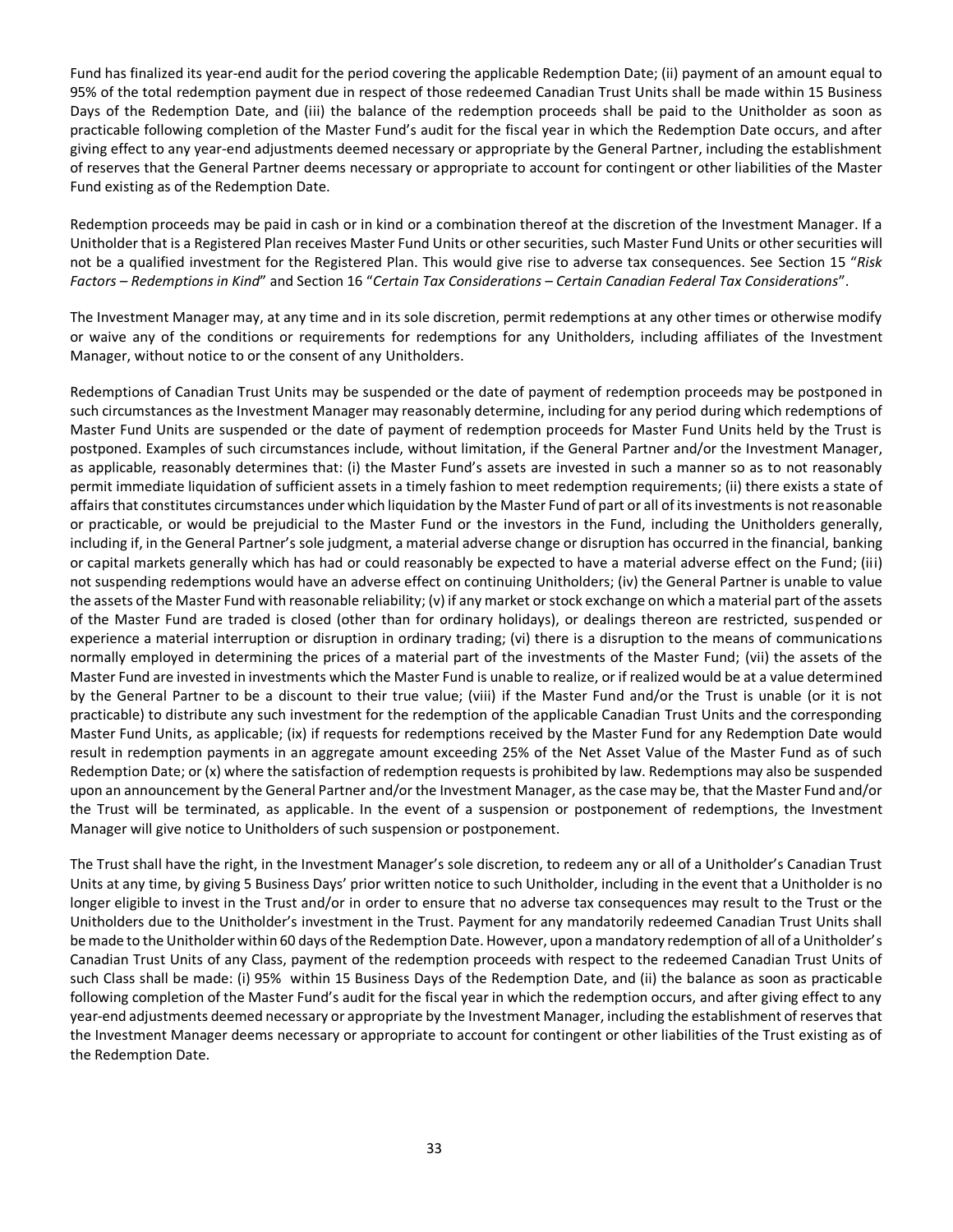# **Transfers**

Canadian Trust Units are not transferrable or assignable, and may not be pledged, by Unitholders without the Investment Manager's prior consent, which may be granted or withheld in the Investment Manager's sole and absolute discretion. Any purported transfer, assignment or pledge of Canadian Trust Units not made with the Investment Manager's consent shall be null and void and of no force or effect whatsoever.

In the event of the death, disability, incapacity, adjudication of incompetency, termination, bankruptcy, insolvency or dissolution of a Unitholder, the executor, administrator, guardian, trustee or other personal representative of that Unitholder shall be deemed to be the assignee of the Unitholder's Canadian Trust Units but shall not be admitted as a Unitholder without the consent of the Investment Manager, in its sole discretion.

## **Management of the Trust**

The management and control of the Trust shall be vested exclusively in the Investment Manager in its capacity as the Trustee and manager of the Trust. In its capacity as manager and portfolio manager, the Investment Manager is responsible for the management, investment management and strategy decisions pursuant to the Investment Management Agreement and may delegate any accounting, recordkeeping, reporting or other administrative duties to the Administrator. the Investment Manager shall have the power on behalf and in the name of the Trust to carry out any and all of the purposes of the Trust and to enter into and perform all contracts, acts and other undertakings that it may deem necessary, advisable or incidental thereto.

The Unitholders shall have no part in the management of the Trust and shall have no authority or right in their capacities as Unitholders to act on behalf of the Trust in connection with any matter.

The Investment Manager may, from time to time, employ any person or engage third parties to render services to the Trust on such terms and for such compensation as the Investment Manager may determine in its sole discretion, including the Administrator, auditors, accountants, custodians, attorneys, investment consultants, brokers or finders. Such employees and third parties may be affiliates of the Investment Manager or any Unitholder. Persons retained, engaged or employed by the Trust may also be engaged, retained or employed by and act on behalf of the General Partner, the Investment Manager, the Master Fund, any Feeder Vehicle, any of their affiliates, one or more Unitholders or investors in a Feeder Vehicle or any of their respective Affiliates.

## **Other Activities of the Investment Manager**

The Investment Manager shall devote such of its time as, in its discretion, it deems to be necessary and sufficient for the conduct of the Trust's business. Neither the Investment Manager nor its affiliates, nor any stockholder, member, partner, principal, director, officer, manager, employee or agent of the foregoing (a "**Related Person**") shall be precluded from engaging, presently or in the future, and without accountability to the Trust or any Unitholder, in any other business venture or ventures of any nature and description, including the management, financing, syndication or development of other investment funds, accounts or ventures that are similar to the Fund, or from acting as investment manager, adviser or consultant to others, a trustee of another trust or a general partner of any limited partnership, nor shall the Investment Manager, or any of its affiliates or Related Persons be precluded from directly or indirectly purchasing, selling and holding securities for their own individual accounts or the accounts of such other businesses, irrespective of whether any of the same securities are also purchased, sold or held for the account of the Fund. Neither the Trust nor any Unitholder shall have any rights in or to other business ventures or the income or profits derived from other activities by the Investment Manager, any of its affiliates or any of its Related Persons or from any transaction in securities affected by the Investment Manager, any of the affiliates or any of its Related Persons for any account other than that of the Fund, nor shall the Investment Manager, any of the affiliates or any of its Related Persons be under any obligation to first offer any investment opportunities to the Fund or to allocate investments (as between the Fund, individual clients, or otherwise) in any particular manner, other than as they shall determine in their sole discretion.

## **Exculpation and Indemnification of the Investment Manager**

None of the Investment Manager, any affiliates thereof, or any of their respective securityholders, members, partners, principals, directors, officers, managers, trustees, employees, agents or consultants (each, an "**Indemnified Person**") shall be liable to the Trust or to any Unitholder for any errors of judgment or for any act or omission, or losses due to any such error, act or omission, of any Indemnified Person in connection with the conduct of the affairs of the Fund or otherwise in connection with the Declaration of Trust or the matters contemplated herein, unless such error, action or inaction constitutes fraud, gross negligence or wilful misconduct. In addition, no Indemnified Person shall be liable to the Trust or to any Unitholder for any mistake, action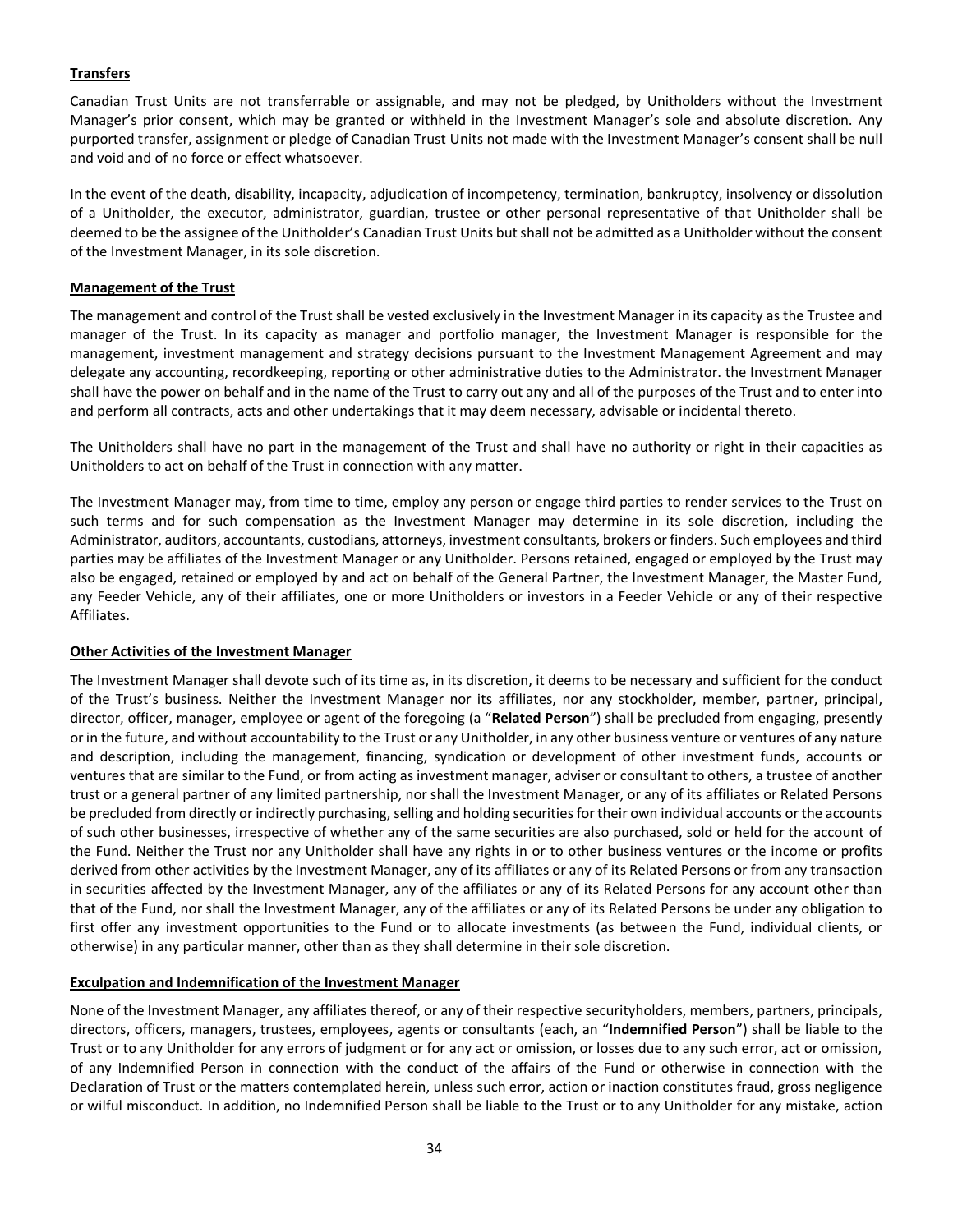or omission to act, negligence, dishonesty or bad faith of any broker, advisor or other agent of the Fund selected by the Investment Manager or other Indemnified Person with reasonable care. The Investment Manager and any Indemnified Person may consult with auditors, accountants and counsel with respect to Fund affairs and be fully protected and justified in any action or inaction that is taken or omitted with the advice or option of such auditor, accountant or counsel, provided that such auditor, accountant or counsel has been selected by the Investment Manager or other Indemnified Person with reasonable care.

For the purposes of the Declaration of Trust and the limited partnership agreement of the Master Fund (the "**Master Fund LPA**"), gross negligence has been defined as a standard of conduct beyond negligence whereby a person acts with reckless disregard for the consequences of a breach of a duty of care owed to another.

The Trust shall indemnify and hold harmless each Indemnified Person from and against any and all claims, liabilities, losses, damages, costs and expenses (including amounts paid in satisfaction of judgments, in compromises and settlements, as fines and penalties, and legal costs and expenses, including attorney's fees and expenses, of investigating or defending against any claim or threatened claim) (collectively, "**Losses**") arising from claims, demands, investigations, actions, suits or proceedings, whether civil, criminal or administrative, in which any Indemnified Person may be involved, as a party or otherwise, by reason of its relation to the Fund or the management or conduct of the affairs of the Fund, whether or not any such Indemnified Person continues to serve in such capacity at the time any such Losses are paid or incurred. No Indemnified Person shall be entitled to indemnification hereunder against any Losses found by a court to have arisen from such Indemnified Person's gross negligence, wilful misconduct or breach of its standard of care, and which finding is no longer subject to appeal.

Expenses incurred by an Indemnified Person in defense or settlement of any claim that may be subject to a right of indemnification hereunder shall be advanced by the Trust prior to the final disposition thereof upon receipt of a written undertaking, reasonably satisfactory to the Investment Manager, by or on behalf of the Indemnified Person to repay such amount to the extent that it shall be determined ultimately by a court of competent jurisdiction that such Indemnified Person is not entitled to be indemnified hereunder.

The rights of indemnification and contribution provided in the Declaration of Trust shall be in addition to any rights to which any Indemnified Person may otherwise be entitled by contract or as a matter of law, and shall extend to their respective successors and assigns.

## **Reports to Unitholders**

Subject to standing instructions from the Unitholder, within ninety (90) days after the end of each fiscal year or such other period as required by applicable law, the Investment Manager will forward to each Unitholder an annual report for such fiscal year consisting of (i) audited financial statements for such fiscal year; (ii) a report of the auditor on such financial statements; and (iii) tax information to enable each Unitholder to properly complete and file his or her tax returns in Canada in relation to an investment in Canadian Trust Units.

Subject to standing instructions from the Unitholder, the Investment Manager will forward to each Unitholder unaudited semiannual financial information concerning the Trust within sixty (60) days of the end of the relevant interim financial period. Information respecting the Net Asset Value per unit of the Canadian Trust Units held by the Unitholder will be provided on a quarterly basis and on a more frequent basis at the discretion of the Investment Manager.

Financial reports of the Trust will be prepared in accordance with Canadian generally accepted accounting principles for publicly accountable entities, which incorporates IFRS.

Unitholders are entitled to receive, on request and free of charge from the Investment Manager, a copy of the annual and semiannual financial statements relating to the Master Fund.

## **Fiscal Year**

The fiscal year of the Trust shall end on December 31 of each calendar year.

# **Amendment of the Declaration of Trust**

The Investment Manager may, without prior notice to or consent from any Unitholder, amend the Declaration of Trust:

(a) in order to create additional Classes or Series and the terms thereof;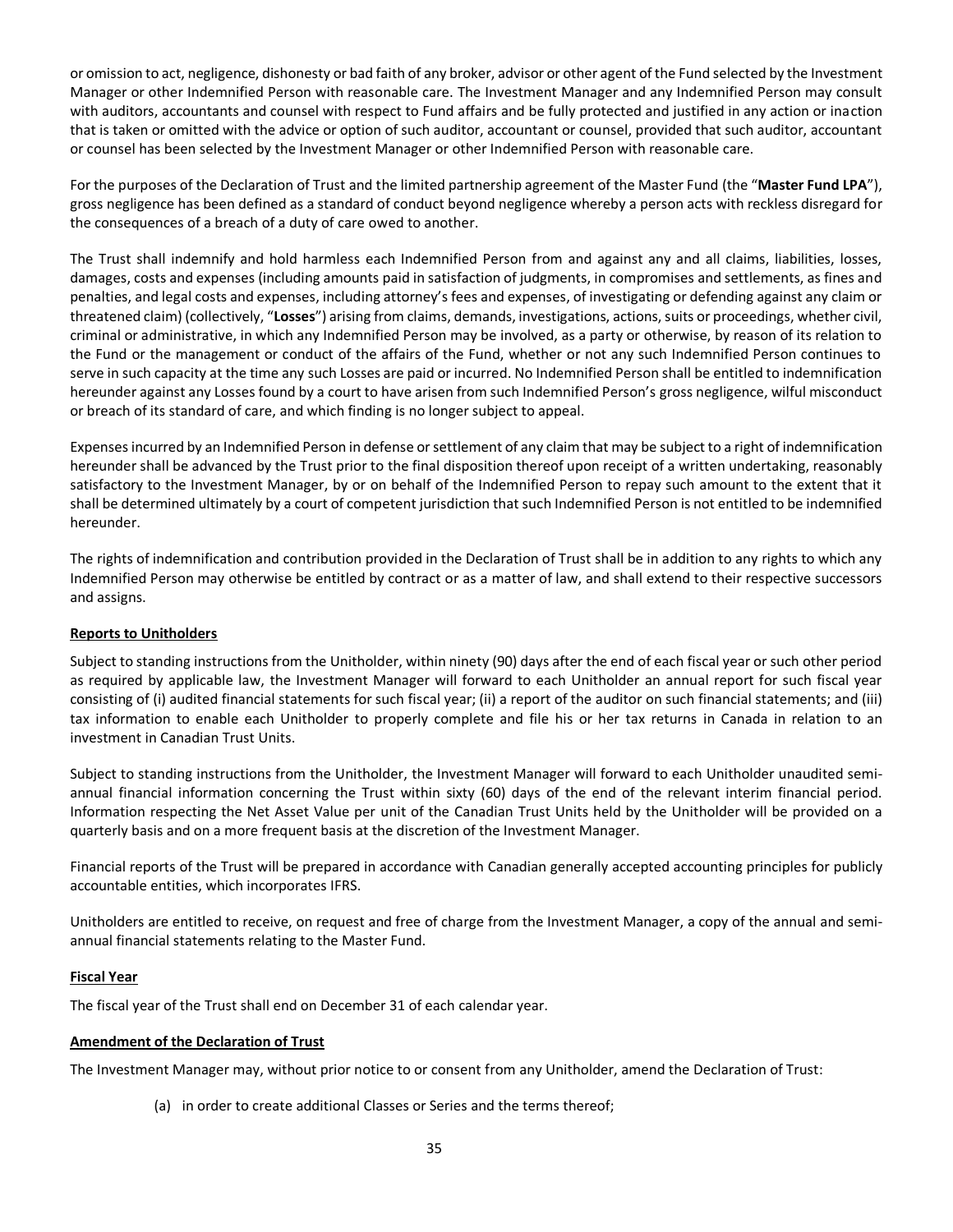- (b) in order to protect the interests or for the benefit of the Unitholders or the Trust, if necessary;
- (c) to cure any ambiguity or clerical error or to correct or supplement any provision contained herein which may be defective or inconsistent with any other provision if such amendment does not and shall not in any manner have a material adverse effect on the interests of any Unitholder as a Unitholder;
- (d) to reflect any changes to any applicable legislation; or
- (e) in any other manner provided that such amendment does not and shall not have a material adverse effect on the interests of any Unitholder.

Within 15 days following the date of any material amendment to the Declaration of Trust made without notice to or consent from any Unitholder, the Investment Manager shall provide Unitholders with a copy of the amendment.

The Declaration of Trust may be amended at any time by:

- (a) the Investment Manager with the consent of the Unitholders given by Special Resolution (defined below); or
- (b) the Investment Manager without the consent of the Unitholders provided the Unitholders are given not less than sixty (60) days' written notice prior to the effective date of the amendment (together with a copy of the amendment and an explanation of the reasons for the amendment), and each Unitholder is given the opportunity to redeem all of such Unitholder's Canadian Trust Units as of the Redemption Date prior to the effective date of such amendment (in such event the Investment Manager shall be deemed to have waived the required redemption notice, to the extent necessary, and to have waived the Early Redemption Fee on such Canadian Trust Units, if any).

A change to the investment objectives and strategies of the Trust or the Master Fund may be made by the Investment Manager and/or the General Partner, as the case may be without the consent of the Unitholders provided that sixty (60) days' prior written notice is given to the Unitholders as described in paragraph (b) above.

A "**Special Resolution**" means a resolution approved by the Investment Manager and by not less than 66 2/3% of the votes cast by those Unitholders who vote on the resolution, in person or by proxy, at a meeting of the Unitholders, or at any adjournment thereof, called and held in accordance with the Declaration of Trust, or a written resolution signed by Unitholders holding Canadian Trust Units entitled to be voted on such a resolution with an aggregate Net Asset Value of not less than 66 2/3% of the Net Asset Value of all of the Canadian Trust Units entitled to be voted on the resolution.

## **Other Agreements**

The Investment Manager, on its own behalf or on behalf of the Trust, at any time and without the approval of any Unitholder, may execute side letters or similar written agreements ("**Other Agreements**") to or with Unitholders executed in connection with the admission of such persons to the Trust, which have the effect of establishing rights under or altering or supplementing the terms of the Declaration of Trust, including with respect to redemptions, or payments or rebates of Management Fees or Performance Allocations attributable to the corresponding Master Fund Units held by the Trust. Any terms contained in an Other Agreement to or with a Unitholder shall govern with respect to such Unitholder notwithstanding the provisions of the Declaration of Trust.

#### **Term**

The Trust has no fixed term. The existence of the Trust shall continue until the first to occur of (i) the Investment Manager's decision, in its sole discretion, to dissolve the Trust upon not less than 60 days' prior notice to the Unitholders; (ii) the Investment Manager's resignation or other termination as trustee and/or manager of the Trust if a successor trustee and/or manager has not been appointed in accordance with the provisions of the Declaration of Trust or the Investment Management Agreement, as applicable; or (iii) the procurement of a court order of dissolution.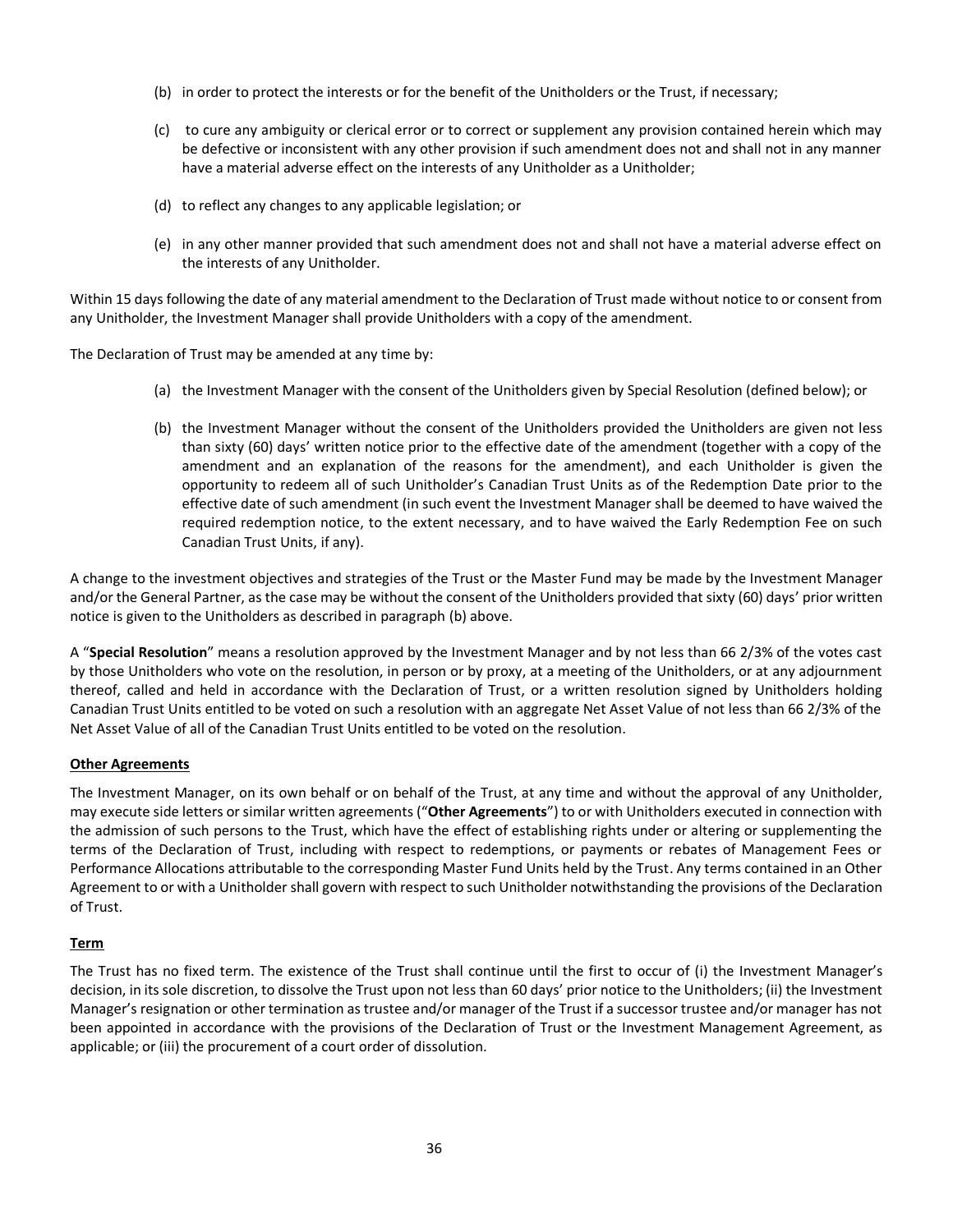## **Removal or Resignation of the Trustee and Appointment of Successor Trustee**

The trustee of the Trust may, subject to certain provisions of the Declaration of Trust, be removed and a replacement trustee elected by a Special Resolution of the Unitholders if a material breach or default of the provisions of the Declaration of Trust by the trustee remains uncured 90 days after written notice thereof has been provided to the trustee.

The trustee may voluntarily resign as trustee of the Trust by giving notice to Unitholders not less than 60 days prior to the date when such resignation shall take effect. The trustee may also be deemed to resign as trustee of the Trust in certain circumstances set out in the Declaration of Trust. In the event of such resignation, the trustee is required to nominate a replacement trustee, which will be automatically appointed if such replacement trustee is an affiliate of the trustee, or which will be appointed upon 60 days' prior notice to Unitholders if such replacement trustee is not an affiliate of the trustee.

If, after the effective date of the resignation or removal of the trustee, no successor has been appointed within 60 days, the Investment Manager or any Unitholder may apply to court for the appointment of a replacement trustee.

# <span id="page-36-0"></span>**9. EXPENSES**

The Trust will bear its own expenses and, indirectly, a pro rata portion (based on its interest in the Master Fund) of the operating expenses of the Master Fund. The expenses of the Trust may include, without limitation:

- (a) legal, compliance, administrator, audit and accounting expenses (including third party accounting services), including the Trust's costs of preparation of financial statements and/or reports to Unitholders;
- (b) expenses (including legal, accounting, filing, printing and related expenses) incurred in connection with the organization and funding of the Trust, which will be amortized over a period of 60 months from the date of the establishment of the Trust (the "**Organizational Expenses**");
- (c) all costs and expenses associated with the qualification for sale of the Canadian Trust Units in the Offering Jurisdictions;
- (d) ongoing administrative expenses of the Trust and the applicable portion of the administrative expenses of the Investment Manager attributable to the operation of the Trust;
- (e) any insurance costs (including any D&O and E&O insurance costs of the Investment Manager in its capacity as the trustee of the Trust, but not including financial institution bond coverage costs);
- (f) custodial fees, if any, and bank service fees;
- (g) certain regulatory, compliance or filing expenses related to the Trust;
- (h) legal fees and expenses in connection with any action or proceeding or preparing any reports or documents required to be filed on behalf of the Trust pursuant to applicable laws or regulations;
- (i) expenses of conducting Unitholder meetings;
- (j) indemnification or extraordinary costs or expenses or liabilities relating to the affairs of the Trust;
- (k) costs and expenses of liquidating the Trust;
- (l) any taxes, fees or other governmental charges levied against the Trust and all costs and expenses incurred in connection with any tax audit, investigation, settlement or review of the Trust; and
- (m) any other expenses related to the purchase, sale or transmittal of the Trust's assets.

The expenses of the Master Fund may include, without limitation:

- (n) legal, compliance, administrator, audit and accounting expenses (including third party accounting services), including the Master Fund's costs of preparation of financial statements;
- (o) expenses relating to securityholder proxy voting services;
- (p) ongoing administrative expenses of the Master Fund and the General Partner and the applicable portion of the administrative expenses of the Investment Manager attributable to the operation of the Master Fund;
- (q) insurance costs (including D&O and E&O insurance for the General Partner, but not including financial institution bond coverage, if any);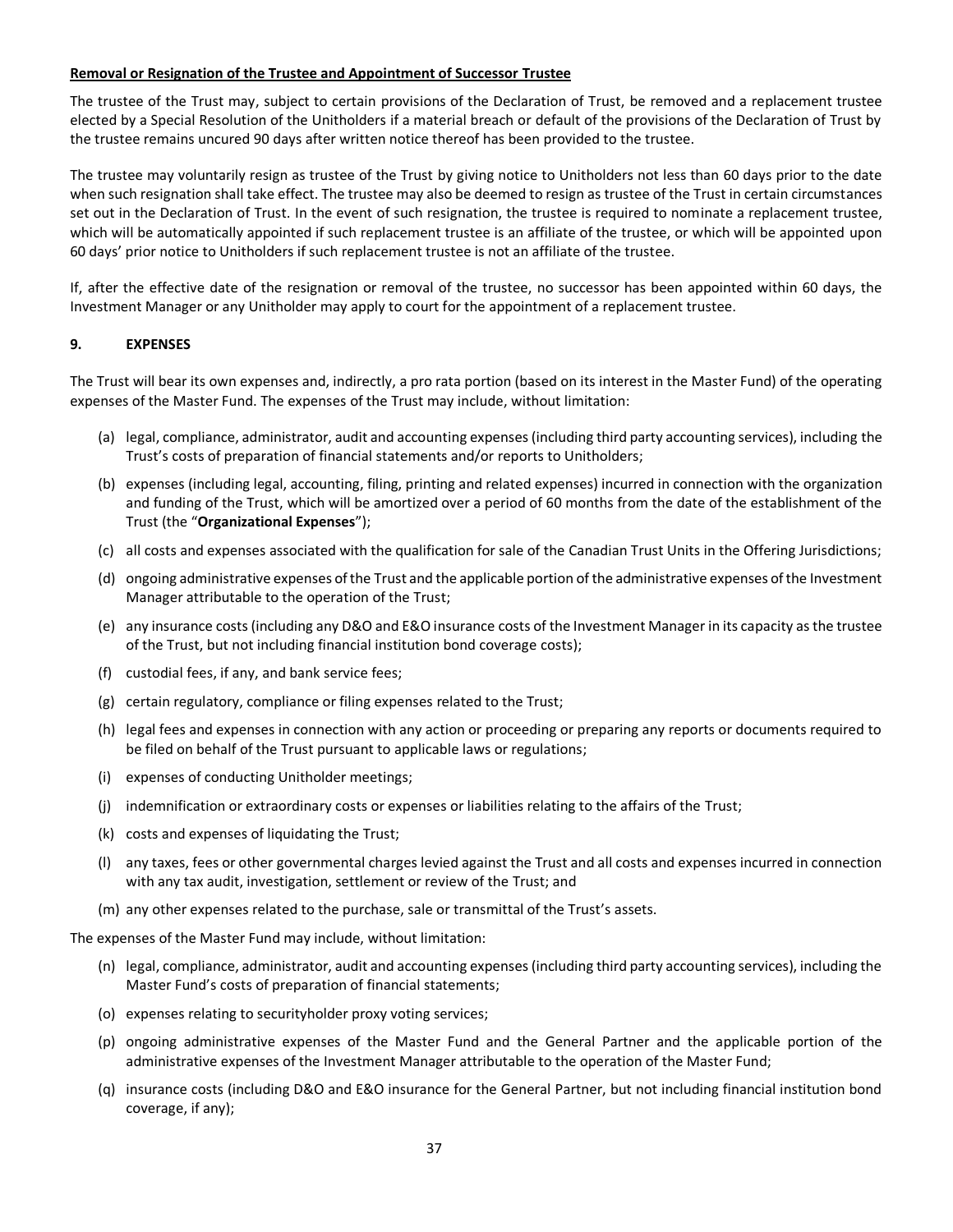- (r) investment expenses and fees related to acquiring, holding, monitoring and disposing of the Master Fund's investments, including all direct trading expenses, brokerage commissions and service fees and clearing and settlement charges;
- (s) interest on margin accounts and other indebtedness;
- (t) borrowing charges on securities sold short;
- (u) custodial and bank service fees;
- (v) certain regulatory, compliance or filing expenses related to the Master Fund;
- (w) legal fees and expenses in connection with any action or proceeding or preparing any reports or documents required to be filed on behalf of the Master Fund pursuant to applicable laws or regulations;
- (x) indemnification or extraordinary costs or expenses or liabilities relating to the affairs of the Master Fund;
- (y) costs and expenses of liquidating the Master Fund;
- (z) any taxes, fees or other governmental charges levied against the Master Fund and all costs and expenses incurred in connection with any tax audit, investigation, settlement or review of the Master Fund;
- (aa) any other expenses related to the purchase, sale or transmittal of the Master Fund's assets, and
- (bb) expenses related to the Incentive LP's Deferred Performance Account (as defined in Section [7](#page-27-0) "*Performance Allocation"*).

The expenses charged to the Trust or the Master Fund, as applicable, and the method of allocating of such expenses among the classes and series of Canadian Trust Units and Master Fund Units, as applicable, will be determined by the Investment Manager in its sole discretion and in accordance with the Investment Manager's expense allocation policies.

Expenses incurred by the Trust and the Master Fund, as applicable, will be deducted when determining the respective Net Asset Value of the Trust and the Master Fund, as applicable, and will generally be allocated by the Investment Manager to the applicable classes and series of Canadian Trust Units and/or Master Fund Units, as applicable, in respect of which the expenses were incurred.

The Investment Manager and/or the General Partner may from time to time, in each of their sole discretion, waive or reimburse the Trust or the Master Fund, as the case may be, for some of their expenses, including Organizational Expenses.

For financial reporting purposes, IFRS requires that the Organizational Expenses be treated as an expense when incurred. The financial statements of the Trust and the Master Fund will include a comparison of the Net Asset Value per unit for financial reporting purposes to the Net Asset Value per unit used for all other purposes, including the processing of subscriptions and redemptions.

The Management Fee will not be charged at the Trust level, but will instead be charged at the Master Fund Level. See Section 6 "*Investment Management Agreement* – *Management Fee*".

Except to the extent described above, the Investment Manager will render its services to the Trust and the Master Fund at its own expense and will be responsible for its overhead expenses including: office rent; utilities; furniture and fixtures; stationery; secretarial/internal administrative services; salaries; employee insurance and payroll taxes.

## <span id="page-37-0"></span>**10. DEALER COMPENSATION**

#### **Sales Commission**

No sales commission is payable to the Investment Manager in respect of Canadian Trust Units purchased directly by a subscriber. Registered dealers through whom a subscriber purchases Canadian Trust Units may charge a negotiated sales commission of up to 5%. Any such sales commission will be negotiated between the registered dealer and the subscriber and will be payable directly by the subscriber to the dealer. Investments in the Trust, including any required minimum investments, are net of such commissions.

## **Servicing Commission**

From the Management Fee received by the Investment Manager in respect of the series of Master Fund Units corresponding to the Class A Canadian Trust Units, the Investment Manager may pay a monthly servicing commission (the "**Servicing Commission**") to registered dealers whose clients hold Class A Canadian Trust Units. The rate of Servicing Commission will be negotiated between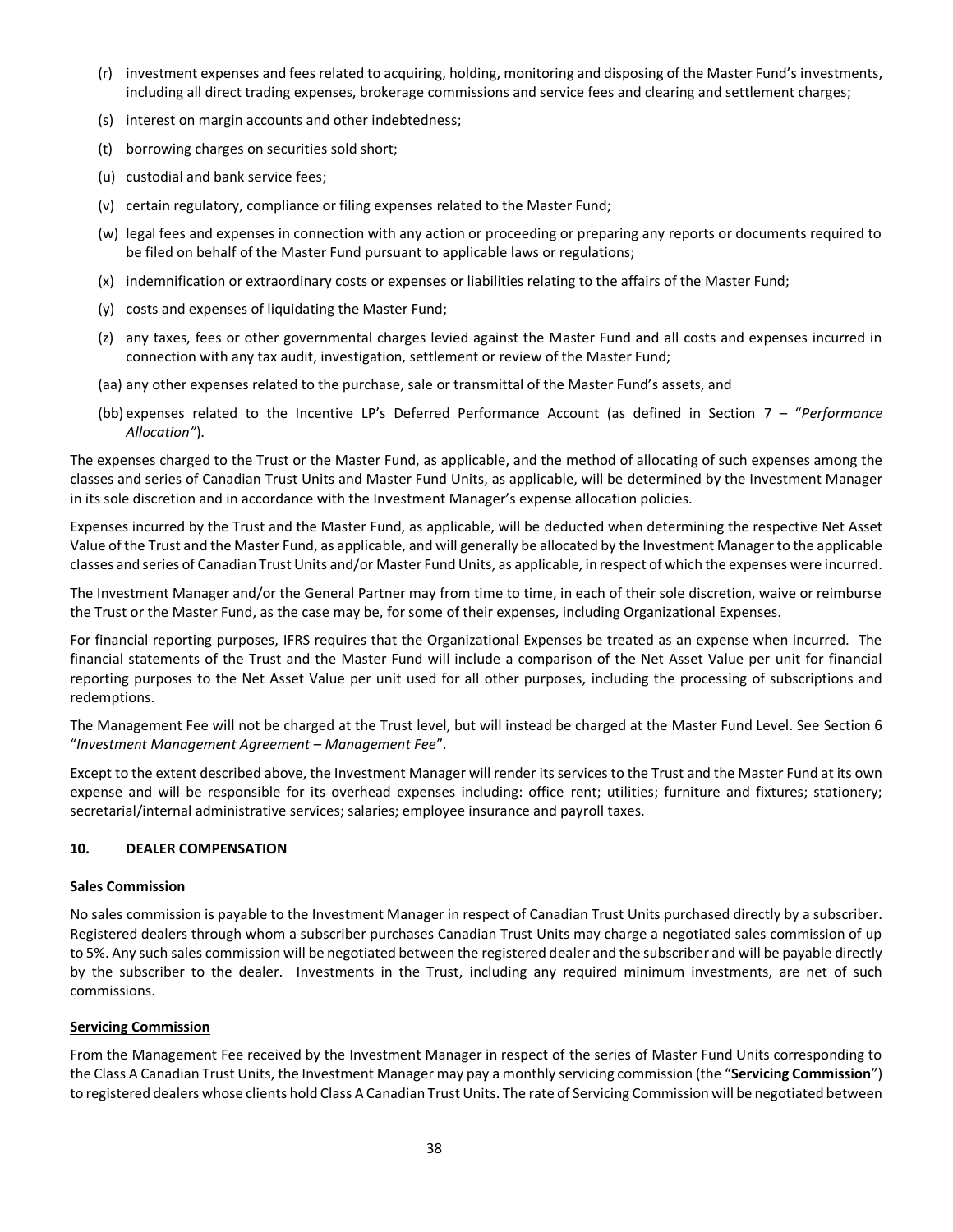the Investment Manager and registered dealers. The payments are calculated as at the last Valuation Date of each month and paid monthly in arrears by the Investment Manager.

The Investment Manager may pay additional compensation from its own account to registered dealers, individuals and entities who refer investors to the Fund on a case-by-case basis. Any such arrangements will be made in accordance with applicable legislation. Such payments may be modified or discontinued by the Investment Manager at any time. See Section 14 - "*Potential Conflicts of Interest*".

## <span id="page-38-0"></span>**11. ADMINISTRATOR**

The Administrator, Apex Fund Services (Canada) Ltd., has been appointed by the Investment Manager, pursuant to a written administration agreement (the "**Administration Agreement**"), to provide administrative services to the Trust. The Administrator has its principal place of business at 350 Bay Street, Suite 1200, Toronto, ON M5H 2S6.

An affiliate of the Administrator, Apex Fund Services Ltd., has been appointed by the Investment Manager pursuant to a written administration agreement substantially similar to the Administration Agreement to provide administrative services to the Master Fund.

The Administrator, in the case of the Trust, and Apex Fund Services Ltd., in the case of the Master Fund, will calculate the Net Asset Value of the Trust and the Net Asset Value of the Master Fund, keep the books and records of the Trust and the Master Fund as required by applicable law or otherwise for the proper recording of the financial affairs of the Trust and the Master Fund, liaise with the Trust and the Master Fund's auditor with respect to the audit of the financial statements for each financial year of the Trust and the Master Fund, reconcile records of investments maintained by the Trust and the Master Fund, calculate all the operating expenses of the Trust and the Master Fund, determine the Management Fees, the Performance Allocation and the Net Asset Value of the Canadian Trust Units of each Unitholder, calculate each Unitholder's share of taxable income, expenses, gains and losses of all types, and complete the T3 return and T3 slips for the Unitholders, maintain the register of all the Unitholders of the Trust and partners of the Master Fund, prepare financial statements for the Trust and the Master Fund, pay to or deposit with the Trust and the Master Fund's bankers all moneys, bills and notes received by it on behalf of the Trust and the Master Fund, manage and make payments from accounts of the Trust and the Master Fund, manage and process subscriptions and redemptions, process allocations and distributions of income (including capital gains), dividends and/or losses to each Unitholder of the Trust and partner in the Master Fund and provide other services as agreed between the Trust, the Master Fund, the Investment Manager and the Administrator from time to time.

The Administrator and Apex Fund Services Ltd. will receive fees from the Trust and the Master Fund, respectively, in accordance with the Administration Agreement.

The Administrator has agreed to provide its services in accordance with applicable law and to exercise the care, diligence, and skill that would reasonably be expected of a prudent and professional administrator in providing the services set out in the Administration Agreement, subject to the control of and review by the Investment Manager. The Fund has agreed to indemnify and hold harmless the Administrator from and against all liabilities, damages, costs, claims and expenses (including and without limitation reasonable legal fees and amounts actually and reasonably incurred, with the consent of the Investment Manager, such consent not to be unreasonable withheld) (the "**Claims**") incurred by the Administrator or its officers, employees, servants, or agents in the performance of any of their obligations or duties under the Administration Agreement (including and without limitation complying with directions given to the Administrator by or on behalf of the Investment Manager) except where such Claims arise from the Administrator's own gross negligence, willful misconduct, fraud, breach of its standard of care or material breach of the Administration Agreement. The Administrator will not be liable to the Trust and the Master Fund for any loss suffered by the Trust, the Master Fund, the General Partner or the Investment Manager in connection with the performance by the Administrator of its obligations under the Administration Agreement, except a loss resulting directly from the gross negligence, willful misconduct, fraud, breach of its standard of care or material breach of the Administration Agreement on the part of the Administrator in the performance of its obligations and duties. The Administrator will not be liable for any indirect, special or consequential loss howsoever arising.

The Administration Agreement may not be terminated within two years of the date of the Administration Agreement unless mutually agreed between both parties and thereafter may be terminated by either party upon at least 90 days' prior written notice to the other party. The Administration Agreement may also be terminated by either party under certain circumstances,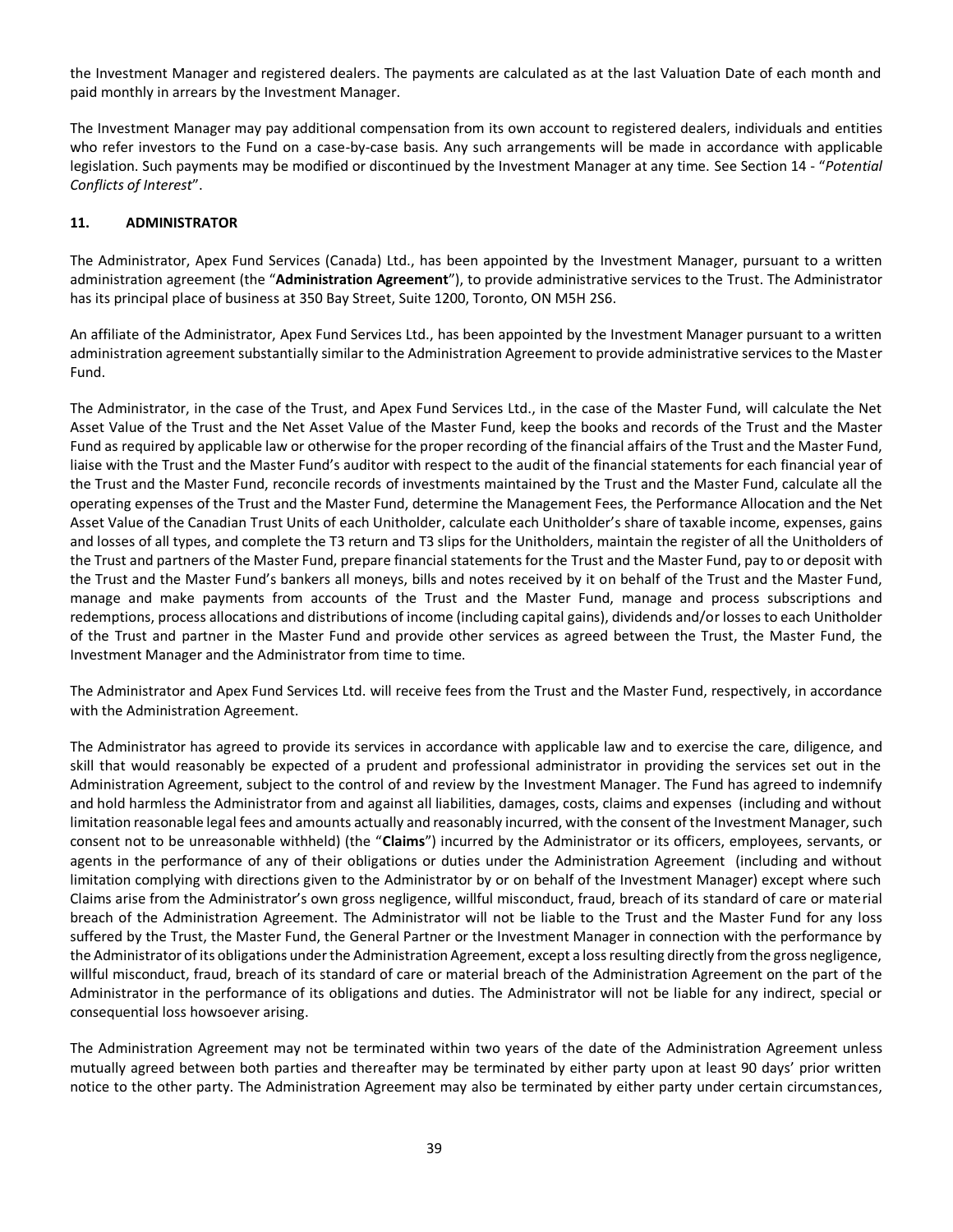including bankruptcy or insolvency of the other party, and by the Investment Manager in the event of a change of control of the Administrator.

The Administrator is not responsible for any trading or valuation decisions of the Trust and the Master Fund all of which decisions will be made by the Investment Manager.

# **THE ADMINISTRATOR WILL NOT PROVIDE ANY INVESTMENT ADVISORY OR MANAGEMENT SERVICE TO THE FUND AND THEREFORE WILL NOT BE IN ANY WAY RESPONSIBLE FOR THE FUND'S PERFORMANCE. THE ADMINISTRATOR WILL NOT BE RESPONSIBLE FOR MONITORING ANY INVESTMENT RESTRICTIONS OR COMPLIANCE WITH THE INVESTMENT RESTRICTIONS AND THEREFORE WILL NOT BE LIABLE FOR ANY BREACH THEREOF.**

## <span id="page-39-0"></span>**12. AUDITOR**

PricewaterhouseCoopers LLP is the auditor for the Fund, and the General Partner or the Investment Manager, as applicable may change the Fund's auditor without prior notice to the Unitholders. Canadian law does not restrict the ability of auditors to limit their liability and the engagement letter or agreement the Fund has entered into with its auditor may contain exculpation provisions and provisions requiring the Fund to indemnify the auditor under certain circumstances.

## <span id="page-39-1"></span>**13. BROKERAGE AND CUSTODY**

The Investment Manager is authorized to choose the broker or dealer to be used for each securities transaction for the Fund. In selecting brokers or dealers to execute transactions, the Investment Manager need not solicit competitive bids and does not have an obligation to seek the lowest available commission cost. It is not the Investment Manager's practice to negotiate "execution only" commission rates, thus the Fund may be deemed to be paying for research, brokerage or other services provided by the broker which are included in the commission rate.

Canadian securities laws permit an investment manager to use client brokerage commissions or "soft dollars" to obtain research and order execution goods and services that provide lawful and appropriate assistance in the investment decision-making process as long as that process is disclosed. Except for services that would be a Fund expense or as otherwise described below, the Investment Manager will limit the use of "soft dollars" to only obtain research and order execution goods and services. Research goods and services, as defined by applicable securities laws, may include, but are not limited to, research reports (including market research), certain financial newsletters and trade journals, software providing analysis of securities portfolios, corporate governance research and rating services, attendance at certain seminars and conferences, discussions with research analysts, meetings with corporate executives, consultants' advice on portfolio strategy, data services (including services providing market data, company financial data and economic data), advice from brokers on order execution, and certain proxy services Order execution goods and services, as defined by applicable securities laws, may include, but are not limited to, services related to the execution, clearing and settlement of securities transactions and functions incidental thereto (i.e., connectivity services between an investment manager and a broker-dealer and other relevant parties such as custodians), trading software operated by a brokerdealer to route orders, software that provides trade analytics and trading strategies, software used to transmit orders, clearance and settlement in connection with a trade, electronic communication of allocation instructions, routing settlement instructions, post trade matching of trade information, and services required by the Ontario Securities Commission or a self regulatory organization such as comparison services, electronic confirms or trade affirmations. The use of "soft dollars" arising from the Fund's investment transactions for services other than research and brokerage will be limited to goods and services that would otherwise be a Fund expense. The use of commissions to obtain such other services would be outside the parameters of applicable securities laws.

In some instances, the Investment Manager may receive a product or service that may be used only partially for functions within applicable securities laws (e.g., an order management system, trade analytical software or proxy services). In such instances, the Investment Manager will make a good faith effort to determine the relative proportion of the product or service used to assist the Investment Manager in carrying out its investment decision-making responsibilities and the relative proportion used for administrative or other purposes outside what would be permissible under applicable securities laws. The proportion of the product or service attributable to assisting the Investment Manager in carrying out its investment decision-making responsibilities will be paid through brokerage commissions generated by client transactions and the proportion attributable to administrative or other purposes outside what would be permissible under applicable securities laws will be paid for by the Investment Manager from its own resources.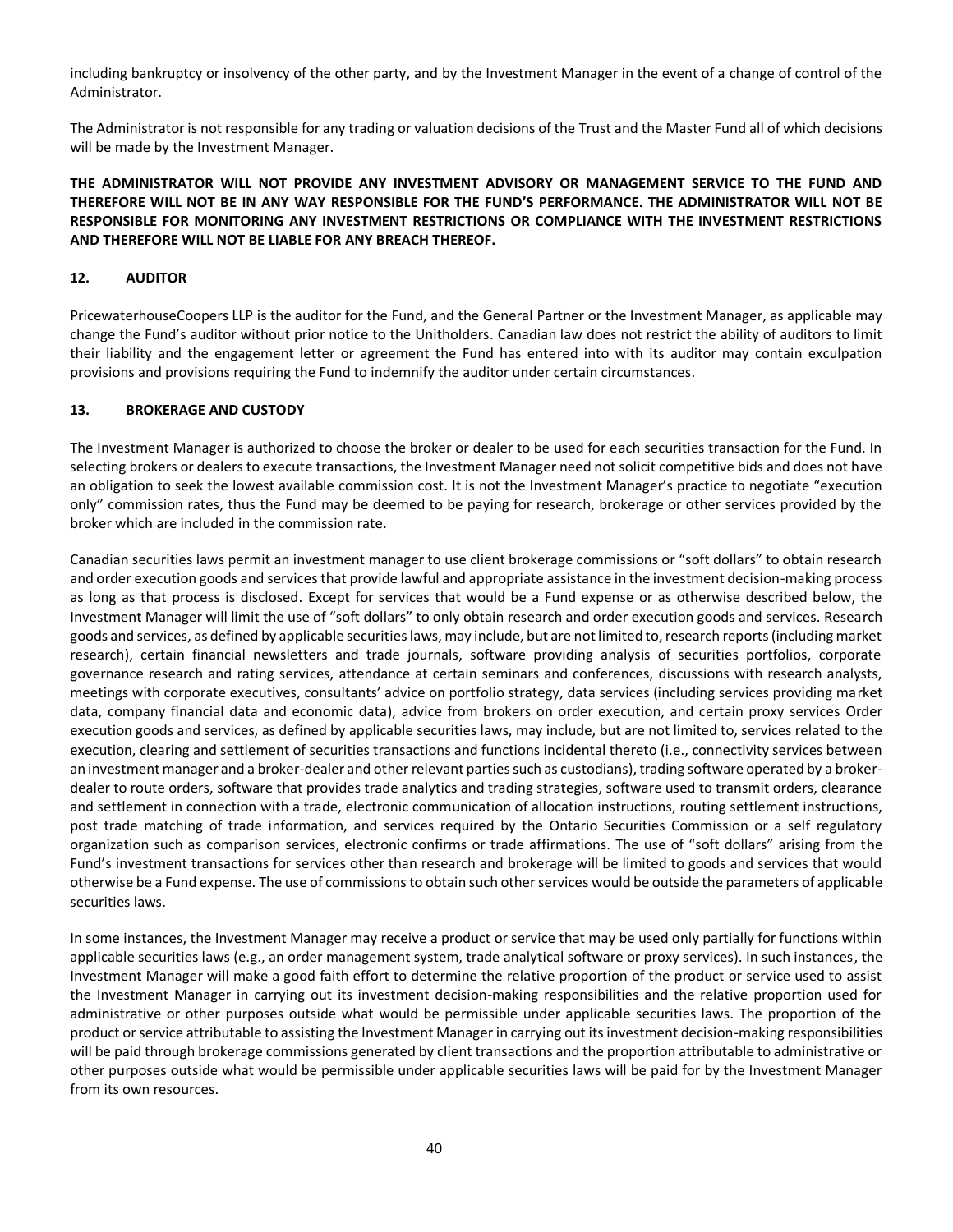Research and brokerage services obtained by the use of commissions arising from the Fund's portfolio transactions may be used by the Investment Manager in its other investment activities and thus, the Fund may not necessarily, in any particular instance, be the sole direct or indirect beneficiary of the research or brokerage services provided.

Although the Investment Manager will make a good faith determination that the amount of commissions paid is reasonable in light of the products or services provided by a broker, commission rates are generally negotiable and thus, selecting brokers on the basis of considerations that are not limited to the applicable commission rates may result in higher transaction costs than would otherwise be obtainable. The receipt of such products or services and the determination of the appropriate allocation in the case of "mixed use" products or services creates a potential conflict of interest between the Investment Manager and its clients.

In order to make a good faith determination that the amount of commissions paid is reasonable in light of the products or services provided by a broker, when selecting brokers and negotiating commission rates, the Investment Manager will take into account the financial stability and reputation of brokerage firms and the research, brokerage or other services provided by such brokers. The Investment Manager may place transactions with a broker or dealer that (i) provides the Investment Manager (or an affiliate) with the opportunity to participate in capital introduction events sponsored by the broker-dealer or (ii) refers investors to the Fund or other products advised by the Investment Manager (or an affiliate), if otherwise consistent with seeking best execution, provided the Investment Manager is not selecting the broker-dealer in recognition of the opportunity to participate in such capital introduction events or the referral of investors.

When appropriate, the Investment Manager may, but is not required to, aggregate client orders to achieve more efficient execution or to provide for equitable treatment among accounts. Clients participating in aggregated trades will be allocated securities based on the average price achieved for such trades.

The Master Fund will maintain an account with the Prime Brokers, through which the Master Fund may execute trades, borrow securities and maintain custody of its securities.

The Fund reserves the right, in its sole discretion, to change the brokerage and custodial arrangements described above without further notice to Unitholders.

# <span id="page-40-0"></span>**14. POTENTIAL CONFLICTS OF INTEREST**

Securities regulation in Ontario requires that potential conflicts of interest be fully disclosed in this Offering Memorandum. Such potential conflicts are perceived to arise whenever a registrant such as the Investment Manager participates in the distribution of securities of a related or connected issuer.

In this case, because the Investment Manager acts as the trustee, manager and investment manager of the Trust and as the manager and investment manager of the Master Fund, and is an affiliate of the General Partner and the Incentive LP and because the Investment Manager earns fees from the ongoing management of the Fund's investment portfolio, the Trust is considered both a related issuer and a connected issuer of the Investment Manager. Details of this relationship and the fees earned by the Investment Manager are fully disclosed elsewhere in this Offering Memorandum.

The Investment Manager will use its best efforts in connection with the purposes and objectives of the Fund and will devote so much of its time and effort to the affairs of the Fund as may, in its judgment, be necessary to accomplish the purposes of the Fund. Under the terms of the Investment Management Agreement, the Investment Manager may from time to time be a portfolio manager to discretionary accounts and to other investment funds in addition to the Trust, the Partnership and the Master Fund. If the availability of any particular investment security is limited and that security meets the investment objective of the Fund and also that of one or more of the Investment Manager's other managed accounts and investment funds, such security will be allocated on an equitable basis having regard to whether the security is currently held in any of the relevant investment portfolios, the relevant size and rate of growth of the Fund, the managed accounts and the other funds, and any other factors which the Investment Manager considers reasonable.

The Investment Manager and its officers, directors, employees and agents (collectively the "**Affiliated Parties**") may conduct any other business, including any business within the securities industry, whether or not such business is in competition with the Fund. Without limiting the generality of the foregoing, any of the Affiliated Parties may act as general partner, investment adviser or investment manager for others, may manage investment funds, separate accounts or capital for others, may have, make and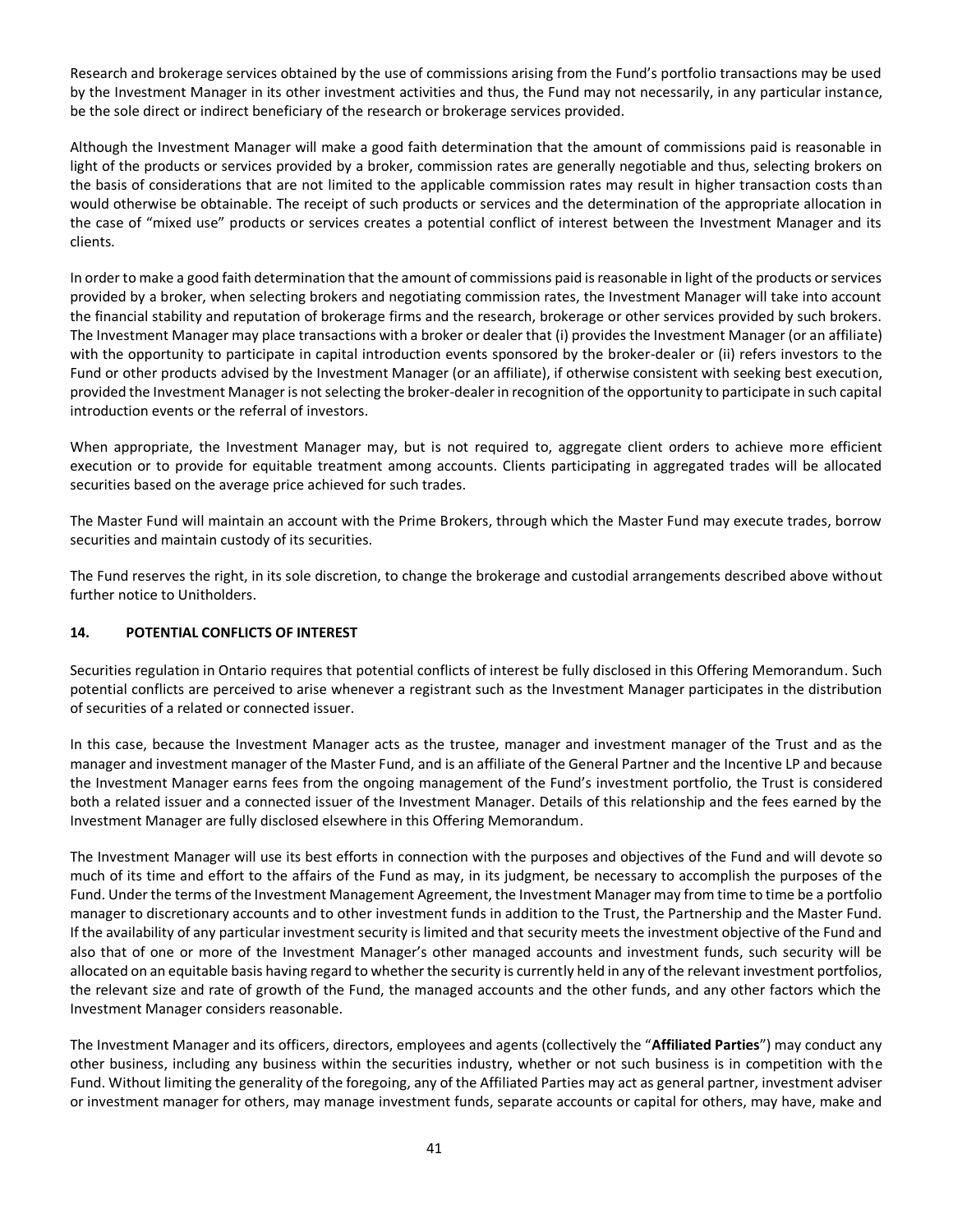maintain investments in their own name or through other entities and may serve as an officer, director, consultant, partner or stockholder of one or more investment funds, partnerships, securities firms or advisory firms. In this regard, it should be noted that the Investment Manager serves as investment manager to the Partnership, the Trust and the Master Fund and the General Partner serves as general partner to the Partnership, the Master Fund and the Incentive LP. Such other entities or accounts may have investment objectives or may implement investment strategies similar or different to those of the Fund. In addition, the Affiliated Parties may, through other investments, including other investment funds, have interests in the securities in which the Fund invests as well as interests in investments in which the Fund does not invest. One or more of the Affiliated Parties may also have a significant interest, directly or indirectly, in the Master Fund, and/or be a substantial securityholders of the Investment Manager, from time to time. A "significant interest" in the Master Fund means that any one Affiliated Party (directly or indirectly) holds more than 10% of the outstanding securities of the Master Fund, or that one or more Affiliated Parties together or individually (directly or indirectly) hold more than 50% of the outstanding securities of the Master Fund. A "substantial securityholder" of the Investment Manager means that one Affiliated Party or a group of Affiliated Parties (directly or indirectly) owns more than 20% of the voting securities of the Investment Manager.

As a result of the foregoing, the Affiliated Parties may have conflicts of interest in allocating their time and activity between the Fund and other entities, in allocating investments among the Fund and other entities and in effecting transactions for the Fund and other entities, including ones in which the Affiliated Parties may have a greater financial interest.

In addition, purchase and sale transactions (including swaps) may be effected between the Fund and the other entities or accounts subject to the following guidelines: (i) such transactions shall be effected for cash consideration at the current market price of the particular securities, and (ii) no extraordinary brokerage commissions or fees (i.e., except for customary transfer fees or commissions) or other remuneration shall be paid in connection with any such transaction.

From the standpoint of the Fund, simultaneous identical portfolio transactions for the Fund and the other clients may tend to decrease the prices received, and increase the prices required to be paid, by the Fund for its portfolio sales and purchases. Where less than the maximum desired number of shares of a particular security to be purchased is available at a favorable price, the shares purchased will be allocated among the Fund and the other clients in an equitable manner as determined by the Investment Manager. Further, it may not always be possible or consistent with the investment objectives of the various persons or entities described above and of the Fund for the same investment positions to be taken or liquidated at the same time or at the same price, however all transactions will be made on a "best execution" basis.

It should be noted that the Prime Brokers and the Administrator act as prime broker and administrator for other funds and thus may have conflicts from time to time.

In certain circumstances, the Investment Manager may pay referral fees to registered dealers, individuals and entities who refer investors to the Fund on a case-by-case basis. Although any such arrangements will be made in accordance with applicable legislation, such arrangements may give rise to conflicts of interest.

## <span id="page-41-0"></span>**15. RISK FACTORS**

**The following risks factors should be carefully considered before making an investment in the Fund. Readers are cautioned that the risk factors identified below and elsewhere in this Offering Memorandum and the discussion thereof are not exhaustive. Many risk factors are beyond the Investment Manager's control and each contributes to the possibility that the Fund's investment objective will not be met or that the Fund's performance may be materially different from those expressed or implied herein.**

**Prospective investors should read this entire Offering Memorandum and consult with their legal, financial and other professional advisors before making a decision to invest in the Fund.**

#### **Speculative Investment**

**The Fund (including the Trust through its investment in the Master Fund) is highly speculative and an investment in the Fund entails substantial risks. The Fund is not intended as a complete investment program. The Fund is intended only for sophisticated persons who are able to bear the economic risk of the loss of their entire investment and who have a limited need for liquidity in their investment.**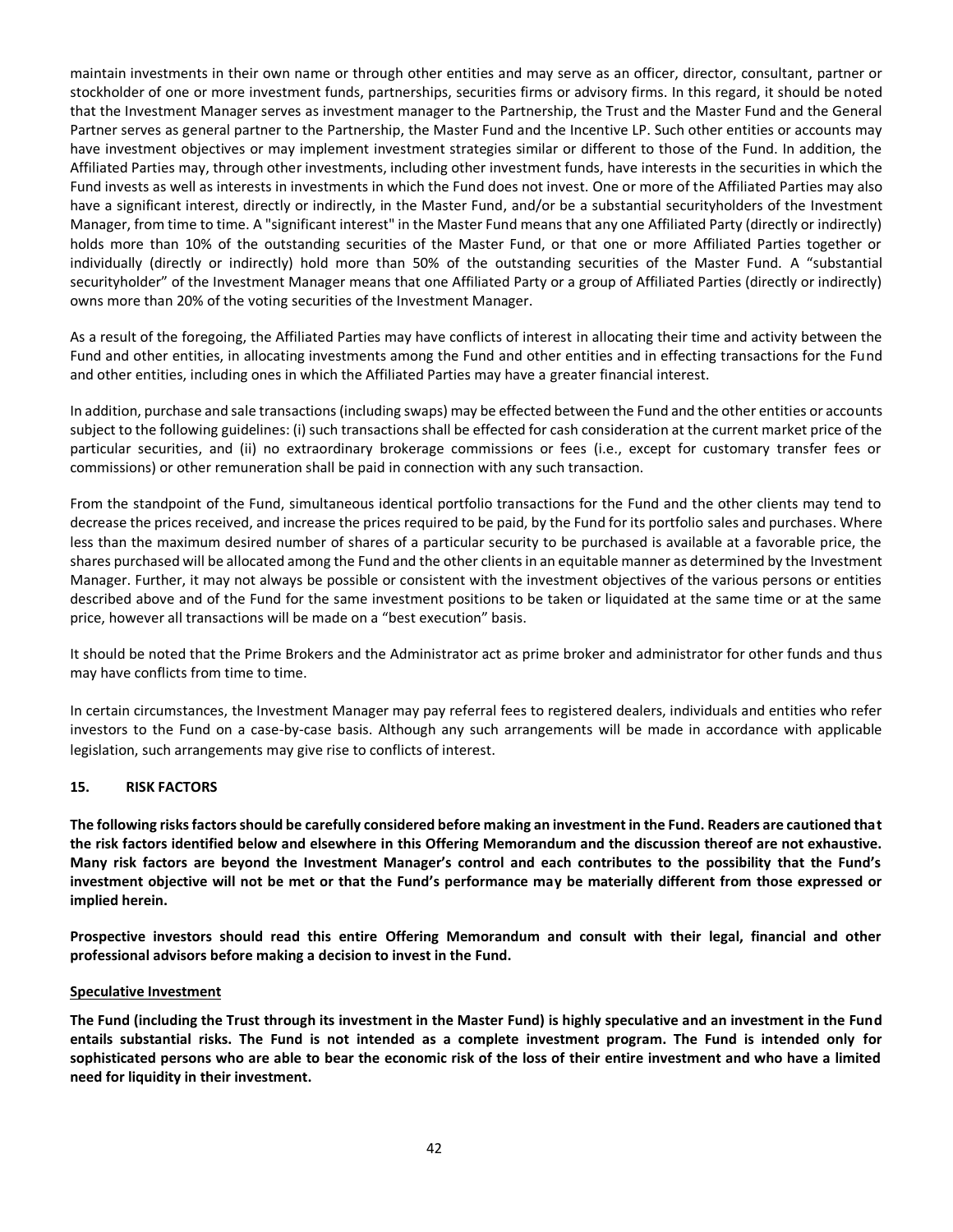## **General Economic and Market Conditions**

The success of the Fund's activities may be affected by general economic and market conditions, such as interest rates, availability of credit, inflation rates, economic uncertainty, changes in laws and national and international political circumstances. These factors may affect the level and volatility of securities prices and the liquidity of the Fund's investments. Unexpected volatility or illiquidity may impair the Fund's profitability or result in losses.

## **Foreign Market Exposure**

The Fund will, at any time, include securities established in jurisdictions outside Canada and the United States. Although most of such issuers will be subject to uniform accounting, auditing and financial reporting standards comparable to those applicable to similar Canadian and U.S. issuers, some issuers may not be subject to such standards and, as a result, there may be less publicly available information about such issuers than a Canadian or U.S. issuer. Other risks include the application of foreign tax law, changes in governmental administration or economic or monetary policy, and the effect of local market conditions on the availability of public information. Investments in foreign markets carry the potential exposure to the risk of political upheaval, acts of terrorism and war, all of which could have an adverse impact on the value of such securities.

# **Foreign Currency Exposure**

Securities included in the Fund may be valued in or have exposure to currencies other than the U.S. dollar and, accordingly, the Net Asset Value of a Class will, when measured in U.S. dollars, be affected by fluctuations in the value of such currencies relative to the U.S. dollar. However, the Investment Manager may hedge the U.S. dollar exposure to the foreign currency in whole or in part. There can be no assurance that gains or losses on currency hedging transactions will be matched in timing or characterization with losses and gains on the securities valued in foreign currencies in which the Fund invests.

# **Nature of investments**

The Investment Manager has broad discretion in making investments for the Fund. Investments will generally consist of securities and other financial instruments in the financial services universe and other assets that may be affected by business, financial market or legal uncertainties. There can be no assurance that the Investment Manager will correctly evaluate the nature and magnitude of the various factors that could affect the value of and return on investments. Prices of investments may be volatile, and a variety of factors that are inherently difficult to predict, such as domestic or international economic and political developments, may significantly affect the results of the Fund's activities and the value of its investments. In addition, the value of the Fund's portfolio may fluctuate as the general level of interest rates fluctuates. **No guarantee or representation is made that the Fund's investment objective will be achieved.**

## **Changes in Investment Strategy**

The Investment Manager may alter the Fund's investment objective, strategies and restrictions without prior approval of the Unitholders if the Investment Manager determines that such changes are in the best interests of the Fund, subject to providing at least 60 days' prior written notice to Unitholders of any changes therein and in such case, providing Unitholders with the right to redeem their Canadian Trust Units then held.

## **Small to Medium Capitalization Companies**

The Fund may invest a portion of its assets in the securities of companies and other issuers with small-to medium-sized market capitalizations. While the Investment Manager believes these investments often provide significant potential for appreciation, those stocks, particularly smaller-capitalization stocks, involve higher risks in some respects than do investments in securities of larger issuers. For example, due to thin trading in the securities of some small-capitalization issuers, an investment in these securities may be more illiquid than securities of larger capitalization issuers.

## **Special Situations**

The Fund may invest in issuers involved in (or the target of) acquisition attempts or tender offers or in issuers involved in or undergoing work-outs, liquidations, spin-offs, reorganizations, bankruptcies or other catalytic changes or similar transactions. In any investment opportunity involving any such type of special situation, there exists the risk that the contemplated transaction either will be unsuccessful, will take considerable time or will result in a distribution of cash or a new security the value of which will be less than the purchase price to the Fund of the security or other financial instrument in respect of which such distribution is received. Similarly, if an anticipated transaction does not in fact occur, the Fund may be required to sell its investment at a loss.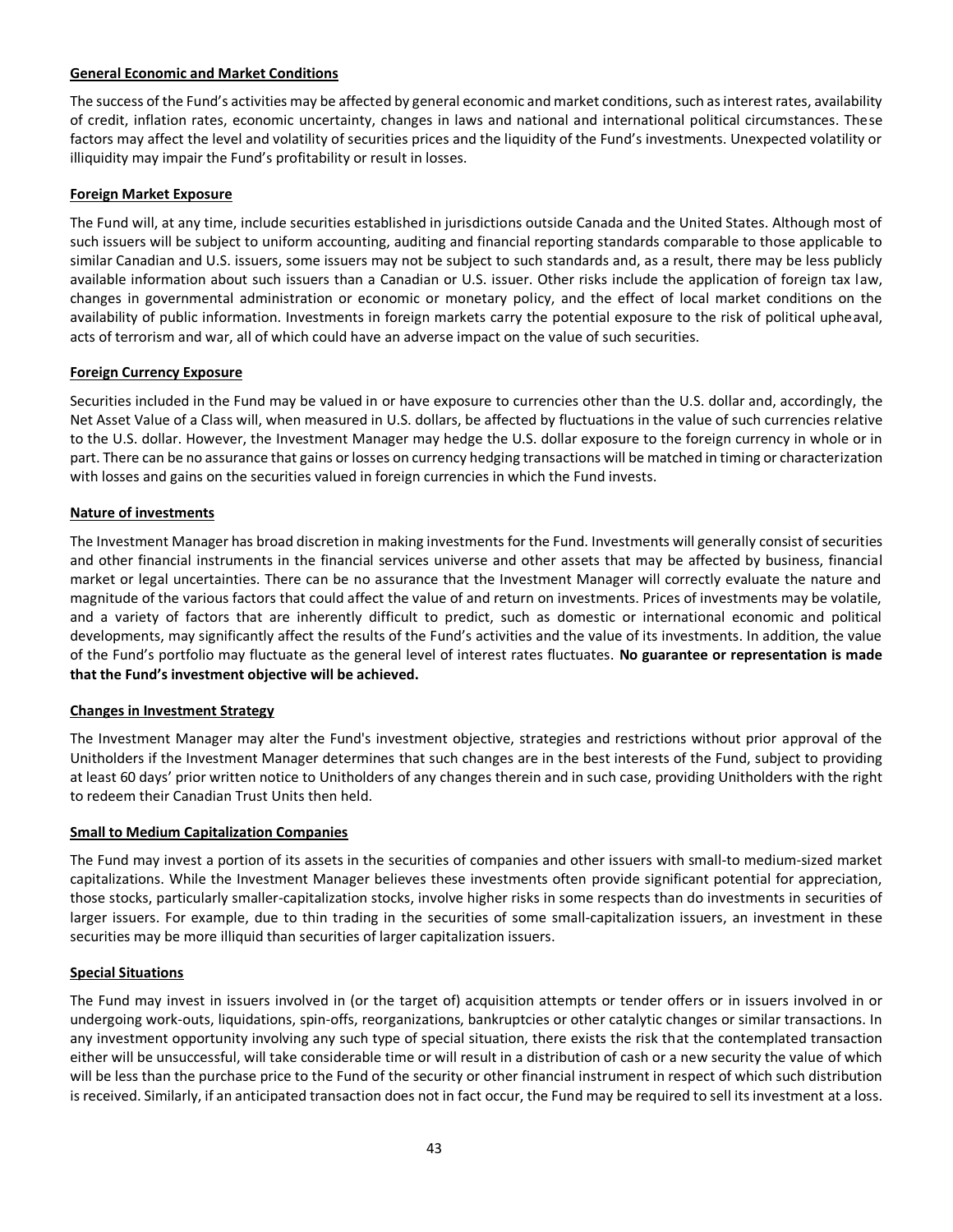Because there is substantial uncertainty concerning the outcome of transactions involving financially troubled issuers in which the Fund may invest, there is a potential risk of loss by the Fund of its entire investment in such issuers. In connection with such transactions (or otherwise), the Fund may purchase securities on a when-issued basis, which means that delivery and payment take place sometime after the date of the commitment to purchase and is often conditioned upon the occurrence of a subsequent event, such as approval and consummation of a merger, reorganization or debt restructuring. The purchase price or interest rate receivable with respect to a when-issued security can be fixed when the Fund enters into the commitment. Such securities are subject to changes in market value prior to their delivery.

# **Non-Canadian Securities**

The Fund may invest in securities of non-Canadian governments and issuers and which are not denominated in Canadian dollars, or in options on such non-Canadian securities. Investing in securities of non-Canadian governments and issuers that are generally denominated in non-Canadian currencies and utilization of options on non-Canadian securities involves certain considerations comprising both risks and opportunities not typically associated with investing in securities of the Canadian government or Canadian issuers. These considerations include changes in exchange rates and exchange control regulations, political and social instability, expropriation, imposition of foreign taxes, less liquid markets and less available information than is generally the case in Canada, higher transaction costs, foreign government restrictions, less government supervision of exchanges, brokers and issuers, greater risks associated with counterparties and settlement, difficulty in enforcing contractual obligations, lack of uniform accounting and auditing standards and greater price volatility.

# **Short Sales**

The Fund may engage in short sales of securities. Short sales can, in certain circumstances, substantially increase the impact of adverse price movements on the Fund's portfolio. A short sale involves the risk of a theoretically unlimited increase in the market price of the particular investment sold short, which could result in an inability to cover the short position and a theoretically unlimited loss. There can be no assurance that securities necessary to cover a short position will be available for purchase. There is a risk that the securities borrowed by the Fund in connection with a short sale would need to be returned to the securities lender on short notice. If such request for return of securities occurs at a time when other short sellers of the subject security are receiving similar requests, a "short squeeze" can occur, wherein the Fund might be compelled, at the most disadvantageous time, to replace borrowed securities previously sold short with purchases on the open market, possibly at prices significantly in excess of the proceeds received earlier.

Short selling is a part of the Fund's investment strategy; however, it is possible that regulatory, self-regulatory or legislative action may be taken by governments, regulators or other authoritative bodies around the world that may restrict the ability of the Fund to enter into short sales or cause the Fund to publicly disclose or report short positions or have other compliance-related consequences on the Fund and/or the Investment Manager. Short sale reporting obligations may result in all or a portion of the Fund's portfolio being open to public and regulatory scrutiny. Such public reporting (and the frequency thereof) could provide competitors and others insight into the Fund's investment strategy and portfolio composition, and may provide competitors and others the ability to attempt to replicate or reverse-engineer the Fund's portfolio.

Any prohibition or limitation on the Fund's ability to undertake short sales of securities and other financial instruments in any geographic region could materially adversely affect the Fund's portfolio, its investment strategy and the likelihood of achieving its investment objective. Any such regulatory, self-regulatory or legislative action may also cause the Fund to incur additional costs, which may be substantial, in complying with such laws and rules and may result in greater operational risk.

## **Derivatives**

To the extent that the Fund invests in swaps, derivative or synthetic instruments, repurchase agreements or other over-thecounter transactions or, in certain circumstances, non-U.S. securities, the Fund may take a credit risk with regard to parties with whom it trades and may also bear the risk of settlement default. These risks may differ materially from those entailed in exchangetraded transactions that generally are backed by clearing organization guarantees, daily marking-to-market and settlement, and segregation and minimum capital requirements applicable to intermediaries. Transactions entered directly between two counterparties generally do not benefit from such protections and expose the parties to the risk of counterparty default. It is expected that all securities and other assets deposited with custodians or brokers will be clearly identified as being assets (directly or indirectly) of the Fund, and hence the Fund should not be exposed to a credit risk with regard to such parties. However, it may not always be possible to achieve this segregation, and there may be practical or time problems associated with enforcing rights to its assets in the case of an insolvency of any such party.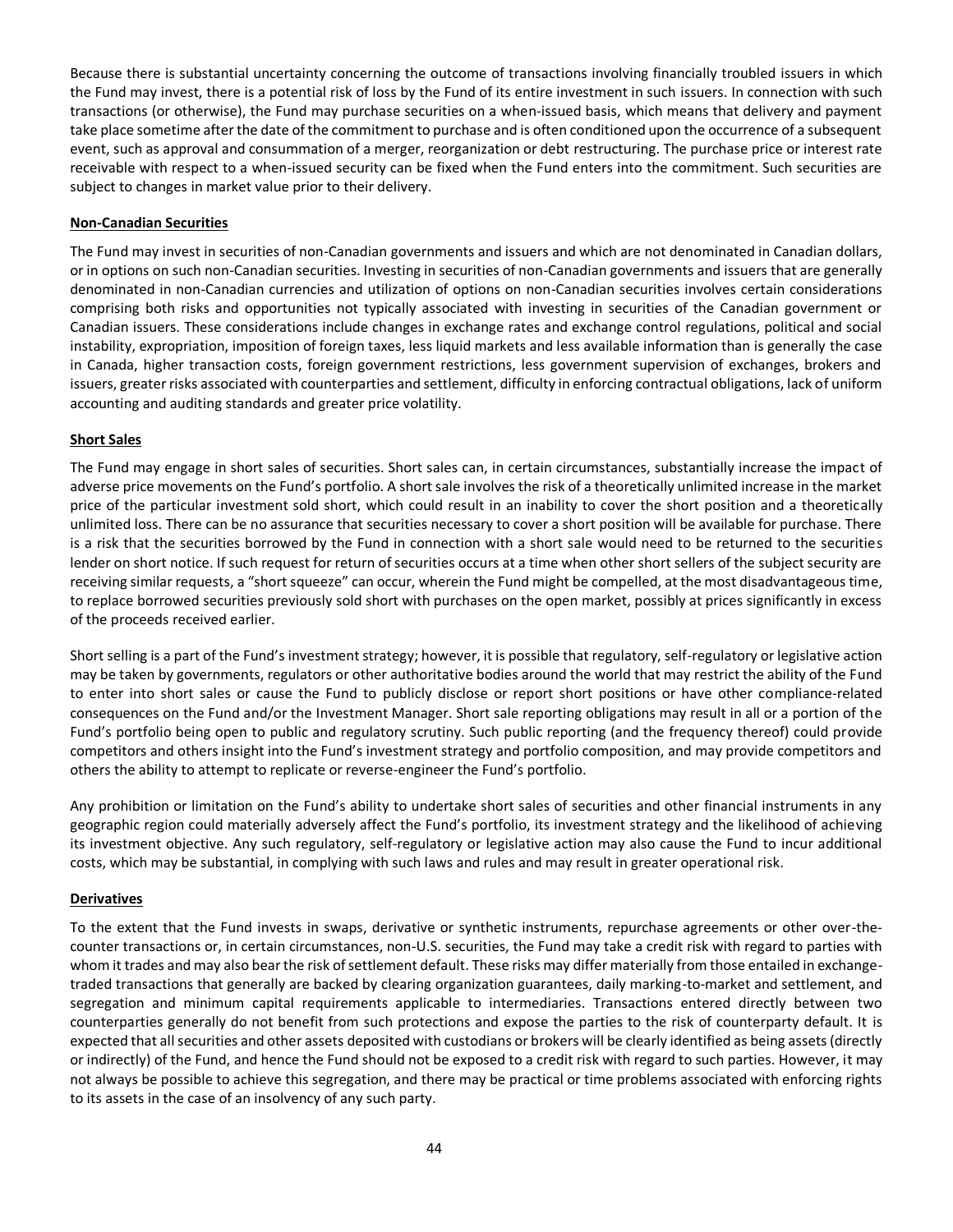There has been an international effort to increase the stability of the over-the-counter derivatives market in response to the recent financial crisis; however, the overall impact of these efforts remains unclear.

#### **Options**

The purchase or sale of an option involves the payment or receipt of a premium by the investor and the corresponding right or obligation, as the case may be, to either purchase or sell the underlying security, commodity or other instrument for a specific price at a certain time or during a certain period. Purchasing options involves the risk that the underlying instrument will not change price in the manner expected, so that the investor loses its premium. Selling options involves potentially greater risk because the investor is exposed to the extent of the actual price movement in the underlying security rather than only the premium payment received (which could result in a potentially unlimited loss). Over-the-counter options also involve counterparty solvency risk.

#### **Convertible Securities**

The Fund may invest in convertible securities, securities that may be exchanged or converted into a predetermined number of the Issuer's underlying shares or the shares of another issuer or that are indexed to an unmanaged market index at the option of the holder during a specified time period. Convertible securities may take the form of convertible preferred stock, convertible bonds or debentures, stock purchase warrants, zero-coupon bonds or liquid-yield option notes, stock index notes, mandatories, or a combination of the features of these securities. Prior to conversion, convertible securities have the same general characteristics as non-convertible debt securities. As with all debt securities, the market value of convertible securities tends to decline as interest rates increase and, conversely, tends to increase as interest rates decline. Convertible securities, however, also appreciate when the underlying common stock appreciates, and conversely, depreciate when the underlying common stock depreciates.

#### **Use of Leverage**

As noted in Sectio[n 3](#page-19-0) – "*Investment Program*" above, the Fund may utilize leverage. The use of leverage may result in the Fund controlling substantially more assets than the Fund has equity. Leverage increases the Fund's returns if the Fund earns a greater return on investments purchased with borrowed funds than the Fund's cost of borrowing such funds. However, the use of leverage exposes the Fund to additional levels of risk, including (i) greater losses from investments than would otherwise have been the case had the Fund not borrowed to make the investments, (ii) margin calls or interim margin requirements which may force premature liquidations of investment positions and (iii) losses on investments where the investment fails to earn a return that equals or exceeds the Fund's cost of borrowing such funds. In the event of a sudden, precipitous drop in value of the Fund's assets, the Fund might not be able to liquidate assets quickly enough to repay its borrowings, further magnifying its losses.

In an unsettled credit environment, the Investment Manager may find it difficult or impossible to obtain leverage for the Fund. In such event, the Fund could find it difficult to implement its strategy. In addition, any leverage obtained, if terminated on short notice by the lender, could result in the Investment Manager being forced to unwind the Fund's positions quickly and at prices below what the Investment Manager deems to be fair value for such positions.

#### **Lack of Diversification**

The Fund's portfolio will primarily be invested in securities and other financial instruments and may not be widely diversified among sectors, industries, issuers, types of securities or geographic areas. Accordingly, the Fund's portfolio may be subject to more rapid change in value than would be the case if the Fund were required to maintain a wide diversification.

#### **Convergence Risk**

The Fund may pursue relative value strategies by taking long positions in securities the Investment Manager believes to be undervalued and short positions in securities believed to be overvalued. In the event that the perceived mispricing underlying the Fund's trading positions were to fail to converge toward, or were to diverge further from, the Investment Manager's expectations, the Fund may incur a loss.

#### **Portfolio Turnover**

The investment strategy of the Fund may require the Investment Manager to actively trade the Fund's portfolio, and as a result, turnover and brokerage commission expenses of the Fund may significantly exceed those of other investment entities of comparable size.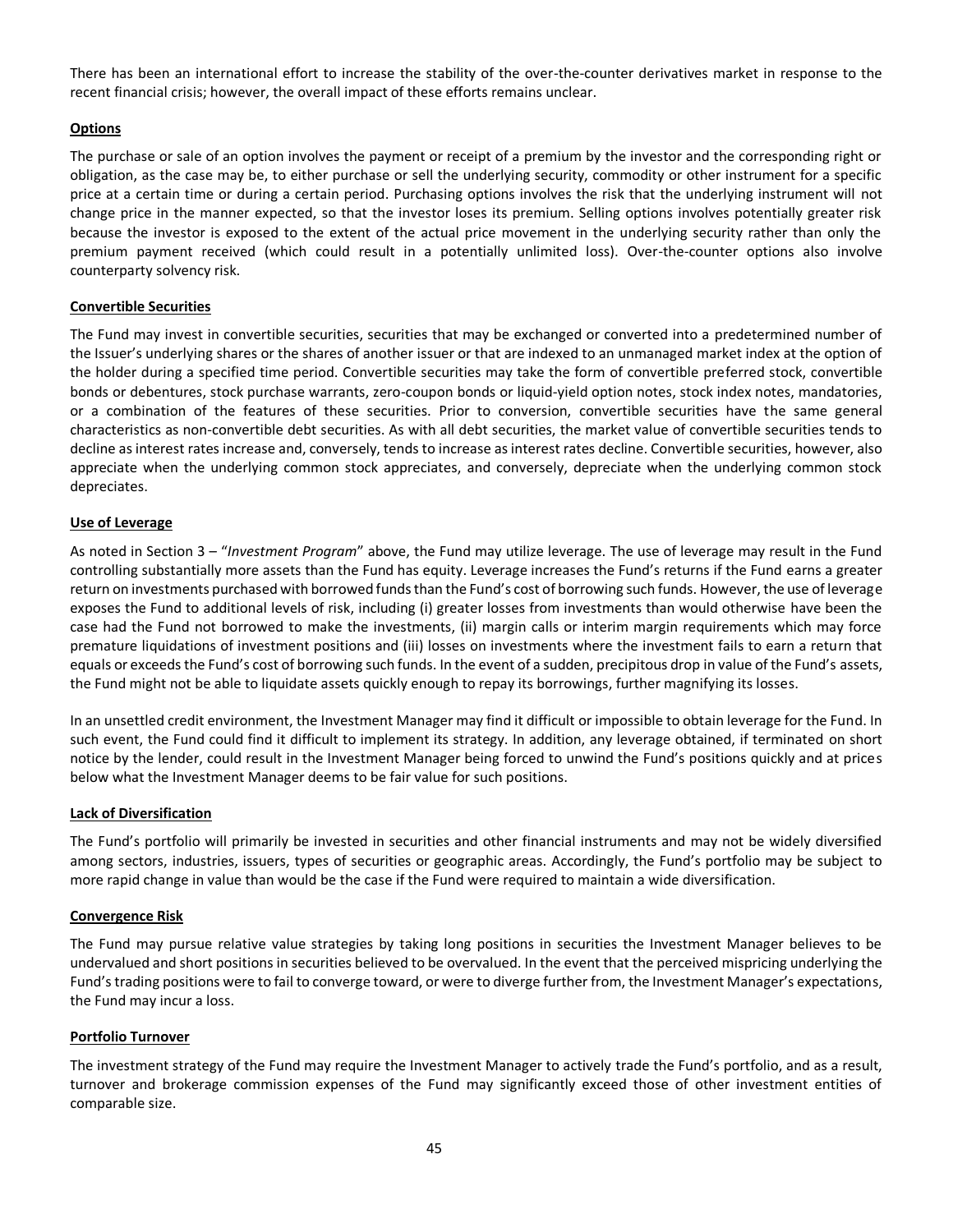# **Counterparty Risk**

To the extent that the Fund invests in swaps, "synthetic" or derivative instruments, repurchase agreements, forward contracts, certain types of options or other customized financial instruments, or, in certain circumstances, non-Canadian securities, the Fund takes the risk of non-performance by the other party to the contract. This risk may include credit risk of the counterparty and the risk of settlement default. This risk may differ materially from those entailed in exchange-traded transactions that generally are supported by guarantees of clearing organizations, daily marking-to-market and settlement, and segregation and minimum capital requirements applicable to intermediaries. Transactions entered directly between two counterparties generally do not benefit from such protections and expose the parties to the risk of counterparty default.

## **Brokerage and Custodial Risk**

There are risks involved in dealing with the custodians or prime brokers who settle the Fund's trades. The Fund maintains custody accounts with its prime brokers and primary custodians, BMO Nesbitt Burns (the "**Prime Brokers**"). The Fund may engage additional brokers and custodians from time to time, as the General Partner or the Investment Manager, as applicable determines to be necessary or advisable. Although the Fund will monitor its Prime Brokers and believes that they are appropriate custodians, there is no guarantee that the Prime Brokers, or any other custodian that the Fund may use from time to time, will not become bankrupt or insolvent. While there are laws that seek to protect customer property in the event of a bankruptcy, insolvency, failure, or liquidation of a broker-dealer, there is no certainty that, in the event of a failure of a broker-dealer that has custody of Fund assets, the Fund would not incur losses due to its assets being unavailable for a period of time, the ultimate receipt of less than full recovery of its assets, or both.

The Fund and/or the Prime Brokers may appoint sub-custodians in certain non-Canadian jurisdictions to hold the assets of the Fund. The Prime Brokers may not be responsible for cash or assets which are held by sub-custodians in certain non-Canadian jurisdictions, nor for any losses suffered by the Fund as a result of the bankruptcy or insolvency of any such sub-custodian. The Fund may therefore have a potential exposure on the default of any sub-custodian and, as a result, many of the protections that would normally be provided to a Fund by a custodian may not be available to the Fund. Under certain circumstances, including certain transactions where the Master Fund's assets are pledged as collateral for leverage from a non-broker-dealer custodian or a non-broker-dealer affiliate of the Prime Brokers, or where the Master Fund's assets are held at a non-Canadian custodian, the securities and other assets deposited with the custodian or broker may not be clearly identified as being assets of the Master Fund and the Master Fund could be exposed to a credit risk with regard to such parties. Custody services in certain non-Canadian jurisdictions remain undeveloped and, accordingly, there is a transaction and custody risk of dealing in certain non-Canadian jurisdictions. Given the undeveloped state of regulations on custodial activities and bankruptcy, insolvency, or mismanagement in certain non-Canadian jurisdictions, the ability of the Master Fund to recover assets held by a sub-custodian in the event of the sub-custodian's bankruptcy or insolvency could be in doubt, as the Master Fund may be subject to significantly less favorable laws than many of the protections that would be available under Canadian laws. In addition, there may be practical or time problems associated with enforcing the Fund's rights to its assets in the case of a bankruptcy or insolvency of any such party.

## **Lack of Liquidity of Fund Investments**

Fund assets may, at any given time, include securities and other financial instruments or obligations that are thinly-traded or for which no market exists and/or which are restricted as to their transferability under applicable securities laws. The sale of any such investments may be possible only at substantial discounts, and it may be extremely difficult to accurately value any such investments.

## **Limited Transfer and Rights**

The resale or transfer of Canadian Trust Units is subject to restrictions imposed by the Declaration of Trust, including consent by the Investment Manager, and applicable securities legislation. Transfers of Canadian Trust Units will be permitted only with the written consent of the Investment Manager. Redemptions of Canadian Trust Units are subject to restrictions imposed by the Declaration of Trust as to the timing and fulfillment of redemption requests for Canadian Trust Units. See Sectio[n 8](#page-28-0) – "*Summary of the Declaration of Trust*". Consequently, holders of Canadian Trust Units may not be able to liquidate their investment in a timely manner and the Canadian Trust Units may not be readily accepted as collateral for a loan.

## **Performance Allocation**

The payment at the Master Fund level of a percentage of the Master Fund's net profits to the Incentive LP, which is an affiliate of the Investment Manager, may cause the Investment Manager to make investments that are riskier or more speculative than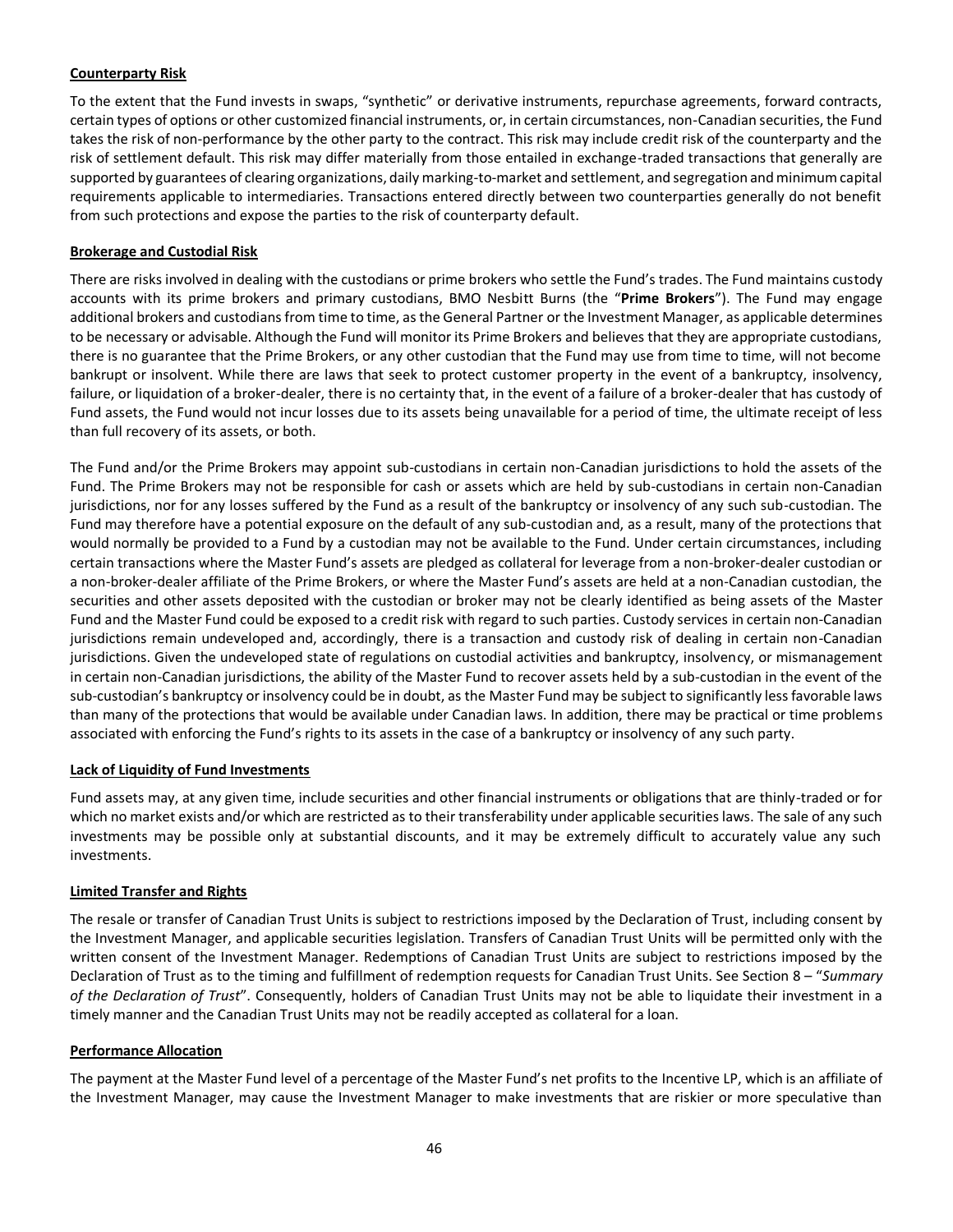would be the case if this allocation were not made. Since the Performance Allocation is calculated on a basis that includes unrealized appreciation of assets, such allocation may be greater than if it were based solely on realized gains.

#### **Limited Operating History for the Fund**

Although persons involved in the management of the Fund and the service providers to the Fund have had long experience in their respective fields of specialization, the Trust is a newly formed entity and the Fund has a relatively limited operating and performance history, upon which prospective investors can evaluate the Fund's likely performance. Investors should be aware that the past performance by those involved in the investment management of the Fund should not be considered as an indication of future results.

#### **Dependence on the Investment Team**

The success of the Fund depends in substantial part on the skill and expertise of the Investment Manager's investment team. There can be no assurance that any individual will continue to be affiliated with the Investment Manager throughout the life of the Fund or will continue to be available to manage the Fund. The unavailability of members of the investment team to manage the Fund could have a material adverse effect on the Fund.

#### **No Right to Control the Fund's Operations**

The Fund will be managed exclusively by the Investment Manager and the General Partner (with respect to the Master Fund). Unitholders will not make decisions with respect to the management, disposition or other realization of any investment, the dayto-day operations of the Fund, or any other decisions regarding the Fund's business and affairs. Unitholders should expect to rely solely on the ability of the Investment Manager and the General Partner (with respect to the Master Fund) with respect to the Fund's operations. An investment in the Fund should be regarded as a passive investment.

#### **Fees and Expenses**

The Fund is obligated to pay fees, brokerage commissions, legal, accounting, filing and other expenses regardless of whether it realizes profits.

#### **Recourse to the Fund's Assets**

The assets of the Fund, including any investments made and any capital held by the Fund, are available to satisfy all liabilities and obligations of the Fund. If the Fund becomes subject to a liability, parties seeking to have the liability satisfied may have recourse to the Fund's assets generally and not be limited to any particular asset, such as the investment giving rise to the liability.

#### **Indemnification**

The Fund will be required to indemnify the Investment Manager and the General Partner, as applicable, and each other Indemnified Person for liabilities incurred in connection with the management of the Fund's activities, except under certain circumstances. Such liabilities may be material and may have an adverse effect on the returns to the Unitholders. The indemnification obligation of the Fund would be payable from the assets of the Fund. See Section [8](#page-28-0) - "*Summary of the Declaration of Trust*".

#### **Master-Feeder Fund Structure**

Multiple Feeder Vehicles invest substantially all of their capital in the Master Fund. The master-feeder fund structure, in particular the existence of multiple investment vehicles investing in the same portfolio, presents certain unique risks to investors. Feeder Vehicles with smaller investments in the Master Fund may be materially affected by the actions of larger Feeder Vehicles. For example, if a larger Feeder Vehicle redeems from the Master Fund, the remaining Feeder Vehicles may experience higher *pro rata* operating expenses, thereby producing lower returns. Similarly, the Master Fund may become less diverse and its investment assets less liquid due to a redemption by a larger Feeder Vehicle, resulting in increased portfolio risk. Further, a master-feeder structure entails two layers of operating costs, those attributable to the Feeder Vehicles in addition to the proportionate share of the expenses of the Master Fund.

#### **Tax Liability**

Prospective investors are urged to consult with their own tax advisers with respect to their tax situation and the effects of an investment in the Trust. There can be no assurances that the structure of the Fund or the investments made by the Master Fund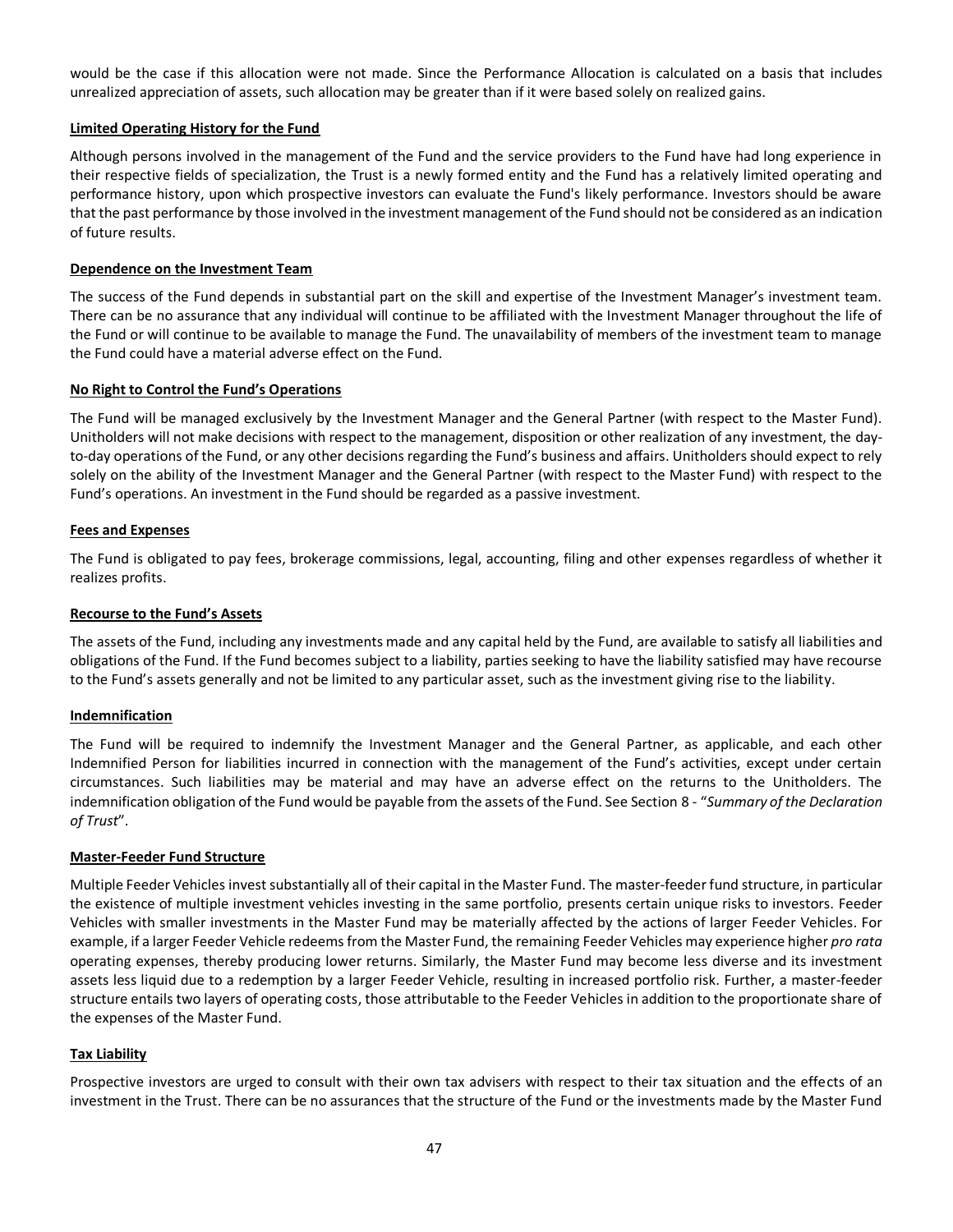will be tax efficient for any particular investor. For example, Unitholders may incur tax liabilities in excess of actual cash distributions made prior to the date the liability arises or the tax is due. Further, in general, tax laws, rules and procedures are extremely complex and subject to change. See Section 16 - "*Certain Tax Considerations*".

## **Portfolio Valuation**

Valuations of the Fund's investment assets, which will affect the Fund's Net Asset Value, the amount of the Investment Management Fee payable to the Investment Manager and Performance Allocation to the Incentive LP, may involve uncertainties and determinations based on judgments. Third-party pricing information may at times not be available regarding the Fund's investments. The Investment Manager may have a limited ability to obtain accurate market quotations for purposes of valuing such investments, which may require the Investment Manager to estimate, in accordance with its established valuation policies, the value of the Fund's investments on a Valuation Date, and the Investment Manager is not required to obtain an independent appraisal of such investments. If the Investment Manager's valuation should prove to be incorrect, the value of the Fund's investments could be adversely affected.

The Fund may have some of its assets in investments that, by their very nature, may be extremely difficult to value accurately. To the extent that the value designated by the Fund to any such investment differs from its actual value, the Net Asset Value per unit may be understated or overstated, as the case may be. In light of the foregoing, there is a risk that a Unitholder who redeems all or part of his or her Canadian Trust Units while the Fund holds such investments will be paid an amount less than such Unitholder would otherwise be paid if the actual value of such investments is higher than the value designated by the Fund. Similarly, there is a risk that an investor might, in effect, be overpaid if the actual value of such investments is lower than the value designated by the Fund. In addition, there is risk that an investment in the Fund by a new investor (or an additional investment by an existing Unitholder) could dilute the value of such investments for the other Unitholders if the actual value of such investments is higher than the value designated by the Fund. Furthermore, there is a risk that a new Unitholder (or an existing Unitholder that makes an additional investment) could pay more to purchase Canadian Trust Units than he or she might otherwise be required to pay if the actual value of such investments is lower than the value designated by the Fund. The Fund does not intend to adjust the Net Asset Value per unit of any class of Canadian Trust Units or Master Fund Units retroactively.

Finally, the Fund may not be able to convert its investments to cash at a fair market price when it needsto or it may bear additional costs in doing so.

# **Effects of Substantial Withdrawals**

Substantial withdrawals by limited partners of the Master Fund and/or investors of any Feeder Vehicle within a short period of time could require the Master Fund to arrange for the Master Fund's positions to be liquidated more rapidly than would otherwise be desirable, which could (i) adversely affect the value of the remaining investors' interests in the Fund, (ii) cause the Fund to utilize leverage in order to satisfy redemption requests, which could cause the remaining investors to bear the costs of such leverage, or (iii) result in the General Partner and/or the Investment Manager choosing to terminate the Fund. In addition, regardless of the period of time in which withdrawals occur, the resulting reduction in the Fund's assets could make it more difficult to generate a positive rate of return or recoup losses due to a reduced equity base.

## **Side Letters**

The Trust, the Master Fund, any other Feeder Vehicle, the Investment Manager or the General Partner may, from time to time, without the approval of or notice to any Unitholder, enter into agreements ("**Other Agreements**") with certain prospective, existing or other investors in the Fund whereby such investors may be subject to terms and conditions that are more advantageous than those set forth in this Offering Memorandum. For example, such terms and conditions may provide for special redemption rights, rebates or reductions in fees to be paid by the investors, rights to receive reports from the Fund on a more frequent basis or that include information not provided to other investors (including, without limitation, more detailed information regarding portfolio positions) and such other rights as may be negotiated with such investors. Any such Other Agreements will be solely at the discretion of the Investment Manager or the General Partner and may, among other things, be based on the size of the investor's investment in the Fund, an agreement by such investor to maintain a minimum investment in the Fund for a specified period of time, or other similar commitment by the investor.

## **Fund of Fund Risk**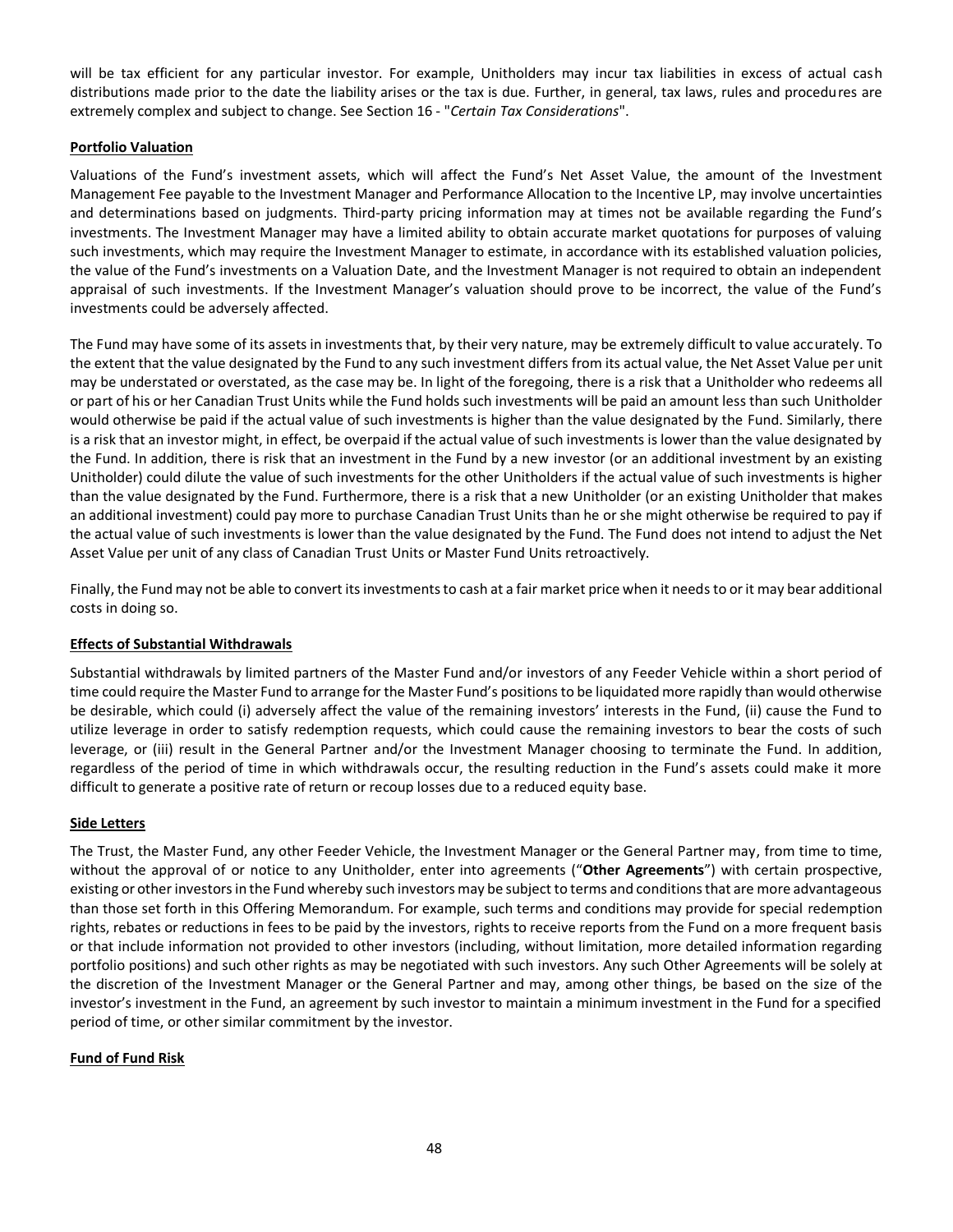The Trust will invest all or substantially all of its net assets in the Master Fund. The investments of the Master Fund will be selected by the Investment Manager, in its capacity as investment fund manager and portfolio manager of the Master Fund, in its sole discretion, in the interest of achieving the investment objective of the Master Fund. Since the Trust invests all or substantially all of its net assets in the Master Fund, it has the same risks as the Master Fund.

The Trust is a limited partner of the Master Fund and as a result there are certain risks applicable to the Trust in its capacity as a limited partner of the Master Fund. While it is expected that the Trust will have limited liability, if the Trust were to lose its status as a limited partner, it could cease to have limited liability and could be subject to certain adverse tax consequences.

It could also be liable for its subscription price, *pro rata* share of undistributed income retained by the Master Fund and for any portion of the subscription price returned to the Trust by the Master Fund. In addition, in certain circumstances, the Trust could be required to return distributions previously made by the Master Fund. Where the Trust has received the return of all or part of the amount contributed to the Master Fund, the Trust is nevertheless liable to the Master Fund or, where the Master Fund is dissolved, to its creditors for any amount, not in excess of the amount returned with interest, necessary to discharge the liabilities of the Master Fund to all creditors who extended credit or whose claims otherwise arose before the return of the contribution. The occurrence of any of the above could have an adverse effect on the value of the Canadian Trust Units.

# **Liability of Unitholders**

The Declaration of Trust provides that no Unitholder shall be subject to any liability whatsoever, in tort, contract or otherwise, to any person in connection with the investment obligations, affairs or assets of the Trust and all such persons shall look solely to the Trust's assets for satisfaction of claims of any nature arising out of or in connection therewith. There is a risk, which is considered by the Investment Manager to be remote in the circumstances, that a Unitholder could be held personally liable, notwithstanding the foregoing statement in the Declaration of Trust, for obligations of the Trust to the extent that claims are not satisfied out of the assets of the Trust. It is intended that the operations of the Trust will be conducted in such manner so as to minimize such risk. In the event that a Unitholder should be required to satisfy any obligation of the Trust, such Unitholder will be entitled to reimbursement from any available assets of the Trust.

# **Legal Counsel**

Although AUM Law Professional Corporation ("**AUM Law**") and Conyers Dill & Pearman (Cayman) Limited ("**CDP**") participated in the preparation of this Offering Memorandum and may from time to time advise the Fund with respect to the law of Ontario, Canada and the Cayman Islands, respectively, AUM Law and CDP have not independently verified any factual assertions made in this Offering Memorandum and are not responsible for the Fund's compliance with its investment program or applicable law. No person should invest in the Fund as a result of AUM Law's or CDP's participation in the preparation of this Offering Memorandum or their representation of the Fund. AUM Law, CDP, the Investment Manager, the Trust and the Master Fund urge each prospective investor to consult with its own legal, accounting, business, investment, pension and tax advisors to determine the appropriateness and consequences of an investment in the Fund and arrive at an independent evaluation of the merits of such investment. Prospective investors are not to construe to contents of this Offering Memorandum as legal, accounting, business, investment, pension or tax advice.

## **Legal, Tax and Regulatory Risks**

Legal, tax and regulatory changes to laws or administrative practice could adversely affect the Fund. Interpretation of law or administrative practice may affect the characterization of the Fund's earnings as capital gains or income, which may increase the level of tax borne by the investor as a result of increased allocations of taxable income from the Fund. The Master Fund may receive dividends on shares held in foreign companies and such dividends may be subject to foreign withholding taxes. Changes to foreign tax laws could adversely affect the net amount of dividends received by the Master Fund.

Pursuant to the Intergovernmental Agreement for the Enhanced Exchange of Tax Information under the Canada-U.S. Tax Convention entered into between Canada and the U.S. (the "**IGA**"), and related Canadian legislation, the Fund is required to report certain information with respect to investors who are U.S. residents and U.S. citizens (including U.S. citizens who are residents or citizens of Canada), and certain other "U.S. Persons" as defined under the IGA (excluding registered plans), to the Canada Revenue Agency ("**CRA**"). The CRA will then exchange the information with the U.S. Internal Revenue Service pursuant to the provisions of the Canada-U.S. Income Tax Convention. If the Fund is unable to comply with any of its obligations under the IGA, the imposition of a 30% U.S. withholding tax on certain specified payments (i.e. "withholdable payments" as defined under the regulations to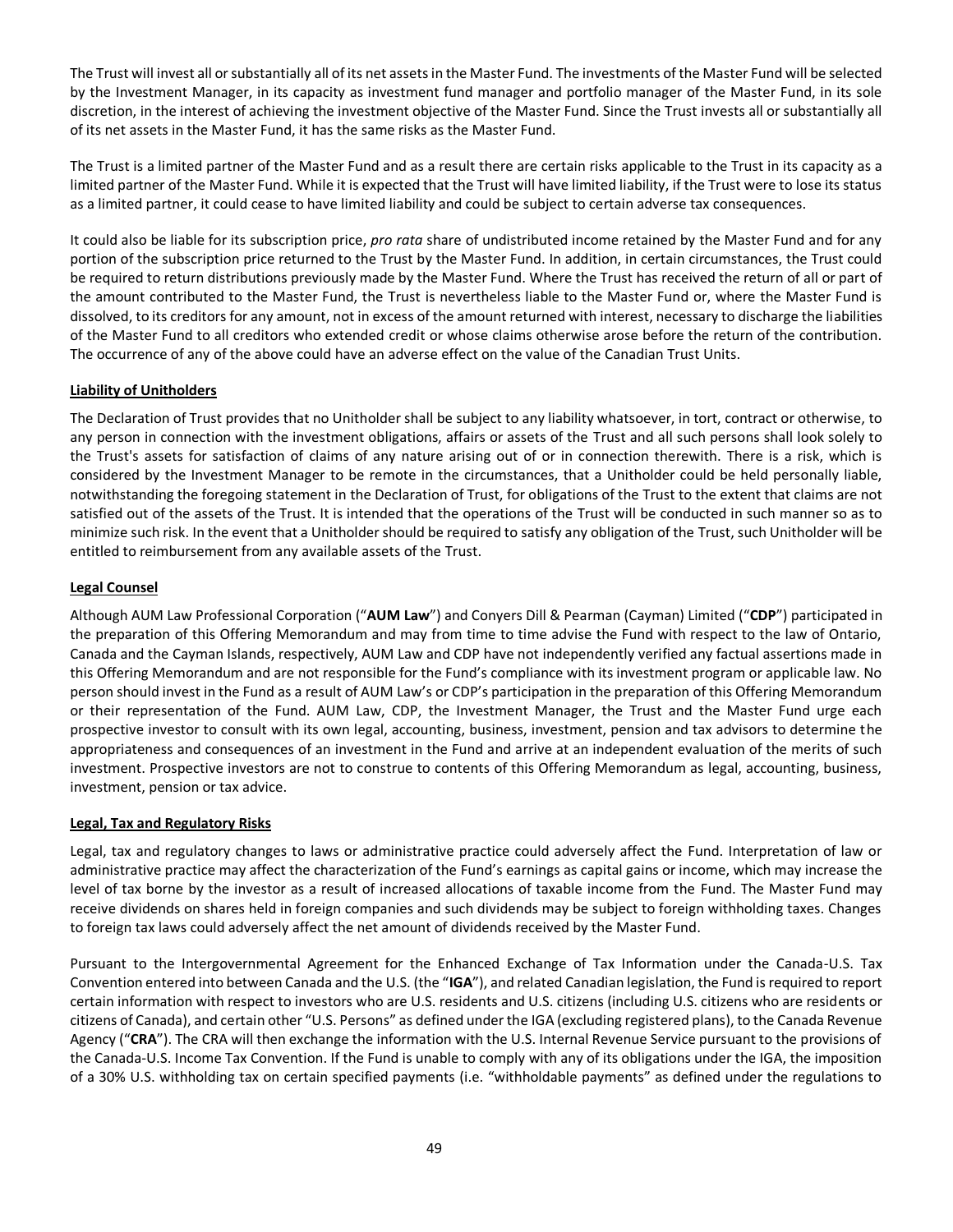the U.S. Foreign Account Tax Compliance Act ("**FATCA**") made to the Fund, as well as penalties under the Tax Act, may affect the Net Asset Value of the Fund and may result in reduced investment returns to Unitholders.

In accordance with Part XIX of the *Income Tax Act* (Canada) which implements the Organisation for Economic Co-operation and Development Common Reporting Standard ("**CRS**"), the Investment Manager is required to report on behalf of the Fund certain information with respect to Unitholders who are tax resident in jurisdictions other than Canada and the U.S., or who are controlled by one or more individuals who are tax resident in such jurisdictions. The CRA will then exchange the information with the tax authorities in the relevant participating foreign jurisdictions.

The administrative costs of compliance with FATCA and CRS may also cause an increase in the operating expenses of the Fund further reducing returns to Unitholders. Unitholders should consult their own tax advisers regarding the possible implications of this legislation on them and their investments. Subscribers for Canadian Trust Units acknowledge that any information reported to the CRA by Investment Manager under FATCA or CRS in connection with the subscriber's investment in Units shall not be treated as a breach of any restriction upon the disclosure of information that may be imposed by Canadian law or otherwise.

The CRA can assess the Master Fund for a failure of the Master Fund to withhold tax on distributions made by it to non-resident investors that are subject to withholding tax, and typically would do so rather than assessing the non-resident investors directly. Accordingly, any such re-determination by the CRA may result in the Master Fund being liable for unremitted withholding taxes on prior distributions made to investors who were not resident in Canada for the purposes of the Tax Act at the time of the distribution. As the Master Fund may not be able to recover such withholding taxes from the non-resident investors whose units were redeemed, payment of any such amounts by the Master Fund would reduce the Net Asset Value of the Fund.

New tax loss restriction rules will apply to the Fund if the Fund does not satisfy certain investment diversification conditions at a time when a person (counted together with its affiliates) becomes a majority Unitholder. This could happen when an investor or its affiliate acquires Canadian Trust Units. Each time the loss restriction rules apply, Unitholders may automatically receive unscheduled distributions of income and/or capital gain. These distributions must be included in the calculation of Unitholders' income for tax purposes. Also, future distributions paid by the Fund may be larger than they otherwise would have been due to the restriction on the deduction of prior losses.

## **Distributions and Allocations**

The Trust does not intend to make distributions and the Trust is not required to distribute its profits. If the Trust has taxable income for Canadian federal income tax purposes for a Fiscal Year, such income will be allocated to Unitholders in accordance with the provisions of the Declaration of Trust and will be required to be included in computing their income for tax purposes. The amount of income allocated to a Unitholder for tax purposes in any year may exceed, perhaps significantly, the amount of cash distributed to such Unitholder in respect of such year.

# **Redemptions in Kind**

Provided that the Trust qualifies as a mutual fund trust for purposes of the Tax Act at all relevant times, the Canadian Trust Units will be qualified investments for trusts governed by Registered Plans. In the event that on redemption of Canadian Trust Units, a Unitholder that is a Registered Plan receives Master Fund Units or other securities, such Master Fund Units or other securities will not be a qualified investment for the Registered Plan. This would give rise to adverse tax consequences. See 16. "*Certain Tax Considerations*".

## **No Review by Regulatory Authorities**

This Offering Memorandum constitutes a private offering of the Canadian Trust Units in the Offering Jurisdictions pursuant to prospectus exemptions under the securities laws of Canadian provinces and territories. This Offering Memorandum is not, and under no circumstances is to be construed as, a prospectus, advertisement, or public offering of Canadian Trust Units. Neither this Offering Memorandum or any other material relating to this Offering has been reviewed or considered by the Ontario Securities Commission, CRA, or any other governmental or regulatory authority.

## **Business and Regulatory Risks of Investment Funds**

The domestic and international regulatory environment for investment funds is evolving, and changes in the regulation of investment funds may adversely affect the value of investments held by the Fund and the ability of the Fund to obtain the leverage it might otherwise obtain or to pursue its trading strategies. In addition, securities and futures markets are subject to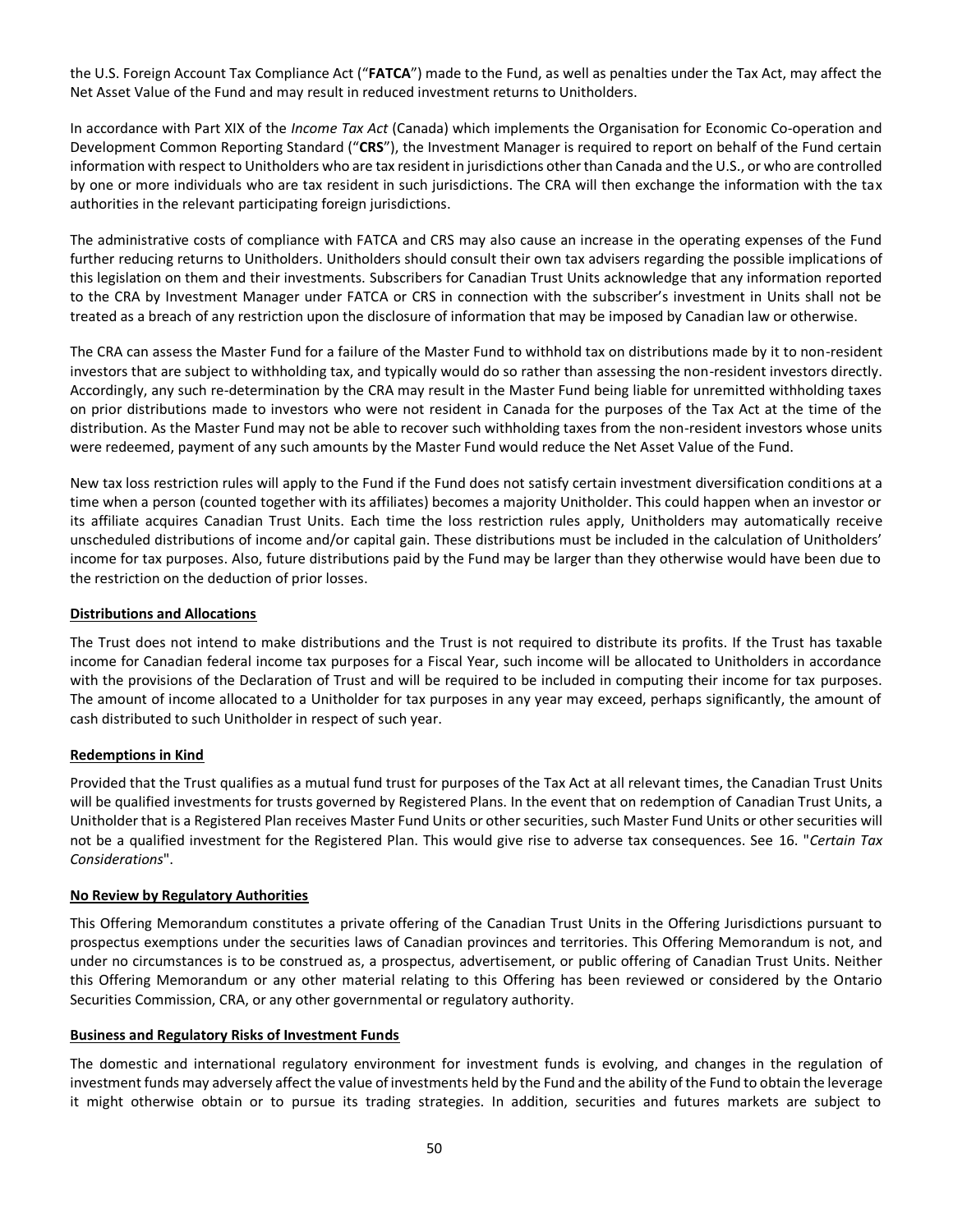comprehensive statutes, regulations and margin requirements. Regulators and self-regulatory organizations and exchanges are authorized to take extraordinary actions in the event of market emergencies. The regulation of derivative transactions and funds that engage in such transactions is an evolving area of law and is subject to modification by governments, self-regulatory organizations and judicial actions. The effect of any future regulatory change on the Fund could be substantial and adverse.

## **Data Security and Privacy Breaches**

The cybersecurity risks faced by the Investment Manager, the General Partner, the Fund, service providers and Unitholders have increased in recent years due to the proliferation of cyber-attacks that target computers, information systems, software, data and networks. Cyber-attacks include, among other things, unauthorized attempts to access, disable, modify or degrade information systems and networks, the introduction of computer viruses and other malicious codes such as "ransomware", and fraudulent "phishing" emails that seek to misappropriate data and information or install malware on users' computers. The potential effects of cyber-attacks include the theft or loss of data, unauthorized access to, and disclosure of, confidential personal and businessrelated information, service disruption, remediation costs, increased cyber-security costs, lost revenue, litigation and reputational harm which can materially affect the Fund. The Investment Manager and the General Partner, as applicable, continuously monitor security threats to its information systems and implements measures to manage these threats, however the risk to the Investment Manager, the General Partner and the Fund and therefore Unitholders cannot be fully mitigated due to the evolving nature of these threats, the difficulty in anticipating such threats and the difficulty in immediately detecting all such threats.

# **Future Regulation**

Growing concern about the lack of regulation of private investment partnerships and hedge funds has led to the proposal of various state, provincial and federal laws and regulations in the U.S., Canada and other jurisdictions regarding investment partnerships and hedge funds and may in the future lead to additional such proposals. Such regulatory proposals, or any future proposals, if adopted could adversely affect the Fund, including its business, financial condition and prospects.

# <span id="page-50-0"></span>**16. CERTAIN TAX CONSIDERATIONS**

## **Certain Canadian Federal Tax Considerations**

The following is a general summary of the principal Canadian federal income tax consequences to a prospective Unitholder of the acquisition, holding and disposition of Units in the Fund acquired pursuant to this Offering Memorandum. It is assumed for the purposes of this summary that: (i) the Unitholder is an individual (other than a trust) that is a resident of Canada for purposes of the Tax Act; (ii) the Unitholder is the original purchaser and beneficial owner of the Units; (iii) the Unitholder deals at arm's length with the Fund, the Investment Manager and the Master Fund; (iv) the Unitholder has not entered into, and will not enter into, a "derivative forward agreement" or "synthetic disposition arrangement" with respect to the Units; and (v) the Unitholder holds the Units as capital property and not in the course of carrying on business, and the Units have not been acquired in a transaction considered to be an adventure in the nature of trade. Generally, Units will be considered to be capital property to a Unitholder provided the Unitholder does not hold the Units in the course of carrying on a business and has not acquired them in one or more transactions considered to be an adventure in the nature of trade. Certain Unitholders who might not otherwise be considered to hold their Units as capital property may, in certain circumstances, be entitled to make the irrevocable election permitted by subsection 39(4) of the Tax Act to have such Units, and any other "Canadian security" (as defined in the Tax Act) owned in the taxation year in which the election is made and all subsequent taxation years, deemed to be capital property. Such holders should consult their own tax advisors regarding their particular circumstances.

This summary is based on the current provisions of the Tax Act, the regulations thereunder (the "**Regulations**"), all specific proposals to amend the Tax Act or the Regulations publicly announced by or on behalf of the Minister of Finance (Canada) prior to the date hereof (the "**Tax Proposals**") and the current published administrative practices of the Canada Revenue Agency (the "**CRA**"). This summary does not otherwise take into account or anticipate any changes in law, whether by judicial, administrative or legislative decision or action, nor does it take into account provincial, territorial or foreign income tax legislation or considerations, which may differ from those described. This summary is not exhaustive of all possible Canadian federal income tax consequences that may affect Unitholders.

This summary is based on the assumption that the Fund will qualify as a "unit trust" and a "mutual fund trust" for purposes of the Tax Act before the 91st day after the end of its first taxation year, that the Fund will elect under subsection 132(6.1) of the Tax Act in its income tax return for its first taxation year to be deemed to have been a mutual fund trust from its inception, and that the Fund will continue to qualify as a mutual fund trust at all relevant times. In order to qualify as a mutual fund trust, among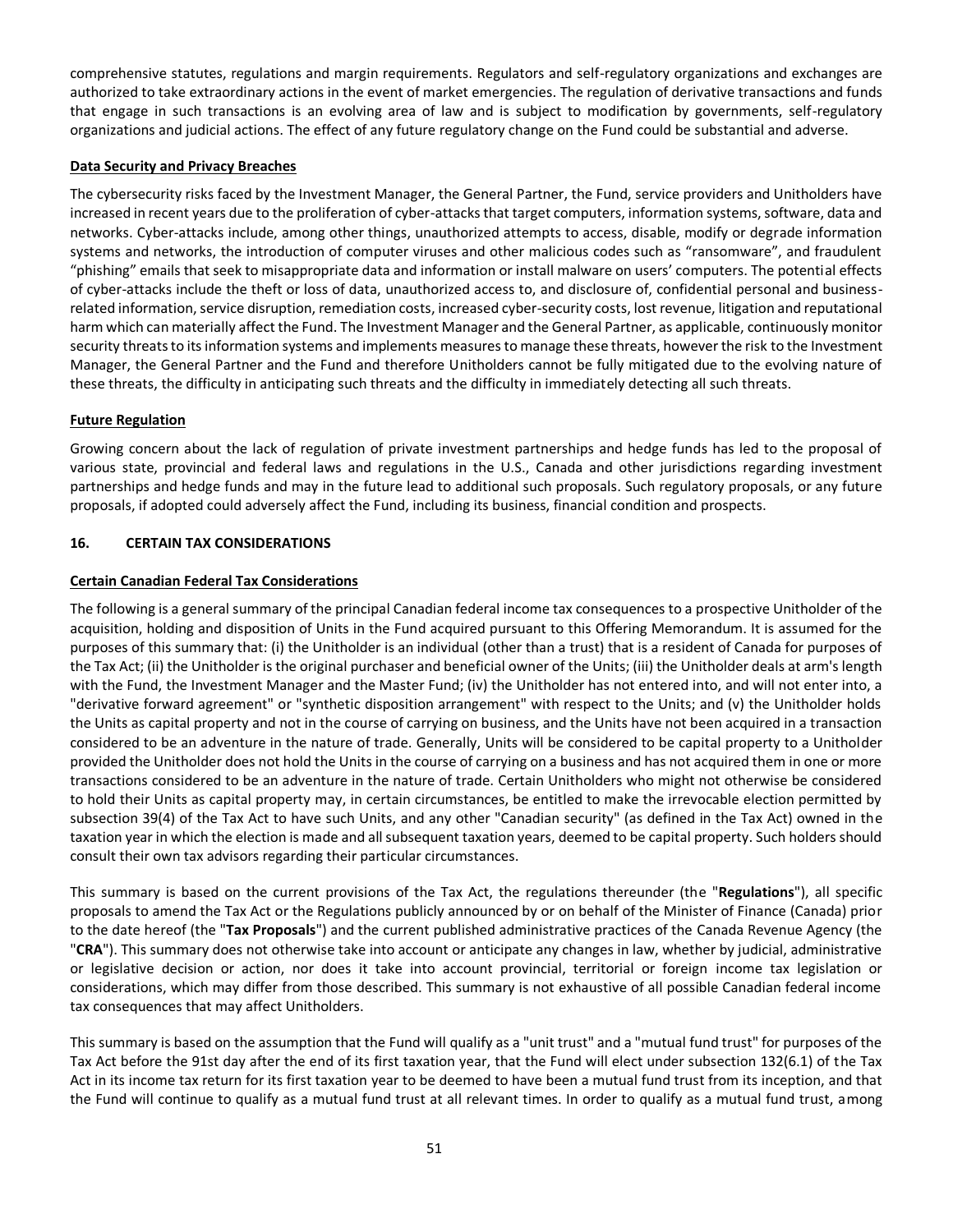other things, the Fund must restrict its undertaking to investing its funds in property and must comply on a continuous basis with certain minimum distribution requirements relating to the Units. The Investment Manager expects that the Fund will qualify as a mutual fund trust under the Tax Act at all relevant times. If the Fund does not qualify as a mutual fund trust at all relevant times, the income tax considerations could be materially different from that described below.

This summary is also based on the assumption that the Fund and the Master Fund will not invest in or hold (i) securities of a nonresident trust that is not an "exempt foreign trust" as defined in section 94 of the Tax Act, or (ii) securities of a non-resident entity that would require the Fund or the Master Fund to include an amount in income under sections 91, 94.1, or 94.2 of the Tax Act.

This summary is also based on the assumption that (a) the Fund will not be a "financial institution" for the purposes of the "markto-market" rules contained in the Tax Act, (b) the Fund will not be a "tax shelter" as that term is defined in the Tax Act and none of the investments held by the Fund will be "tax shelter investments" within the meaning of Section 143.2 of the Tax Act, and (c) "investments" (as defined in the Tax Act) in the Fund are not, and will not be, listed or traded on a stock exchange or any other trading system or other organized facility. If this assumption is not correct, the Fund would be a "specified investment flowthrough trust" for purposes of the Tax Act and the consequences to the Fund and the Unitholders under the Tax Act would be materially different from that described below.

**This summary is of a general nature only and is not intended to be, nor should it be construed to be, legal or tax advice to any particular Unitholder, and no representation with respect to the Canadian federal income tax consequences to any particular Unitholder is made. Moreover, the income and other tax consequences of acquiring, holding or disposing of Units will vary depending on the Unitholder's particular circumstances. Consequently, prospective purchasers of Units are advised to consult their own tax advisers with respect to their particular circumstances.**

# **Taxation of Unitholders**

# **Distributions**

A Unitholder is generally required to include in computing income the portion of the net income of the Fund, including net taxable capital gains (determined for purposes of the Tax Act), that is paid or payable to the Unitholder, whether that amount is received in cash, additional Units or otherwise. It is expected that the Fund will designate, to the extent permitted by the Tax Act, the portion of the taxable income distributed to Unitholders as may reasonably be considered to consist of net taxable capital gains or taxable dividends from Canadian corporations of the Fund. Income of the Fund derived from foreign sources may be subject to foreign withholding taxes which, to the extent permitted by the Tax Act, may be claimed as a deduction or credit by Unitholders. To the extent that amounts are designated as taxable dividends from taxable Canadian corporations, the normal gross-up and dividend tax credit rules will apply. To the extent amounts are designated as net taxable capital gains, such designated amounts will be deemed for tax purposes to be received by Unitholders in the year as a taxable capital gain and will be subject to the general rules relating to the taxation of capital gains described below under "Taxation of Capital Gains". The non-taxable portion of any net capital gains of the Fund, the taxable portion of which is so deemed to be paid to a Unitholder in a taxation year, will not be included in computing such Unitholder's income for the year.

Distributions by the Fund in excess of its net income for tax purposes in a year will not generally be included in the Unitholder's income for the year. However, a Unitholder will be required to reduce the adjusted cost base of his or her Units by the portion of any amount paid or payable to the Unitholder by the Fund (other than the non-taxable portion of certain capital gains the taxable portion of which was designated by the Fund for the year as described in the paragraph above) that was not included in computing the Unitholder's income. A Unitholder will realize a capital gain to the extent that the adjusted cost base of such Unitholder's Units would otherwise be a negative amount, and the adjusted cost base of such Units will be deemed to be nil immediately thereafter.

## Disposition of Units

On the disposition or deemed disposition of a Unit by a Unitholder, whether on redemption or otherwise, the Unitholder will generally realize a capital gain (or a capital loss) equal to the amount by which the proceeds of disposition exceed (or are less than) the aggregate of the Unitholder's adjusted cost base of the Unit and any reasonable costs of disposition. Proceeds of disposition will not include an amount payable by the Fund that is otherwise required to be included in the Unitholder's income (such as an amount designated as payable by the Fund to a redeeming Unitholder out of capital gains or income of the Fund as described above).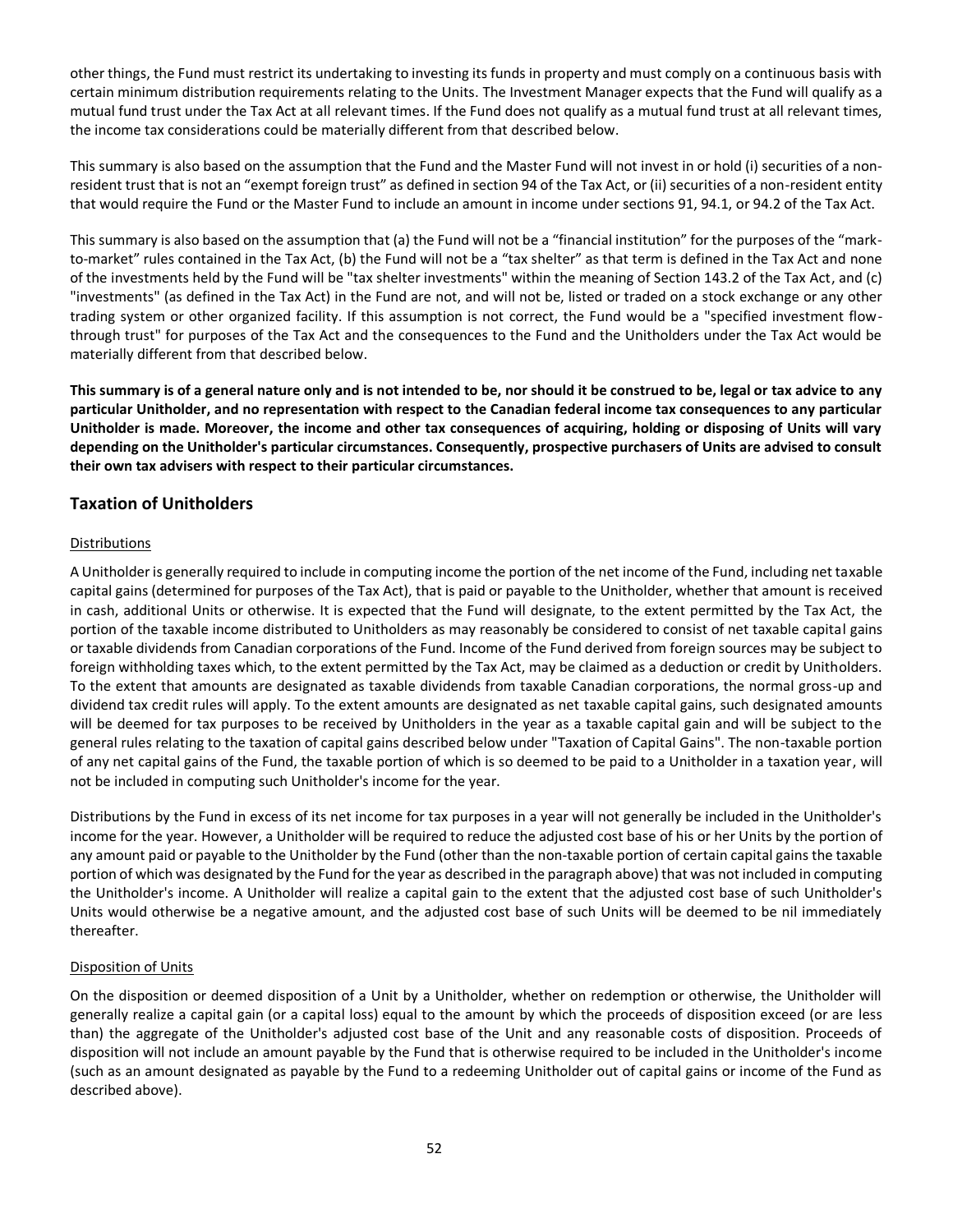For the purpose of determining the adjusted cost base to a Unitholder of Units when a Unit is acquired, the cost of the newlyacquired Unit will be averaged with the adjusted cost base of all identical Units owned by the Holder as capital property immediately before that acquisition. The adjusted cost base of a Unit to a Unitholder will include all amounts paid or payable by the Unitholder for the Unit, with certain adjustments. The cost to a Unitholder of additional Units received in lieu of a cash distribution of income will be the amount of income distributed by the issue of those Units.

The reclassification of Units as Units of another class of the Fund will generally not be considered to be a disposition for tax purposes and, accordingly, the Unitholder will not realize a gain or a loss as a result of a reclassification. The Unitholder's adjusted cost base of the Units received for the Units of another class will equal the adjusted cost base of the former Units.

Unitholders will be advised each year of the amount of net income, net taxable capital gains and return of capital paid or payable to them, the amount of net income considered to have been received as a taxable dividend and the amount of any foreign taxes considered to have been paid by them. Individuals may be liable for alternative minimum tax in respect of dividends received from taxable Canadian corporations and realized net taxable capital gains.

Subject to the provisions of the Declaration of Trust, distributions will be allocated amongst the Classes and Series of Units in such manner as the Investment Manager considers appropriate and equitable.

Where Units are redeemed by the transfer of Master Fund Units to the Unitholder thereof, the Unitholder will be considered to have disposed of such units for proceeds of disposition to the Unitholder equal to the fair market value of such Master Fund Units so distributed less any income or capital gain realized by the Fund as a result of the redemption of those Units to the extent such income or the taxable portion of such capital gain is designated by the Fund as payable by it to the redeeming Unitholder. Any such income and the taxable portion of any such capital gain that has been so designated will be required to be included in computing the Unitholder's income. The cost of any Master Fund Units in the Master Fund (other than, as described below under the heading "Taxation of Limited Partners in the Master Fund – At-Risk Amount", for the purposes of determining the Limited Partner's at-risk amount) transferred by the Fund to a Unitholder upon a redemption of Units will be equal to the fair market value of the Master Fund Units at the time of such redemption.

## Taxation of Capital Gains

One-half of any capital gain realized by a Unitholder, and the amount of any net taxable capital gains designated by the Fund in respect of such Unitholder, will be included in the Unitholder's income as a taxable capital gain. One-half of any capital loss realized by such a Unitholder on a disposition, or deemed disposition, of Units is required to be deducted only from taxable capital gains of the Unitholder in the year of disposition, and any excess of one-half of such capital losses over taxable capital gains may generally be deducted in computing taxable income in the three preceding taxation years or in any subsequent taxation year, to the extent and under the circumstances described in the Tax Act.

# **Taxation of the Fund**

The taxation year of the Fund is the calendar year. In each taxation year, the Fund is subject to tax under the Tax Act on its income for the year, including net realized taxable capital gains, computed in accordance with the detailed provisions of the Tax Act, less any portion thereof that it deducts in respect of amounts paid or payable in the year to Unitholders. It is the Fund's intention to distribute to Unitholders in each year its net income and net realized capital gains (net of realized capital losses, non-capital loss carry forwards or capital loss carry forwards, if any), taking into account any entitlement to capital gains refunds, to such an extent that the Fund will not be liable in any year for income tax under Part I of the Tax Act. To the extent the Fund has insufficient funds to make cash distributions, the Fund will make distributions by the issuance of additional Units.

The income for purposes of the Tax Act of the Fund for a taxation year will include its share of the income of the Master Fund for its corresponding taxation year. The consequences to the Fund of being a Limited Partner in the Master Fund is described below under the heading "Taxation of Limited Partners in the Master Fund".

In computing its income for purposes of the Tax Act, the Fund may deduct reasonable administrative costs and other expenses incurred by it for the purpose of earning income. The Fund may also deduct from its income for the year a portion of any reasonable expenses incurred by it to issue Units. The portion of such issue expenses deductible by the Fund in a taxation year is 20% of such issue expenses pro-rated for a taxation year of the Fund that is less than 365 days.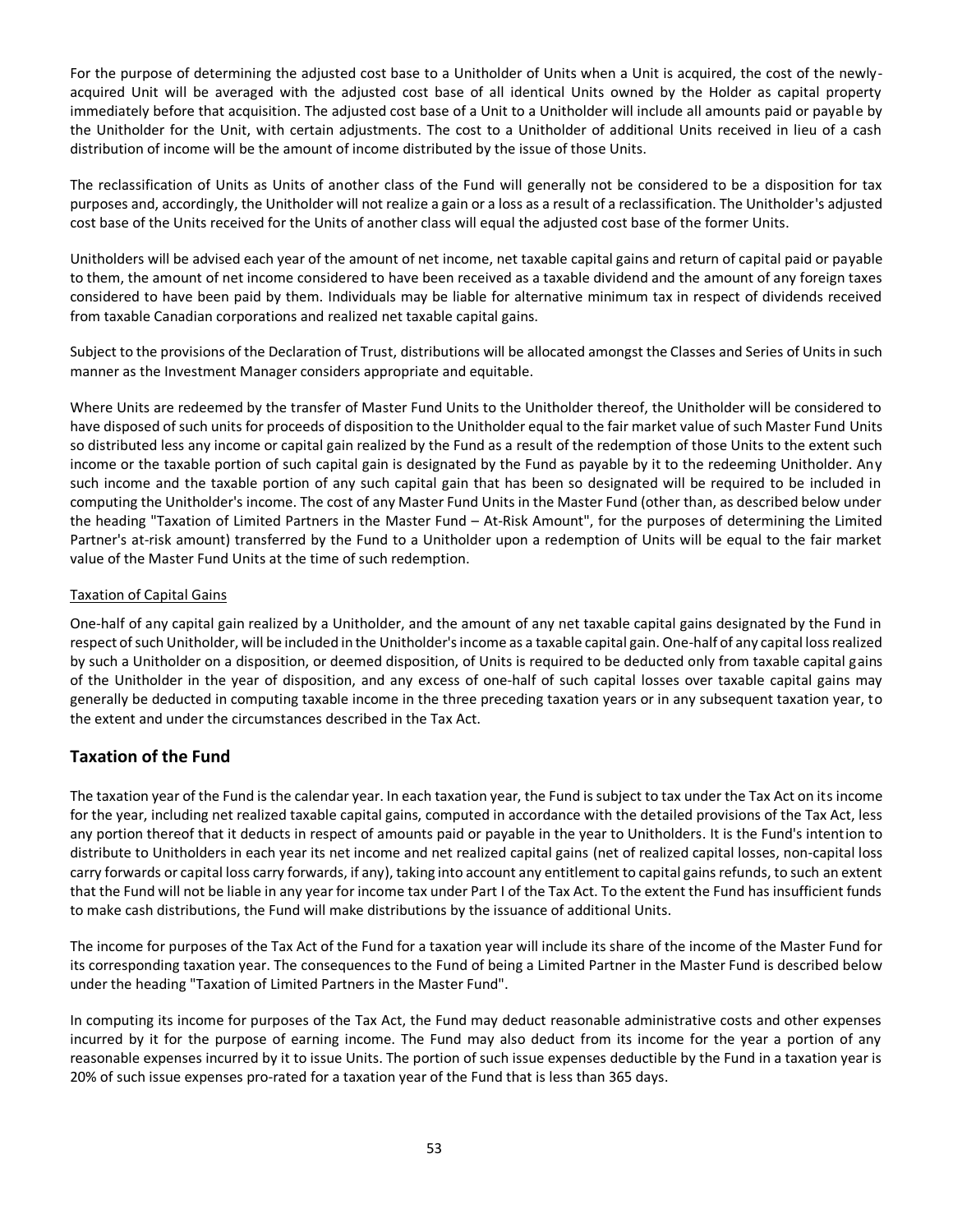In the event the Fund is otherwise liable for tax on its net realized taxable capital gains for a taxation year, it will be entitled for such taxation year to reduce (or receive a refund in respect of) its liability for such tax by an amount determined under the Tax Act based on the redemption of Units during the year (the "**Capital Gains Refund**"). In certain circumstances, the capital gains refund in a particular taxation year may not completely offset the tax liability of the Fund for such taxation year which may arise as a result of the distribution of Master Fund Units in connection with the redemption of Units.

A distribution by the Fund of investments upon a redemption of Units will be treated as a disposition by the Fund of such investments so distributed for proceeds of disposition equal to their fair market value. The Fund will realize a capital gain (or a capital loss) to the extent that the proceeds of disposition exceed (or are less than) the adjusted cost base of the distributed Fund investments and any reasonable costs of disposition. The Fund currently intends to treat as payable to and designate to a redeeming Unitholder any capital gain or income realized by the Fund as a result of the distribution of such property to the Unitholder.

The Fund is required to compute all amounts, including interest, cost of property and proceeds of disposition, in Canadian dollars for purposes of the Tax Act. As a consequence, the amount of income, expenses and capital gains for capital losses for the Fund may be affected by changes in the value of a foreign currency relative to the Canadian dollar.

# **Taxation of Limited Partners in the Master Fund**

The following is a general summary of the principal Canadian federal income tax consequences to a Limited Partner of holding and disposing of Master Fund Units. It is assumed for the purposes of this summary that: (i) the Limited Partner is the Fund or a Unitholder that is described above that acquired his or her interests on the redemption of Units; (ii) all costs or expenses incurred by or on behalf of the Master Fund or any Limited Partner are reasonable in relation to the property acquired and the services provided; (iii) the Limited Partner holds the Master Fund Units as capital property and not in the course of carrying on business, and the Master Fund Units have not been acquired in a transaction considered to be an adventure in the nature of trade; (iv) the Limited Partner has not entered into, and will not enter into, a "derivative forward agreement" or "synthetic disposition arrangement" in respect of the Master Fund Units; (v) at all relevant times no Master Fund Unit (or other investment) in the Master Fund is listed or traded on a stock exchange or other "public market"; and (vi) not more than 50% of the fair market value of all Master Fund Units will be held by one or more persons who are "financial institutions" for the purposes of the Tax Act.

## Recognition of the Master Fund

The Tax Act does not define what constitutes a partnership but does describe the income tax consequences where one exists. In Interpretation Bulletin IT-90, dated February 9, 1973, CRA states its view that, generally, a partnership is the relation that subsists between persons carrying on business in common with a view to profit and that whether a particular arrangement at a particular time constitutes a partnership is a matter determined by relevant provincial law. Formal registration as a partnership under applicable law is not in itself decisive. The Investment Manager expects that each of the Master Fund will be considered to be a partnership for purposes of the Tax Act.

## Computation of Master Fund Income or Loss

The Master Fund itself will not be a taxable entity and will not be required to file an income tax return in Canada. The income or loss of the Master Fund for a fiscal period for purposes of the Tax Act will be computed as if it were a separate person resident in Canada. The income of the Master Fund as determined for purposes of the Tax Act may differ from its income as determined for accounting or non-Canadian tax purposes and may not be matched by cash distributions.

## Cash/Income Differences

Due to potential timing differences between income recognition for tax purposes and actual cash distributions, including as a result of the accrual of interest income as described further below, or dispositions of assets where proceeds are reinvested rather than distributed, for example, it is possible that a Limited Partner may incur tax liabilities in excess of actual cash distributions made prior to the date the liability arises or the tax is due. Given the wide range of investment strategies open to the Master Fund, it is not possible to predict the nature, timing or extent of the circumstances in which this may occur. In addition, it is possible that, for income tax purposes, income or gains will be allocated to Limited Partners with respect to cash distributions that are treated as a return of capital contributions under the Master Fund's distribution provisions.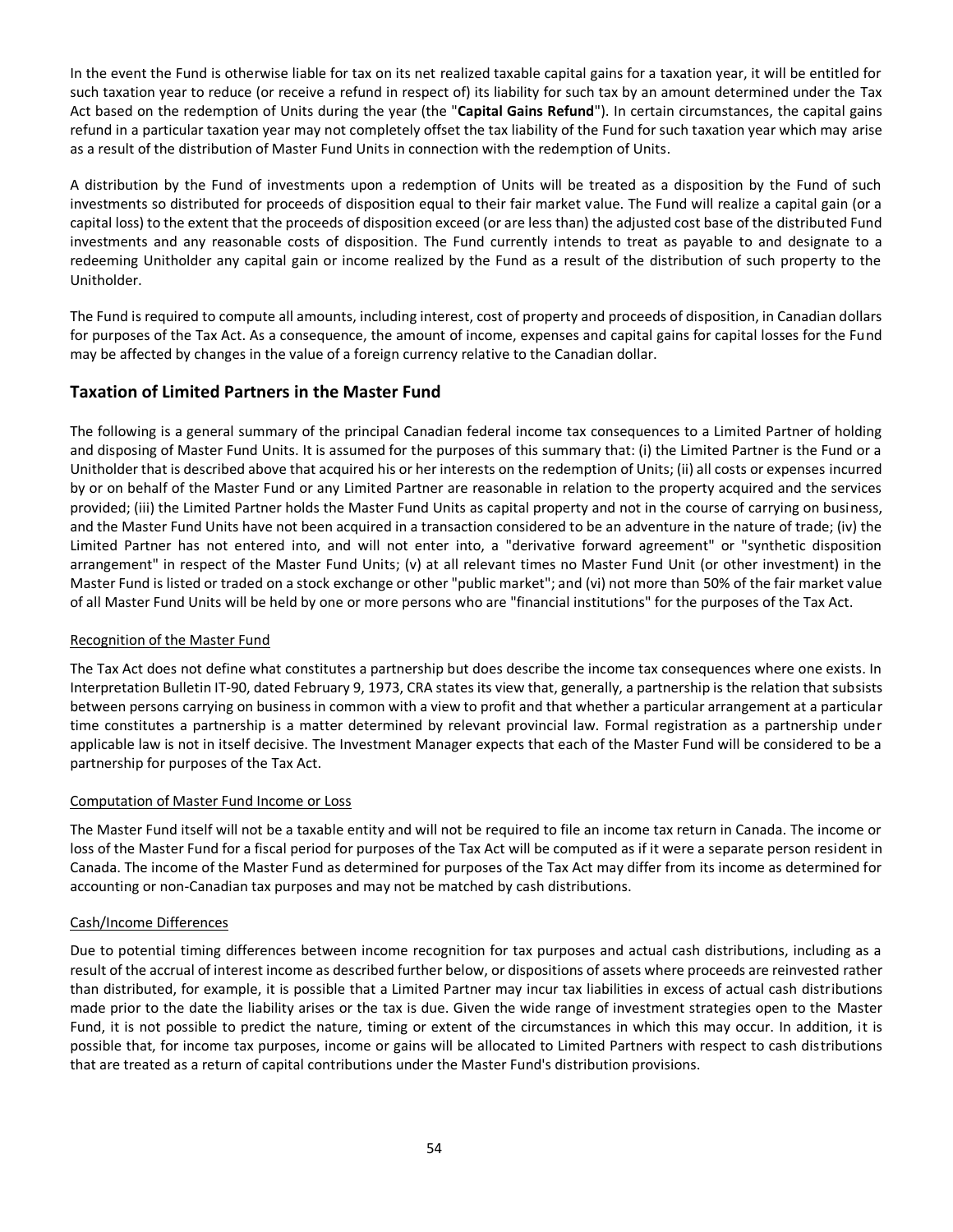# Computation of Income of Limited Partners

Each Limited Partner will be required to include in its income or loss for tax purposes for a taxation year, subject to the "at-risk" rules discussed below, the Limited Partner's share of the income or loss for each Fiscal Year of the Master Fund ending in, or at the end of, that taxation year whether or not the Limited Partner has received or will receive a distribution from the Master Fund. The Fiscal Year of the Master Fund ends on December 31 in each calendar year, and a Fiscal Year of the Master Fund will end upon the dissolution of the Master Fund. In general, a Limited Partner's share of any income or loss from the Master Fund from a particular source will be treated as if it were income or loss of the Limited Partner from that source, and any provisions of the Tax Act applicable to that type of income or loss will apply to the Limited Partner.

The characterization of the gains (or losses) realized by the Master Fund on the disposition of investments as either capital gains (or losses) or income gains (or losses) will depend largely on factual considerations, and no conclusions are expressed herein. In addition, there is no certainty that CRA will accept the position of the Master Fund in respect of each disposition. Under the Tax Act, certain taxpayers may make an irrevocable election under subsection 39(4) of the Tax Act to deem every "Canadian security" (as defined in the Tax Act for this purpose) to be held as capital property. Where a Canadian security has been disposed of by the Master Fund in a particular Fiscal Year of the Master Fund, a Limited Partner has made such an election and the Limited Partner is not a person to whom the election does not apply at the end of that Fiscal Year, the election will apply to the Limited Partner's share or any gain or loss arising on the disposition.

In certain circumstances the Master Fund will be required to include accrued but unpaid interest on investments in debt securities and, in some cases, the Master Fund may be required to accrue interest income based on a rate that exceeds the interest rate in respect of the debt security.

#### Losses

To the extent of its at-risk amount, a Limited Partner's share of losses of the Master Fund (other than capital losses) for any Fiscal Year may be applied against income of the Limited Partner from any other source to reduce income for the relevant taxation year and, to the extent it exceeds other income for that year, generally may be carried back three years and forward 20 years and deducted in computing its taxable income for those years.

Allowable capital losses (one-half of capital losses) are only deductible against taxable capital gains (one-half of capital gains) for purposes of the Tax Act. Accordingly, a Limited Partner's share of any allowable capital losses of the Master Fund will be deductible against taxable capital gains realized in the year the loss is allocated or in any of the three years preceding the year or any year following the year to the extent and under the circumstances described in the Tax Act.

## At-Risk Amount

The at-risk amount of a Limited Partner in respect of the Master Fund is determined in accordance with detailed rules contained in the Tax Act. In general terms, the at-risk amount of a Limited Partner in respect of the Master Fund at the end of the fiscal period of the Master Fund is (i) the adjusted cost base of the Limited Partner's Master Fund Units at that time, plus (ii) the Limited Partner's share of the income of the Master Fund for the fiscal period, less the aggregate of (y) all amounts owing by the Limited Partner to the Master Fund or to a person with whom the Master Fund does not deal at arm's length, and (z) any amount or benefit (with certain specified exceptions) that the Limited Partner is entitled to receive where the amount or benefit is intended to protect the Limited Partner from any loss that may be sustained by virtue of being a member of the Master Fund or holding or disposing of Master Fund Units. Where a transferee acquires Master Fund Units from a transferor other than the Master Fund, the cost to the transferee of such Master Fund Units for purposes of determining the relevant at-risk amount is the lesser of the transferee's cost of such Master Fund Units and the transferor's adjusted cost base of such Master Fund Units. Where the adjusted cost base of the transferor cannot be determined, the at-risk amount of the transferee is nil.

The portion, if any, of the Master Fund's non-capital losses that is not deductible by a Limited Partner as a result of the at-risk amount rules will be deemed to be the Limited Partner's "limited partnership loss" in respect of the Master Fund for the year. As such, it may be carried forward and deducted by the Limited Partner in computing its taxable income for Canadian income tax purposes for any subsequent taxation year to the extent of its at-risk amount in respect of the Master Fund at the end of the last Fiscal Year of the Master Fund ending in or coinciding with the end of the taxation year, less its share of the Master Fund's losses from a business or property for that Fiscal Year.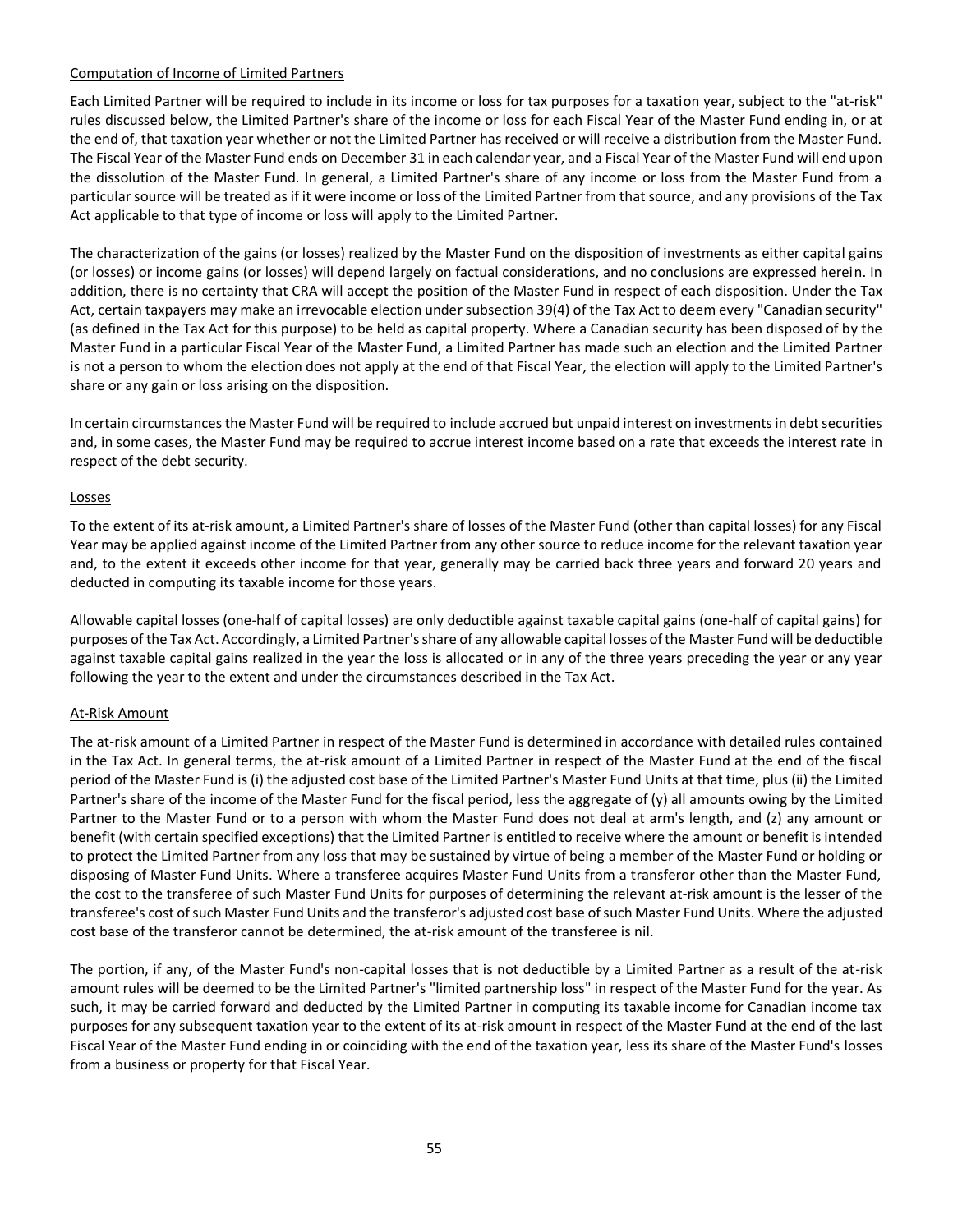# Disposition or Redemption of a Master Fund Unit

Where a limited partner disposes of, or is deemed to have disposed of, its Master Fund Units in the Master Fund, including on the dissolution of the Master Fund or on a withdrawal, the limited partner will realize a capital gain (or capital loss) to the extent that the proceeds of disposition of the Master Fund Units, net of reasonable costs of disposition, exceed (or are less than) the adjusted cost base to the Limited Partner of the Master Fund Units. One-half of a Limited Partner's capital gain (or capital loss) realized must be included in computing the Limited Partner's income as a taxable capital gain (or allowable capital loss). An allowable capital loss will be deductible against a taxable capital gain realized in the year or in any of the three years preceding the year or any year following the year to the extent and under the circumstances described in the Tax Act. In certain circumstances, the suspended loss rules contained in the Tax Act may apply to defer recognition of capital losses on the disposition of Master Fund Units. The disposition of Master Fund Units to a person exempt from tax under the Tax Act may give rise to adverse consequences to the transferor.

Subject to the tax shelter investment rules in the Tax Act, the adjusted cost base of a Limited Partner's Master Fund Units at any time generally will be the amount contributed by the Limited Partner plus its allocated share of income of the Master Fund for each fiscal period ended before that time, minus its allocated share of losses of the Master Fund for each fiscal period ended before that time, minus the aggregate of all amounts that have been distributed to the Limited Partner in respect of the Master Fund Units before that time. In certain instances, further items (such as the non-taxable portion of capital gains and non-allowable portion of capital losses) may enter into the computation of the adjusted cost base. If a Limited Partner's Master Fund Units are not a tax shelter investment, the adjusted cost base of the Master Fund Units will be reduced by the amount of any debt that relates to becomes a negative amount as a result of any such adjustments, the negative amount is deemed to be a gain from the disposition of the Master Fund Units at the end of the fiscal period of the Master Fund.

Where a Limited Partner withdraws from the Master Fund during the course of a Fiscal Year of the Master Fund, the Master Fund will allocate income and loss in such a manner as to account for such withdrawal. The Tax Act provides that if a Limited Partner ceases to be a member of the Master Fund during a Fiscal Year, the Limited Partner's adjusted cost base of its Master Fund Units immediately prior to the disposition of such Master Fund Units will be adjusted to reflect the income or loss allocated to the Limited Partner for that fiscal period.

## Filing and Reporting Requirements

Each Limited Partner generally will be required to file an income tax return reporting his or her share of the income or loss of the Master Fund. The Master Fund will not prepare or file income tax returns on behalf of a Limited Partner nor will it file information returns on behalf of a Limited Partner. The General Partner will provide each Limited Partner with certain information required for income tax purposes pertaining to the investments in Master Fund Units.

The reporting rules in the Tax Act are complex and this summary does not purport to explain all circumstances in which reporting may be required by the Master Fund or by any Limited Partner. Accordingly, Limited Partners should consult their own advisers to ensure that all requisite reporting is made.

## **The Cayman Islands Taxation**

The Cayman Islands currently levy no taxes on profits, income, gains or appreciation of the Master Fund. No withholding taxes are levied in the Cayman Islands on remittances that may be made from the Master Fund to its limited partners by way of distributions or redemptions, or a liquidation of the Master Fund. The Master Fund, as an exempted limited partnership, has applied for a fifty-year undertaking under the Exempted Limited Partnership Law (Revised) of the Cayman Islands. Such undertaking provides that from the date of such undertaking to the date on which each such undertaking terminates: (a) no law that is enacted in the Cayman Islands that imposes any tax to be levied on profits or income or gains or appreciation will apply to it, or its operations; and (b) such tax or any tax in the nature of estate duty or inheritance tax will not be payable on its shares, interests, debentures or other obligations. An annual registration fee will be payable by the Master Fund to the Cayman Islands Government.

## **General Considerations**

The receipt of dividends (if any) by limited partners of the Master Fund, the redemption or transfer of partnership interests of the Master Fund and any distribution on a winding-up of the Master Fund may result in a tax liability for the limited partners of the Master Fund according to the tax regime applicable in their various countries of residence, citizenship or domicile. Limited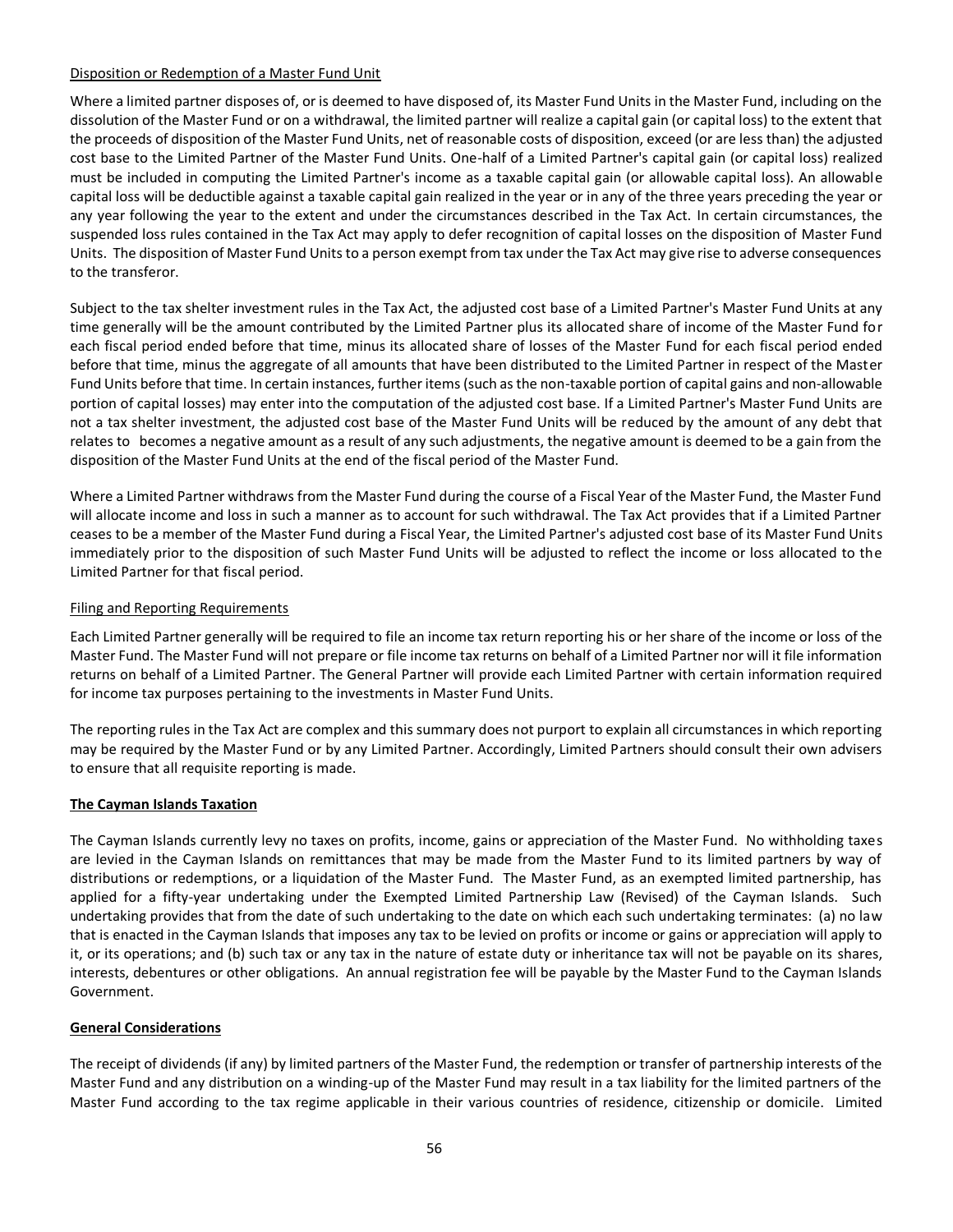partners of the Master Fund resident in or citizens of certain countries which have anti-offshore fund legislation may have a current liability to tax on the undistributed income and gains of the Master Fund. The Fund, the General Partner, the Investment Manager and each of the Fund's agents shall have no liability in respect of the individual tax affairs of limited partners of the Master Fund.

**Investors should consult their professional advisers on the possible tax, legal, regulatory and other consequences of their applying for, purchasing, holding, selling, exchanging or redeeming interests under the laws of their country of incorporation, establishment, citizenship, residence or domicile.**

# <span id="page-56-0"></span>**17. ELIGIBILITY FOR INVESTMENT**

Provided the Trust is and continues to qualify as a "mutual fund trust" at all relevant times for the purposes of the Tax Act, Canadian Trust Units will be qualified investments for trusts governed by Registered Plans.

Notwithstanding the foregoing, if the Canadian Trust Units are a "prohibited investment" (as defined in the Tax Act) for a trust governed by a TFSA, RRSP, RRIF, RESP or RDSP, the holder, annuitant or subscriber thereof, as the case may be, will be subject to a penalty tax as set out in the Tax Act. The Canadian Trust Units generally will not be a "prohibited investment" for a trust governed by a TFSA, RRSP, RRIF, RESP or RDSP provided that the holder, annuitant or subscriber thereof, as the case may be, deals at arm's length with the Trust and does not hold a "significant interest" (within the meaning of the Tax Act) in the Trust. In addition, the Canadian Trust Units will not be a "prohibited investment" for a trust governed by a TFSA, RRSP, RRIF, RESP or RDSP if the Canadian Trust Units are "excluded property" as defined in the Tax Act for such trust.

Any property received as a result of an in specie redemption of Canadian Trust Units by the Unitholders will not be a qualified investment for a trust governed by a Registered Plan and may be a prohibited investment for a trust governed by a RRSP, RRIF, TFSA, RESP or RDSP, which could give rise to adverse consequences to the Registered Plan or the holder, annuitant or subscriber thereunder.

# <span id="page-56-1"></span>**18. GENERAL COMMENTS**

The summary set forth herein does not purport to be and should not be construed as a complete description of the Declaration of Fund, the Administration Agreement or the Investment Management Agreement, copies of which will be furnished on request to the Investment Manager. A copy of the Master Fund Partnership Agreement is available upon request from the Investment Manager.

Prospective investors should be aware of certain anti-money laundering requirements and regulatory considerations, as described below.

## **Prevention of Money Laundering**

In order to comply with applicable legislation aimed at the prevention of money laundering, each prospective investor will be required to represent in the Subscription Agreement that, among other things, neither he or she, or any director, officer and beneficial owner of it (unless the entity is specifically exempted), nor any of such person's mother or father, child, spouse or common-law partner, spouse's or common-law partner's mother or father, or brother, sister, half-brother or half-sister, is a "foreign politically exposed person", "domestic politically exposed person", "head of international organization" or a close associate of any of the foregoing, each as defined in the Subscription Agreement (generally, an individual who holds or has ever held certain offices or positions in or on behalf of Canada or a foreign country or an international organization).

Further, each prospective investor will be required to acknowledge that the Investment Manager may require additional information concerning investors in order to comply with their obligations and each prospective investor will agree to provide such additional information. If, as a result of any information or other matter which comes to the Investment Manager's attention, any director, officer or employee of the Investment Manager, or its professional advisers, knows or suspects that an investor is engaged in money laundering, such person is required to report such information or other matter to the Financial Transactions and Reports Analysis Centre of Canada and such report shall not be treated as a breach of any restriction upon the disclosure of information imposed by law or otherwise. In addition to the foregoing, if certain persons resident in the Cayman Islands (including the Master Fund) have a suspicion that another person is engaged in criminal conduct, that person is, in certain circumstances,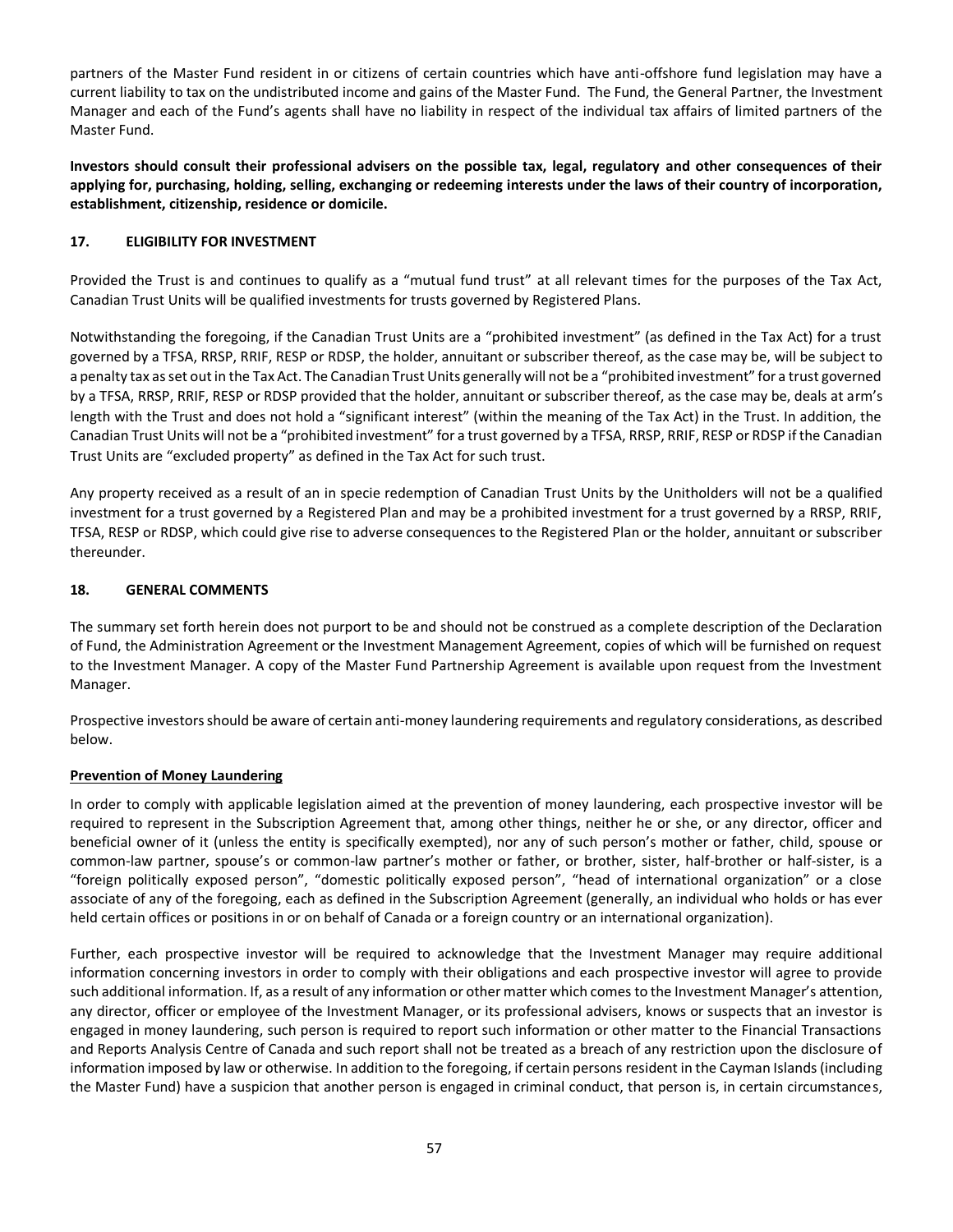required to report such suspicion pursuant to the anti-money laundering legislation of the Cayman Islands and such report shall not be treated as a breach of any restriction upon the disclosure of information imposed by any enactment or otherwise.

The Fund and the Administrator reserve the right to request such information as is necessary to verify the identity, address and source of funds of the Subscriber. In the event of delay or failure by the Subscriber to produce any information required for verification purposes, the Administrator will refuse to accept the subscription and the subscription monies relating thereto.

The Trust, or the Administrator on its behalf, may also request verification evidence in respect of a permitted transferee of Canadian Trust Units. If the prospective investor or transferee fails to produce, or delays in producing, any evidence required for verification purposes, the Trust, or the Administrator on its behalf, may refuse to accept the application or to register the relevant transfer (as the case may be). If that happens in the case of a subscription of Canadian Trust Units, any funds received will be returned without interest to the account from which those funds were originally debited.

The Trust reserves the right to refuse a redemption request from a Unitholder if:

- (a) the Investment Manager suspects or is advised that the payment of redemption proceeds to that Unitholder may result in a breach or violation of any applicable anti-money laundering or other laws or regulations by any person in any relevant jurisdiction; or
- (b) that refusal is considered necessary or appropriate to ensure the compliance by the Trust or the Investment Manager with any such laws or regulations in any relevant jurisdiction.

Under no circumstances will payment be made to any party other than the Limited Partner requesting such redemption.

The Master Fund and each Feeder Vehicle will discharge their anti-money laundering obligations by implementing procedures substantially similar to the Trust insofar as practical and as subject to applicable legislation and regulatory requirements.

#### **Data Protection/Confidentiality**

Each subscriber and Unitholder will also be required to consent to and acknowledge that the Partnership, the Administrator and/or the Investment Manager may disclose to each other, to any regulatory body, to a delegate, agent or any other service provider to the Trust or the Administrator in any jurisdiction, including those outside of the U.S. or Canada, copies of the subscriber's subscription application and any information concerning the subscriber provided by the subscriber to the Partnership, the Administrator and/or the Investment Manager. Any such disclosure shall not be treated as a breach of any restriction upon the disclosure of information imposed on such person by law or otherwise.

## *Indirect Collection of Personal Information*

By purchasing these Canadian Trust Units, the purchaser acknowledges that certain personal information about the purchaser and certain details of the distribution including the purchaser's name, address, telephone number and price of the securities purchased will be disclosed to certain regulatory authorities, including the Ontario Securities Commission (each, a "**Regulator**") and that such personal information is being collected indirectly by the applicable Regulators under the authority granted to it in securities legislation for the purpose of administering and enforcing securities legislation. By purchasing these Canadian Trust Units, the purchaser shall be deemed to have authorized such indirect collection of personal information by the applicable Regulator. The contact information for the public official in the local jurisdiction who can answer questions about the Regulator's indirect collection of the information is contained in the Subscription Agreement.

## **Electronic Communication Consent**

The Trust, the Investment Manager, the Administrator or any agent of the foregoing may communicate with investors (e.g. financial statements, performance reports, manager letters) by using a variety of means including, but not limited to, by telephone, e-mail, password protected Internet website, regular mail and facsimile. A Unitholder may, at any time, notify the Trust that it does not wish to receive electronic communication and that it wishes to receive paper communication instead.

## <span id="page-57-0"></span>**19. PROCEDURES TO PURCHASE CANADIAN TRUST UNITS**

Persons interested in purchasing Canadian Trust Units should inform themselves as to the legal requirements for the purchase of such Canadian Trust Units.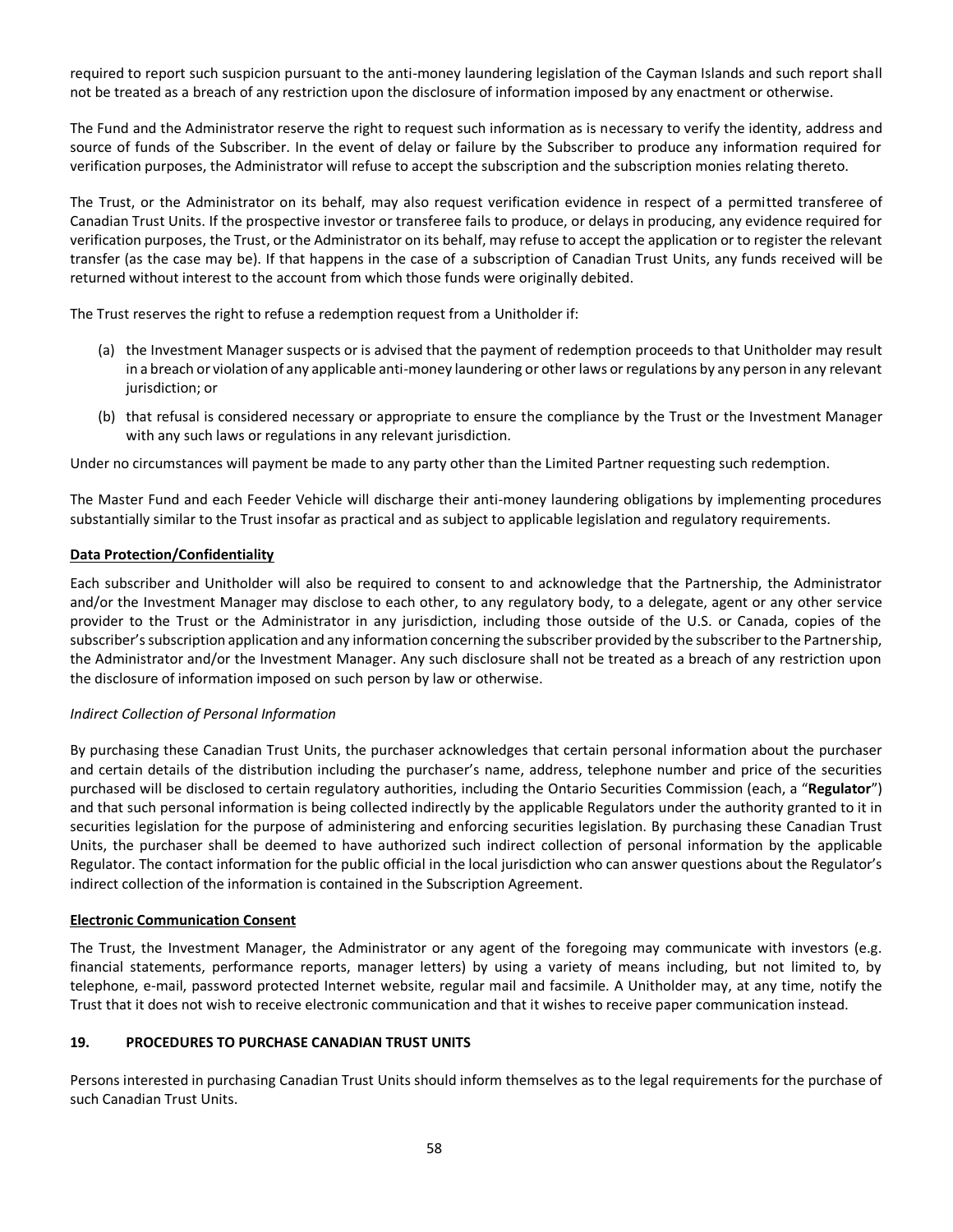Subscriptions for Canadian Trust Units must be made by completing and executing the Subscription Agreement and by forwarding to the Investment Manager (or its designate) such Subscription Agreement together with a cheque (payable to "IBV Capital Global Value Trust Feeder"), confirmation of wire payment or such other form of payment as may be acceptable by the Investment Manager representing payment of the subscription price. Subscription orders may be sent to the Investment Manager or its designate by courier, priority post or electronic means.

Subscriptions for Canadian Trust Units will be accepted on a monthly basis as of the Valuation Date. A fully completed Subscription Agreement must be received by the Investment Manager or its designate prior to 4:00 p.m. (Toronto time) on the Business Day that is three (3) days prior to the applicable Valuation Date or otherwise the subscription will be processed as at the next Valuation Date. Canadian Fund Units may be purchased in U.S. dollars or Canadian dollars, but any subscription money received in Canadian dollars will be converted to U.S. dollars at the applicable exchange rate prevailing as of the relevant Valuation Date as determined by the Investment Manager. No subscription will be accepted unless the Investment Manager is satisfied that the subscription is in compliance with applicable securities legislation.

The Investment Manager reserves the right to accept or reject subscriptions in whole or in part in its sole discretion, and any monies received with a rejected order will be refunded forthwith, without interest, other compensation or deduction after the Investment Manager has made such determination.

All subscriptions for and/or transfers of Canadian Trust Units will, if required by the Investment Manager, be accompanied by evidence satisfactory to the Investment Manager confirming that the investor making the subscription or transfer is not and will not be a "designated beneficiary" of the Trust.

Subscription funds provided prior to a Valuation Date on which Canadian Trust Units are being subscribed for will be kept in a non-interest bearing account.

All Canadian Trust Units will be issued in book-entry only and not represented by a certificate, unless a Unitholder demonstrates that it is legally required to hold a certificate in respect of the Canadian Trust Units. The register of Unitholders of the Trust (the "**Register**") shall be maintained at the office of the Administrator. The Register reflects the name and address of each of the Unitholders in the Trust, the amount and date of capital contributions made by each of the Unitholders and the amount and date of any payment to the Unitholders representing a return of any part of their subscription amounts. Notwithstanding anything to the contrary in the Declaration of Trust, each Unitholder will have no right to obtain any information with respect to the other Unitholders in the Fund, including the Register, to the maximum extent permitted by applicable law.

# <span id="page-58-0"></span>**20. PURCHASERS' RIGHTS**

The following summaries are subject to the express provisions of the securities legislation in each of the Offering Jurisdictions, and the regulations, rules and policy statements under such legislation, and reference is made to such legislation, regulations, rules and policies for the complete text of such provisions. Investors should consult with their legal advisers to determine whether and the extent to which they may have a right of action or rescission in their province or territory of residence. The rights discussed below are in addition to and without derogation from any other rights or remedies available at law to a purchaser of Canadian Trust Units.

## **Cooling-off Period**

Securities legislation in certain jurisdictions may give a purchaser certain rights of rescission under certain circumstances, against the dealer who sold the Canadian Trust Units to them, but those rights must be exercised within a certain time period (which may be as short as 48 hours) following the purchase of the Canadian Trust Units. There may also be a right to rescind within 60 days under a contractual plan under the legislation of certain jurisdictions.

## **Statutory Right of Action in the Event of a Misrepresentation**

In addition to and without derogation from any right or remedy that an investor of the Canadian Trust Units may have at law, securities legislation in certain of the provinces of Canada provides that an investor has or must be granted rights of rescission or damages, or both, where the Offering Memorandum and any amendment thereto contains a Misrepresentation (defined below). However, such rights must be exercised by the investor within prescribed time limits.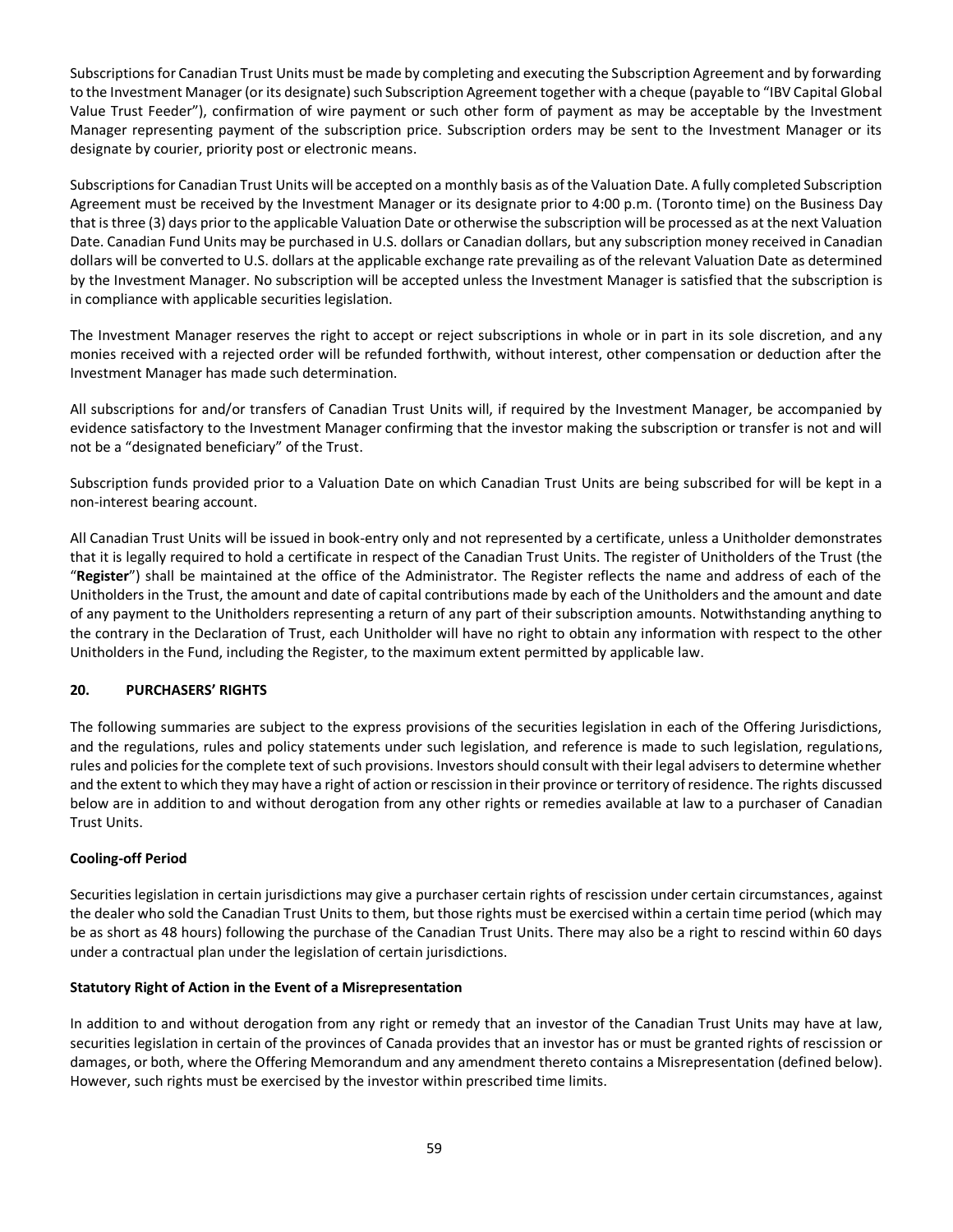As used herein, "Misrepresentation" means an untrue statement of a material fact or an omission to state a material fact that is required to be stated or that is necessary to make any statement in the Offering Memorandum or any amendment hereto not misleading in light of the circumstances in which it was made. A "material fact" means a fact that significantly affects, or would reasonably be expected to have a significant effect on, the market price or value of the Canadian Trust Units.

The following is a summary of the rights of rescission or damages, or both, available to investors under the securities legislation of Ontario, Manitoba, New Brunswick, Yukon, Nova Scotia, Prince Edward Island, Saskatchewan, Nunavut and the Northwest Territories. The provinces of Alberta, British Columbia and Québec do not currently offer any rights of rescission in circumstances where this Offering Memorandum or an amendment hereto contains a Misrepresentation. Investors should refer to the applicable provisions of the securities legislation of their province of residence for the particulars of these rights or consult with a legal adviser.

## **Rights for Investors in Ontario**

If this Offering Memorandum, together with any amendment hereto, is delivered to an investor resident in Ontario and contains a Misrepresentation, without regard to whether the Misrepresentation was relied upon by the investor, the investor will have a right of action against the Trust for damages or, alternatively, while still the owner of the purchased Canadian Trust Units, for rescission, provided that:

- 1. no action may be commenced to enforce a right of action:
	- (a) for rescission more than 180 days after the date of the purchase; or
	- (b) for damages more than the earlier of (i) 180 days after the investor first had knowledge of the facts giving rise to the cause of action, or (ii) three years after the date of purchase;
- 2. the Trust will not be liable if it proves that the investor purchased the Canadian Trust Units with knowledge of the Misrepresentation;
- 3. in an action for damages, the Trust will not be liable for all or any portion of the damages that it proves do not represent the depreciation in value of the Canadian Trust Units as a result of the Misrepresentation relied upon;
- 4. in no case shall the amount recoverable exceed the price at which the Canadian Trust Units were sold to the investor; and
- 5. the Trust will not be liable for a Misrepresentation in forward-looking information if the Trust proves that:
	- (a) this Offering Memorandum contains, proximate to the forward-looking information, reasonable cautionary language identifying the forward looking information as such, and identifying material factors that could cause actual results to differ materially from a conclusion, forecast or projection in the forward looking information, and a statement of material factors or assumptions that were applied in drawing a conclusion or making a forecast or projection set out in the forward looking information; and
	- (b) the Trust had a reasonable basis for drawing the conclusions or making the forecasts and projections set out in the forward-looking information.

## **Rights for Investors in Manitoba, Yukon, Nunavut and Northwest Territories**

The following is a summary of rights set out in The *Securities Act* (Manitoba), The *Securities Act* (Nunavut) and The *Securities Act* (Northwest Territories), each of which having substantially similar provisions with respect to a statutory right of action in the event of a Misrepresentation.

In the event that this Offering Memorandum or any amendment hereto contains a Misrepresentation, an investor is deemed to have relied on the Misrepresentation and has a right of action for damages against the Trust, every person performing a function or occupying a position with respect to a Trust which is similar to that of a director of a company of the Trust at the date of the Offering Memorandum and every person or company who signed the Offering Memorandum, or alternatively, while still the owner of the purchased Canadian Trust Units, a right of rescission against the Trust, provided that: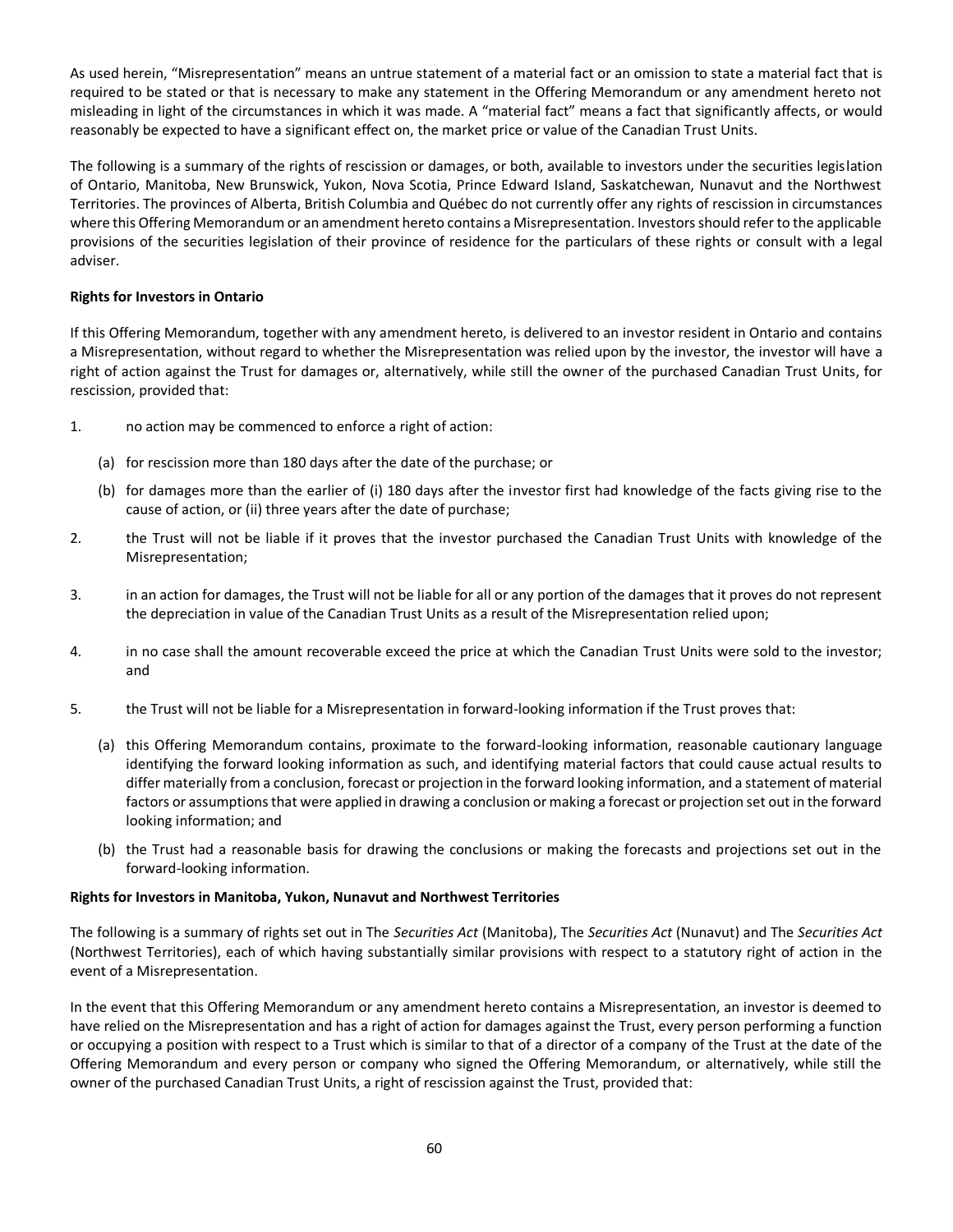- 1. no action may be commenced to enforce a right of action:
	- (a) for rescission more than 180 days after the date of the purchase; or
	- (b) for damages, the earlier of (i) 180 days after the investor first had knowledge of the facts giving rise to the cause of action, or (ii) two years after the date of the purchase;
- 2. no person or company will be liable if the person or company proves that the investor purchased the Canadian Trust Units with knowledge of the Misrepresentation;
- 3. no person or company (but excluding the Trust) will be liable if the person or company proves that (i) the Offering Memorandum was sent to the investor without the person's or company's consent, and that, after becoming aware of its delivery, the person or company promptly gave reasonable notice to the Trust that it was sent without the person's or company's knowledge or consent, (ii) on becoming aware of the Misrepresentation, the person or company withdrew their respective consent to the Offering Memorandum and gave reasonable notice to the Trust of the withdrawal and the reason for it, or (iii) with respect to any part of the Offering Memorandum purporting to be made on the authority of an expert or to be a copy of, or an extract from, an expert's report, opinion or statement, the person or company proves that they had no reasonable grounds to believe and did not believe that there had been a Misrepresentation, or the relevant part of the Offering Memorandum did not fairly represent the expert's report, opinion or statement, or was not a fair copy of, or an extract from, the expert's report or statement;
- 4. no person or company (excluding the Partnership) will be liable with respect to any part of the Offering Memorandum not purporting to be made on the authority of an expert and not purporting to be a copy of, or an extract from, an expert's report, opinion or statement, unless the person or company did not conduct an investigation sufficient to provide reasonable grounds for a belief that there had been on Misrepresentation, or believed that there had been a Misrepresentation; and
- 5. in no case shall the amount recoverable exceed the price at which the Canadian Trust Units were sold to the investor.

# **Rights for Investors in New Brunswick**

If the Offering Memorandum, together with any amendment thereto, delivered to an investor resident in New Brunswick contains a Misrepresentation that was a Misrepresentation at the time of purchase, the investor will be deemed to have relied on the Misrepresentation and will have a right of action against the Trust or selling security holder for damages or, alternatively, while still the owner of the purchased Canadian Trust Units, for rescission (in which case, if the purchaser elects to exercise the right of rescission, the purchaser will have no right of action for damages), provided that:

- 1. no action may be commenced to enforce a right of action:
	- (a) for rescission more than 180 days after the date of the purchase; or
	- (b) for damages more than the earlier of (i) one year after the investor first had knowledge of the facts giving rise to the cause of action, and (ii) six years after the date of purchase;
- 2. the Trust will not be liable if it proves that the investor purchased the Canadian Trust Units with knowledge of the Misrepresentation;
- 3. in an action for damages, the Trust will not be liable for all or any portion of the damages that it proves do not represent the depreciation in value of the Canadian Trust Units as a result of the Misrepresentation relied upon; and
- 4. in no case shall the amount recoverable exceed the price at which the Canadian Trust Units were sold to the investor.

## **Rights for Investors in Nova Scotia**

In Nova Scotia, in the event that this Offering Memorandum, together with any amendment hereto or any advertising or sales literature (as defined in the *Securities Act* (Nova Scotia) (the "**Nova Scotia Act**")), contains a Misrepresentation and it was a Misrepresentation at the time of purchase, the investor resident in Nova Scotia will be deemed to have relied upon the Misrepresentation and will have a right of action against the Trust, every person acting in a capacity with respect to a Trust which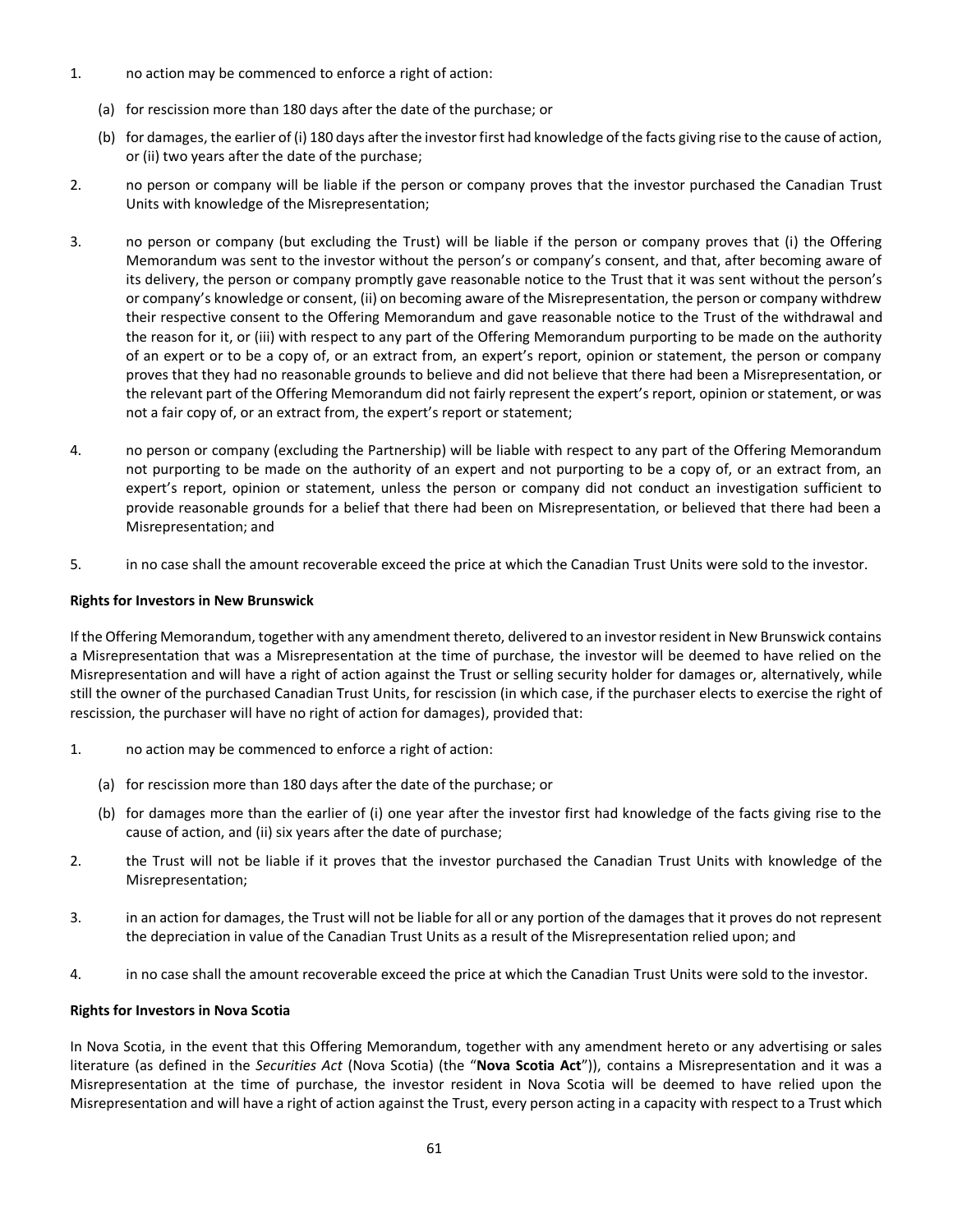is similar to that of a director of a company at the date of this Offering Memorandum and every person who signed this Offering Memorandum for damages or, alternatively, while still the owner of the purchased Canadian Trust Units, for rescission against the Trust, provided that:

- 1. no action may be commenced to enforce a right of action more than 120 days:
	- (a) after the date on which payment was made for the Canadian Trust Units or;
	- (b) after the date on which the initial payment was made;
- 2. no person or company will be liable if the person or company proves that the investor purchased the Canadian Trust Units with knowledge of the Misrepresentation;
- 3. no person or company (but excluding the Trust) will be liable if the person or company proves that (i) the Offering Memorandum was delivered to the investor without the person's or company's knowledge or consent and that, on becoming aware of its delivery, the person or company gave reasonable general notice that it was delivered without the person's or company's knowledge or consent, (ii) after delivery of the Offering Memorandum and before the purchase of the Canadian Trust Units by the investor, on becoming aware of any Misrepresentation in the Offering Memorandum, the person or company withdrew the person's or company's consent to the Offering Memorandum and gave reasonable general notice of the withdrawal and the reason for it, or (iii) with respect to any part of the Offering Memorandum purporting to be made on the authority of an expert or to be a copy of, or an extract from, a report, an opinion or a statement of an expert, the person or company had no reasonable grounds to believe and did not believe that there had been a Misrepresentation, or the relevant part of the Offering Memorandum did not fairly represent the report, opinion or statement of the expert, or was not a fair copy of, or an extract from, the report, opinion or statement of the expert;
- 4. no person or company (but excluding the Trust) will be liable with respect to any part of the Offering Memorandum not purporting to be made on the authority of an expert, or to be a copy, or an extract from, a report, opinion or statement of expert unless the person or company failed to conduct a reasonable investigation to provide reasonable grounds for a belief that there had been no Misrepresentation, or believed that there had been a Misrepresentation;
- 5. in an action for damages, the defendant will not be liable for all or any portion of the damages that the defendant proves does not represent the depreciation in value of the Canadian Trust Units as a result of the Misrepresentation relied upon; and
- 6. in no case will the amount recoverable in any action exceed the price at which the Canadian Trust Units were sold to the investor.

These rights are intended to correspond with the rights against a seller of securities provided in the Nova Scotia Act and the securities regulations thereto and are subject to defences contained therein.

#### **Rights for Purchasers in Prince Edward Island**

If this Offering Memorandum, or any amendment hereto, delivered to a purchaser of Canadian Trust Units resident in Prince Edward Island contains a Misrepresentation, the purchaser to whom this Offering Memorandum has been delivered and who purchases a Canadian Trust Unit offered by this Offering Memorandum shall have, without regard to whether the purchaser relied upon the Misrepresentation, a right of action for damages against the Trust, every person acting in a capacity with respect to a Trust which is similar to that of a director of a company at the date of this Offering Memorandum, and every person who signed this Offering Memorandum, or, at the election of the purchaser, a right of rescission against the Trust (in which case the purchaser shall cease to have a right of action for damages), provided that:

- 1. no action may be commenced by a purchaser resident in Prince Edward Island to enforce a right of action
	- (a) for rescission more than 180 days after the date of the purchase; and
	- (b) for damages later than the earlier of (A) 180 days after the investor first had knowledge of the facts giving rise to the cause of action, and (B) three years after the date of purchase;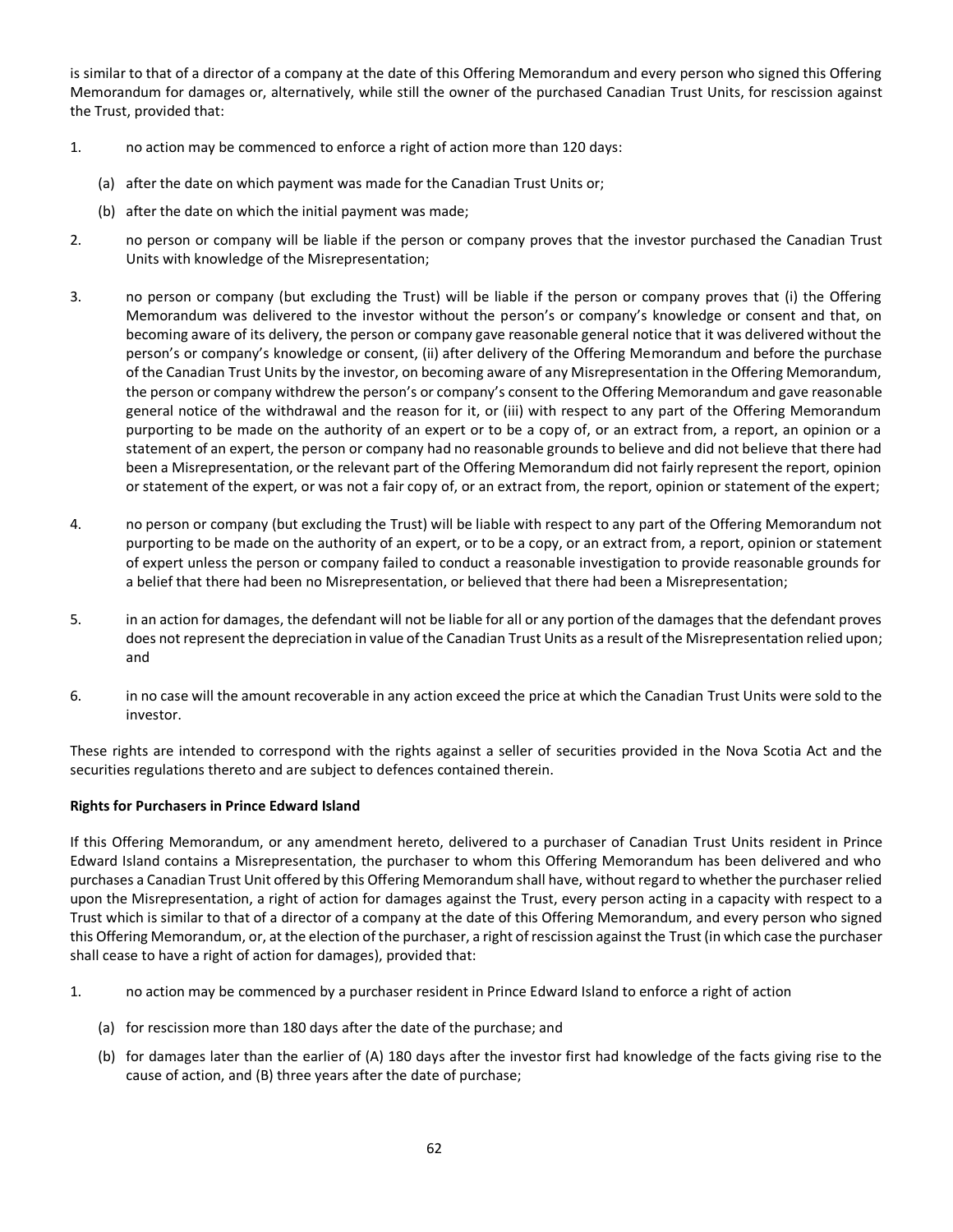- 2. no person will be liable if the person proves that the investor purchased the Canadian Trust Units with knowledge of the Misrepresentation;
- 3. in the case of an action for damages, the defendant will not be liable for all or any portion of the damages that it proves does not represent the depreciation in value of the Canadian Trust Units as a result of the Misrepresentation relied upon;
- 4. in no case will the amount recoverable in any action exceed the price at which the Canadian Trust Units were sold to the purchaser;
- 5. no person (excluding the Partnership) will be liable if it proves that (i) the Offering Memorandum was delivered to the investor without the person's knowledge or consent and that, on becoming aware of its delivery, the person gave reasonable general notice that it was delivered without the person's knowledge or consent, (ii) after the delivery of the Offering Memorandum and before the purchase of the Canadian Trust Units by the investor, on becoming aware of any Misrepresentation in the Offering Memorandum, the person withdrew the person's consent to the Offering Memorandum and gave reasonable general notice of the withdrawal and the reason for it, or (iii) with respect to any part of the Offering Memorandum purporting to be made on the authority of an expert or to be a copy of, or an extract from, a report, an opinion or a statement of an expert, the person had no reasonable grounds to believe and did not believe that there had been a Misrepresentation, or the relevant part of the Offering Memorandum did not fairly represent the report, opinion or statement of the expert, or was not a fair copy of, or an extract from, the report, opinion or statement of the expert;
- 6. no person (excluding the Trust) will be liable with respect to any part of this Offering Memorandum not purporting to be made on the authority of an expert or to be a copy of, or an extract from, a report, an opinion or a statement of an expert unless the person (i) failed to conduct a reasonable investigation to provide reasonable grounds for a belief that there had been no Misrepresentation or, (ii) believed that there had been a Misrepresentation;
- 7. no person will be liable for a Misrepresentation in forward-looking information if the person proves that:
	- (a) this Offering Memorandum contains, proximate to the forward looking information, reasonable cautionary language identifying the forward looking information as such, and identifying material factors that could cause actual results to differ materially from a conclusion, forecast or projection in the forward looking information, and a statement of material factors or assumptions that were applied in drawing a conclusion or making a forecast or projection set out in the forward looking information; and
	- (b) the person has a reasonable basis for drawing the conclusion or making the forecasts and projections set out in the forward-looking information; and
- 8. if a Misrepresentation is contained in a record incorporated by reference in, or deemed to be incorporated into, this Offering Memorandum, the Misrepresentation is deemed to be contained in this Offering Memorandum.

## **Rights for Investors in Saskatchewan**

If this Offering Memorandum, together with any amendment hereto, is delivered to an investor resident in Saskatchewan and contains a Misrepresentation at the time of purchase, the investor is deemed to have relied upon that Misrepresentation and will have a right for damages against (a) the Trust or a selling security holder on whose behalf the distribution is made; (b) every promoter and every person performing a function or occupying a position with respect to the Trust which is similar to that of a director of a company or the selling security holder, as the case may be, at the time the Offering Memorandum or the amendment to the Offering Memorandum was sent or delivered; (c) every person or company whose consent has been filed respecting the offering, but only with respect to reports, opinions or statements that have been made by them; (d) every person who or company that, in addition to the persons or companies mentioned in clauses (a) to (c), signed the Offering Memorandum or the amendment to the Offering Memorandum; and (e) every person who or company that sells the Canadian Trust Units on behalf of a Trust or selling security holder under the Offering Memorandum or amendment to the Offering Memorandum, provided that:

- 1. no action shall be commenced to enforce the foregoing rights:
	- (a) in the case of an action for rescission, more than 180 days after the date of the transaction that gave rise to the cause of action; or